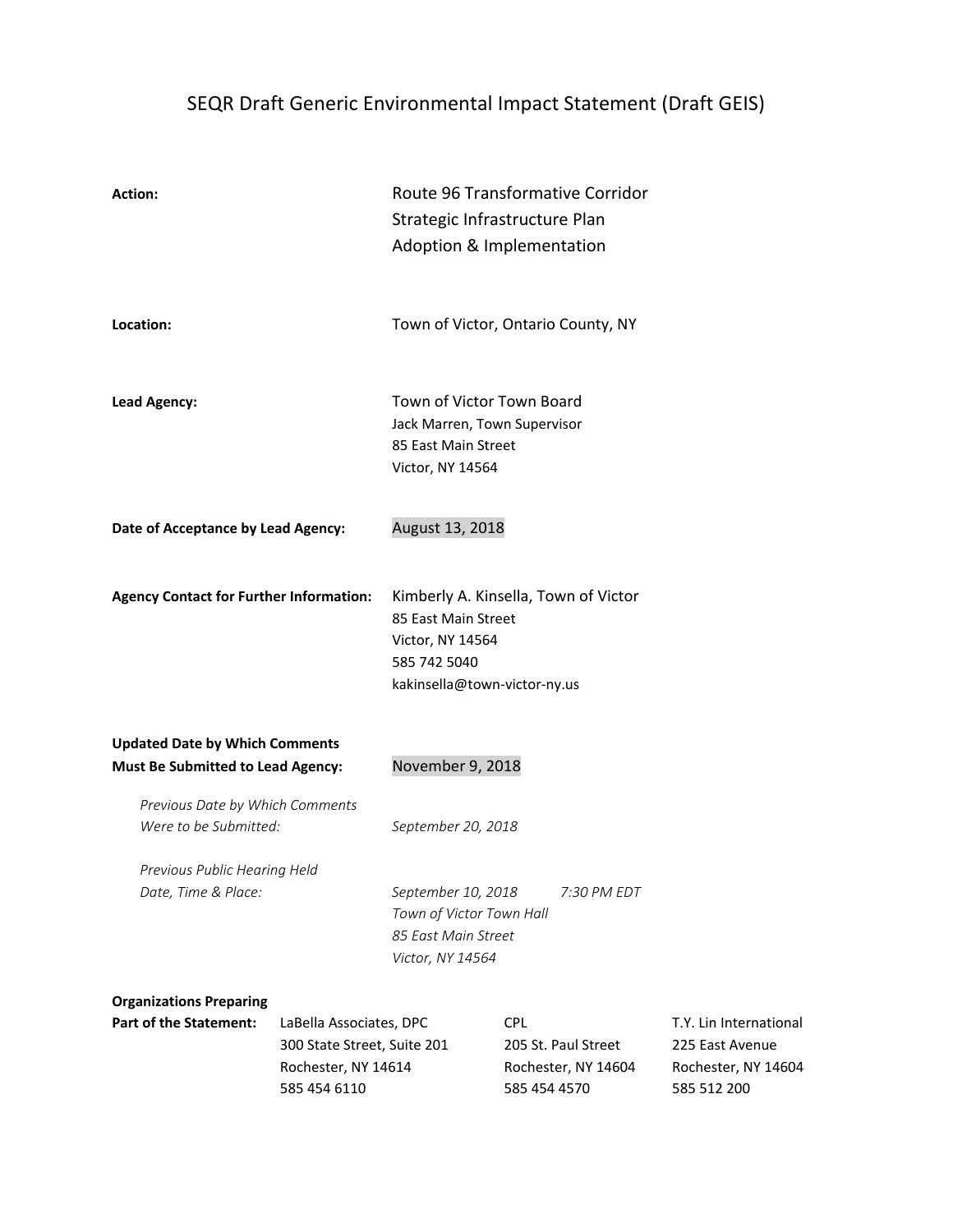# **Table of Contents**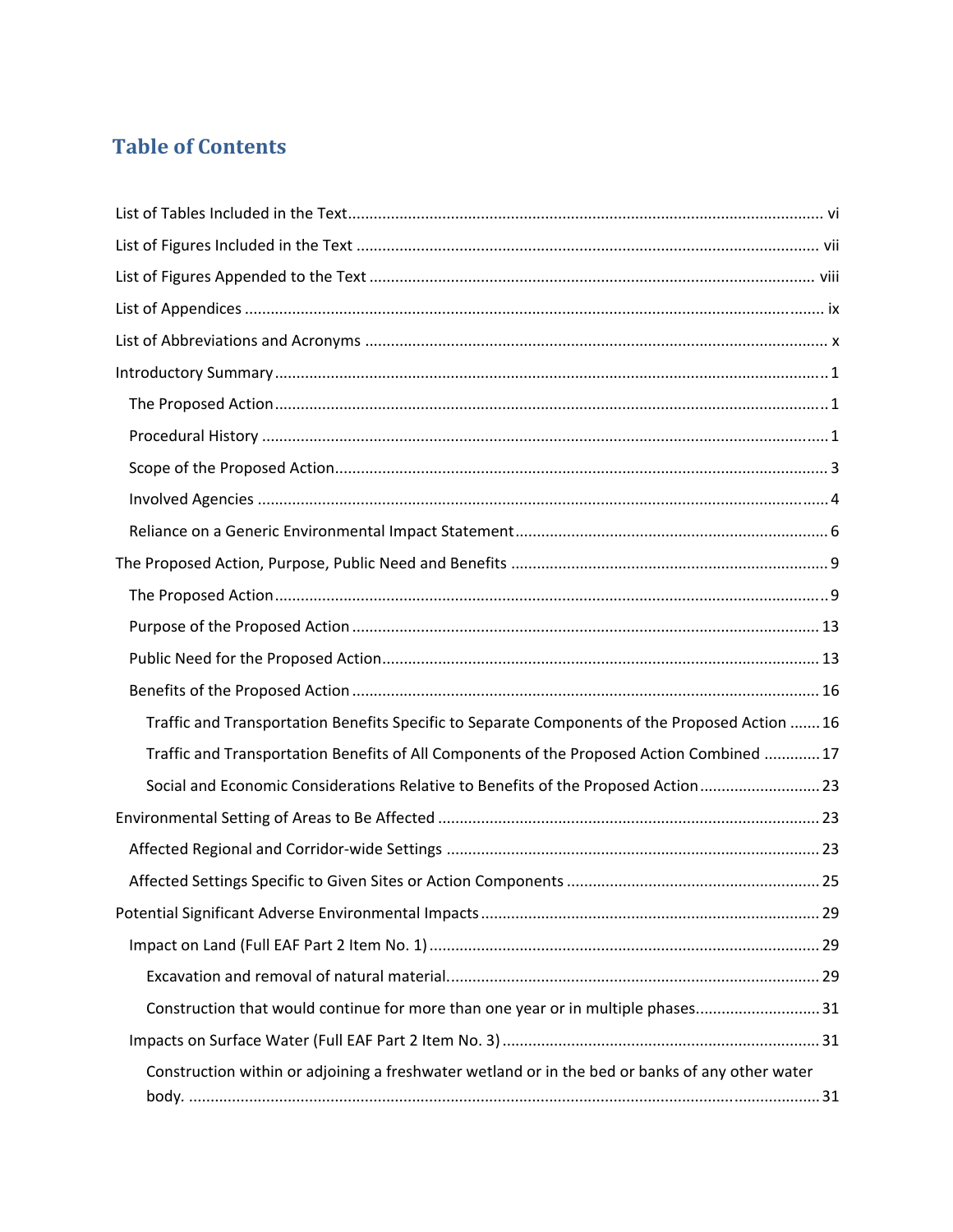| Alteration to the present pattern of movement of people or goods - motor vehicles. 34            |  |
|--------------------------------------------------------------------------------------------------|--|
| Alteration to the present pattern of movement of people or goods - railroad 34                   |  |
| Temporary traffic detours and/or traffic delays as a consequence of construction34               |  |
|                                                                                                  |  |
| Temporary increases in noise, odors, dust and outdoor lighting from construction35               |  |
|                                                                                                  |  |
|                                                                                                  |  |
| Land use components may be different from, or in sharp contrast to, current surrounding land use |  |
| Proposed action is inconsistent with local land use plans or zoning regulations35                |  |
| Induction of secondary development impacts (e.g., residential or commercial development not      |  |
|                                                                                                  |  |
|                                                                                                  |  |
|                                                                                                  |  |
|                                                                                                  |  |
|                                                                                                  |  |
|                                                                                                  |  |
| Impacts on Lands Used in Agricultural Production or within Agricultural Districts 41             |  |
|                                                                                                  |  |
|                                                                                                  |  |
|                                                                                                  |  |
|                                                                                                  |  |
| Construction that would continue for more than one year or in multiple phases 44                 |  |
|                                                                                                  |  |
| Construction within or adjoining a freshwater wetland or in the bed or banks of any other water  |  |
|                                                                                                  |  |
|                                                                                                  |  |
| Alteration to the present pattern of movement of people or goods - motor vehicles.  45           |  |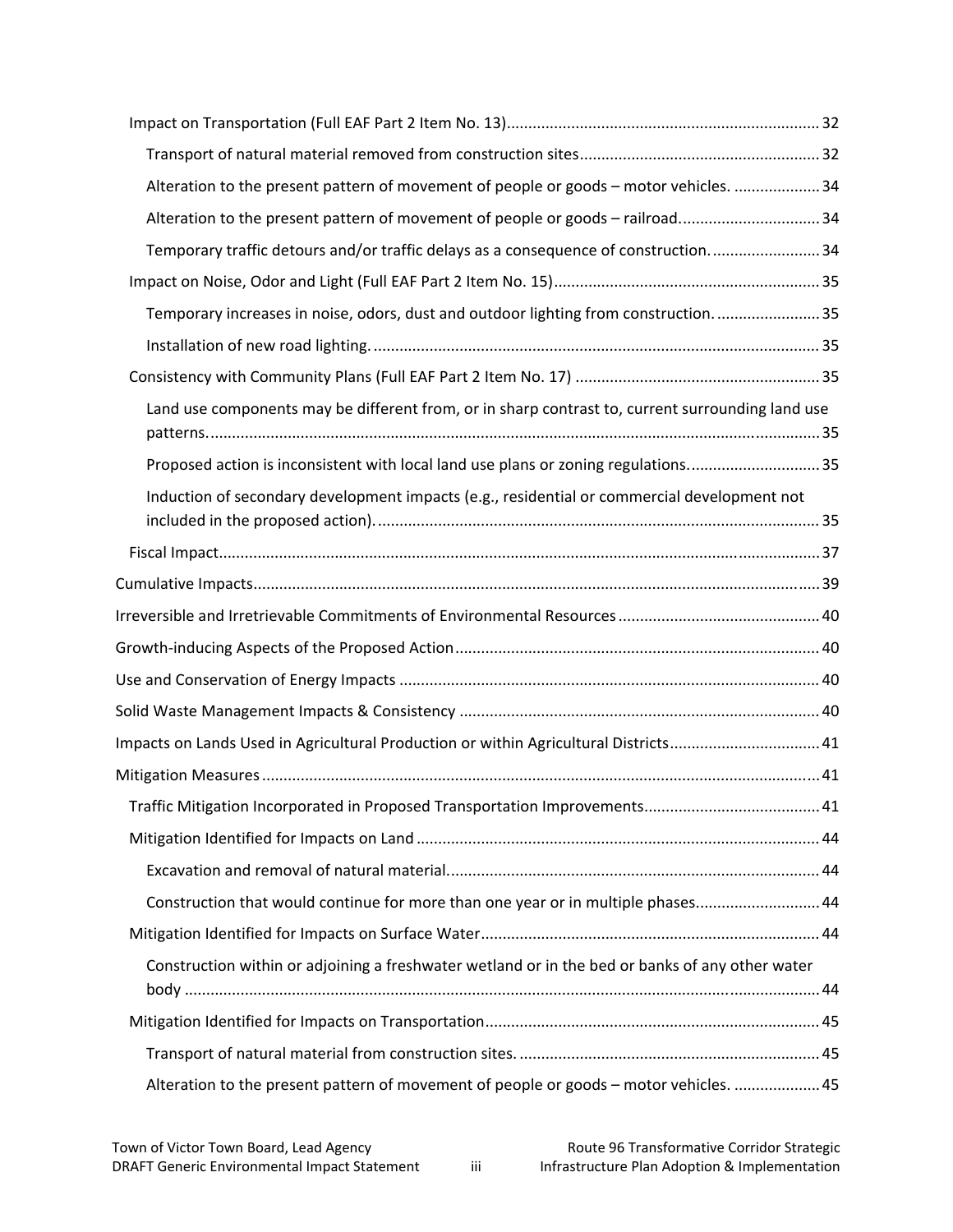| Alteration to the present pattern of movement of people or goods - railroad 46                      |  |
|-----------------------------------------------------------------------------------------------------|--|
| Construction that would continue for more than one year or in multiple phase - Impact to            |  |
| Temporary traffic detours and/or traffic delays as a consequence of construction 47                 |  |
|                                                                                                     |  |
| Direct Induction of Growth by the Action and Associated Increase in Traffic Volume  47              |  |
|                                                                                                     |  |
|                                                                                                     |  |
| Temporary increases in noise, odors, dust and outdoor lighting from construction 48                 |  |
|                                                                                                     |  |
| Land use components may be different from, or in sharp contrast to, current surrounding land use    |  |
| Proposed action is inconsistent with local land use plans or zoning regulations 49                  |  |
| Induction of secondary development impacts (e.g., residential or commercial development not         |  |
|                                                                                                     |  |
|                                                                                                     |  |
| Adverse Environmental Impacts that cannot be Avoided or Adequately Mitigated 51                     |  |
|                                                                                                     |  |
|                                                                                                     |  |
|                                                                                                     |  |
|                                                                                                     |  |
|                                                                                                     |  |
|                                                                                                     |  |
| Assumptions Incorporated in this Generic Review regarding Conditions or Criteria Under Which Future |  |
|                                                                                                     |  |
|                                                                                                     |  |
|                                                                                                     |  |
|                                                                                                     |  |
| Reduced Alternative A - Route 96 3-Lane to 5-Lane Conversion and Lane Road/Victor Egypt             |  |
| Alternative B - Excluding Only the New Local Street Along Ontario Central Railroad  62              |  |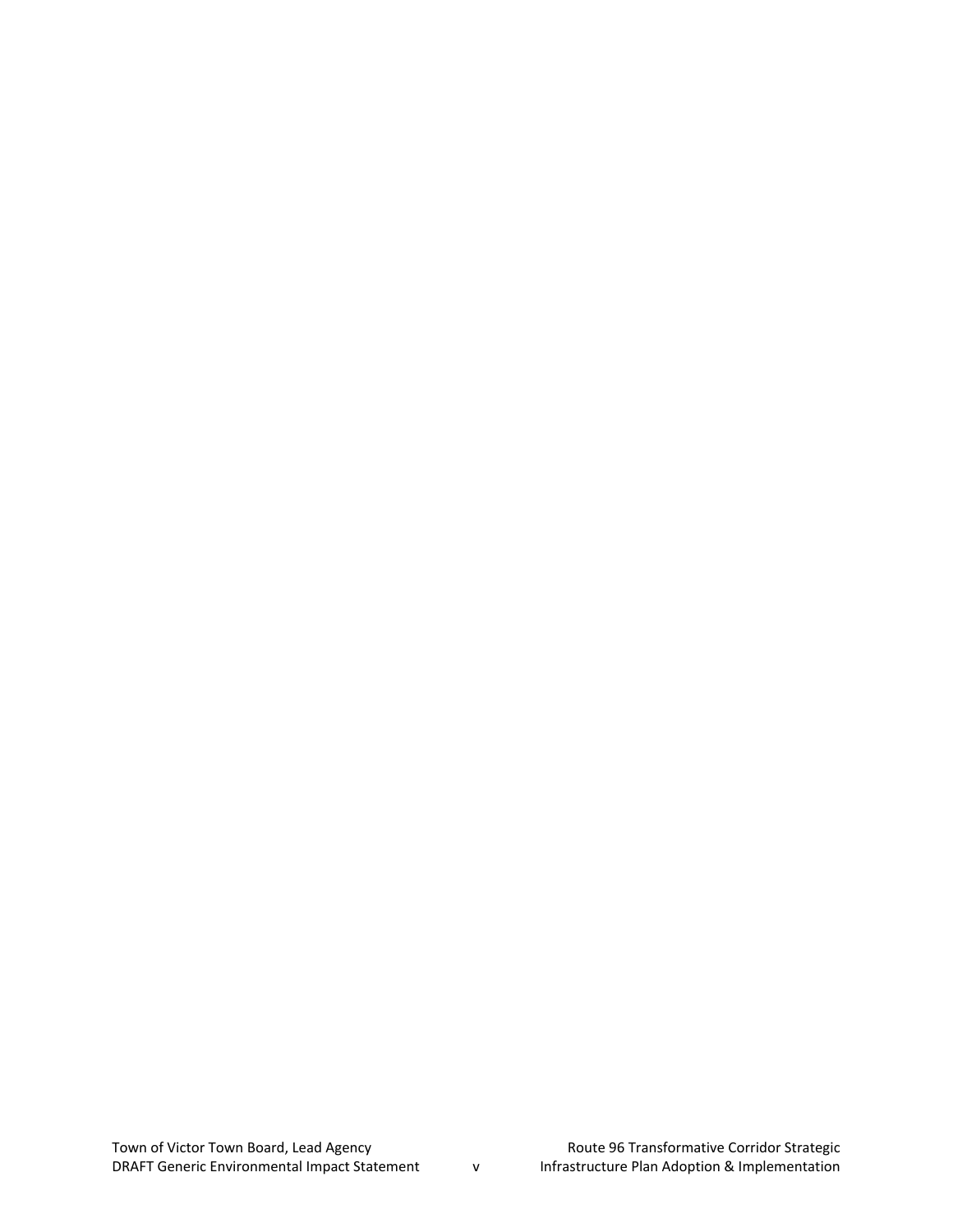# **List of Tables Included in the Text**

| <u>No.</u>   | <b>Title</b>                                                                                 | Pg. |
|--------------|----------------------------------------------------------------------------------------------|-----|
| $\mathbf{1}$ | NYS Agencies Identified Under SEQR as Involved (or Potentially Involved) Agencies            | 4   |
| 2            | Generic EIS and Findings: Subsequent Need for SEQR Compliance                                | 8   |
| 3            | Effect on Corridor Intersection Levels of Service (PM Peak) – From Plan Appendix H           | 18  |
| 4            | Effect on Arterial Levels of Service, Delay & Avg. Speed in 2040 (PM Peak)                   | 21  |
| 5            | Effect on Intersection Levels of Service, Delay & Avg. Speed in 2040 (PM Peak)               | 22  |
| 6            | Existing Corridor Intersection Levels of Service (PM Peak)                                   | 24  |
| 7            | Alternative A Effect on Arterial Levels of Service, Delay & Avg. Speed in 2040 (PM Peak)     | 59  |
| 8            | Alternative A Effect on Intersection Levels of Service, Delay & Avg. Speed in 2040 (PM Peak) | 61  |
| 9            | Alternative B Effect on Arterial Levels of Service, Delay & Avg. Speed in 2040 (PM Peak)     | 63  |
| 10           | Alternative B Effect on Intersection Levels of Service, Delay & Avg. Speed in 2040 (PM Peak) | 65  |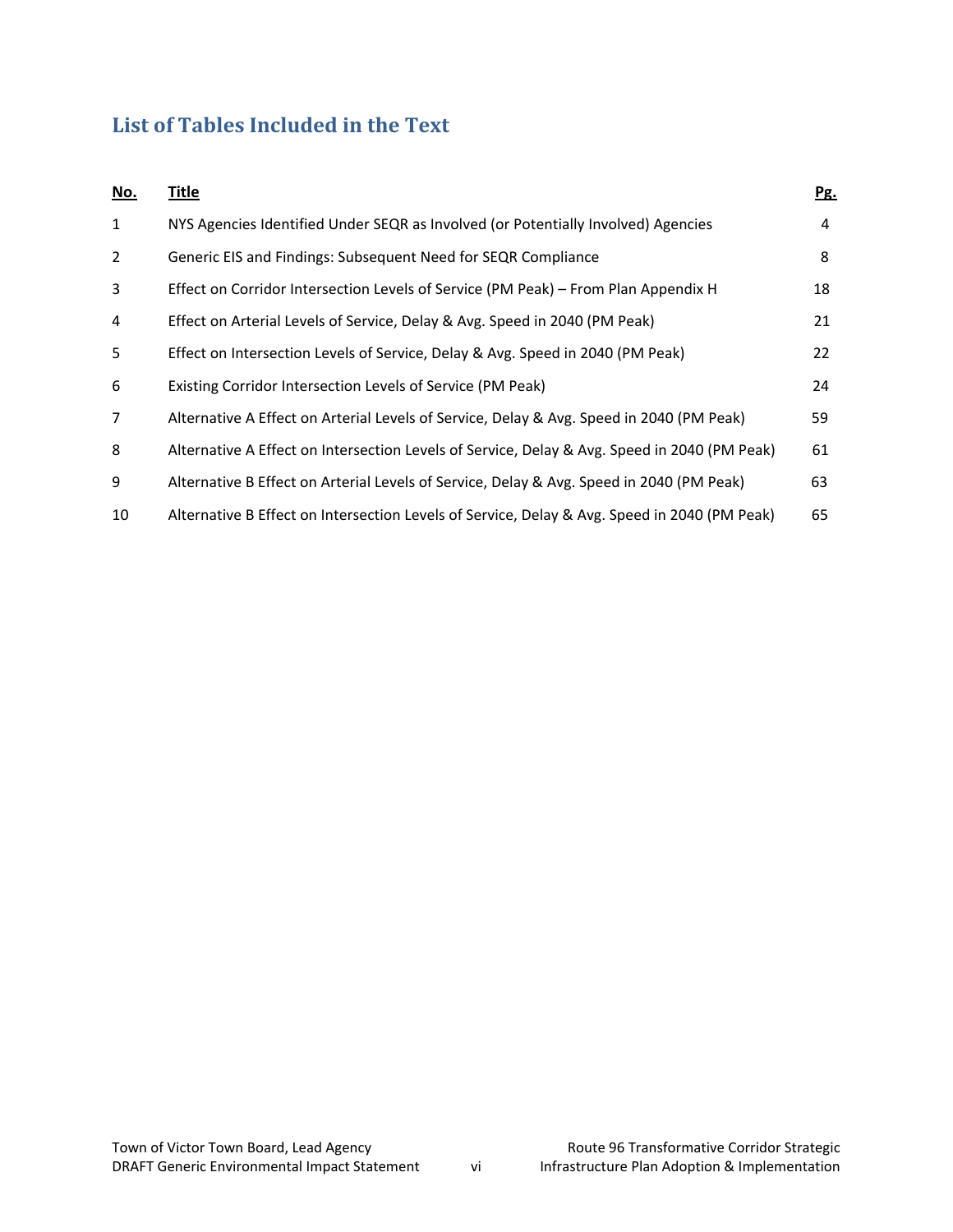# **List of Figures Included in the Text**

| <u>No.</u>   | <b>Title</b>                  | <u>Pg.</u> |
|--------------|-------------------------------|------------|
| $\mathbf{1}$ | <b>Five Corridor Segments</b> | 14         |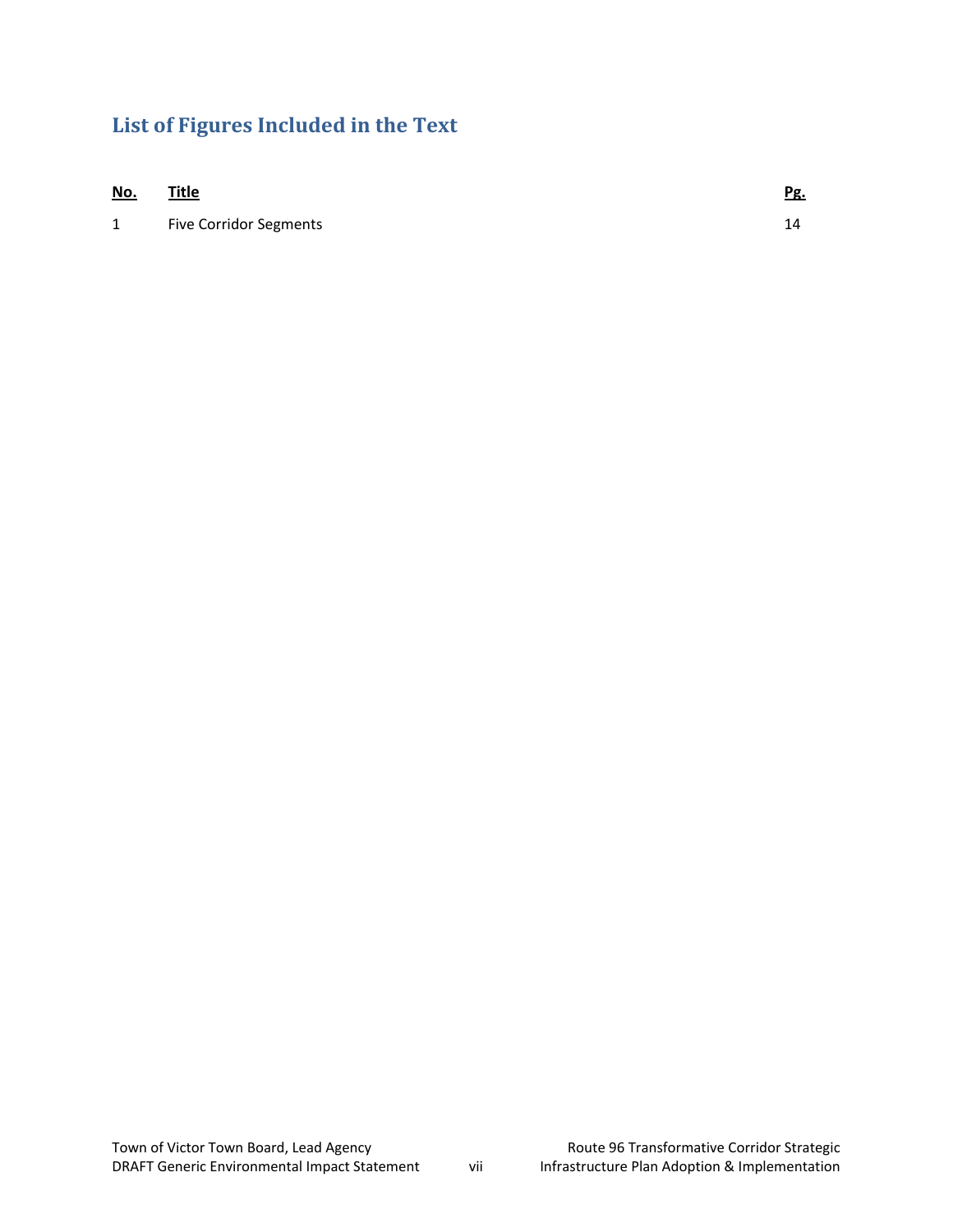# **List of Figures Appended to the Text**

| No. | <b>Title</b>                                                                                 |
|-----|----------------------------------------------------------------------------------------------|
| 1   | <b>Project Location Map</b>                                                                  |
| 2   | Project Number 1 New Local Street along Ontario Central RR - Overview                        |
| 3   | Project Number 1 New Local Street along Ontario Central RR - Route 251 to Eastern Terminus   |
| 4   | Project Number 1 New Local Street along Ontario Central RR - Eastern Terminus                |
| 5   | Project Number 1 New Local Street along Ontario Central RR - School Street Roundabout        |
| 6   | Project Number 2 Route 96 3-Lane to 5-Lane Conversion - Overview                             |
| 7   | Project Number 2 Route 96 3-Lane to 5-Lane Conversion - Alignment                            |
| 8   | Project Number 3 Route 251/Lane Road Connection - Overview                                   |
| 9   | Project Number 3 Route 251/Lane Road Connection - Intersection                               |
| 10  | Project Number 4 Omnitech Place/Willowbrook Road Connection - Overview                       |
| 11  | Project Number 4 Omnitech Place/Willowbrook Road Connection - Intersection                   |
| 12  | Project Number 5 Plastermill Road/Collett Road/Delray Drive Connection - Overview            |
| 13  | Project Number 5 Plastermill Road/Collett Road/Delray Drive Connection - Grade Crossing      |
| 14  | Project Number 6 Lane Road/Victor Egypt Road/Lynaugh Road Roundabout - Overview              |
| 15  | Project Number 6 Lane Road/Victor Egypt Road/Lynaugh Road Roundabout - Alignment             |
| 16  | Environmental Setting Project Number 1 New Local Street                                      |
| 17  | Environmental Setting Project Number 2 Route 96 3-Lane to 5-Lane Conversion                  |
| 18  | Environmental Setting Project Number 3 Route 251/Lane Road Connection                        |
| 19  | Topography Project Number 3 Route 251/Lane Road Connection                                   |
| 20  | Environmental Setting Project Number 4 Omnitech Place/Willowbrook Lane Connection            |
| 21  | Topography Project Number 4 Omnitech Place/Willowbrook Lane Connection                       |
| 22  | Environmental Setting Project Number 5 Plastermill Road/Collett Road/Delray Drive Connection |
| 23  | Topography Project Number 5 Plastermill Road/Collett Road/Delray Drive Connection            |
| 24  | Environmental Setting Project Number 6 Lane Road/Victor Egypt Road/Lynaugh Road              |

Roundabout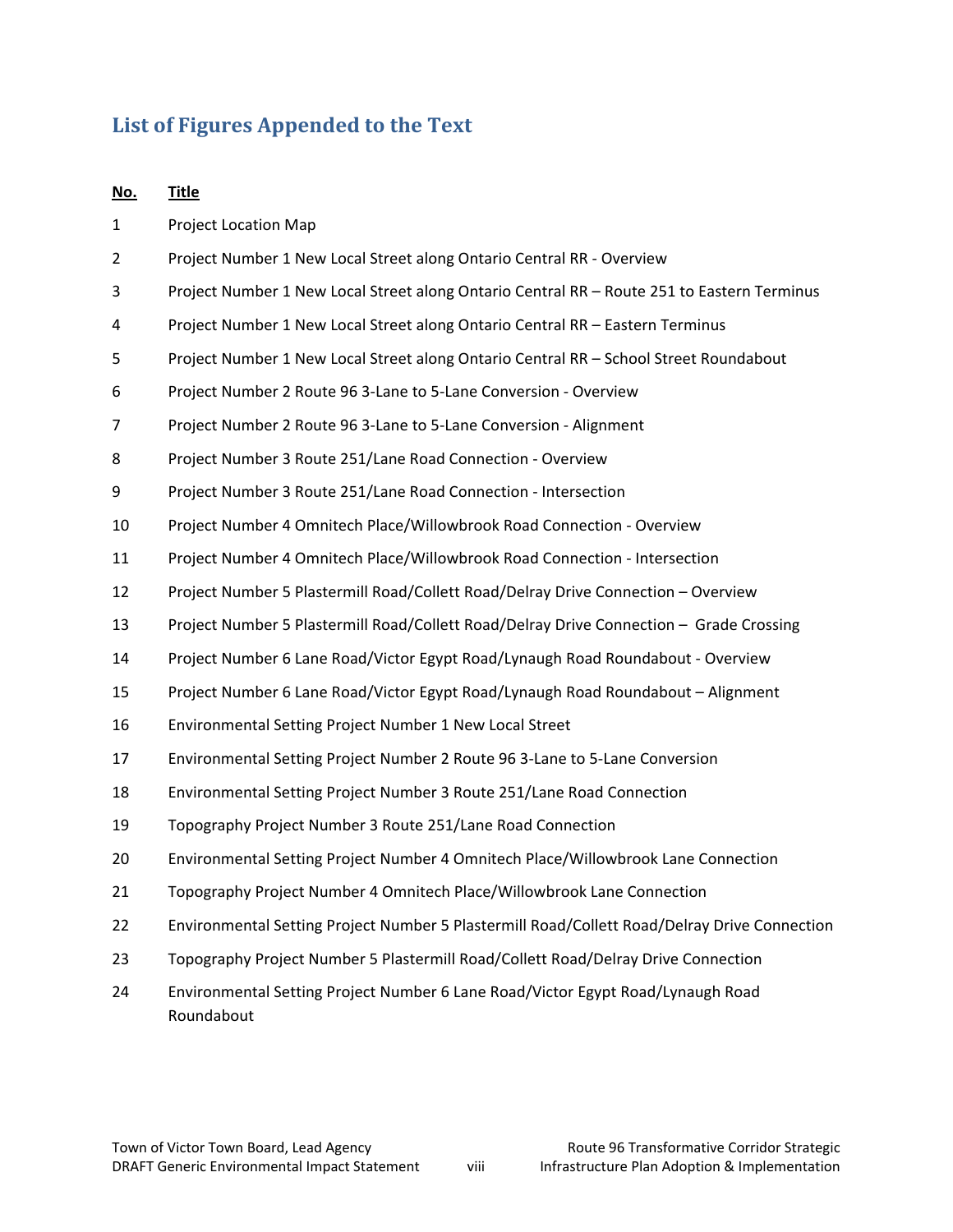# **List of Appendices**

- A Route 96 Transformative Corridor Strategic Infrastructure Plan, March 21, 2018, T.Y. Linn International
- B Funding Options and Transportation Development District Overview
- C SEQR FEAF Part 1
- D Town of Victor Town Board Resolution 233 Classification and Lead Agency
- E Town of Victor Town Board Resolution 408 Determination of Significance
- F SEQR FEAF Part 2
- G SEQR FEAF Part 3 and Determination of Significance
- H Appendix H of the Route 96 Transformative Corridor Strategic Infrastructure Plan, March 21, 2018, T.Y. Linn International
- I Route 96 High Priority Projects Construction Estimates
- J Intersection Levels of Service PM Peak ‐ No Build and Full Build (All Projects)
- K Arterial Levels of Service PM Peak No Build and Full Build (All Projects)
- L Detailed Measures of Effectiveness PM Peak ‐ No Build and Full Build (All Projects)
- M Performance PM Peak ‐ No Build and Full Build (All Projects)
- N Intersection Levels of Service PM Peak-Projects 2 and 6, and Projects 2 thru 6
- O Arterial Levels of Service PM Peak ‐ Projects 2 and 6, and Projects 2 thru 6
- P Detailed Measures of Effectiveness PM Peak ‐ Projects 2 and 6, and Projects 2 thru 6
- Q Performance PM Peak ‐ Projects 2 and 6, and Projects 2 thru 6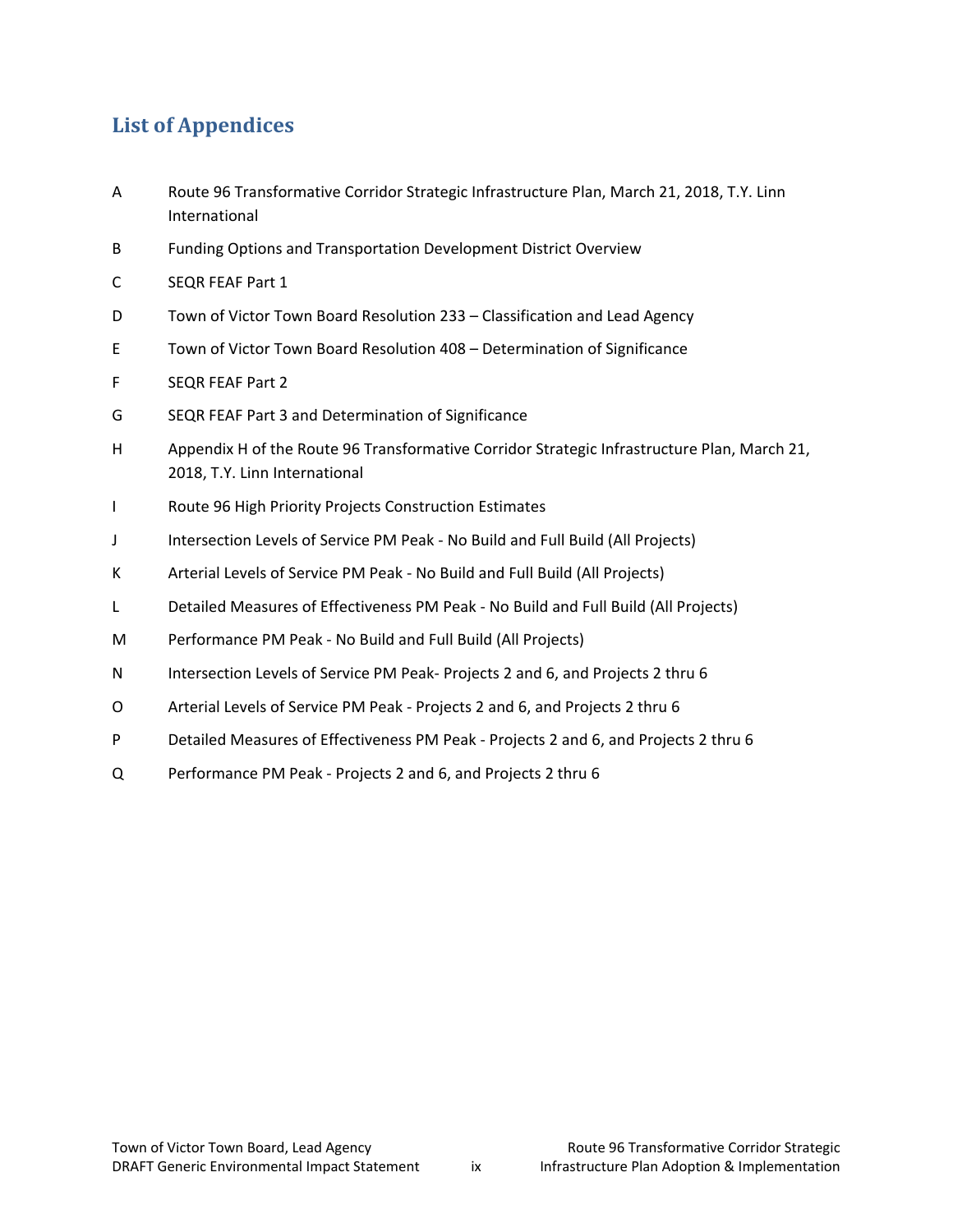# **List of Abbreviations and Acronyms**

| <b>ACOE</b>        | Army Corps of Engineers                                 |
|--------------------|---------------------------------------------------------|
| DEC                | Department of Environmental Conservation                |
| <b>DEIS</b>        | Draft Environmental Impact Statement                    |
| <b>DGEIS</b>       | Draft Generic Environmental Impact Statement            |
| <b>DOT</b>         | Department of Transportation                            |
| EAF                | <b>Environmental Assessment Form</b>                    |
| EIS                | <b>Environmental Impact Statement</b>                   |
| <b>FEIS</b>        | Final Environmental Impact Statement                    |
| <b>FEAF</b>        | <b>Full Environmental Assessment Form</b>               |
| <b>FGEIS</b>       | Final Generic Environmental Impact Statement            |
| <b>FHWA</b>        | Federal Highway Administration                          |
| <b>GEIS</b>        | Generic Environmental Impact Statement                  |
| <b>NEPA</b>        | National Environmental Protection Act                   |
| <b>NWI</b>         | National Wetland Inventory                              |
| <b>NYS</b>         | <b>New York State</b>                                   |
| <b>NYS DEC</b>     | New York State Department of Environmental Conservation |
| <b>NYS DOT</b>     | New York State Department of Transportation             |
| <b>ROW</b>         | Right Of Way                                            |
| <b>RR</b>          | Railroad                                                |
| <b>SEQR</b>        | <b>State Environmental Quality Review</b>               |
| <b>SEQRA</b>       | State Environmental Quality Review Act                  |
| STB                | <b>Surface Transportation Board</b>                     |
| <b>TD District</b> | <b>Transportation Development District</b>              |
| TRB                | <b>Transportation Research Board</b>                    |
| US                 | <b>United States</b>                                    |
| US ACOE            | United States Army Corps of Engineers                   |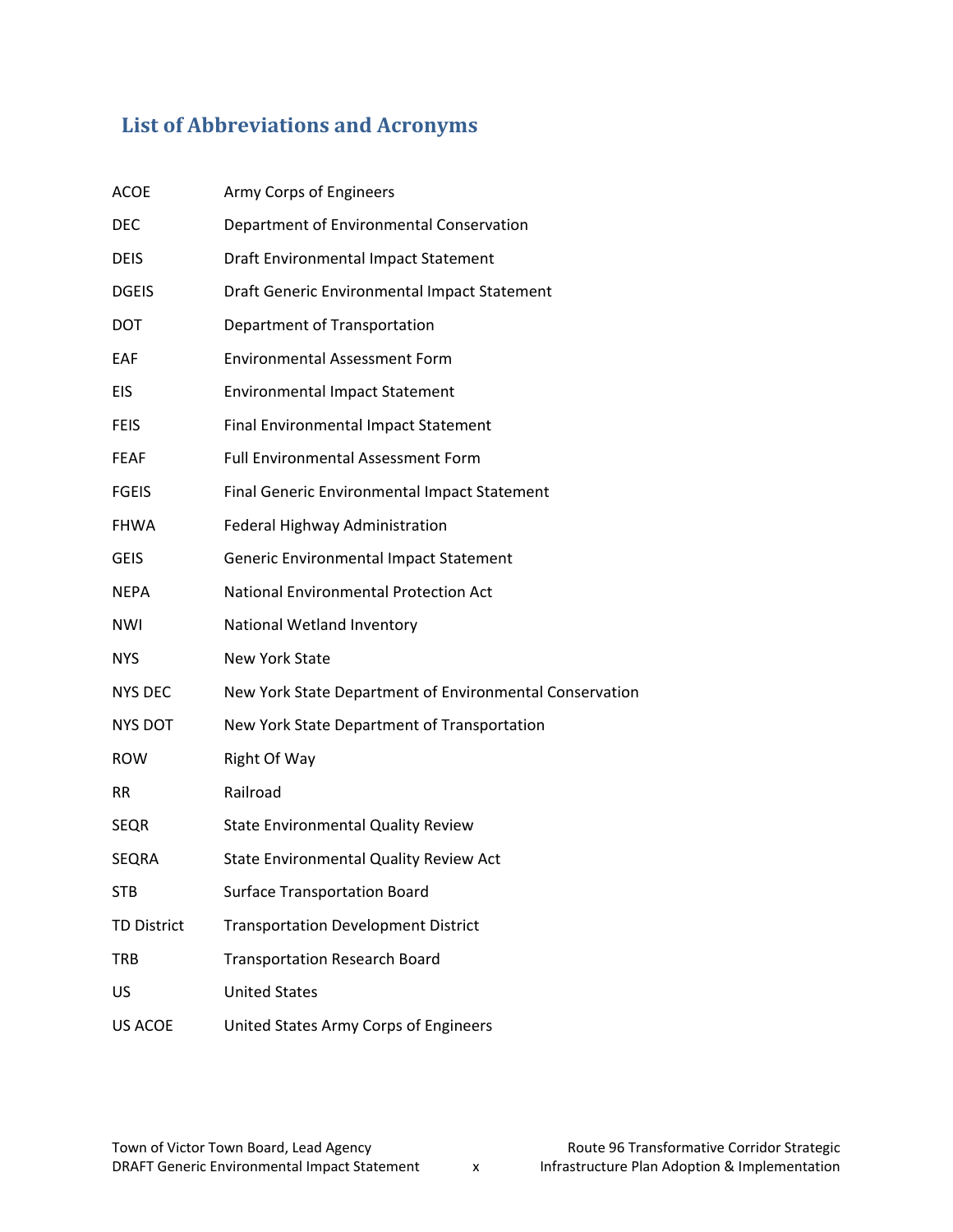# **Introductory Summary**

### **The Proposed Action**

The proposed Action that is the subject of this State Environmental Quality Review ("SEQR") includes three primary components (see the description below that begins on page 9 for more detail):

- 1) Formal adoption of a strategic infrastructure plan ("the Plan") prepared regarding traffic congestion within the corridor surrounding NYS Route 96 in the Town of Victor (see Appendix A for the Plan);
- 2) Implementation of the strategic infrastructure plan via the undertaking, funding and approval of six high priority transportation improvement projects recommended in the plan (see the Plan in Appendix A and Figures 1, 2, 6, 8, 10, 12, and 14); and,
- 3) Establishment of a Transportation Development District recommended in the plan as a method useful to facilitate funding of the six recommended projects (for an overview, see Appendix B).

### **Procedural History**

The segment of NYS Route 96 and associated area ("the Corridor") located within the Town of Victor ("the Town") has been recognized by the Finger Lakes Economic Development Council as one of three "Transformative Corridors", meaning that it is a critical component of the regional transportation system supporting job growth, increasing regional wealth, driving private sector investment, and reducing poverty. However, there is a history of increasing traffic congestion within the Corridor, particularly during the peak morning and evening commuter periods and on weekends. This congestion reduces traffic safety, impedes the passage of visitors and commuters within the Town, diminishes the quality of life for residents, and threatens continued growth and economic development. In response, the Town Board of the Town of Victor ("the Town Board") commissioned a study, undertaken in partnership with the Village of Victor, Ontario County, the Genesee Transportation Council, the New York State ("NYS") Department of Transportation ("DOT"), and Finger Lakes Railway (operator of the Ontario Central Railroad), to identify improvements within the Corridor that could help to avoid or reduce limitations that congestion would otherwise impose upon future travel and development opportunities within the Corridor.

In March of 2018, the Town Board was presented with the completed "Route 96 Transformative Corridor Strategic Infrastructure Plan" ("the Plan", see Appendix A). The Plan calls for the development of six "High Priority Projects" ("the Projects" or "the six Projects", see the Location Map in Figure 1) as well as the potential establishment of a Transportation Development District ("the TD District", a type of Development Facilitation Improvement District under NYS law, see Appendix B). Therefore, in addition to action to formally adopt the Plan, the Town Board is also considering implementing the Plan by undertaking, funding and/or approving the Projects and establishing the recommended TD District (together with formal adoption of the Plan, collectively referred to hereinafter as "the Action").

Although adoption of the Plan would involve no physical activity, its adoption could be considered the adoption of a supplement to the Town of Victor's present land use plan (also known as the 2015 Comprehensive Plan). Furthermore, although neither plan adoption nor establishment of the TD District would involve physical activity, construction of the recommended Projects obviously would. In fact, as

Town of Victor Town Board, Lead Agency **Route 96 Transformative Corridor Strategic** DRAFT Generic Environmental Impact Statement 1 Infrastructure Plan Adoption & Implementation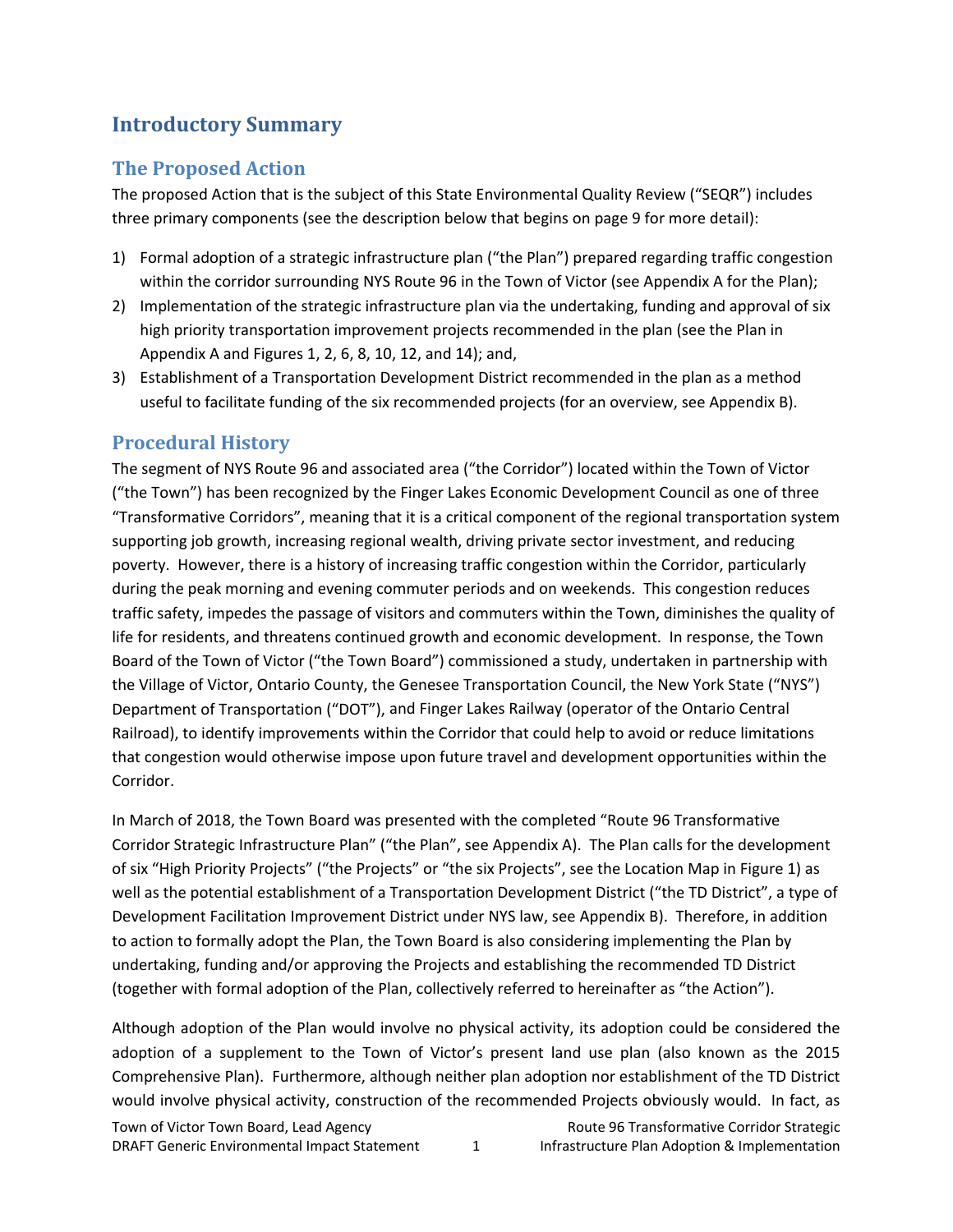described in the SEQR Part 1 Full Environmental Assessment Form ("FEAF", see Appendix C) accepted by the Town Board on June 4, 2018 (Resolution No. 233, see Appendix D), construction of the Projects would have the combined potential to disturb (in the aggregate) well over 10 acres and potentially as much as 25 to 30 acres at multiple sites within the Town. Accordingly, the Town Board determined (Resolution No. 233, see Appendix D) that the Action is a Type I action as defined under the State Environmental Quality Review Act ("SEQRA") and the implementing regulations promulgated by the NYS Department of Environmental Conservation ("DEC").

Construction of the Projects would also likely require approval, undertaking and/or funding from one or more other local, regional and state government agencies needing to comply with SEQRA, including the Village of Victor, the County of Ontario, the NYS DOT, and the NYS DEC. That being so, and given the SEQR Type I classification, the Town Board determined (Resolution No. 233, see Appendix D) that that the Action was one that would likely involve one or more other agencies and that an environmental review coordinated with other involved agencies and necessitating establishment of a lead agency would therefore be required under SEQRA. Accordingly, on June 4, 2018 the Town Board announced (Resolution No. 233, see Appendix D) its intent to serve as Lead Agency in the environmental review of the Action and subsequently had each of the other potential involved agencies provided a copy of the Part 1 Environmental Assessment Form accompanied by a request that they consent to the Town Board's establishment as Lead Agency.

As of July 6, 2018, thirty days having passed since the notification of involved agencies, none had objected to establishment of the Town Board as Lead Agency. Accordingly, on July 9, 2018 the Town Board determined (Resolution No. 408, see Appendix E) that it was successfully established as the Lead Agency empowered under SEQRA to conduct a coordinated environmental review of the Action.

On July 9, 2018, the Town Board accepted (Resolution No. 408, see Appendix E) the FEAF Part 2 and Part 3 describing the Action (see Appendices F and G). Part 2 of the FEAF identified several instances in which moderate to large environmental impacts may occur as a consequence of the proposed Action including impacts on: land; surface water; transportation; noise, odor and light; and, consistency with community plans. Part 3 of the FEAF evaluated and assessed multiple potential impacts to the environment that could occur as a consequence of the Action. Accordingly, the Town Board determined (Resolution No. 408, see Appendix E) that the Action may result in one or more significant adverse impacts on the environment and that an environmental impact statement ("EIS") would necessarily be prepared to further assess the impacts and possible mitigation and to explore alternatives to avoid or reduce those impacts.

The Town Board also determined (Resolution No. 408, see Appendix E) that the Action: 1) consists of a number of separate actions in a given geographic area which, if considered singly may have minor impacts, but if considered together may have significant impacts; 2) includes a sequence of actions contemplated by the Town of Victor as well as other agencies; 3) includes separate actions having generic or common impacts; 4) represents an entire program or plan having wide application; and, 5) represents an entire program or plan which will restrict the range of future alternative policies or projects. Accordingly, the Town Board determined (Resolution No. 408, see Appendix E) that the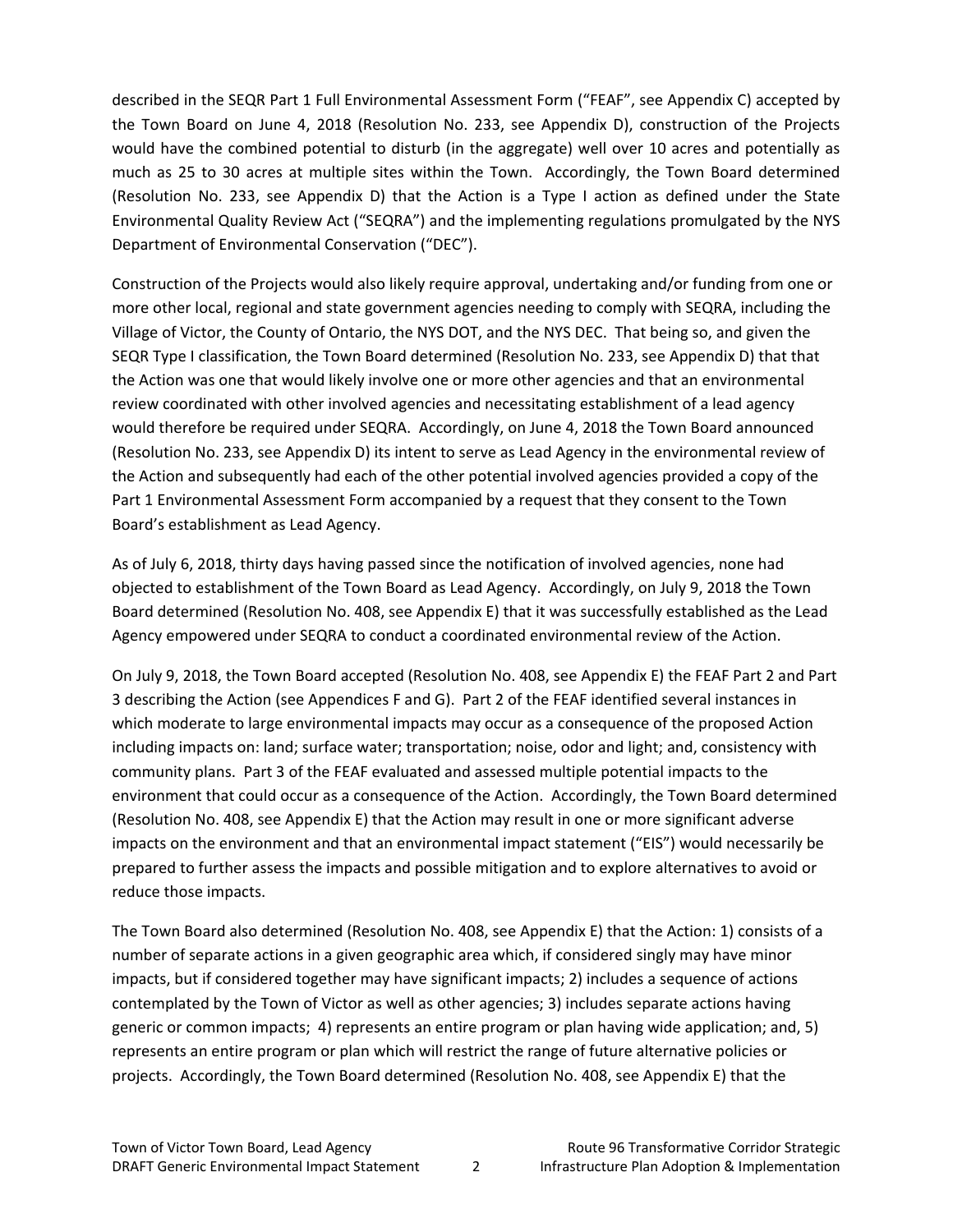environmental impact statement to be prepared would be a "generic" environmental impact statement, as defined under SEQRA.

The Town Board's Determination of Significance requiring preparation of a Draft Generic EIS was subsequently filed with: 1) with the Chief Executive Officer of any political subdivision within which the proposed Action would be principally located; 2) with other involved agencies; and, 3) with the Environmental Notice Bulletin. This present document is the Draft Generic EIS prepared pursuant to the Town Board's Determination of Significance.

Three procedural aspects of the present review require some explanation more detailed than that provided in the foregoing history: the scope of the proposed action; the identification of multiple agencies as "Involved Agencies"; and, the reliance on a "generic" environmental impact statement.

### **Scope of the Proposed Action**

SEQRA, together with the implementing regulations promulgated by NYS DEC (codified at 6 CRR‐NY Part 617, hereinafter "the Regulations"), indicate that "the basic purpose of SEQR is to incorporate the consideration of environmental factors into the existing planning, review and decisionmaking processes of state, regional and local government agencies at the earliest possible time" (see §617.1 (c) of the Regulations). To do so, SEQRA requires that "all agencies determine whether the actions they directly undertake, fund or approve may have a significant impact on the environment, and, if it is determined that the action may have a significant adverse impact, prepare or request an environmental impact statement" (see §617.1 (c) of the Regulations).

In this instance, the Town Board initially considered defining the scope of the Action to include only formal adoption of the Plan and to exclude any action directly related to the six Projects or the establishment of a TD District. However, §617.3 (g) of the Regulations provides as follows:

"(g) Actions commonly consist of a set of activities or steps. The entire set of activities or steps must be considered the action, whether the agency decision‐making relates to the action as a whole or to only a part of it.

(1) Considering only a part or segment of an action is contrary to the intent of SEQR. If a lead agency believes that circumstances warrant a segmented review, it must clearly state in its determination of significance, and any subsequent EIS, the supporting reasons and must demonstrate that such review is clearly no less protective of the environment. Related actions should be identified and discussed to the fullest extent possible.

(2) If it is determined that an EIS is necessary for an action consisting of a set of activities or steps, only one draft and one final EIS need be prepared on the action provided that the statement addresses each part of the action at a level of detail sufficient for an adequate analysis of the significant adverse environmental impacts. . ."

Accordingly, the Town Board expanded the scope of the action to include undertaking, funding, and/or approving the six Projects as well as efforts to establish a TD District, in the belief that such an approach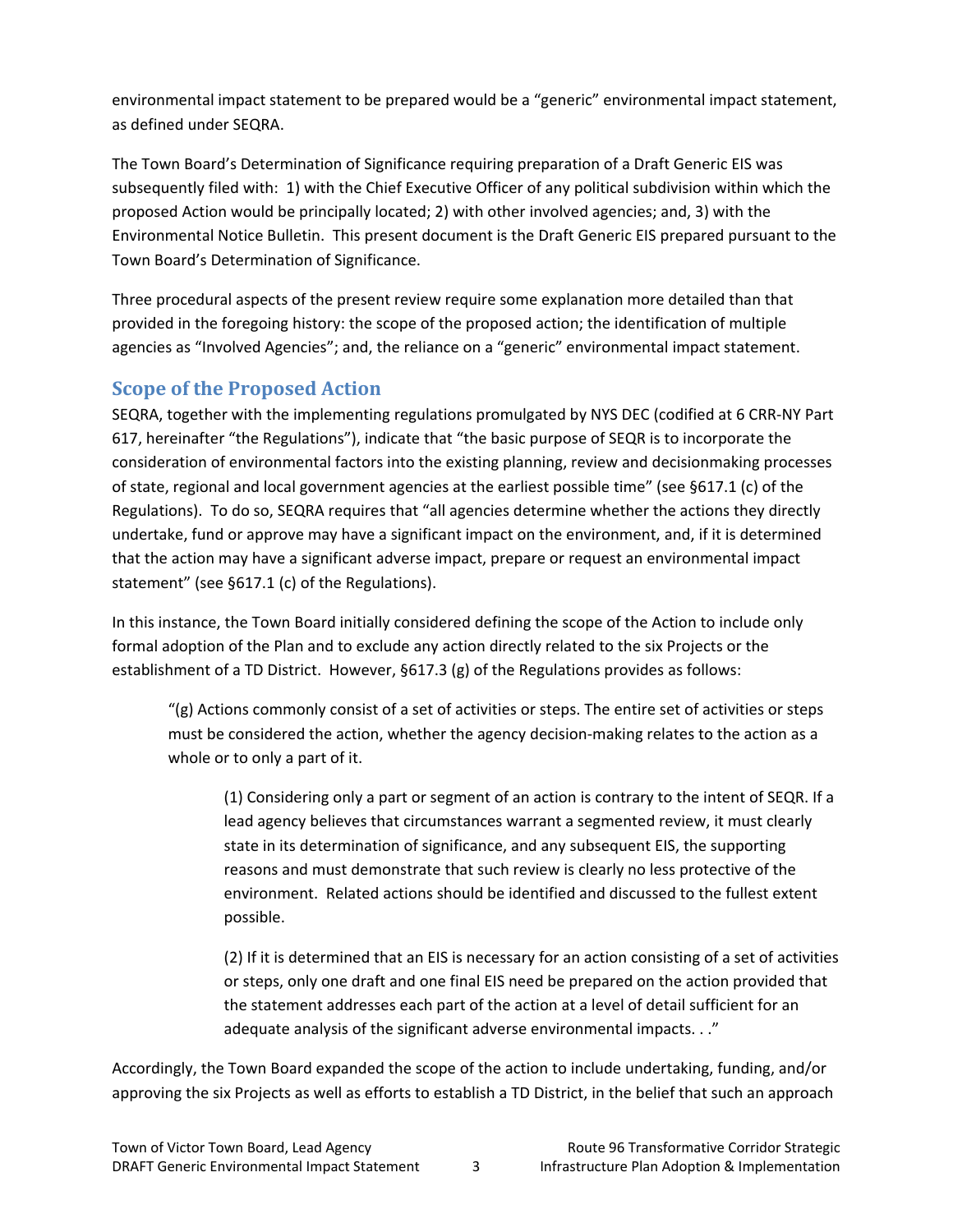would : 1) be most consistent with the foregoing requirement to consider the entire set of activities or steps; 2) be most protective of the environment; 3) be in keeping with the foregoing imperative to incorporate environmental considerations "at the earliest possible time"; and, 4) otherwise promote the public interest by potentially facilitating the earliest solution to the traffic challenges presently confronting the community.

### **Involved Agencies**

For actions which, like that considered in this present review, SEQRA specifies a Type 1 classification (see §617.4 (b) of the Regulations), an agency proposing to undertake, fund, or approve the action must transmit Part 1 of an EAF describing the action to all involved agencies as soon as possible and notify them that a lead agency responsible for completion of a coordinated review must be agreed upon within 30 calendar days of the transmittal (see §617.6 (b)(3) of the Regulations). SEQRA defines an "involved agency" as *"*an agency that has jurisdiction by law to fund, approve or directly undertake an action" (see §617.2 (s) of the Regulations). The same section also provides that: ". . . if an agency will ultimately make a discretionary decision to fund, approve or undertake an action, then it is an 'involved agency' notwithstanding that it has not received an application for funding or approval at the time the SEQR process is commenced".

In this instance, the decision to expand the scope of the proposed action to include the six Projects and efforts to establish a TD District also expanded the group of involved agencies. Whereas only the Town of Victor would likely have adopted the Plan, other agencies would potentially be involved in funding, approving and/or undertaking one or more of the six Projects and possibly in establishment of a TD District. The table that follows (Table 1) summarizes the role of each state agency or municipality as involved, or as potentially involved, in undertaking, funding or approving different components of the Action. The underlying specifics relative to each Action component are then described in the paragraphs that follow the table.

| NYS Agencies Identified Under SEQR as Involved (or Potentially Involved) Agencies |               |                   |                |                |                |  |  |
|-----------------------------------------------------------------------------------|---------------|-------------------|----------------|----------------|----------------|--|--|
| <b>NYS Agencies &amp; Municipalities</b>                                          |               |                   |                |                |                |  |  |
| <b>Action Component</b>                                                           | Town of       | <b>Village of</b> | <b>Ontario</b> |                |                |  |  |
|                                                                                   | <b>Victor</b> | <b>Victor</b>     | County         | <b>NYS DOT</b> | <b>NYS DEC</b> |  |  |
| Plan Adoption                                                                     |               |                   |                |                |                |  |  |
| Project Number 1                                                                  |               |                   |                |                |                |  |  |
| Project Number 2                                                                  |               |                   |                |                |                |  |  |
| Project Number 3                                                                  |               |                   |                |                |                |  |  |
| Project Number 4                                                                  |               |                   |                |                |                |  |  |
| Project Number 5                                                                  |               |                   |                |                |                |  |  |
| Project Number 6                                                                  |               |                   |                |                |                |  |  |
| TD District Establishment                                                         |               |                   |                |                |                |  |  |
| Table 1                                                                           |               |                   |                |                |                |  |  |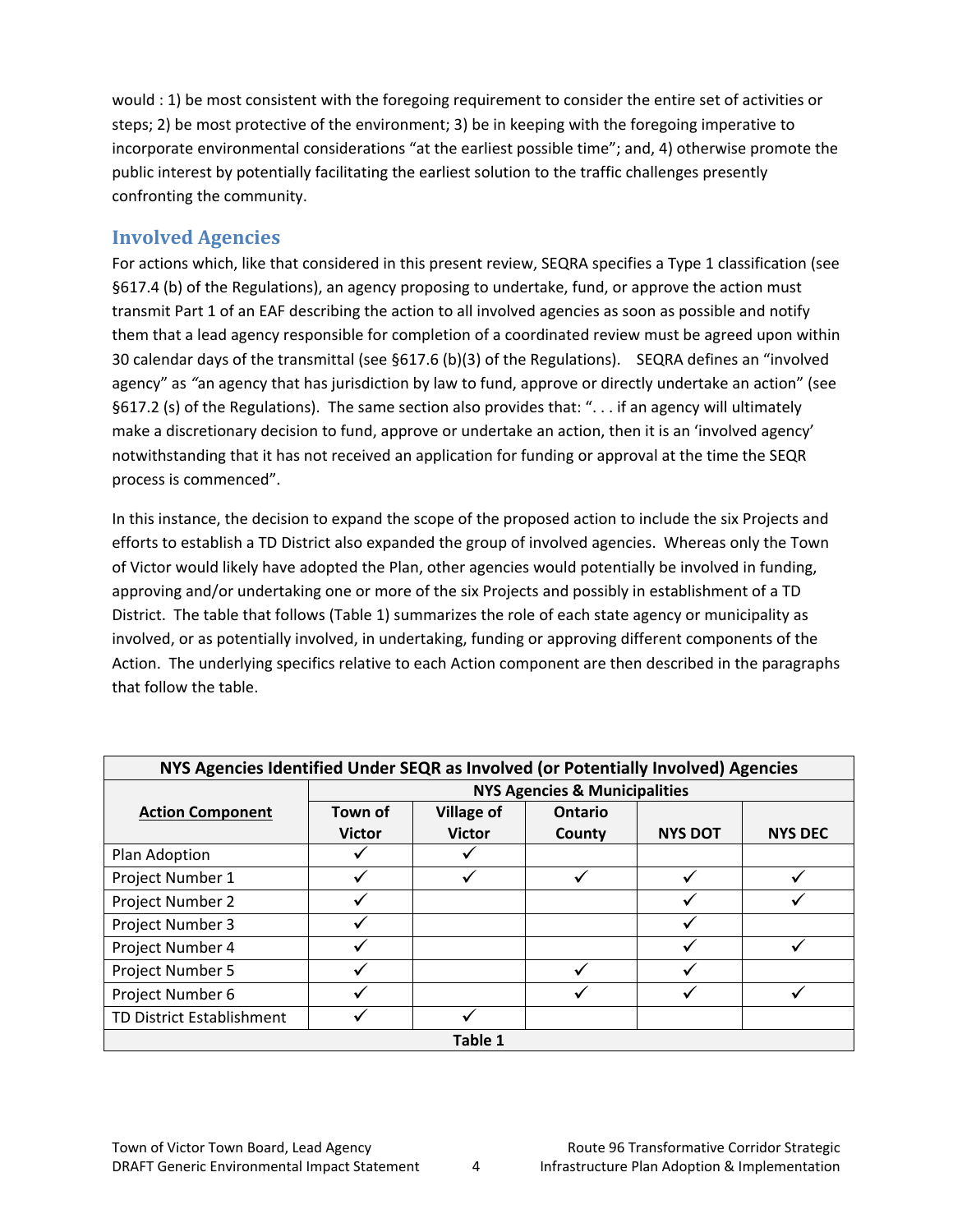It should be noted that no federal agencies (e.g., the US ACOE, the Surface Transportation Board, or federal highway funding agencies) have been identified as involved agencies under SEQRA even though they may be asked to approve and/or fund the Projects as they are not governed by SEQRA and are subject instead to the National Environmental Protection Act.

**Plan Adoption.** Adoption of the Plan would likely be undertaken or approved by the Town of Victor alone. However, there is some potential that the Village of Victor may also choose to formally adopt the Plan. For that reason, both the Town and Village of Victor have both been identified as involved, or potentially involved, agencies relative to adoption of the Plan.

**Project Number 1.** Project Number 1 would involve development of a new street within both the Town and Village of Victor. The Project could be undertaken by the Town of Victor and/or the Village of Victor. Funding for Project Number 1 could come from federal agencies, NYS DOT, and possibly the Town and/or Village of Victor. Regarding required approvals, the project would include improvements to existing Town roads and Village streets, would include improvements at intersections with NYS Routes 96 and 251, and would likely require approvals from both the NYS DEC and the US Army Corps of Engineers ("US ACOE") relative to wetland and/or stream impacts. In addition, Ontario County would likely be required to approve any real estate conveyances or transactions involving the right‐of‐way ("ROW") upon which the Ontario Central Railroad presently operates as it is owned by the County. Accordingly, the Town of Victor, the Village of Victor, Ontario County, NYS DOT, and NYS DEC were all identified as involved (or potentially involved) relative to Project Number 1.

**Project Number 2.** Project Number 2 would reconfigure a segment of Route 96 from just south of Omnitech Place to the intersection with Route 251. The Project would most likely be undertaken by the NYS DOT. Funding for Project Number 2 could come from federal agencies, NYS DOT, and possibly the Town of Victor. The Project could require approvals from the NYS DEC and/or the US ACOE relative to stream impacts. Accordingly, the Town of Victor, the NYS DOT and the NYS DEC were all identified as involved (or potentially involved) agencies relative to Project Number 2.

**Project Number 3.** Project Number 3 would extend Lane Road and align Lane Road with Route 251 to create a new intersection with a signal. The Project would most likely be undertaken by the Town of Victor. Improvements at the Route 96/Route 251 intersection would require NYS DOT approval. Funding for Project Number 3 could come from federal agencies, NYS DOT, and possibly the Town of Victor. Accordingly, the Town of Victor and the NYS DOT were both identified as involved (or potentially involved) relative to Project Number 3.

**Project Number 4.** Project Number 4 would extend Willowbrook Road to create a new signalized intersection at Route 96 and Omnitech Place. The Project would most likely be undertaken by the Town of Victor. Improvements at the intersection with NYS Route 96 would require approval from the NYS DOT. Funding for Project Number 4 could come from federal agencies, NYS DOT, and possibly the Town of Victor. The Project could require approvals from the NYS DEC and/or the US ACOE relative to stream impacts. Accordingly, the Town of Victor, the NYS DOT and the NYS DEC were all identified as involved (or potentially involved) relative to Project Number 4.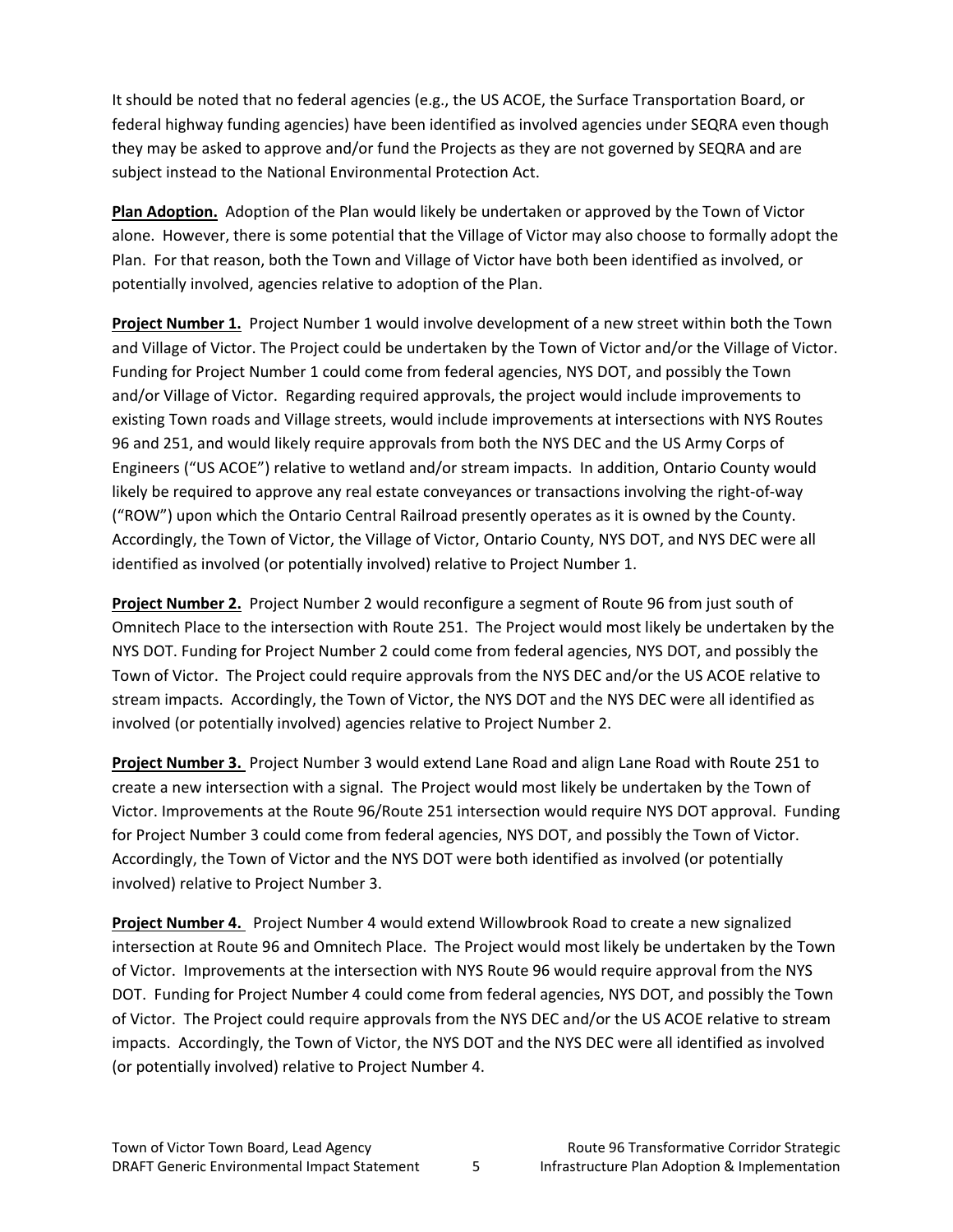**Project Number 5.** Project Number 5 would extend Collett Road to create a new two‐way stop controlled intersection with Plastermill Road and Delray Drive that would include an at‐grade crossing of the Ontario Central Railroad. The Project would most likely be undertaken by the Town of Victor. Funding for Project Number 4 could come from federal agencies, NYS DOT, and possibly the Town of Victor. The Project could require approvals from Ontario County relative to the proposed development of a crossing of the Ontario Central Railroad ROW. Accordingly, the Town of Victor, Ontario County and the NYS DOT were all identified as involved (or potentially involved) relative to Project Number 5.

**Project Number 6.** Project Number 6 would create a roundabout at the intersection of Lane Road, Victor Egypt Road, and Lynaugh Road. The Project would most likely be undertaken by the Town of Victor, but could also be undertaken by Ontario County (Victor Egypt Road is a County Road). Improvements to the Victor Egypt Road intersection would require approval by Ontario County. The Project could require approvals from the NYS DEC and/or the US ACOE relative to stream impacts. Funding for Project Number 6 could come from federal agencies, NYS DOT, and possibly Ontario County or the Town of Victor. Accordingly, the Town of Victor, Ontario County, the NYS DOT and the NYS DEC were all identified as involved (or potentially involved) relative to Project Number 6.

**Establishment of a TD District.** Regarding the establishment of a TD District, it has appeared that this would be undertaken primarily by the Town of Victor. However, there is some possibility that the Village of Victor might also choose to participate in establishing such a district. For that reason, both the Town and Village of Victor have been identified as involved, or potentially involved, agencies with respect to efforts to establish a TD District.

### **Reliance on a Generic Environmental Impact Statement**

As already described above, the Town Board expanded the scope of the Action to include undertaking, funding, and/or approving six High Priority Projects as well as efforts to establish a TD District. Although this approach is consistent with the SEQRA requirement to consider the entire set of activities or steps (see §617.3 (g) of the Regulations) as well as the SEQRA imperative to incorporate environmental considerations "at the earliest possible time" (see §617.1 (c) of the Regulations), it also means that many questions remain regarding specific aspects of the six projects as well as regarding the recommended TD District. These include details of the project designs and the precise extent of potential environmental impacts such as those to wetlands. Other questions regarding which agency might undertake a specific project and/or how it might be funded also remain unanswered.

The SEQR Regulations authorize reliance on "generic" environmental impact statements. Specifically, the Regulations provide that (see §617.10 (a) of the Regulations):

"A generic EIS may be used to assess the environmental impacts of:

(1) a number of separate actions in a given geographic area which, if considered singly, may have minor impacts, but if considered together may have significant impacts;

(2) a sequence of actions, contemplated by a single agency or individual;

(3) separate actions having generic or common impacts; or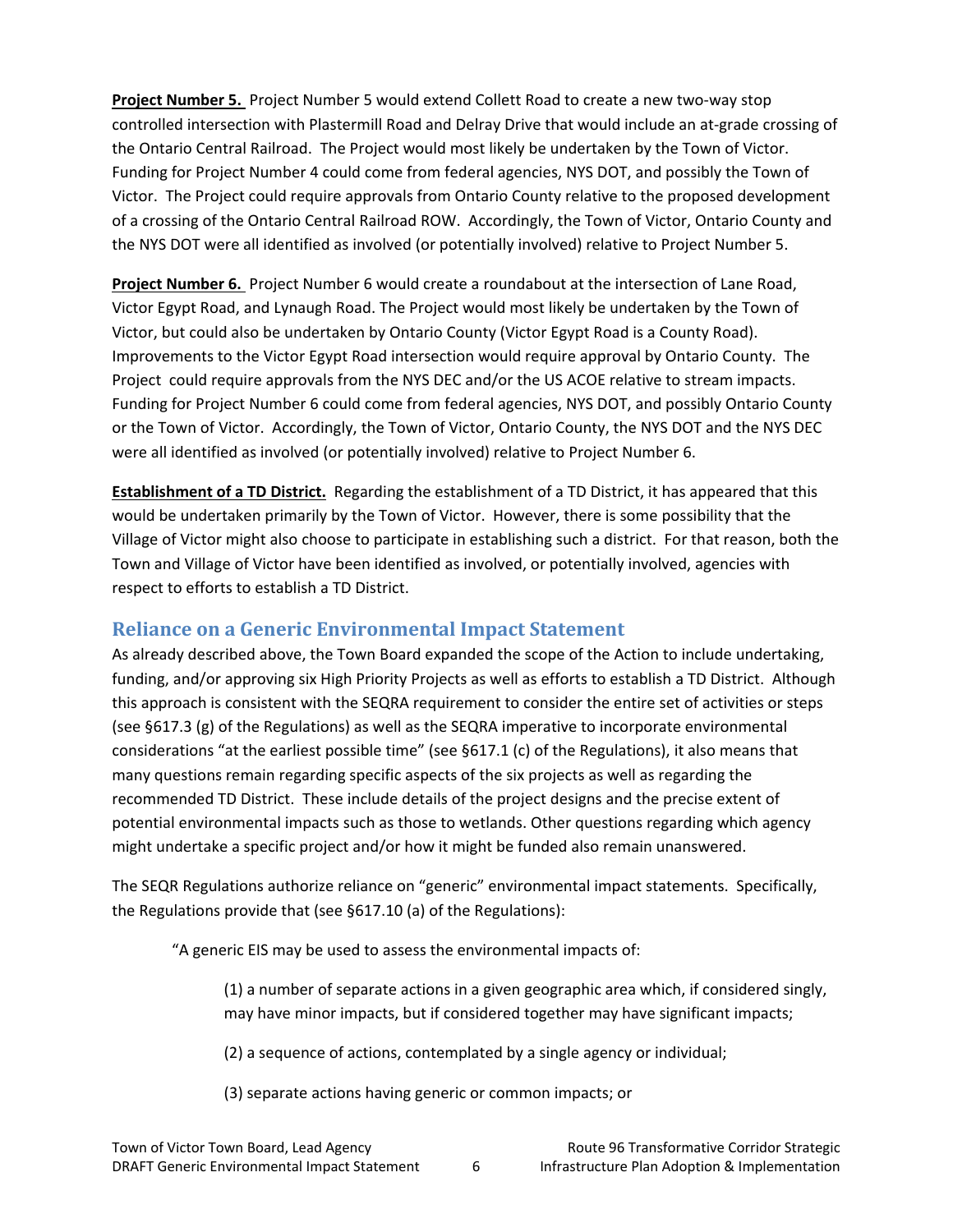(4) an entire program or plan having wide application or restricting the range of future alternative policies or projects, including new or significant changes to existing land use plans, development plans, zoning regulations or agency comprehensive resource management plans."

In this instance, the Action, as defined by the Town Board, is consistent with many aspects of the four foregoing criteria. In fact, the Town Board found (Resolution No. 408, see Appendix E), that given the inclusion of the six Projects, the Action did include a number of separate actions in a given geographic area that could have minor impacts if considered singly, but might have more significant impacts if considered together. This is particularly true with respect to the six Projects and potential traffic impacts during construction. In the same Resolution, the Town Board also found that the Action does include a sequence of actions contemplated by the Town of Victor, as the Town would likely be involved in all components of the Action including each of the six Projects. This is also somewhat true with respect to NYS DOT which would likely be involved in more than one of the six Projects. The Town Board also found that the six Projects, while separate, could have generic or common impacts, particularly during construction. Finally, in the Town Board's view, the Action does include an entire program or plan having wide application and is one that will likely restrict the range of future alternative policies or projects. Accordingly, the Town Board determined (Resolution No. 408, see Appendix E) that the EIS to be prepared would be a "generic" environmental impact statement, as defined under SEQRA.

Sections 617.10 (a) and 617.10 (c) of the Regulations provide detailed guidance regarding the approach to be taken in generic EISs. Accordingly, this Draft Generic EIS intends to incorporate the approach described in Sections 617.10 (a) and 617.10 (c) of the Regulations insofar as it is applicable. In summary, it is intended for this Draft Generic EIS to:

- Be broader, and more general than a site or project specific EIS;
- Discuss the logic and rationale for the choices advanced;
- Present and analyze, in general terms, hypothetical scenarios that could or are likely to occur;
- Identify the important elements of the natural resource base as well as the existing and projected cultural features, patterns and character;
- Include assessments of specific impacts if such details are available, although in many cases these assessments will be based on conceptual information;
- Set forth specific conditions or criteria under which future actions will be undertaken or approved, including thresholds and criteria for supplemental EISs to reflect specific significant impacts, such as site specific impacts, not adequately addressed or analyzed in this generic EIS; and,
- Discuss in general terms the constraints and consequences of any narrowing of future options.

Regarding the need for and effect upon future assessments, §617.10 (d) of the Regulations provides specific guidance relative to the subsequent need for SEQR compliance following the filing of a final generic EIS and its findings statement. The outcome generally depends upon whether the subsequent action or component would be carried out in conformance with the conditions and thresholds established in the generic EIS or its findings statement, whether the generic EIS and its findings statement addressed the subsequent action or component adequately, and whether the subsequent action or component may have one or more significant adverse environmental impacts.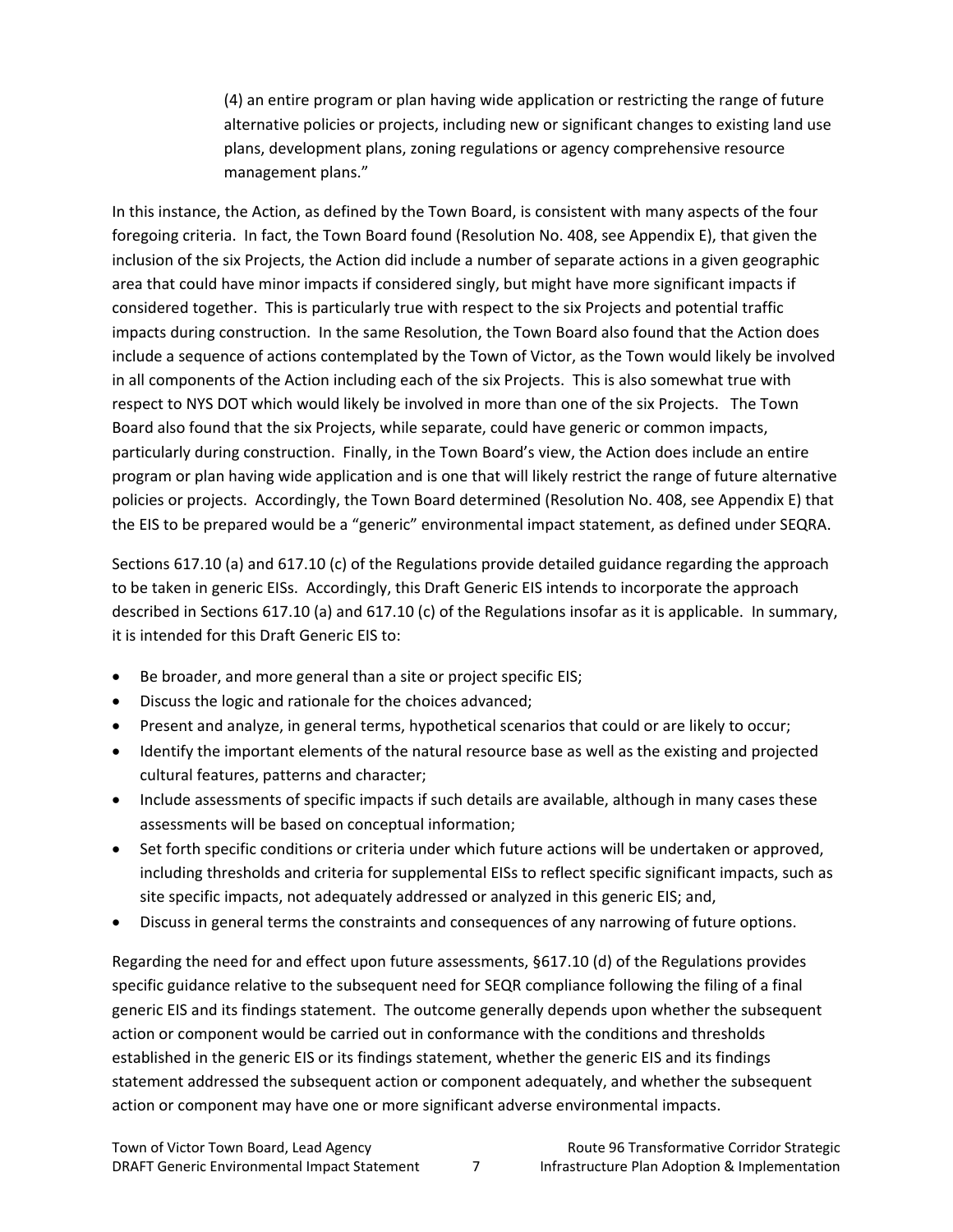With respect to this Action, for example, at such time as one of the six Projects has been designed in detail and is about to be undertaken, funded and/or approved, the question of compliance with SEQR will need to be reconsidered by involved agencies (the same would also apply to any new component subsequently included in an expanded version of the Action). Regarding the outcome, there are four possible scenarios (also illustrated in Table 2 that follows):

- 1) The project component or subsequent action was adequately addressed in both the generic EIS and its findings statement and will be carried out in conformance with the conditions and thresholds established in the generic EIS or its findings statement:
	- o No further SEQR compliance would be required.
- 2) The project component or subsequent action was adequately addressed in the generic EIS but not addressed, or inadequately addressed, in the findings statement for the generic EIS.
	- o An amended findings statement would need to be prepared.
- 3) The project component or subsequent action was not adequately addressed in the generic EIS and may have one or more significant adverse environmental impacts.
	- o A supplement to the final generic EIS would need to be prepared.
- 4) The project component or subsequent action was not adequately addressed in the generic EIS and will not result in any significant environmental impacts.
	- o A Negative Declaration (Determination of Significance) would need to be prepared.

| <b>GENERIC EIS and FINDINGS: SUBSEQUENT NEED FOR SEQR COMPLIANCE</b>                                                                                                 |                                                                                                                                                                |           |            |           |            |           |            |           |  |
|----------------------------------------------------------------------------------------------------------------------------------------------------------------------|----------------------------------------------------------------------------------------------------------------------------------------------------------------|-----------|------------|-----------|------------|-----------|------------|-----------|--|
|                                                                                                                                                                      | <b>SCENARIO</b>                                                                                                                                                |           |            |           |            |           |            |           |  |
| <b>CRITERIA</b>                                                                                                                                                      |                                                                                                                                                                |           |            | 2         |            | 3         |            | 4         |  |
|                                                                                                                                                                      | <b>YES</b>                                                                                                                                                     | <b>NO</b> | <b>YES</b> | <b>NO</b> | <b>YES</b> | <b>NO</b> | <b>YES</b> | <b>NO</b> |  |
| Was the project component or action adequately<br>addressed in the generic EIS?                                                                                      | ✓                                                                                                                                                              |           |            |           |            |           |            |           |  |
| Was the project component or action adequately<br>addressed in the generic findings statement?                                                                       | ✓                                                                                                                                                              |           |            | ✓         |            |           |            |           |  |
| Will the project component or action be carried<br>out in conformance with the conditions and<br>thresholds established in the generic EIS or<br>findings statement? | $\checkmark$                                                                                                                                                   |           |            |           |            |           |            |           |  |
| May the project component or action have any<br>significant adverse environmental impacts?                                                                           |                                                                                                                                                                |           |            |           |            |           |            |           |  |
| <b>REQUIREMENT OUTCOME</b>                                                                                                                                           | Amended<br><b>Final GEIS</b><br><b>Nothing</b><br><b>Negative</b><br><b>Findings</b><br><b>Further</b><br><b>Declaration</b><br>Supplement<br><b>Statement</b> |           |            |           |            |           |            |           |  |
| <b>Table 2</b>                                                                                                                                                       |                                                                                                                                                                |           |            |           |            |           |            |           |  |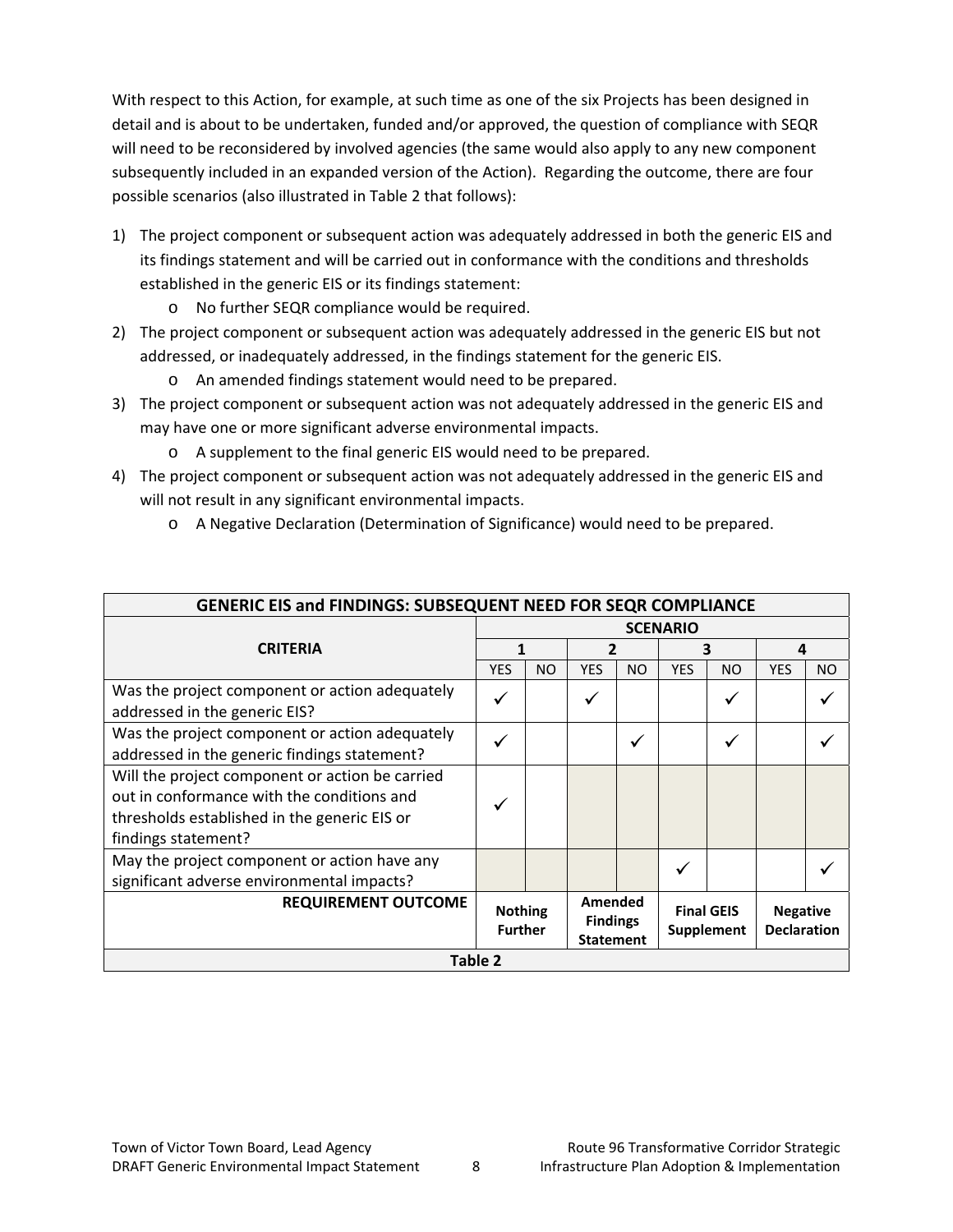# **The Proposed Action, Purpose, Public Need and Benefits**

## **The Proposed Action**

As indicated in the foregoing Introductory Summary, a study was undertaken by the Town of Victor in partnership with the Village of Victor, Ontario County, the Genesee Transportation Council, the New York State Department of Transportation, and Finger Lakes Railway (operator of the Ontario Central Railroad) in order to identify potential improvements within the Route 96 corridor that could help to avoid or reduce limitations that congestion would otherwise impose upon future travel and development opportunities. The study culminated in a report presented to the Town Board in March of 2018 (the "Route 96 Transformative Corridor Strategic Infrastructure Plan", hereinafter "the Plan", included here as Appendix A). The Plan calls for the development of six "High Priority Projects" ("the Projects", see the Location Map in Figure 1) as well as the potential establishment of a Transportation Development District ("the TD District", a type of Development Facilitation Improvement District under NYS law, see the overview included as Appendix B). In addition to formal adoption of the Plan, the Victor Town Board is also considering implementing the Plan by undertaking, funding and/or approving the six Projects and establishing the recommended TD District. The Action that is the subject of this review therefore includes each of the foregoing components: adoption of the Plan; undertaking, funding and/or approval of the six High Priority Projects; and, establishment of a TD District.

#### Plan Adoption

The Plan states its purpose as making "the Route 96 Corridor through the Town and Village of Victor safer and more efficient for all users of the roadway" (see p. 2 of the Plan, Appendix A). Following an introduction, the Plan includes four chapters focused on, respectively: "What the Community Thinks"; "What Needs to Be Fixed"; "What Needs To Happen"; and, "What Comes Next". The Plan offers the following conclusion (see p. 22 of the Plan, Appendix A): "The community of Victor faces a critical decision: accept worsening congestion on Route 96 that will compromise and likely harm quality of life and economic opportunity or take action by implementing six projects that have the demonstrated potential to alleviate this excess delay. A strong case has been made that that the funding for these improvements should come from Federal and NYS transporation and economic development programs. If monies from these sources do not materialize, there are mechanisms that would allow the Town and Village to raise the revenues to complete these projects on their own." This last general reference to "mechanisms" is more specifically a reference to the potential establishment of a TD District.

Although formal adoption of the Plan would involve no physical activity and might be characterized by some as a mere acceptance of the included information and recommendations, adoption would also represent a planning and/or policy making activity that could commit the Town and other agencies to a definite course of future decisions with the potential to ultimately affect the environment. Finally, as the Plan addresses a critical issue identified but not finally resolved in the Town of Victor's 2015 Comprehensive Plan, formal adoption could also be considered to be the adoption of a supplement to Victor's land use plan.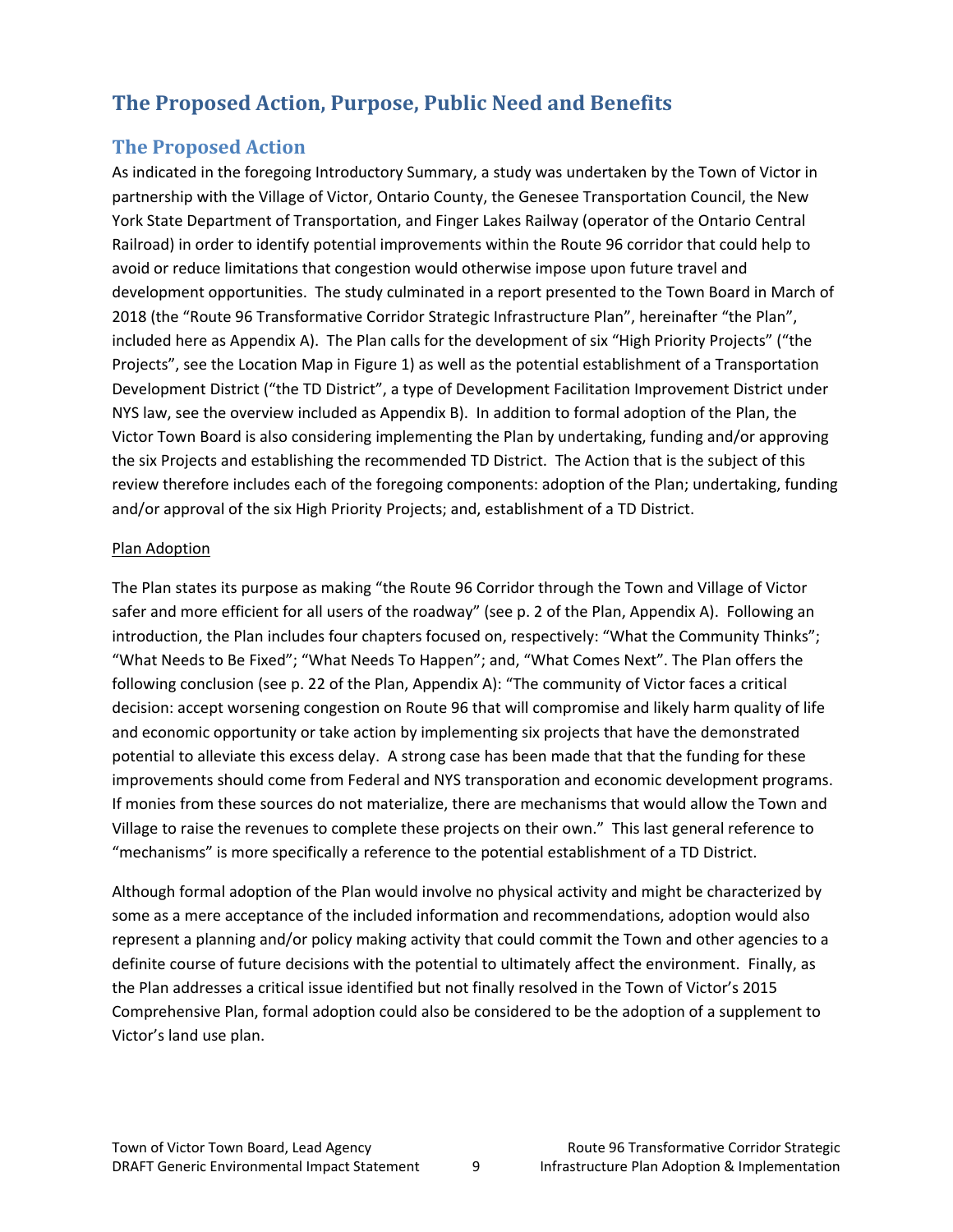#### **Undertaking, Funding and/or Approval of Six High Priority Projects**

• Project Number 1 – New Local Street along Ontario Central Railroad

Project Number 1 involves the development of a new local street, more than two miles in length, along a segment of the existing Ontario Central Railroad ROW (see Figures 2, 3, 4 and 5).

The project would convert a segment of the Ontario Central Railroad ROW, characterized in the Plan as presently underutilized, to a "Complete Street", serving motorists, bicyclists, and pedestrians. The new street would begin at Route 251 and run parallel to Route 96, terminating at either a roundabout southeast of Lynaugh Road (presently planned for construction in 2019) or at a new traffic signal at Plastermill Road.

The project would also include development of:

- o At Route 444 (Maple Avenue), a new traffic signal;
- o At Route 251, a dedicated left turn lane for traffic from Route 96 and Lane Road;
- o At Route 251, dedicated right and left turn lanes for traffic onto Route 251;
- o At the intersection of School Street/Adam Street, a mini‐roundabout; and,
- o At the intersection of Route 96/School Street, removal of the existing signal and conversion to Right‐In/Right‐Out only.

Although the design is only conceptual at this point, it is likely that it may include the installation of street lights where none now exist. The project could easily require more than one year and/or multiple phases to complete.

Construction of Project Number 1 would require the removal of railroad improvements presently in place within the segment of the existing ROW between the western terminus near Route 251 to and the eastern terminus near either Lynaugh Road or Plastermill Road. Obviously, this would necessitate an abandonment of the railroad's present use of that segment. In the absence of other measures, this abandonment would persist indefinitely.

The construction cost for Project Number 1 has been estimated to range from \$7.3 million to \$10.0 million (for a construction estimate, see Appendix I).

• Project Number 2 – Route 96 3‐Lane to 5‐Lane Conversion

Project Number 2 involves the conversion of a mile‐long segment of Route 96 from 3‐lanes to 5‐ lanes (see Figures 6 and 7).

Project Number 2 would reconfigure the existing segment of Route 96 from just south of Omnitech Place to Route 251 from one travel lane in each direction with a center turning lane to two travel lanes in each direction (four through travel lanes) with a center turning lane. The entire length would be curbed with eight‐foot shoulders, 12‐foot through travel lanes, and a 14‐foot center turn lane. This configuration would best match the adjoining segment of Route 96 to the north beginning at the Main Street Fishers/Rowley Road intersection. Minimal right of way would be needed.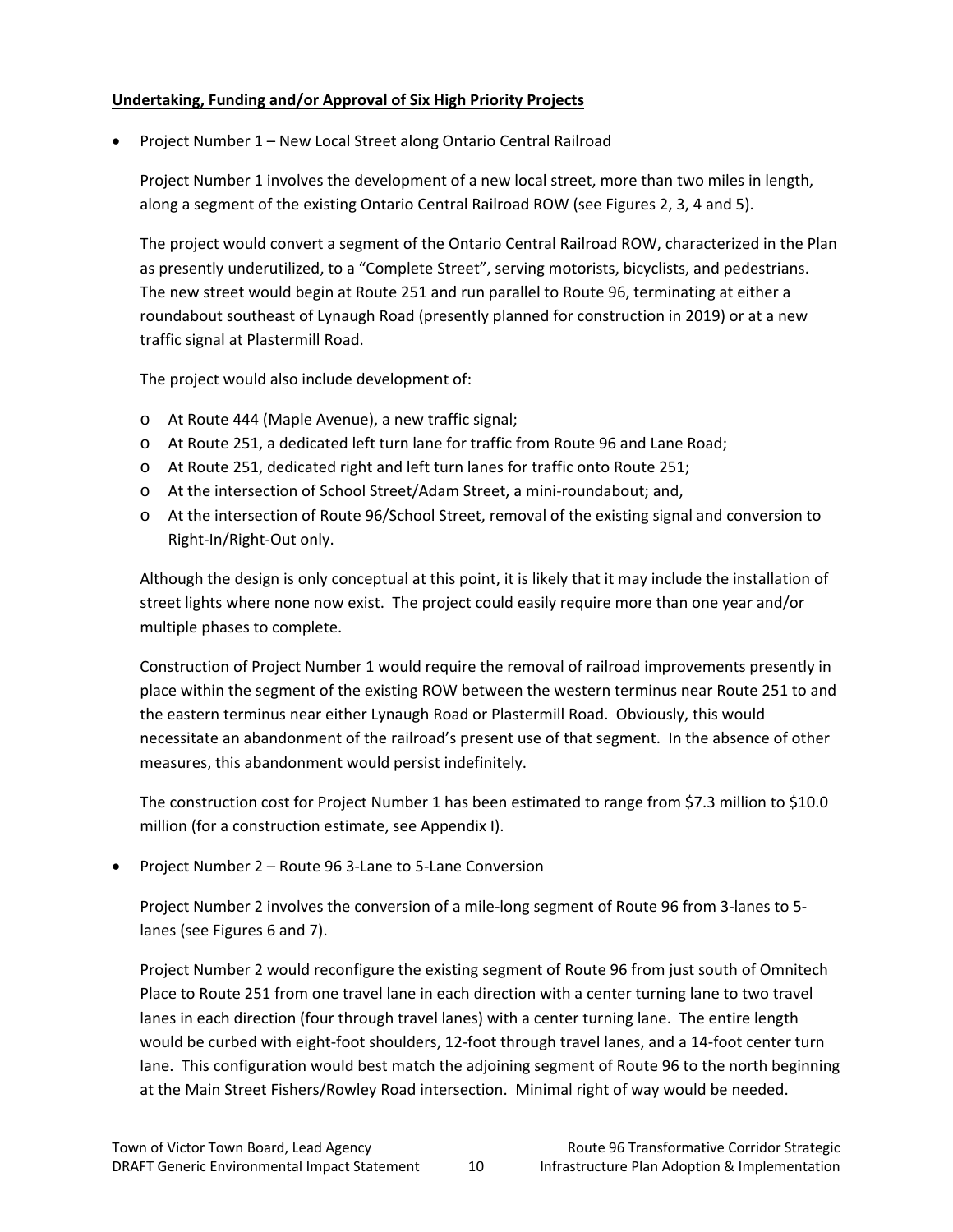This improvement would work directly in concert with the new Local Street along the Ontario Central Railroad (Project Number 1) to better distribute existing and projected traffic volumes, which would reduce delay on a corridor-wide basis. The Project is also designed to accommodate the new Route 251/Lane Road Connection (Project Number 3).

The construction cost for Project Number 2 has been estimated to range from \$1.8 million to \$2.0 million (for a construction estimate, see Appendix I).

• Project Number 3 – Route 251/Lane Road Connection

Project Number 3 involves development of a connection between Route 251 and Lane Road (see Figures 8 and 9).

The Project would align Route 251 and Lane Road to create a new intersection with a traffic signal. Lane Road would be shifted to the north. The Route 251/Route 96 intersection is presently a signalized intersection with a left turn only and right turn only from Route 251 onto Route 96 and no dedicated turn lanes from Route 96 onto Route 251. The redesigned intersection would feature the following lane configurations:

- o Route 251: 300‐foot left turn only lane onto northbound Route 96 and combined through‐right lane to Lane Road and southbound Route 96;
- o Route 96 Southbound: two through lanes (per Route 96 3‐Lane to 5‐Lane Conversion Project Number 2) and a 200‐foot right turn only lane onto Route 251;
- o Lane Road: 200‐foot right turn only lane onto northbound Route 96 and combined through‐left lane to Route 251 and southbound Route 96; and,
- o Route 96 Northbound: two through lanes (per Route 96 3‐Lane to 5‐Lane Conversion Project Number 2) and a 200‐foot left turn only lane onto Route 251.

The construction cost for Project Number 3 has been estimated to range from \$470,000 to \$540,000 (for a construction estimate, see Appendix I).

• Project Number 4 – Omnitech Place/Willowbrook Road Connection

Project Number 4 involves development of a connection between Omnitech Place and Willowbrook Road (see Figures 10 and 11).

The Project would extend Willowbrook Road to create a new signalized intersection at Route 96 and Omnitech Place. The Willowbrook Road extension would feature one lane in each direction with six-foot paved shoulders. The redesigned intersection would feature the following new lane configurations:

- o Willowbrook Road: combined left‐through‐right lane to Route 96 and Omnitech Place;
- o Route 96 Northbound: two through lanes and a 100‐foot left turn only lane onto Omnitech Place; and,
- o Route 96 Southbound: two through lanes (per Route 96 3‐Lane to 5‐Lane Conversion Project Number 2) and a 100‐foot left turn only lane onto Willowbrook Road.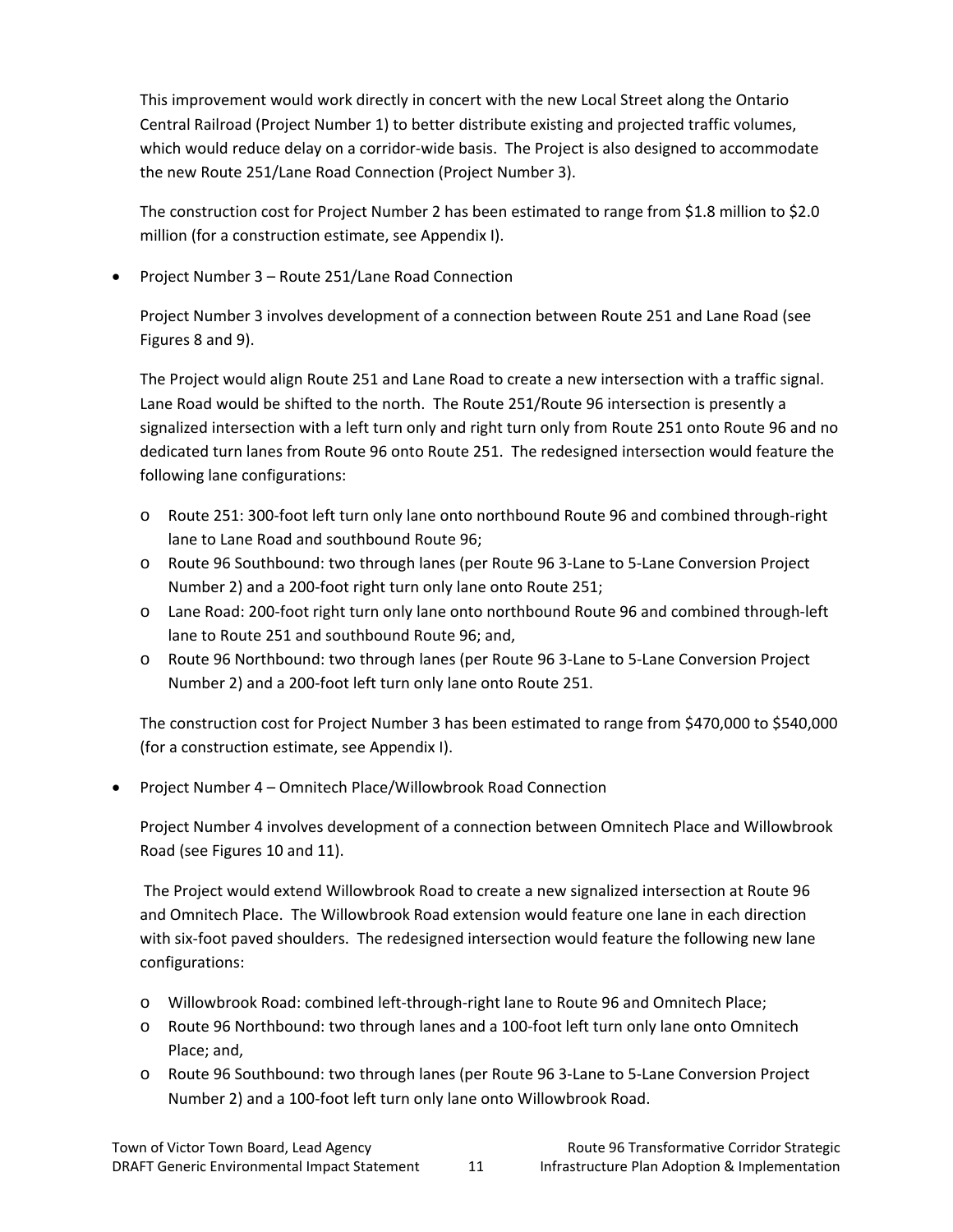The construction cost for Project Number 4 has been estimated to range from \$520,000 to \$600,000 (for a construction estimate, see Appendix I).

• Project Number 5 – Plastermill Road/Collett Road/Delray Drive Connection

Project Number 5 involves development of a connection between Plastermill Road/Collett Road and Delray Drive (see Figures 12 and 13).

The Project would extend Collett Road to create a new tow‐way stop controlled intersection with Plastermill Road and Delray Drive. This would include an at‐grade crossing of the Ontario Central Railroad. Although none is presently proposed as the crossing location is not anticipated to experience heavy railroad use, there is the opportunity to create a dedicated right turn only lane on Plastermill Road for northeast bound traffic should railroad use increase resulting in the need to reduce longer queues with the potential to impact through traffic.

The construction cost for Project Number 5 has been estimated to range from \$330,000 to \$360,000 (for a construction estimate, see Appendix I).

• Project Number 6 – Lane Road/Victor Egypt Road/Lynaugh Road Roundabout

Project Number 6 would construct a Lane Road/Victor Egypt Road/Lynaugh Road roundabout in place of the existing intersection at its present location (see Figures 14 and 15).

The proposed roundabout at the intersection of Lane Road, Victor Egypt Road, and Lynaugh Road would replace the present four‐leg intersection that has stop signs for vehicles on Lane Road and Lynaugh Road seeking to access or cross Victor Egypt Road. The speed limits are presently 55 mph on Victor Egypt Road, 50 mph on Lynaugh Road, and 40 mph on Lane Road. The geometric design of the roundabout would be supplemented with signage and, if necessary, marking of the approaches to alert drivers to the appropriate speed.

The construction cost for Project Number 6 has been estimated to range from \$1.5 million to \$2.0 million.

#### **District Establishment**

The Plan recommends potential establishment of a TD District in response to the potential need for Town or Village funds to implement some or all of the six High Priority Projects. Such a district would allow some portion of the costs of constructing some or all of the six Projects to be raised and financed locally by levying assessments on a benefits‐derived basis. As described more fully in Appendix B, this would require that the Town Board and/or Village Board take various steps to generate revenue for the High Priority Projects (and possibly, per their discretion, additional future improvements). These steps would include delineating the boundaries of a proposed TD District (both the Plan and the Town Board [see Resolution 233, Appendix D] have noted the potential use of an existing district, known as the Route 96/251 Overlay District, as an alternative to the delineation of new district boundaries) and receiving approval from the State Legislature and the Governor (a municipality does not have the inherent authority to form a TD District, as it would for the formation of a sewer or water district). Once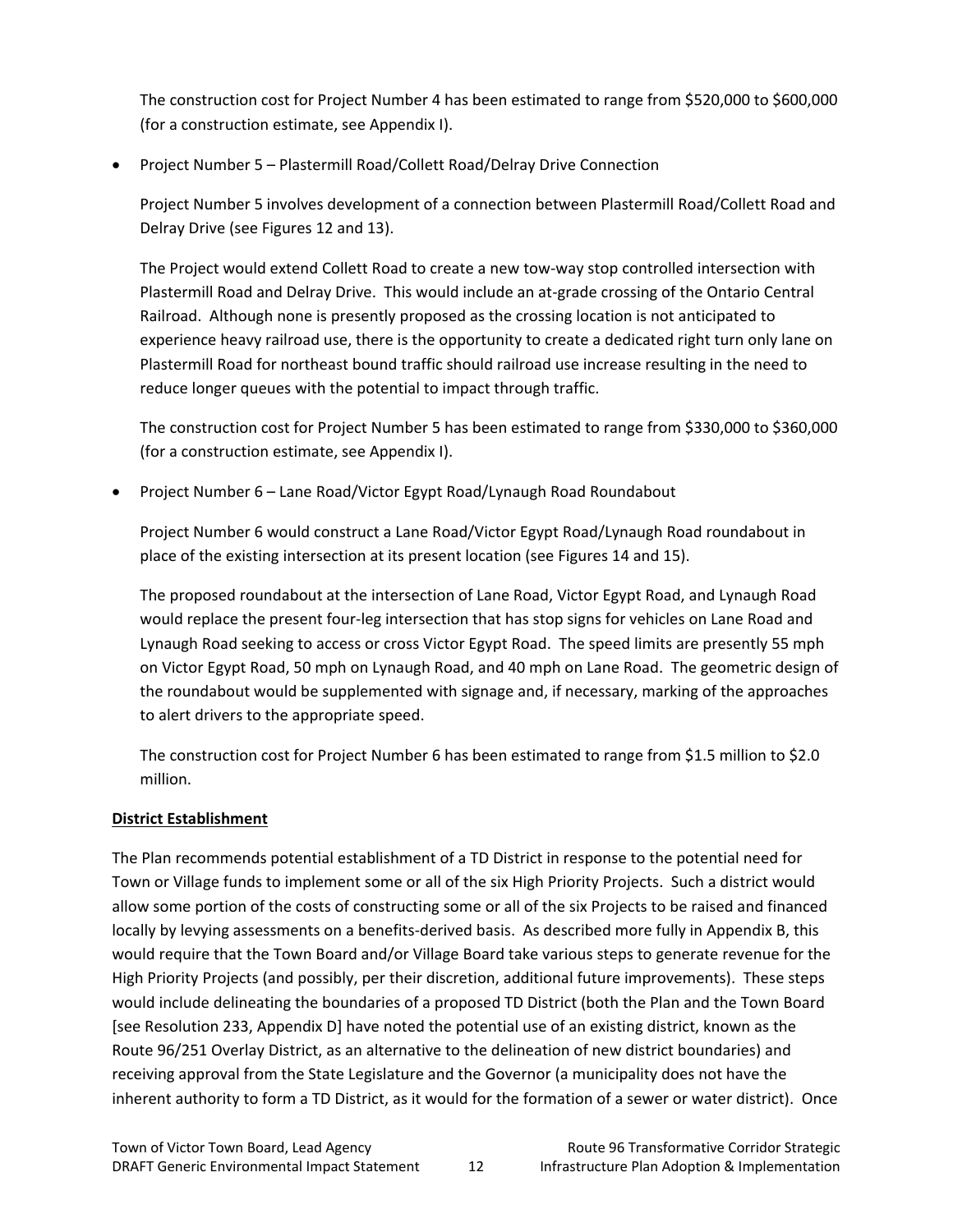the TD District were successfully established, financing to support construction costs could presumably be obtained at a low interest rate since there would be an ascertained source for repayment for the upfront costs of construction.

## **Purpose of the Proposed Action**

The underlying purpose of the proposed Action is to reduce traffic congestion by improving roadway capacity as well as by altering the present pattern of vehicular movement of both people and goods. Although all of the projects have some potential to alter such patterns, Projects Number 1 (a new local street along the Ontario Central Railroad), Number 3 (development of a Route 251/Lane Road connection), Number 4 (development of an Omnitech Place/Willowbrook Road connection), and Number 5 (development of a Plastermill Road/Collett Road/Delray Drive connection) have the most potential in this regard. As the anticipated impacts to transportation patterns will be primarily positive, it is important that they be as significant and large as possible.

## **Public Need for the Proposed Action**

As stated in the Plan, traffic is a primary concern in Victor. When the volume of vehicles on Route 96 exceeds its ability to move them efficiently, excess delay (or congestion) occurs. Furthermore, drivers seeking to avoid spending time stuck in traffic on Route 96 use alternate routes. This frequently creates a ripple effect of spillover traffic onto roads adjoining Route 96 that has negative impacts on residential neighborhoods and ultimately leads to unfavorable views of any and all future development, regardless of its merit.

As described in the Plan, the population of Victor increased from 5,784 residents in 1980 to an estimated 14,496 in 2015 – an increase of more than 150 percent. To put this in perspective, over the last 35 years Victor has accounted for nearly half of all of the population growth in Ontario County and one of every 12 new residents to the 4,700‐square mile Finger Lakes Region has chosen to call Victor home. Furthermore, businesses locate near customers and prospective employees. This explains the approximately 70 commercial and industrial projects approved in the Route 96 Corridor over the last five years.

As the involved traffic patterns are complex and interdependent, there likely remains some potential for the mix of anticipated pattern changes to include some that could be considered negative rather than positive despite the significant improvement overall. This potential is considered below under the topical headings "Potential significant adverse environmental impacts" and "Adverse Environmental Impacts that cannot be Avoided or Adequately Mitigated".

Before identifying solutions to the traffic issues in Victor, those developing the Plan drilled down in an effort to understand what they are, where they are, and why they're occurring. To identify the opportunities and issues to be evaluated, the Plan relied on input received via a stakeholder survey, two public meetings, and field observations (see Chapter 2 of the Plan). This was then supplemented with an analysis of current data for numerous factors, as well as the foundational information on existing and projected traffic and land use included in the Town's Comprehensive Plan of 2015 and other recent initiatives. These data elements were catalogued using the following categories: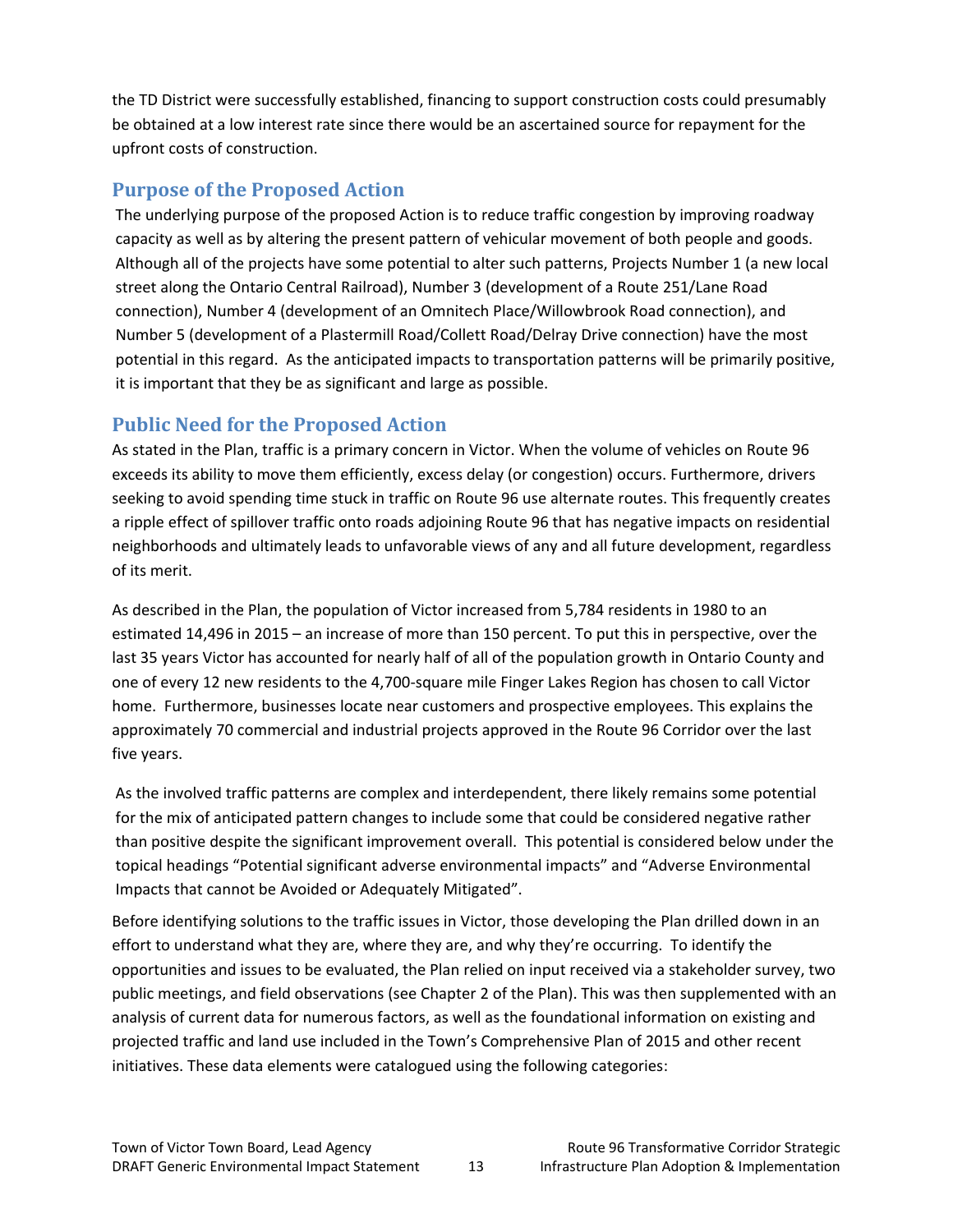- Existing Transportation Infrastructure & Physical Conditions
- Demographics & Socio Economic Characteristics
- Existing & Future Transportation Operating Conditions
- Pedestrian and Recreational Amenities
- Planned Transportation Improvements
- Municipal Zoning, Design & Construction Standards

The significant growth in population and businesses has not occurred in a uniform pattern within Victor or the Route 96 Corridor. The reality reported in the Plan is that the Route 96 Corridor is comprised of very distinct zones with unique needs, each of which requires customized solutions. Most non-residents when asked about Victor cite the retail portion of the Route 96 Corridor stretching from Eastview Mall to I-490 interchange 29. However, most are unaware of the significant number of technology and manufacturing firms clustered on the west side of Route 96 between Main Street Fishers and Victor manufacturing firms clustered on the west side of Route 96 between Main Street Fishers and Victor<br>Mendon Road Route 251. Although the Village, where Route 96 becomes Main Street, presently offers a dense, walkable environment, it is bookended by stretches of Route 96 that offer attractive commercial, residential, and mixed use development opportunities.

Appendix G of the Plan describes in detail the methodology relied upon to determine needs, including extensive public input via public meetings and a survey. The input received via the meetings and survey is presented in Appendices E and F of the Plan. Ultimately, the Plan identified distinct needs in five different segments of the Corridor (see the five segments depicted in the figure that follows).



### **Five Corridor Segments**

(Figure above from Route 96 Transformative Corridor Strategic Infrastructure Plan, T.Y. Lin International, March 2018, p. 8)

14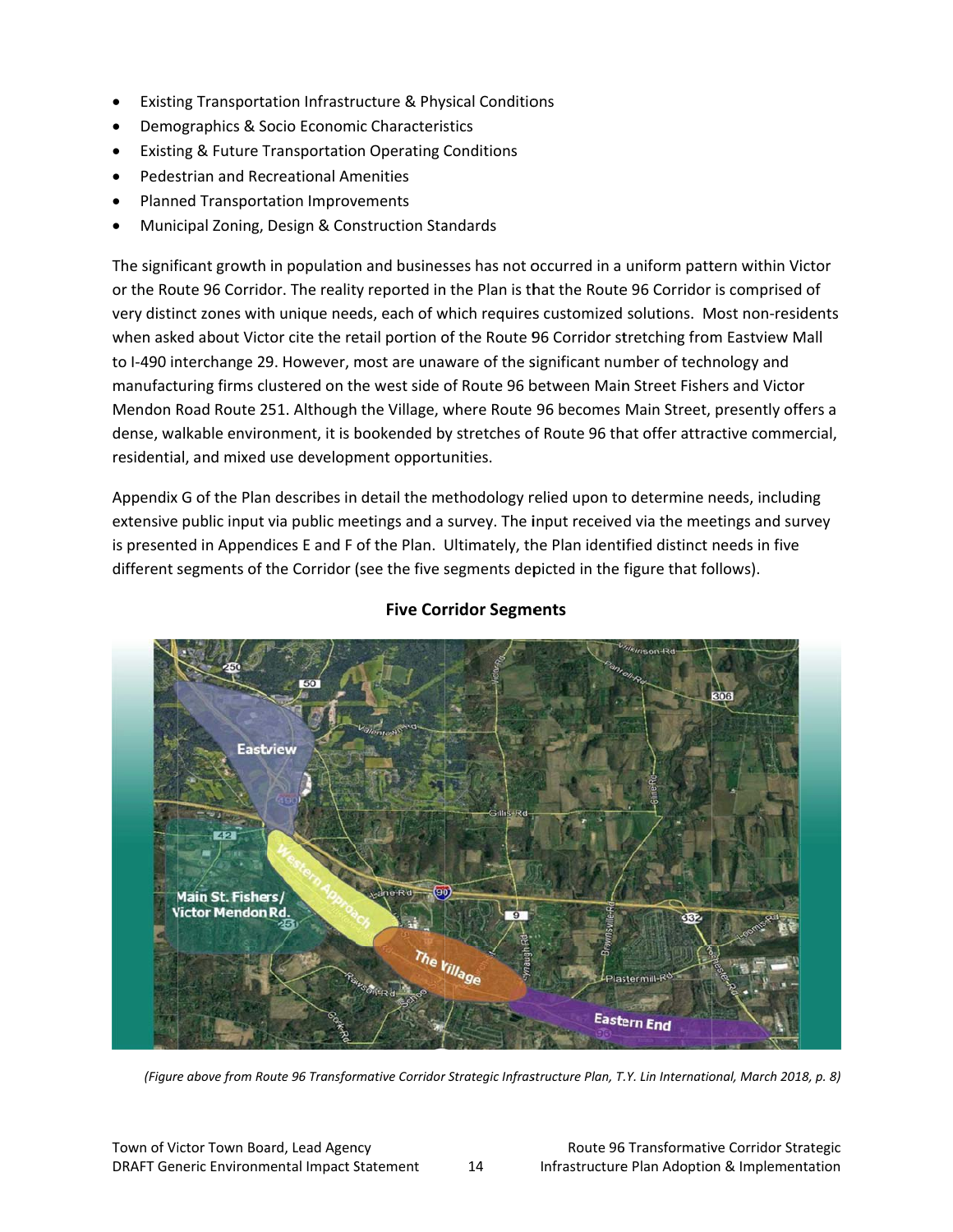#### **Needs Identified in Five Corridor Segments**

- Eastview
	- o Retail development draws shoppers from as far away as Canada but is frequently afflicted with significant delay;
		- **The delay is particularly acute on weekends and during the Holiday Season;**
	- o Traffic signals don't adequately adapt to changing traffic patterns;
	- o At the I‐490 interchange, the 50 mph speed zone combined with weaving movement of southbound vehicles at I‐490 creates safety issues; and,
	- o Left turn movements onto Route 96 at Woodcliff Drive, Turk Hill Road, and High Street are difficult.
- Main Street Fishers/Victor Mendon Road
	- o It can be difficult to turn safely turning onto Route 96 at the Omnitech Place intersection;
		- **This is also a contributor to queuing and associated intersection delay at Main Street** Fishers/Rowley Road intersection as more drivers use this since it is signalized;
	- o There is poor connectivity to roads on east side of Route 96;
	- o There is a lack of walkability and bikeability from hotels to restaurants and for workers at businesses; and,
	- o The general aesthetics of roads is poor and could be improved.
- Western Approach
	- o Where Route 96 narrows from five lanes to three lanes, southbound traffic backs up in afternoon/early‐evening;
	- o Cork, Dryer, and Rawson Roads are used as a means to circumvent delay on Route 96, thereby creating unwanted traffic in residential neighborhoods; and,
	- o Walkability on west side of Route 96 is poor and should be improved to better serve businesses there and to also create a connection with the Village.
- The Village
	- o Increasing congestion threatens the viability of businesses, but diverting traffic around the Village is not an option;
	- o Traffic congestion is exacerbated by three traffic signals within one‐quarter of a mile of each other (High Street, School Street, and Route 444/Maple Avenue);
	- o Traffic congestion is exacerbated by large numbers of school buses at High Street;
	- o Traffic congestion is exacerbated by pedestrian actuation at High Street;
	- o Turning from Church Street onto Route 96 is problematic; and,
	- o The sidewalks north of Town Hall are steep.
- Eastern End
	- o Drivers regularly exceed posted speed limits, which are 45 mph from the Farmington town line to just south of Lynaugh Road and then 30 mph from Lynaugh Road through the Village;
	- o The only signalized intersection on this segment is at Mertensia Road in Farmington, making turns onto Route 96 difficult (Lynaugh Road and McMahon Road are cited most often); and,
	- o Anticipated additional development is expected to increase safety concerns.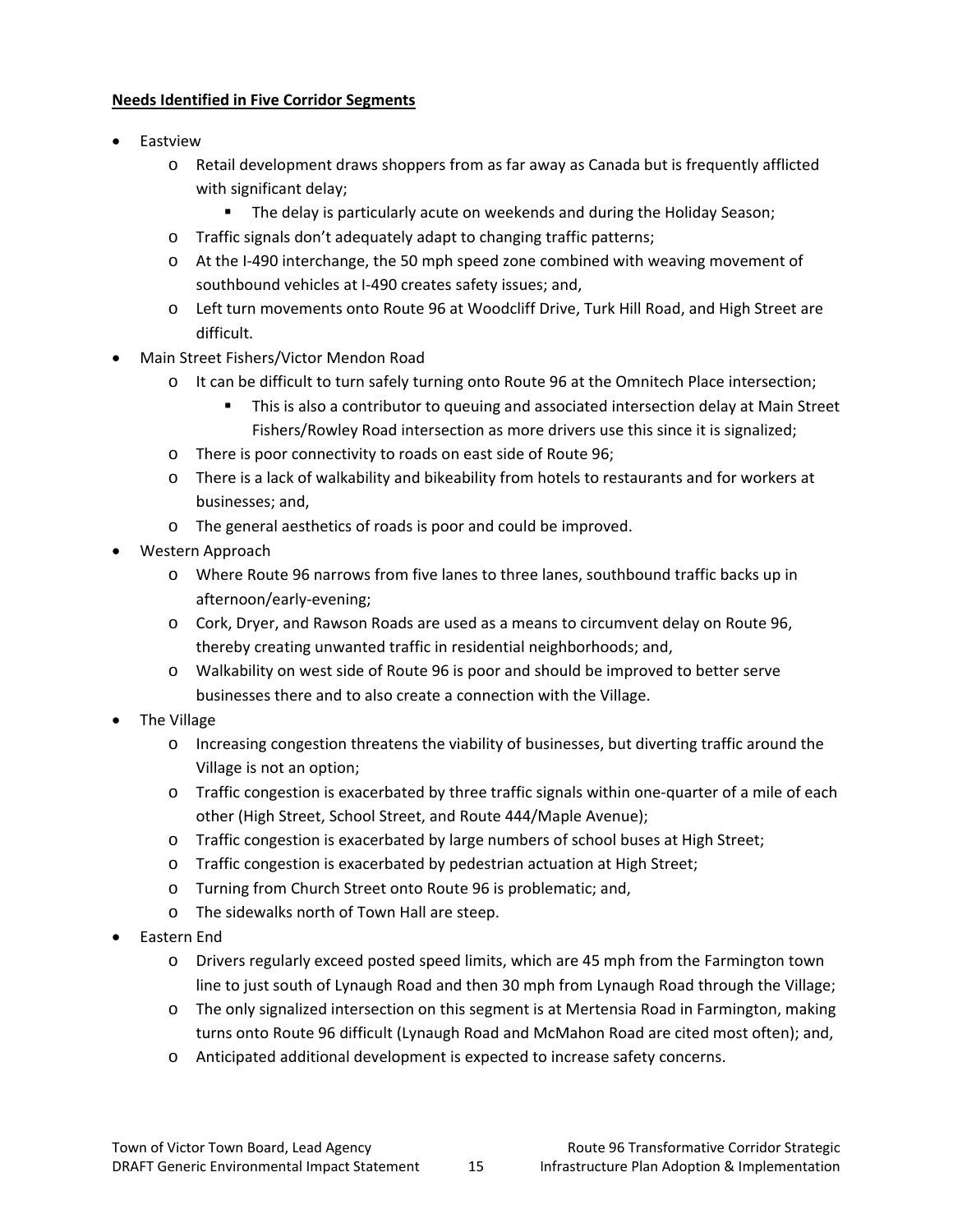## **Benefits of the Proposed Action**

## **Traffic and Transportation Benefits Specific to Separate Components of the Proposed Action Benefits of Plan Adoption**

Although plan adoption, without further implementation, would not reduce traffic congestion, access to an agreed‐upon and formally recognized set of solutions with the demonstrated capacity to make meaningful improvement would facilitate more timely and effective progress on solving this long‐ standing problem. The establishment of a formally adopted plan would also provide Town officials the information necessary to make effective decisions relative to realizing the community objective of reduced congestion via improved roadway capacity and revised patterns of vehicular movement. Issues and decisions relevant to this objective will likely continue to arise in multiple areas including, but not limited to: taxation, budgeting, finance, application for grants and other financial assistance, planning for capital improvements, resource-allocation, and, last but far from least, land use planning.

#### **Benefits of Undertaking, Funding and/or Approving the Six High Priority Projects**

• Project Number 1 – New Local Street along Ontario Central Railroad

Project Number 1 would relieve delay on Route 96 without bypassing the Village business district. The Project would also increase access to properties on the east/south side of the roadway.

• Project Number 2 – Route 96 3‐Lane to 5‐Lane Conversion

Project Number 2 would relieve delay on Route 96, which would decrease the number of drivers using Cork Road, Dryer Road, and Rawson Road as a cut through. This improvement would increase the Town's ability to consider more development options that would be possible with the current lane configuration in this segment of the Route 96 Corridor. Overall, this is a better use of the existing pavement. The Project would also reduce conflicts created by the merging of southbound traffic on Route 96 near Omnitech Place where the current lane reduction occurs.

This improvement would work directly in concert with the new Local Street along the Ontario Central Railroad (Project Number 1) to better distribute existing and projected traffic volumes, which would reduce delay on a corridor‐wide basis.

• Project Number 3 – Route 251/Lane Road Connection

Project Number 3 would create a single intersection to replace two offset ones, improving connectivity across Route 96. The Project would also provide dedicated turning lanes at each leg of the intersection to address the most prominent turning movements.

• Project Number 4 – Omnitech Place/Willowbrook Road Connection

Project Number 4 would create a new east‐west connection on Route 96. The new connection would relieve some of the congestion at the Route 96/Main Street Fishers/Rowley Road intersection and increase safety as some drivers will choose this intersection as an alternative because it provides another option for making a left turn onto Route 96 northbound via a traffic signal.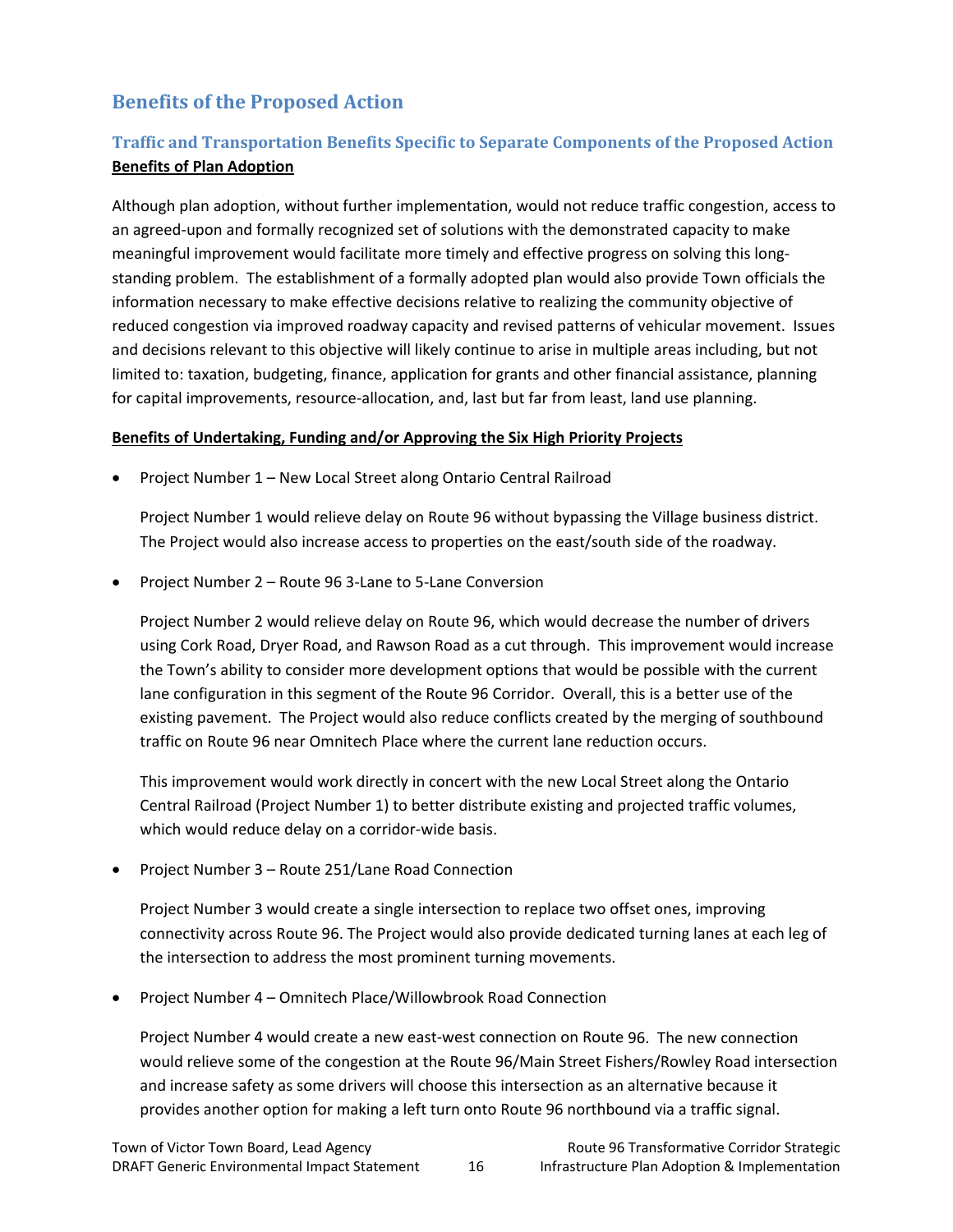• Project Number 5 – Plastermill Road/Collett Road/Delray Drive Connection

Project Number 5 would provide travelers from the north seeking to access destinations on the eastern end of Route 96 direct access to Mertensia Road from Collett Road. Presently these drivers must use either McMahon Road or Route 332 and drivers have difficulty making left turns off of McMahon Road onto Route 96. The Project will improve safety as the intersection of Route 96 and Mertensia Road is signalized, providing for easier turns onto Route 96.

• Project Number 6 – Lane Road/Victor Egypt Road/Lynaugh Road Roundabout

Project Number 6 would make the roads at this intersection major access points to Route 96 at the Western Approach (Lane Road – see Project Number 3), the Village (Victor Egypt Road becomes Church Street), and the Eastern End (Lynaugh Road – see Project Number 1). Roundabouts have been proven to reduce the severity of crashes at intersections by lowering speeds. In addition, the speed limit is reduced from 55 mph on Victor Egypt Road to 25 mph where it becomes Church Street less than one half‐mile south of the intersection.

#### **Benefit of TD District Establishment**

Should Town or Village funds be required in addition to funding from federal and state agencies, the establishment of a TD District would allow the costs of constructing some or all of the six High Priority Projects to be raised and financed by levying local assessments on a benefits-derived basis within a specific area. Following establishment of a TD District, financing could be obtained at a more favorable interest rate since there would be an ascertained source for repayment for the upfront costs of construction.

### **Traffic and Transportation Benefits of All Components of the Proposed Action Combined Analysis Accompanying the Plan**

The multiple components of the proposed Action are intended to work in concert to reduce traffic congestion within the corridor.

Appendix H of the Plan (also appended to this statement as Appendix H) presents a fairly comprehensive evaluation (summarized below) of the proposed Action. As the evaluation confirms, the primary objective of the Plan is to decrease congestion and thereby also improve safety (rear end accidents accounted for half of all accidents along Route 96 per the Town's Comprehensive Plan of 2015).

In an effort to quantify benefits, those developing the Plan also developed traffic models for the PM Peak Hour ("rush hour") in a software application that is an industry standard, combining macroscopic analysis and microsimulation capabilities (Trafficware's Synchro and SimTraffic, respectively). The traffic models were created utilizing existing and new traffic counts, travel times from INRIX, and projections of future volumes and speeds from the GTC Travel Demand Model. The recommended transportation projects were then evaluated and refined based on the outputs of the developed traffic models.

Three such models were developed for the Plan: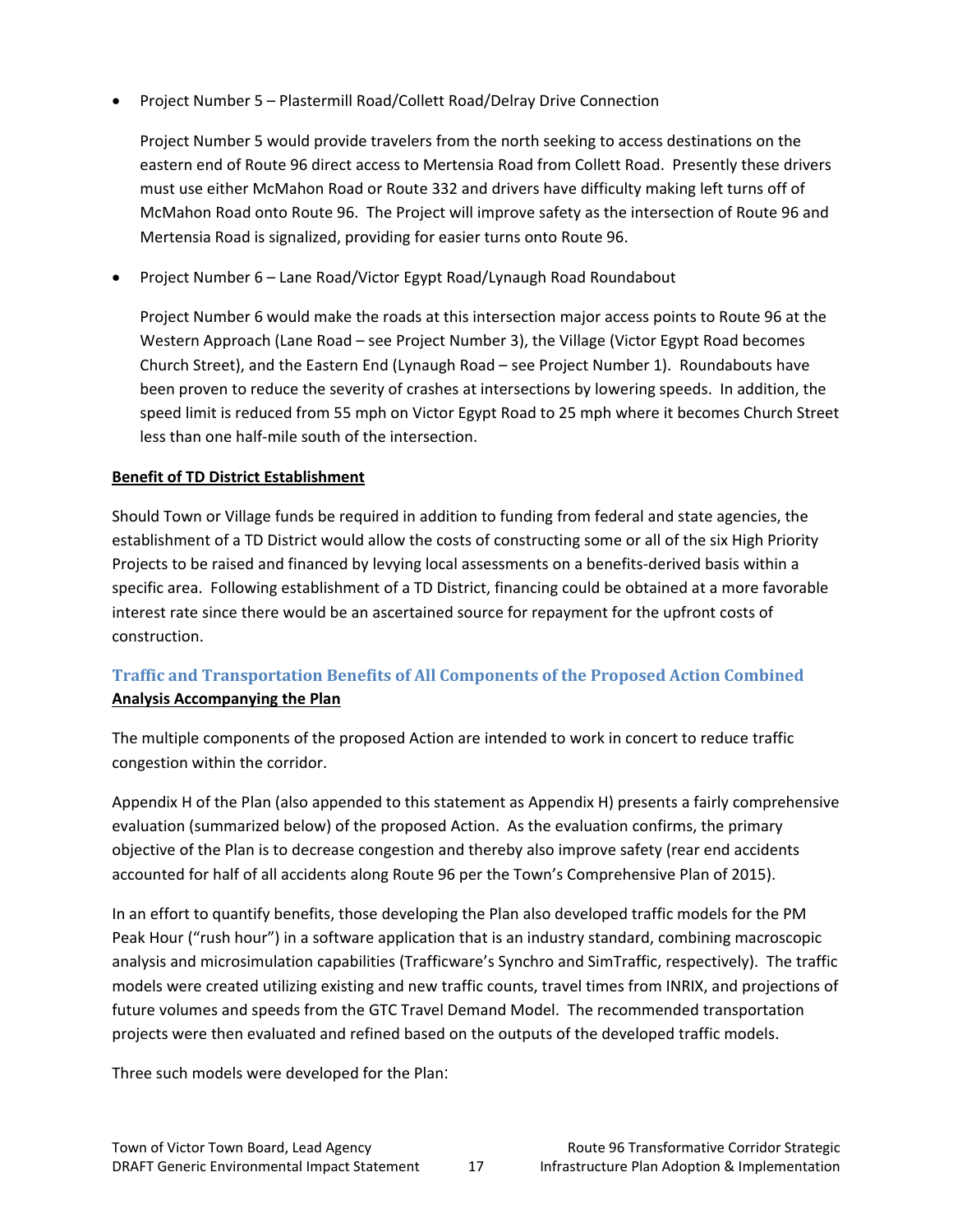- 1. Current Year Model: The Current Year Model replicates current conditions with respect to traffic volumes and speeds using existing roadway configurations and locations and timing of traffic signals. It was calibrated to recent counts and travel time data to provide a base for the development of the other two models.
- 2. 2040 No‐Build Model: The No‐Build Model projects conditions in 2040 with respect to traffic volumes and speeds using existing roadway configurations, locations and timing of signals, and the addition of the programmed roundabout at Route 96 and Lynaugh Road. This roundabout is expected to be built in 2019 and represents the only planned improvement in the Plan area.
- 3. 2040 Build Model: Projects conditions in 2040 with respect to traffic volumes and speeds using the various future roadway configurations and locations and timing of signals based on the addition of the programmed roundabout at Route 96 and Lynaugh Road and the projects identified for evaluation.

Evaluation of the six recommended High Priority projects utilizing the foregoing models indicated that implementation of the six would result in an arterial Level of Service (LOS) along the Route 96 Corridor during the evening peak hour in 2040 of C for southbound traffic and of D for northbound traffic. Furthermore, as reported in Appendix H of the Plan, no intersections are projected to have a LOS worse than E in 2040 (see Table 3 below for a summary of the forecasts reported in Plan Appendix H).

As shown in the Table 3, the analysis reported in Appendix H of the Plan indicates the notable absence of any LOS F in the Future Build 2040 scenario as wells as the transition from a Future No Build scenario with two intersections at LOS D, two at LOS E, and two at LOS F to a Build scenario in which two remain at LOS D, only one is at LOS E, and none are at LOS F. Among individual intersections, the High Street intersection in the Village, an oft-cited trouble spot, shows the most dramatic improvement, from a LOS E in the No Build scenario to a LOS A in the Build scenario. Although it is far less pronounced, the Main Street Fishers intersection, another oft‐cited congestion point and the only LOS E remaining in the Build scenario, shows some improvement nonetheless, from a LOS F in the No Build scenario to a LOS E in the Build scenario. The Commerce Drive intersection alone is worse in the Build scenario than in the No Build (LOS C in No Build scenario and LOS D in the Build).

| Effect on Corridor Intersection Levels of Service (PM Peak) – From Plan Appendix H |                 |                        |                     |  |  |  |
|------------------------------------------------------------------------------------|-----------------|------------------------|---------------------|--|--|--|
|                                                                                    | <b>Existing</b> | <b>Future No Build</b> | <b>Future Build</b> |  |  |  |
| <b>Intersection</b>                                                                | 2017            | 2040                   | 2040                |  |  |  |
| Church Street (unsignalized)                                                       |                 | А                      | A                   |  |  |  |
| Moore Ave./Maple Ave.                                                              |                 |                        | C                   |  |  |  |
| School St.                                                                         | B               | в                      |                     |  |  |  |
| High St.                                                                           | E               | E                      | A                   |  |  |  |
| Railroad Road & Maple - NEW                                                        |                 |                        |                     |  |  |  |
| Railroad Road & School - NEW (Roundabout)                                          |                 |                        | A                   |  |  |  |
| Route 251                                                                          | A               | E                      |                     |  |  |  |
| Route 251/Lane Road - NEW                                                          |                 |                        | C                   |  |  |  |
| Railroad Road - NEW (unsignalized)                                                 |                 |                        | В                   |  |  |  |
| Omnitech Pl./Willowbrook Rd. - NEW                                                 |                 |                        | C                   |  |  |  |
| Rowley Rd./Main Street Fishers                                                     | D               | F                      | Е                   |  |  |  |
| Benson Road (unsignalized)                                                         | А               |                        | Α                   |  |  |  |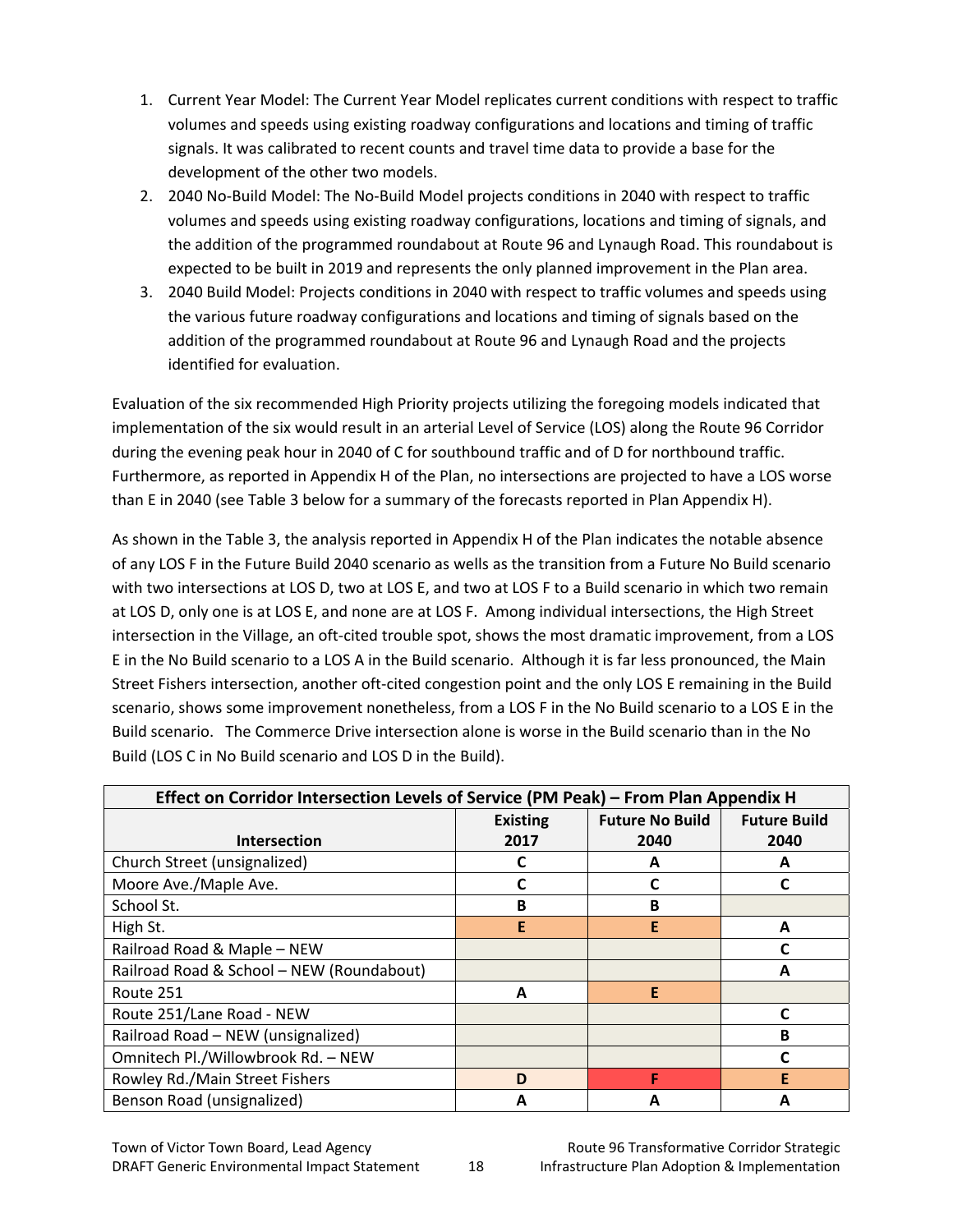| Effect on Corridor Intersection Levels of Service (PM Peak) - From Plan Appendix H |      |      |      |  |  |  |  |
|------------------------------------------------------------------------------------|------|------|------|--|--|--|--|
| <b>Future No Build</b><br><b>Future Build</b><br><b>Existing</b>                   |      |      |      |  |  |  |  |
| <b>Intersection</b>                                                                | 2017 | 2040 | 2040 |  |  |  |  |
| I-490 WB On-Ramp/Off-Ramp                                                          | A    | в    | B    |  |  |  |  |
| Commerce Dr.                                                                       | B    |      | D    |  |  |  |  |
| High St.                                                                           |      | D    |      |  |  |  |  |
| Cobblestone Ct.                                                                    |      | D    |      |  |  |  |  |
| Turk Hill Rd.                                                                      |      |      |      |  |  |  |  |
| Commons Blvd.                                                                      | в    |      |      |  |  |  |  |
| Route 250                                                                          | B    | в    | в    |  |  |  |  |
| Woodcliff Dr.                                                                      |      |      | D    |  |  |  |  |
| I-490 Exit 28                                                                      | B    |      | в    |  |  |  |  |
| Table 3                                                                            |      |      |      |  |  |  |  |

#### **Additional Analysis Included in this Environmental Review.**

Subsequent to publication of the Plan, further analyses were undertaken to support this environmental review, to allow a more direct comparison of the "Full Build" 2040 PM Peak scenario to the corresponding "No Build" scenario, and to develop a more detailed description of the benefits and impacts anticipated from the proposed Action. These subsequent analyses relied on the same traffic modeling software to calculate values such as the anticipated LOS, Total Signal Delay, and Average Speed anticipated in 2040 PM Peak as a consequence of the proposed Action compared to those expected in the absence of the Action. The Full Build 2040 traffic model created for the Plan was developed through an iterative process. Ideas provided through the aforementioned stakeholder process, at public meetings, field observations, and other recent initiatives were added and subtracted from the traffic model to ascertain their benefits. To ensure that residual elements of software modification not part of the six High Priority Projects were not erroneously included in the model, a new Full Build model was created using the No Build model as its base. The six High Priority Projects were incrementally added to the No Build model until the Full Build model was established. Only improvements included as a part of those six Project were included in the Full Build model. Traffic volume (re)distributions utilized in the Full Build 2040 model within the Plan were used in this new model.

The analyses completed during the environmental review provide forecasts of LOS, Total Delay, and Average Speed from both an Arterial and an Intersection perspective. Regarding these two perspectives, it should be noted that despite the use of identical terminology, the calculations are not intended to reflect the same traffic characteristics. Regarding the Arterial forecasts, these disregard non‐signalized intersections, are directional, and are intended to assess the LOS, Delay and Average Speed experienced by motorists travelling through an arterial segment and not relying on intersections to turn from or onto intersecting roadways. The forecasts calculated from an Intersection perspective are the complement to those, and are intended to assess the LOS, Delay and Average Speed encountered by motorists who, rather than passing through an arterial segment, are instead relying on a given intersection to provide an opportunity to turn from or onto an intersecting roadway. Finally, in reviewing the Arterial and Intersection forecasts presented in the tables that follow, it may help to note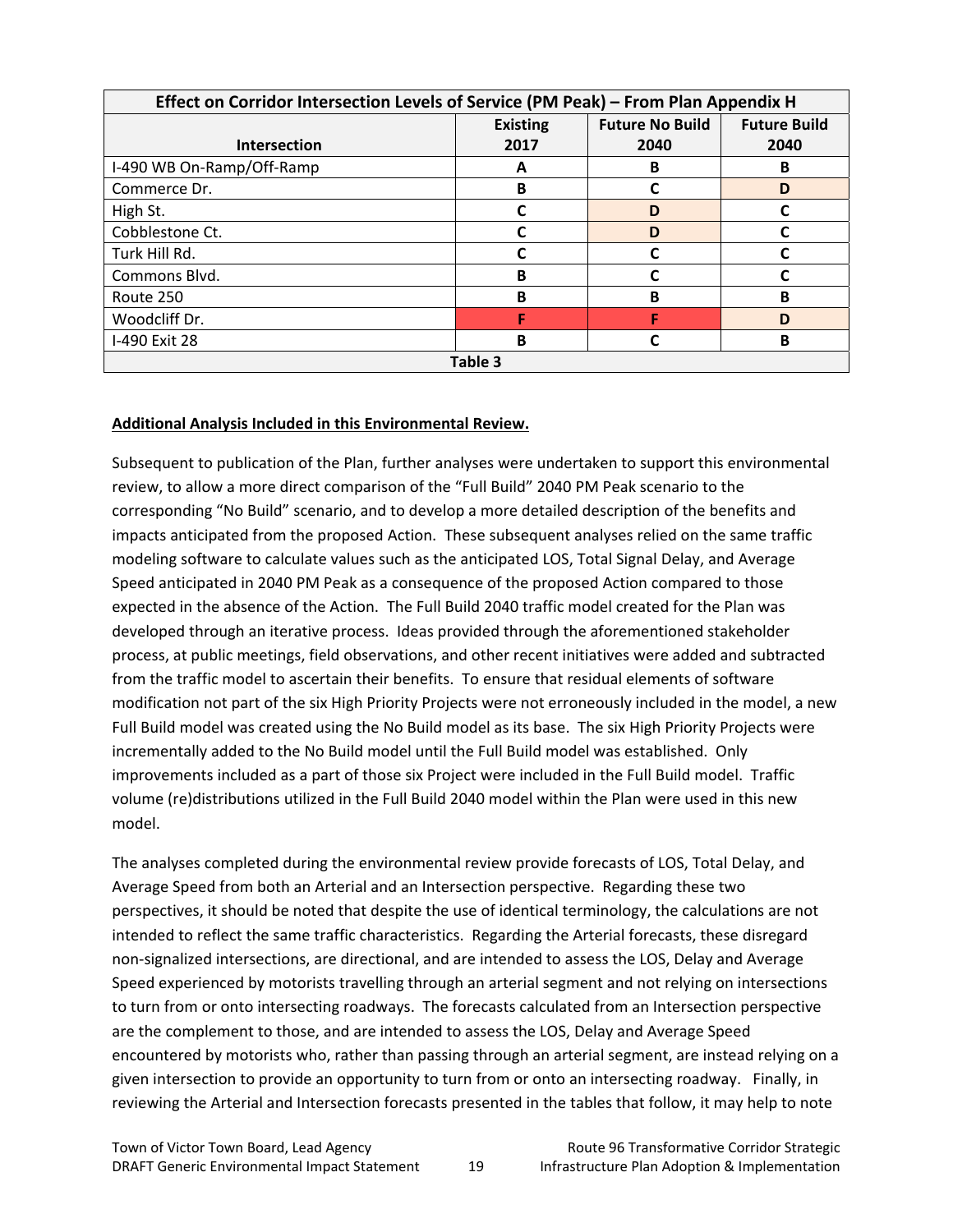that ensuring motorists an acceptable LOS, minimal delay, and efficient average speed from both arterial and intersection perspectives can be difficult, or even impossible. The primary obstacle to providing both involves the signalization of intersections. Whereas signals at intersections are useful to facilitate permissive turns via stops and breaks in the arterial flow and/or enable protected turns via arrows, arterial flow is instead impeded by intersection signalization and would typically be greatest in the complete absence of any signals. Competing demands for signal time also arise at signalized intersections from motorists intending to turn and those intending to travel through an arterial segment. In other words, as more time is allocated to one, less time is available to allocate to the other and, when there is insufficient time to accommodate all of the signal time demand, a conflict results. As the relative allocations of signal time are affected by demand, the addition of more traffic at an intersection, whether intending to turn or pass through, can easily manifest as additional delay to those with the opposite intent once the relevant allocations of signal time are revised.

Finally, in addition to the Arterial and Intersection forecasts described immediately above, the analyses completed as part of this review also forecast multiple measures of effectiveness and various performance measures. In addition to the summary information presented in the two tables that follow, the full results of these analyses of the effects of the proposed Action can be found in the following Appendices:

- Appendix J Intersection Levels of Service PM Peak No Build and Full Build (All Projects)
- Appendix K Arterial Level s of Service PM Peak No Build and Full Build (All Projects)
- Appendix L Detailed Measures of Effectiveness PM Peak No Build and Full Build (All Projects)
- Appendix M Performance PM Peak No Build and Full Build (All Projects)

Table 4, below, summarizes the results with respect to Arterial LOS, Delay and Average Speed within each of the five Corridor segments depicted in the foregoing Figure 15. With respect to Arterial LOS alone, Table 4 shows that the proposed Action, when compared to the No Action scenario, is expected to yield significant reductions in congestion for southbound and eastbound motorists within:

- The Overall Corridor (LOS D to C);
- The Village Segment (LOS C to B);
- The Western Approach Segment (LOS E to C); and,
- The Main Street Fishers/Victor Mendon Road Segment (LOS F to E).

Unfortunately, Table 4 also shows that the proposed Action would result in some additional arterial congestion and delay for northbound and westbound motorists within the Western Approach and Main Street Fishers/Victor Mendon Road segments of the Corridor during the PM Peak Hour. This has also been noted in the sections that follow entitled "Potential Significant Adverse Environmental Impacts " and "Adverse Environmental Impacts that cannot be Avoided or Adequately Mitigated". Although this degraded LOS may seem unexpected, two factors may serve as possible explanations. First, the Full Build scenario does add additional intersection signals compared to the No Build. Second, whereas Southbound and Eastbound traffic is very heavy during the PM Peak, Northbound and Westbound traffic is less so. Accordingly, the additional impediments to arterial flow resulting from the additional signals included in the Full Build scenario would be more obvious to Northbound and Westbound traffic that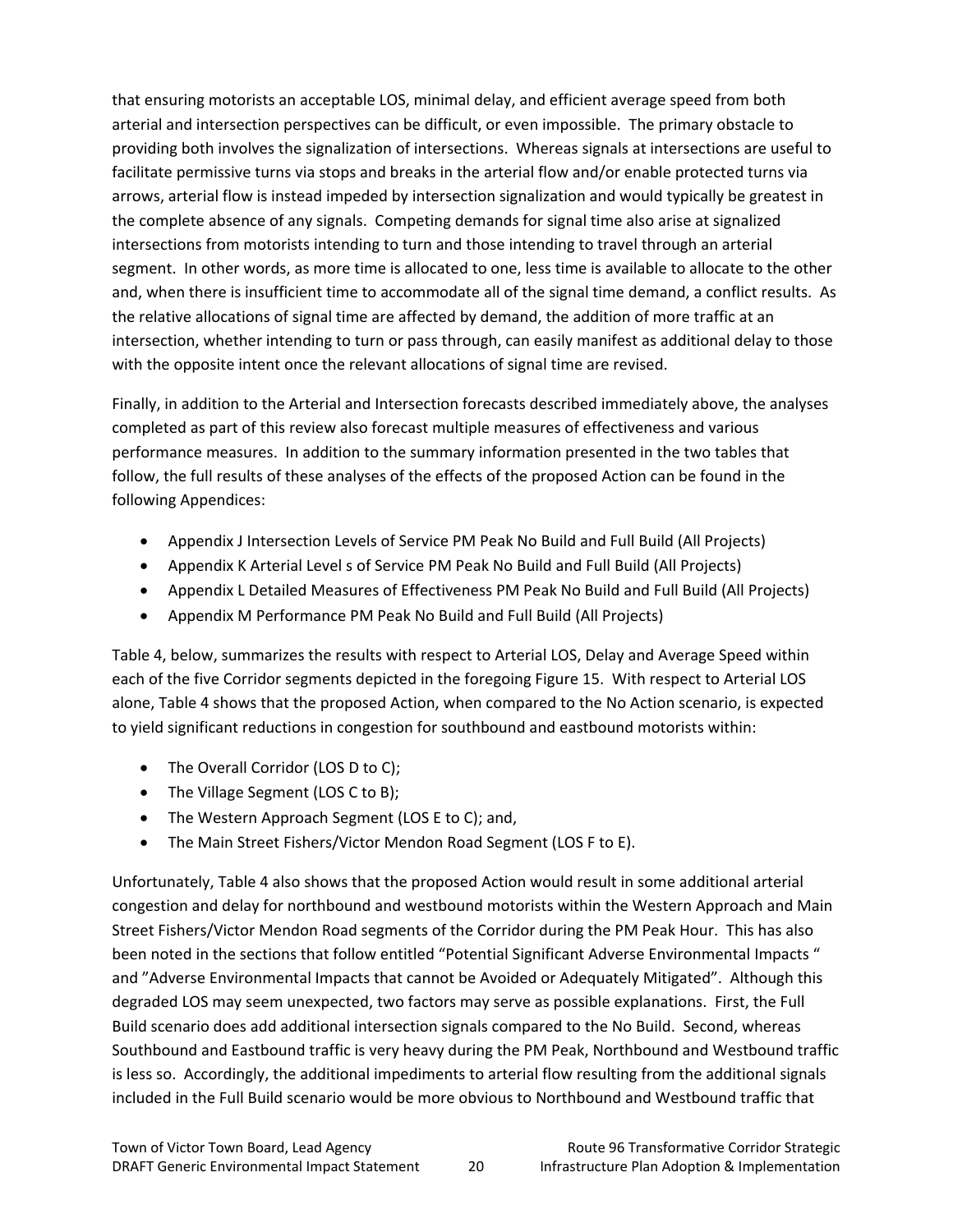would otherwise flow more freely and would be less obvious to Southbound and Westbound traffic as the signal impediments would be partly masked by the congestion already present at that hour of the day within the Southbound and Eastbound travel lanes.

| Effect on Arterial Levels of Service, Delay & Avg. Speed in 2040 (PM Peak) |              |              |                     |              |              |              |
|----------------------------------------------------------------------------|--------------|--------------|---------------------|--------------|--------------|--------------|
|                                                                            |              |              | <b>Total Signal</b> |              | Avg. Speed   |              |
| <b>Approach and Corridor</b>                                               | <b>LOS</b>   |              | Delay (sec)         |              | (mph)        |              |
| <b>Segments</b>                                                            | <b>No</b>    | Full         | <b>No</b>           | <b>Full</b>  | <b>No</b>    | Full         |
|                                                                            | <b>Build</b> | <b>Build</b> | <b>Build</b>        | <b>Build</b> | <b>Build</b> | <b>Build</b> |
| <b>Southbound and Eastbound</b>                                            |              |              |                     |              |              |              |
| Eastern End (Insufficient Data)                                            |              |              |                     |              |              |              |
| The Village                                                                | C            | R.           | 94.1                | 39.1         | 19.9         | 25.6         |
| Western Approach                                                           | E            | C            | 171.3               | 45.9         | 16.3         | 30.4         |
| Main St. Fishers/Victor Mendon Rd.                                         | F            | E            | 181.9               | 77.0         | 10.8         | 19.6         |
| Eastview                                                                   | C            | C            | 161.1               | 161.1        | 22.5         | 22.5         |
| <b>Overall</b>                                                             | D            | C            | 608.4               | 323.1        | 18.2         | 24.0         |
| <b>Northbound and Westbound</b>                                            |              |              |                     |              |              |              |
| Eastern End (Insufficient Data)                                            |              |              |                     |              |              |              |
| The Village                                                                | C            | C            | 43.5                | 27.2         | 20.2         | 23.5         |
| Western Approach                                                           | A            | C            | 12.5                | 84.4         | 43.6         | 32.0         |
| Main St. Fishers/Victor Mendon Rd.                                         | D            | F            | 108.0               | 104.2        | 21.7         | 8.8          |
| Eastview                                                                   | D            | D            | 207.2               | 205.1        | 22.2         | 22.3         |
| <b>Overall</b>                                                             | C            | C            | 371.2               | 395.4        | 24.0         | 23.3         |
| Table 4                                                                    |              |              |                     |              |              |              |

Table 5, below, presents Intersection LOS, Delay and Average Speed for given intersections within each segment corridor. Beneath these entries, the corresponding Arterial LOS, Delay and Average Speed (from Table 4) for each segment have been added (in tint highlighted cells and italics) for comparison. However, to be clear, and as indicated above, the Arterial values that were presented in Table 4 and have been added to Table 5 for reference are not calculated from the intersection values shown in Table 5. For the intermediate location values used to calculate the Arterial LOS, Delay and Average Speeds for Corridor segments, see Appendix K.

Table 5 shows that the proposed Action is anticipated to yield significant reductions in arterial traffic congestion at the following intersections:

- Route 96/School Street (LOS C to A);
- Route 96/High Street (LOS D to B);
- Route 96/Route 251 (LOS E to C);
- Route 96/Omnitech Place (LOS F to C); and,
- Route 251/Rowley Road/Main Street Fishers (LOS remains F, but seconds of signal delay reduced from 113 to 81).

Unlike the arterial data presented in Table 4 relative to northbound or westbound travel, none of the intersections presented in Table 5 exhibit a significant increase in intersection traffic congestion or delay as a consequence of the proposed Action.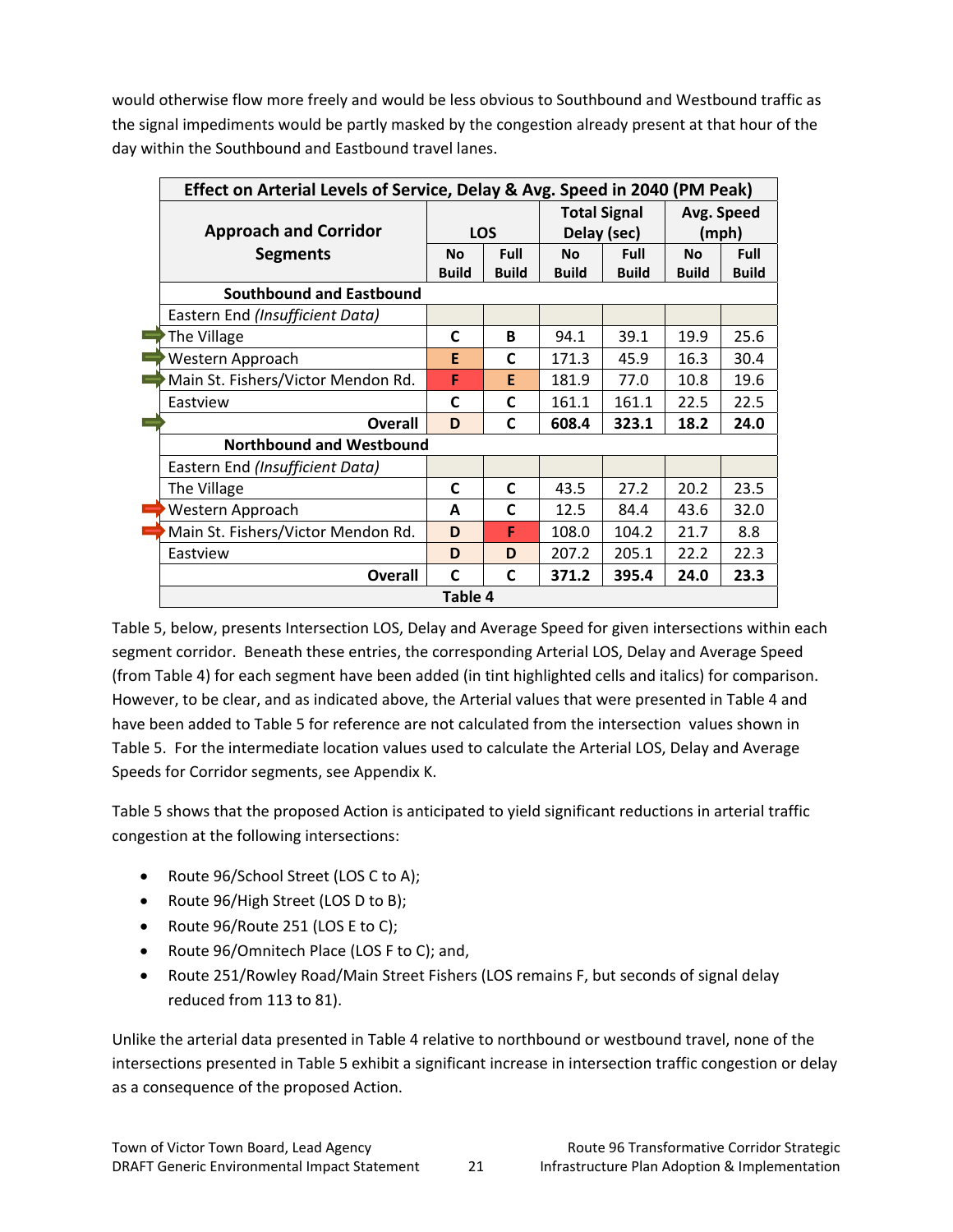| Effect on Intersection Levels of Service, Delay & Avg. Speed in 2040 (PM Peak) |                          |                |                          |                          |                  |                          |  |
|--------------------------------------------------------------------------------|--------------------------|----------------|--------------------------|--------------------------|------------------|--------------------------|--|
|                                                                                | <b>Total Delay</b>       |                |                          |                          |                  |                          |  |
| <b>Intersections within Given</b>                                              |                          | LOS            | (sec)                    |                          | Avg. Speed (mph) |                          |  |
| <b>Corridor Segments</b>                                                       | <b>No</b>                | Full           | <b>No</b>                | Full                     | <b>No</b>        | Full                     |  |
|                                                                                | <b>Build</b>             | <b>Build</b>   | <b>Build</b>             | <b>Build</b>             | <b>Build</b>     | <b>Build</b>             |  |
| <b>EASTERN END</b>                                                             |                          |                |                          |                          |                  |                          |  |
| Route 96/McMahon Road                                                          | A                        | A              | 2.0                      | 2.0                      | 25               | 26                       |  |
| Victor Egypt/Lynaugh/Lane: No Signal                                           | A                        |                | 8.7                      |                          | 38               |                          |  |
| Victor Egypt/Lynaugh/Lane: R'ndabout                                           | $\overline{\phantom{0}}$ | A              | $\overline{\phantom{0}}$ | 4.8                      |                  | 39                       |  |
| Route 96/Lynaugh                                                               | B                        | B              | 14.1                     | 13.4                     | 20               | 22                       |  |
| <b>SEGMENT ARTERIAL SOUTH/EASTBOUND</b>                                        | <b>NA</b>                | <b>NA</b>      | <b>NA</b>                | <b>NA</b>                | <b>NA</b>        | <b>NA</b>                |  |
| <b>SEGMENT ARTERIAL NORTH/WESTBOUND</b>                                        | <b>NA</b>                | <b>NA</b>      | <b>NA</b>                | <b>NA</b>                | <b>NA</b>        | <b>NA</b>                |  |
| <b>THE VILLAGE</b>                                                             |                          |                |                          |                          |                  |                          |  |
| Route 96/Church Street                                                         | A                        | A              | 4.2                      | 4.0                      | 25               | 26                       |  |
| Route 96/Moore Ave/Maple Ave                                                   | $\mathbf c$              | C              | 23.7                     | 26.8                     | 10               | 10                       |  |
| Route 96/School Street                                                         | $\mathbf c$              | A              | 27.7                     | 1.8                      | 17               | 23                       |  |
| Route 96/High Street                                                           | D                        | B              | 48.2                     | 14.7                     | 22               | 22                       |  |
| New Local Street/Maple Ave                                                     |                          | C              |                          | 34.3                     |                  | 16                       |  |
| New Local Street/School Street                                                 |                          | А              |                          | 8.8                      |                  | 25                       |  |
| SEGMENT ARTERIAL SOUTH/EASTBOUND                                               | $\mathcal{C}$            | B              | 94.1                     | 39.1                     | 19.9             | 25.6                     |  |
| <b>SEGMENT ARTERIAL NORTH/WESTBOUND</b>                                        | $\mathcal{C}$            | $\mathcal{C}$  | 43.5                     | 27.2                     | 20.2             | 23.5                     |  |
| <b>WESTERN APPROACH</b>                                                        |                          |                |                          |                          |                  |                          |  |
| Route 96/Route 251: 3 leg                                                      | E                        | $\overline{a}$ | 72.9                     | $\overline{\phantom{m}}$ | 31               | $\overline{\phantom{a}}$ |  |
| Route 96/Lane Road                                                             | A                        |                | 8.3                      |                          | 26               |                          |  |
| Route 96/Route 251/Lane Road                                                   |                          | C              |                          | 33.0                     |                  | 26                       |  |
| Route 96/Omnitech Pl: 3 leg, No Signal                                         | F                        |                | 71.0                     |                          | 14               |                          |  |
| Route 96/Omnitech/Willowbrook: Signal                                          |                          | C              |                          | 34.7                     |                  | 26                       |  |
| <b>SEGMENT ARTERIAL SOUTH/EASTBOUND</b>                                        | E                        | $\mathcal{C}$  | 171.3                    | 45.9                     | 16.3             | 30.4                     |  |
| <b>SEGMENT ARTERIAL NORTH/WESTBOUND</b>                                        | $\overline{A}$           | $\mathcal{C}$  | 12.5                     | 84.4                     | 43.6             | 32.0                     |  |
| <b>MAIN ST. FISHERS/VICTOR MENDON ROAD</b>                                     |                          |                |                          |                          |                  |                          |  |
| New Local Street/Route 251                                                     |                          | B              |                          | 14.3                     |                  | 27                       |  |
| Route 251/Rowley/Main Street Fishers                                           | F                        | F              | 113.5                    | 81.0                     | 12               | 12                       |  |
| <b>SEGMENT ARTERIAL SOUTH/EASTBOUND</b>                                        | F                        | E              | 181.9                    | 77.0                     | 10.8             | 19.6                     |  |
| SEGMENT ARTERIAL NORTH/WESTBOUND                                               | D                        | F              | 108.0                    | 104.2                    | 21.7             | 8.8                      |  |
| <b>EASTVIEW</b>                                                                |                          |                |                          |                          |                  |                          |  |
| Route 96/I-490 WB On-Ramp/Off-Ramp                                             | C                        | C              | 24.3                     | 25.1                     | 16               | 13                       |  |
| Route 96/Commerce Drive                                                        | $\mathsf{C}$             | C              | 29.1                     | 27.7                     | 12               | 13                       |  |
| Route 96/High Street                                                           | D                        | D              | 41.4                     | 41.3                     | 14               | 14                       |  |
| Route 96/Cobblestone Court                                                     | $\mathsf{C}$             | C              | 20.9                     | 20.9                     | 18               | 14                       |  |
| Route 96/Turk Hill Road                                                        | $\mathsf C$              | C              | 29.7                     | 29.7                     | 17               | 16                       |  |
| Route 96/Commons Blvd                                                          | C                        | С              | 25.8                     | 25.8                     | 22               | 20                       |  |
| Route 96/Route 250                                                             | B                        | В              | 15.4                     | 15.4                     | 26               | 23                       |  |
| Route 96/Woodcliff Drive                                                       | F                        | F              | 131.5                    | 131.5                    | 16               | 16                       |  |
| Route 96/I-490 Exit 28                                                         | B                        | В              | 19.8                     | 19.8                     | 22               | 23                       |  |
| <b>SEGMENT ARTERIAL SOUTH/EASTBOUND</b>                                        | $\mathcal C$             | C              | 161.1                    | 161.1                    | 22.5             | 22.5                     |  |
| <b>SEGMENT ARTERIAL NORTH/WESTBOUND</b>                                        | D                        | D              | 207.2                    | 205.1                    | 22.2             | 22.3                     |  |
|                                                                                |                          | Table 5        |                          |                          |                  |                          |  |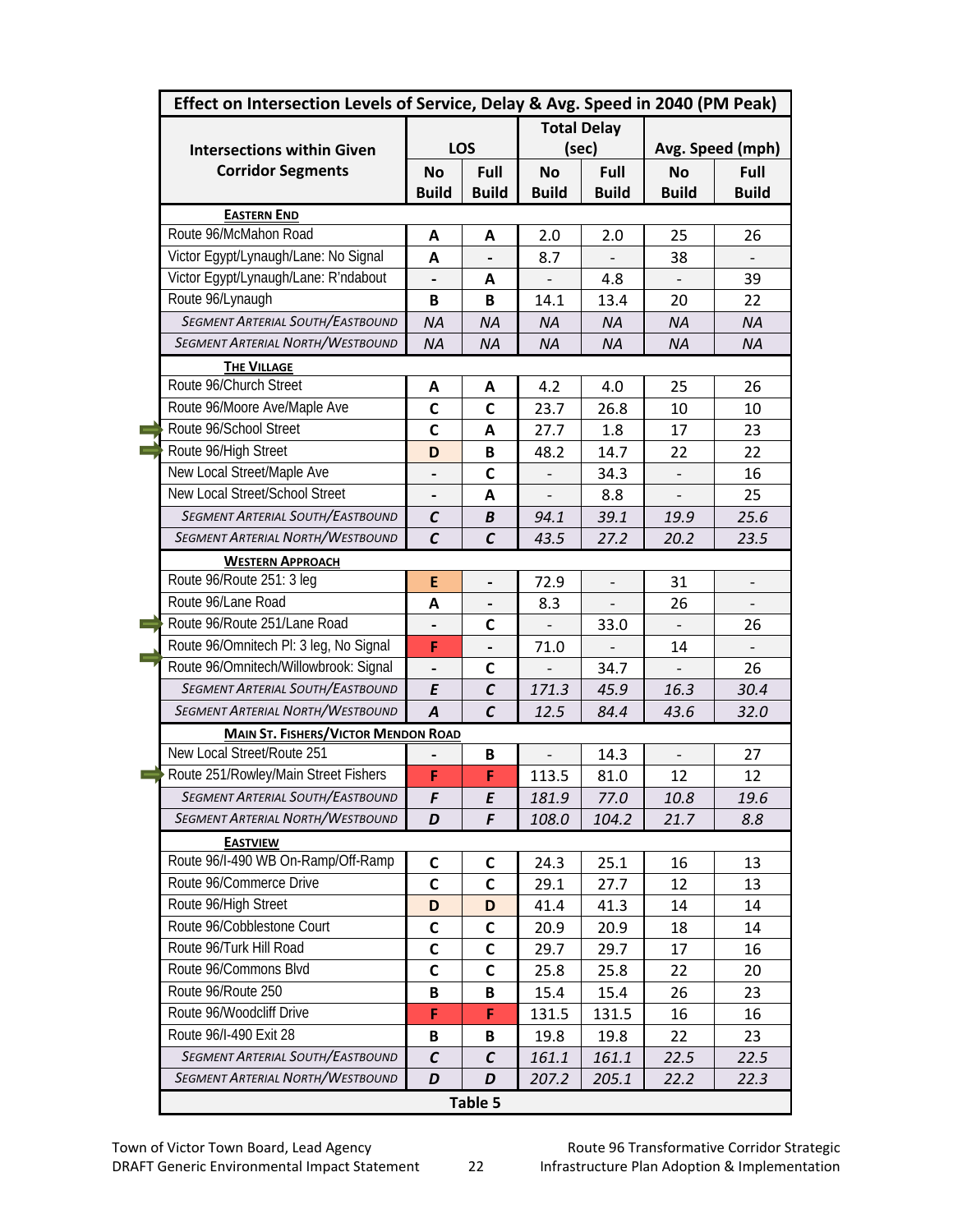#### **Social and Economic Considerations Relative to Benefits of the Proposed Action**

With respect to economic considerations, Appendix H to the Plan reported the results of an initial calculation, based on the comparative results of the Current Year Model and the Build 2040 Model, of the value of travel time savings (using a 7 percent net present value discount rate and U.S. Department of Transportation recommended hourly values of travel time savings in 2016 dollars per person‐hour). The results of this analysis indicate that when vehicle operating cost savings, safety improvements, emissions reduction benefits, and property value increases resulting from the implementation of the projects are factored in, the implementation of the six high‐priority projects will result in benefits that exceed costs. More specifically, this benefit cost analysis considered the value of travel time savings (VTTS) in the PM peak hour. The VTTS alone is projected to be between 15 and 22 percent of the total cost of the project through 2040 (including both initial construction and maintenance costs). Assuming half as much benefits realized in the AM peak hour would result in VTTS of between 22 and 33 percent of the total cost using net present values of seven percent and three percent respectively. This is also a conservative estimate of VTTS as it assumes all travel is passenger travel valued at \$14.10/hour, the accepted blend of business and personal travel. That is, no commercial vehicle benefits are included, and these are higher than passenger travel. Additional expected benefits of the improvements (namely, vehicle operating cost savings; prevented injuries, fatalities, and property damage; emissions reduction benefits; and property value increases) are not projected. Some of these would presumably be more significant than others given the nature of the high priority projects and, in total, will likely result in benefits that exceed costs through 2040 including when discounted for the time value of money.

Finally, and less quantitatively, the Introductory Summary described how the segment of the NYS Route 96 corridor within the Town of Victor has been recognized by the Finger Lakes Economic Development Council as a "Transformative Corridor" ‐ a critical component of the regional transportation system supporting job growth, increasing regional wealth, driving private sector investment, and reducing poverty. As described in that same section, the increasing traffic congestion within the Corridor reduces traffic safety, impedes the passage of visitors and commuters within the Town, diminishes the quality of life for residents, and threatens continued growth and economic development. That being so, the anticipated reduction in corridor traffic congestion reflected in the foregoing forecasts of 2040 LOS and other measures in the "Full Build" scenario would better facilitate and support (relative the "No Build" scenario) realization of the economic potential believed to now be present within the corridor.

## **Environmental Setting of Areas to Be Affected**

#### **Affected Regional and Corridor‐wide Settings**

Undertaking, Funding and/or Approval of the Six High Priority Projects

Among the *regional* environmental resources evaluated, the following figured most prominently (see EAF Part 1 in Appendix C as well as Appendix H to the Plan):

- o Significant Natural Communities;
- o Rare Plants and Animals;
- o Threatened and Endangered Animals and Plants;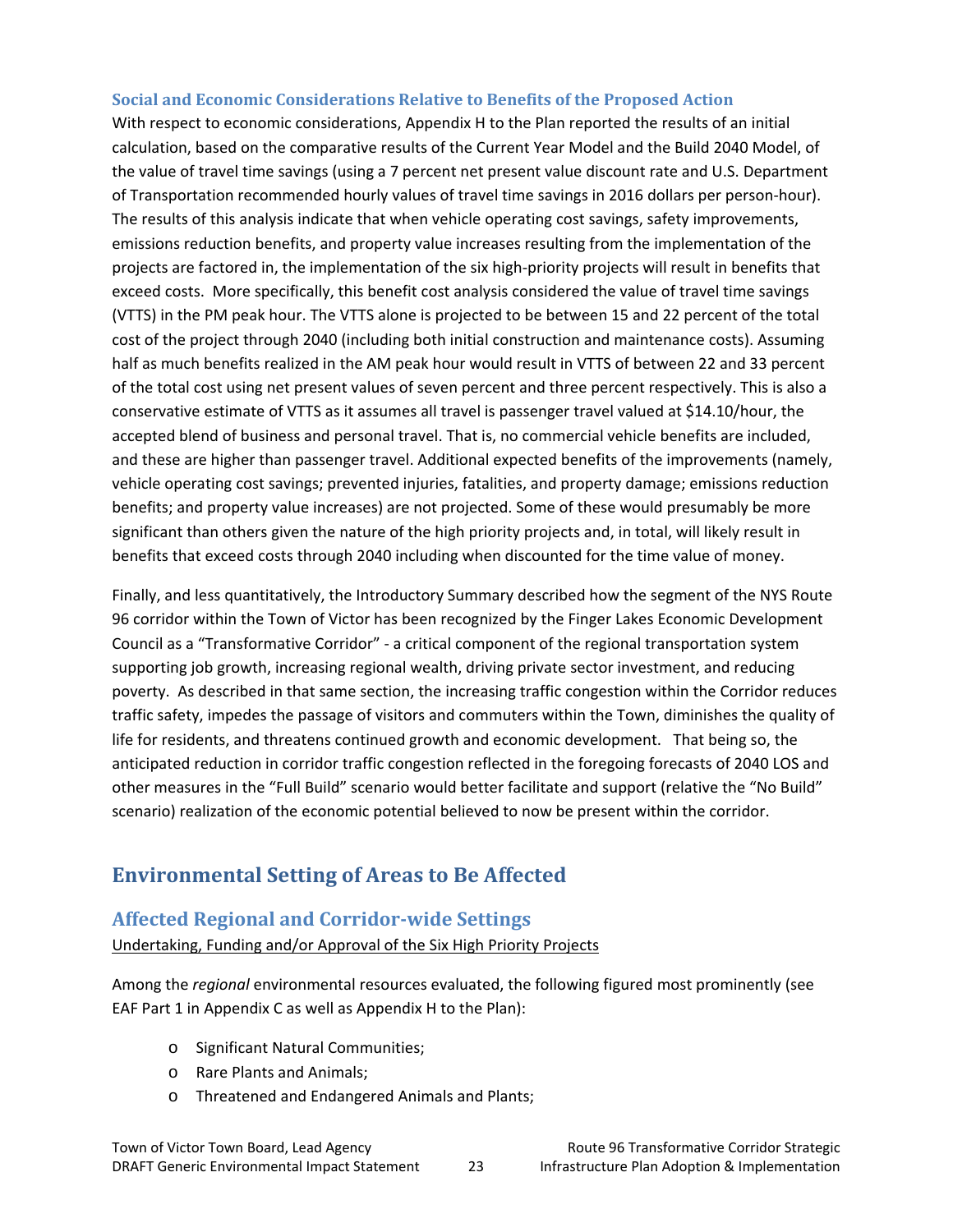- o State Regulated Freshwater Wetlands; and,
- o Federal Estuarine, Marine, and Freshwater Wetlands.

With respect to the foregoing elements, it should be noted that two Threatened Animals could be present regionally in the Plan area as both the Northern Long‐Eared Bat (Myotis septentrionalis) and the Bog Turtle (Clemmys muhlenbergii) are either known to or believed to occur in Ontario County. Regarding the presence of wetlands, streams or other surface water resources within the sites proposed for construction of the six Projects, this topic is described separately under each of the six headings that follow.

Regarding traffic conditions within the corridor as a whole, of sixteen intersections reviewed in the Plan, three presently have a LOS of D or worse (High Street in the Village, Rowley Road/Main Street Fishers, and Woodcliff Drive (see Table 6 below).

| <b>Existing Corridor Intersection Levels of Service (PM Peak)</b> |                 |  |  |  |  |
|-------------------------------------------------------------------|-----------------|--|--|--|--|
|                                                                   | <b>Existing</b> |  |  |  |  |
| <b>Intersection</b>                                               | (2017)          |  |  |  |  |
| Church Street (unsignalized)                                      | C               |  |  |  |  |
| Moore Ave./Maple Ave.                                             | C               |  |  |  |  |
| School St.                                                        | B               |  |  |  |  |
| High St.                                                          | F               |  |  |  |  |
| Route 251                                                         | A               |  |  |  |  |
| Rowley Rd./Main Street Fishers                                    | D               |  |  |  |  |
| Benson Road (unsignalized)                                        | A               |  |  |  |  |
| I-490 WB On-Ramp/Off-Ramp                                         | A               |  |  |  |  |
| Commerce Dr.                                                      | в               |  |  |  |  |
| High St.                                                          | C               |  |  |  |  |
| Cobblestone Ct.                                                   | C               |  |  |  |  |
| Turk Hill Rd.                                                     | C               |  |  |  |  |
| Commons Blvd.                                                     | B               |  |  |  |  |
| Route 250                                                         | в               |  |  |  |  |
| Woodcliff Dr.                                                     | F               |  |  |  |  |
| I-490 Exit 28                                                     | в               |  |  |  |  |
| Table 6                                                           |                 |  |  |  |  |

Finally, the Introductory Summary described how the Finger Lakes Economic Development Council's recognition of this segment of the NYS Route 96 corridor within the Town of Victor as a "Transformative Corridor" ‐ a critical component of the regional transportation system supporting job growth, increasing regional wealth, driving private sector investment, and reducing poverty. Unfortunately, the history of increasing traffic congestion within the Corridor that reduces traffic safety and impedes the passage of visitors and commuters within the Town also diminishes the quality of life for residents and is believed to already be suppressing growth and economic development.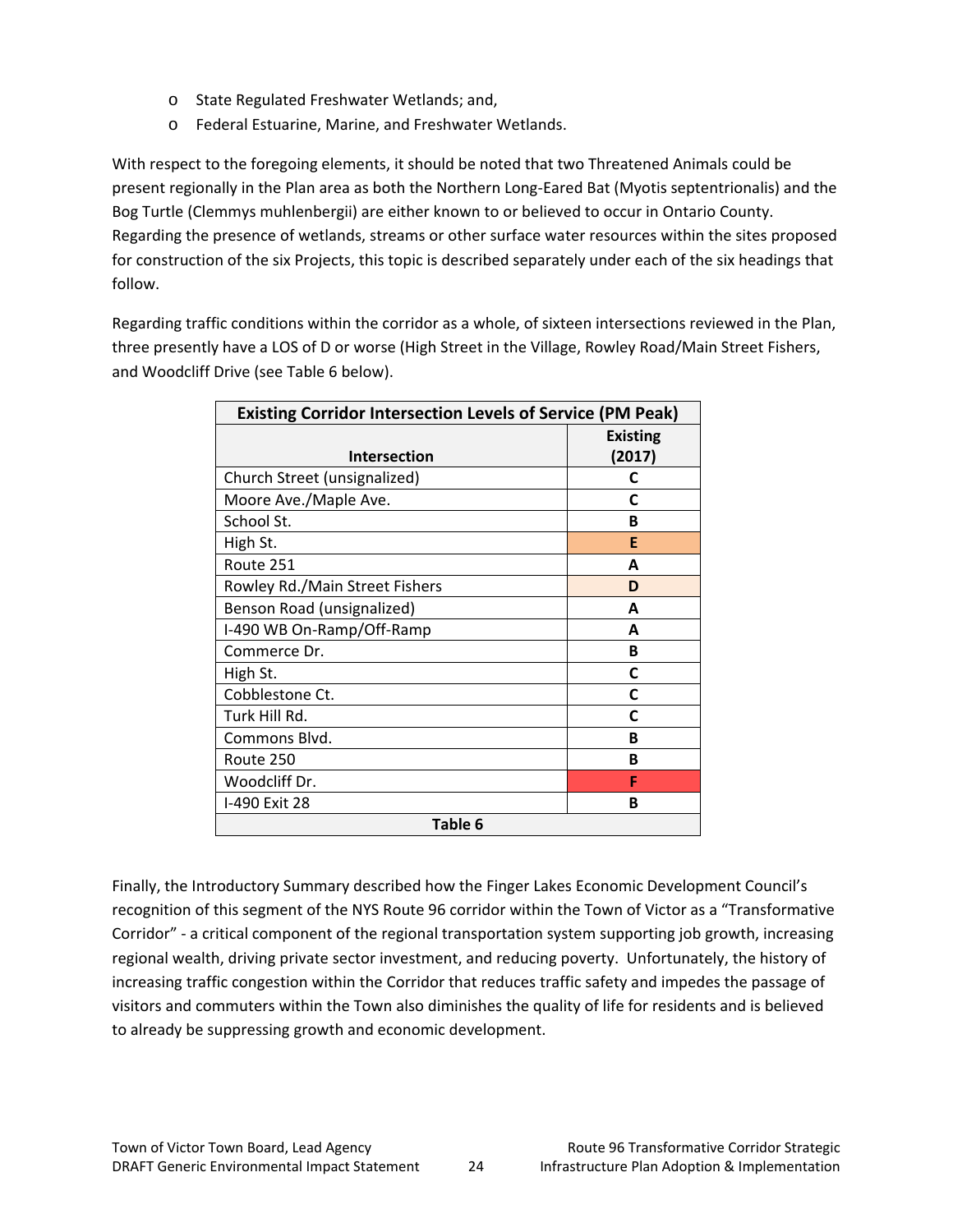## **Affected Settings Specific to Given Sites or Action Components**

### **Plan Adoption**

Although areas would be affected by the implementation activities of constructing the six High Priority Projects, plan adoption alone would affect none directly as it involves no physical activity. The environmental settings of the areas potentially affected by construction of the six recommended projects are described separately immediately below.

### **The Six High Priority Projects**

• Project Number 1 – New Local Street along Ontario Central Railroad

Project Number 1 involves the development of a new local street, more than two miles in length, along the existing Ontario Central Railroad ROW, from a proposed western terminus near Route 251 to a proposed eastern terminus near either Lynaugh Road or Plastermill Road (see Figure 16). In Figure 16, the present alignment of the railroad ROW is recognizable parallel to and just south of Route 96 (more detailed views of the proposed alignment can be found in Figures 3, 4 and 5). In the upper left (northwest) corner of the figure, a yellow arrow indicates the approximate location of the proposed western terminus near Route 251 proposed for the new street and two yellow arrows in the lower right (southeast) corner indicate the two alternative locations proposed for the eastern terminus.

The profile of the affected segment of railroad ROW is fairly uniform at present. In addition, a preliminary assessment has revealed that, unlike many railroad ROW, very little (perhaps none) of the ROW that would be utilized by the project is elevated relative to the surrounding terrain. As presently developed, and although it is unpaved, the existing railroad ROW is believed to be largely impervious to water infiltration.

The segment of the ROW that the railroad would necessarily abandon prior to construction of the new street has been characterized as presently somewhat "under‐utilized". However, this does not negate the fact that it is presently utilized to provide service nonetheless.

The existing ROW width within the affected segment is believed to be sufficient to accommodate future installation of a replacement track, offset to one side or the other, as well as construction of the proposed local street and associated sidewalk.

Other than at intermediate intersections (i.e., at School Street and Maple Avenue), no streets or roads presently exist along the proposed alignment of more than two miles where the new local street would be developed. Likewise, other than at those intermediate intersections, no street‐ lighting presently exists within the immediate area where the new street would be constructed.

The railroad ROW that Project Number 1 would utilize presently traverses a number of land use districts and also serves, in a number of instances, as the boundary between somewhat different districts. Beginning at Route 251 and proceeding to Plastermill Road, the ROW presently traverses or adjoins, in sequence, the following land use or zoning districts: Town Light Industrial; Town Commercial‐Light Industrial; Town Multiple Dwelling; Town Light Industrial; Village Industrial; Village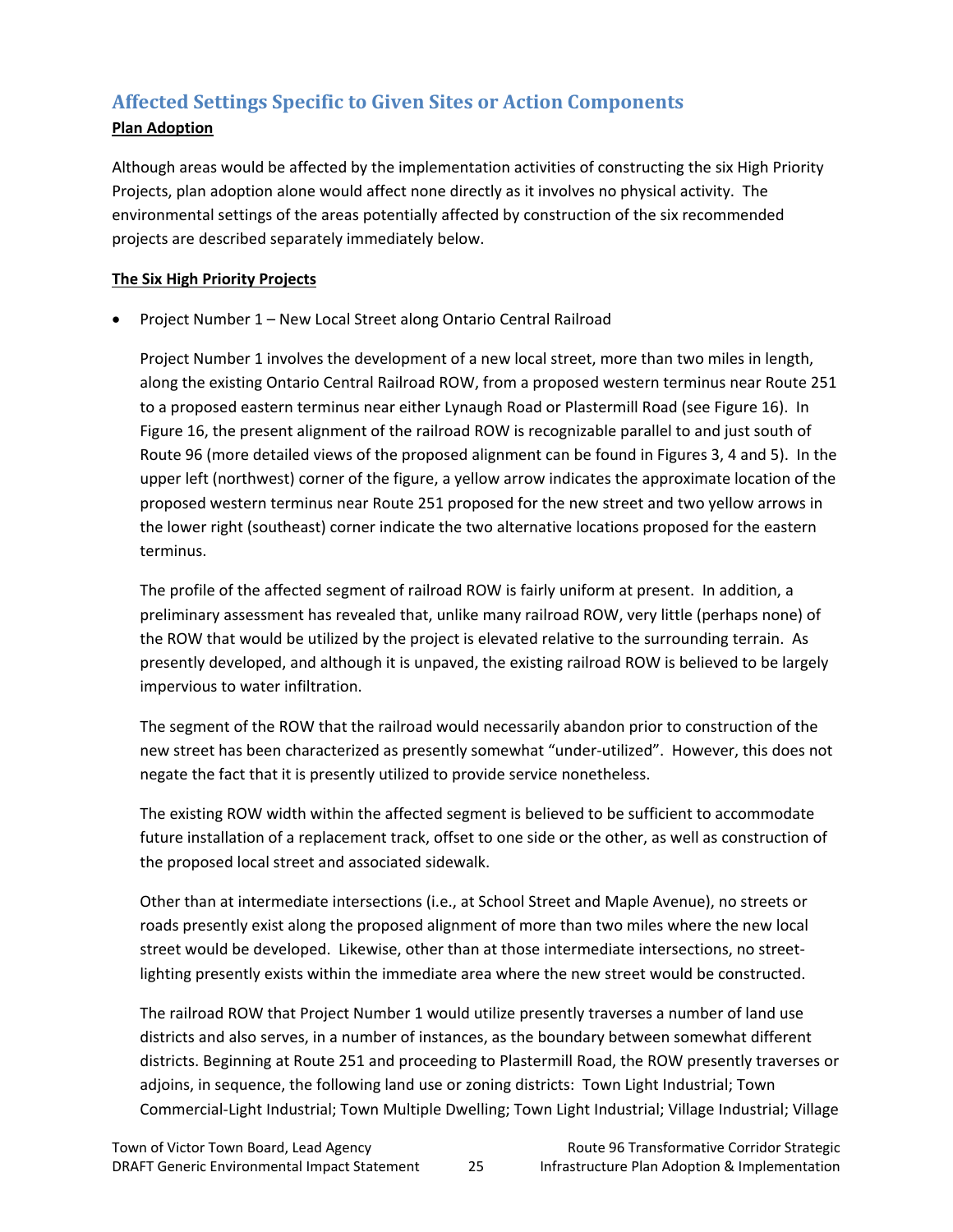Business; Village Multiple Resident; Village Business; Village R‐1 One Family Residential; Town Multiple Dwelling; and, Town Residential‐2.

As can be seen in Figure 16, much of the segment of the railroad ROW that lies between Route 251, to the northwest, and School Street, to the southeast, is adjoined by a large wetland complex that includes both NYS DEC Freshwater Wetlands as well as potential federal wetlands regulated by the US ACOE that are mapped on the federal National Wetland Inventory ("NWI"). It is believed that these wetlands are largely the consequence of the impoundment formed by construction of the adjoining railroad grade. The wetland complex is immediately adjacent to the railroad ROW, or nearly so, for a distance of more than 4,200 feet, from a point approximately 1,525 feet southeast of Route 251 to a point approximately 1,225 feet northwest of School Street. Although none of the ROW is believed to actually be within a wetland, segments that are within 100 feet of a NYS DEC Freshwater Wetland boundary would be within 100‐foot wide wetland adjacent area (or buffer) regulated by NYS DEC.

Several intermittent streams are also present within the wetland complex that adjoins the segment of the railroad ROW that would be utilized for development of the new local street. The railroad ROW also crosses another intermittent stream northwest of the wetlands at a point approximately 1,000 feet southeast of Route 251. The perennial stream known as Great Brook courses south of and somewhat parallel to the railroad ROW beginning at a point just northwest of Maple Avenue and an intermittent stream tributary to Great Brook crosses the railroad ROW just southeast of Maple Avenue. The railroad ROW then crosses Great Brook to the southeast at the same location as does Route 96.

• Project Number 2 – Route 96 3‐Lane to 5‐Lane Conversion

Project Number 2 would reconfigure the existing mile‐long segment of Route 96 from just south of Omnitech Place to Route 251 from one travel lane in each direction with a center turning lane to two travel lanes in each direction and a center turning lane (see Figure 17). The present alignment of Route 96 is recognizable in Figure 17 (also see Figure 7 for a more detailed view of the proposed alignment). A yellow arrow in the upper left (northwest) quadrant of Figure 17 indicates the approximate location just south of Omnitech Place where the improvement would commence and a second yellow arrow in the lower right (southeast) quadrant indicates the approximate location at Route 251 where the improvement would terminate.

With very few exceptions, it is anticipated that the present Route 96 ROW would accommodate the proposed widening with little acquisition of additional land. Although it is likely obvious from both the Plan and this EIS, it should be noted that the segment of Route 96 proposed for widening in this project is very heavily travelled by vehicles, particularly during peak morning and evening commutes. Presently there is very little pedestrian or bicycle travel within this segment.

As illustrated in Figure 17, two intermittent streams presently cross Route 96 within this segment, one near and just southeast of the intersection with Omnitech Place and a second near and just northwest of the intersection with Route 251. In addition, a large wetland complex is located southwest of, and in some locations immediately adjacent to, this segment of Route 96. The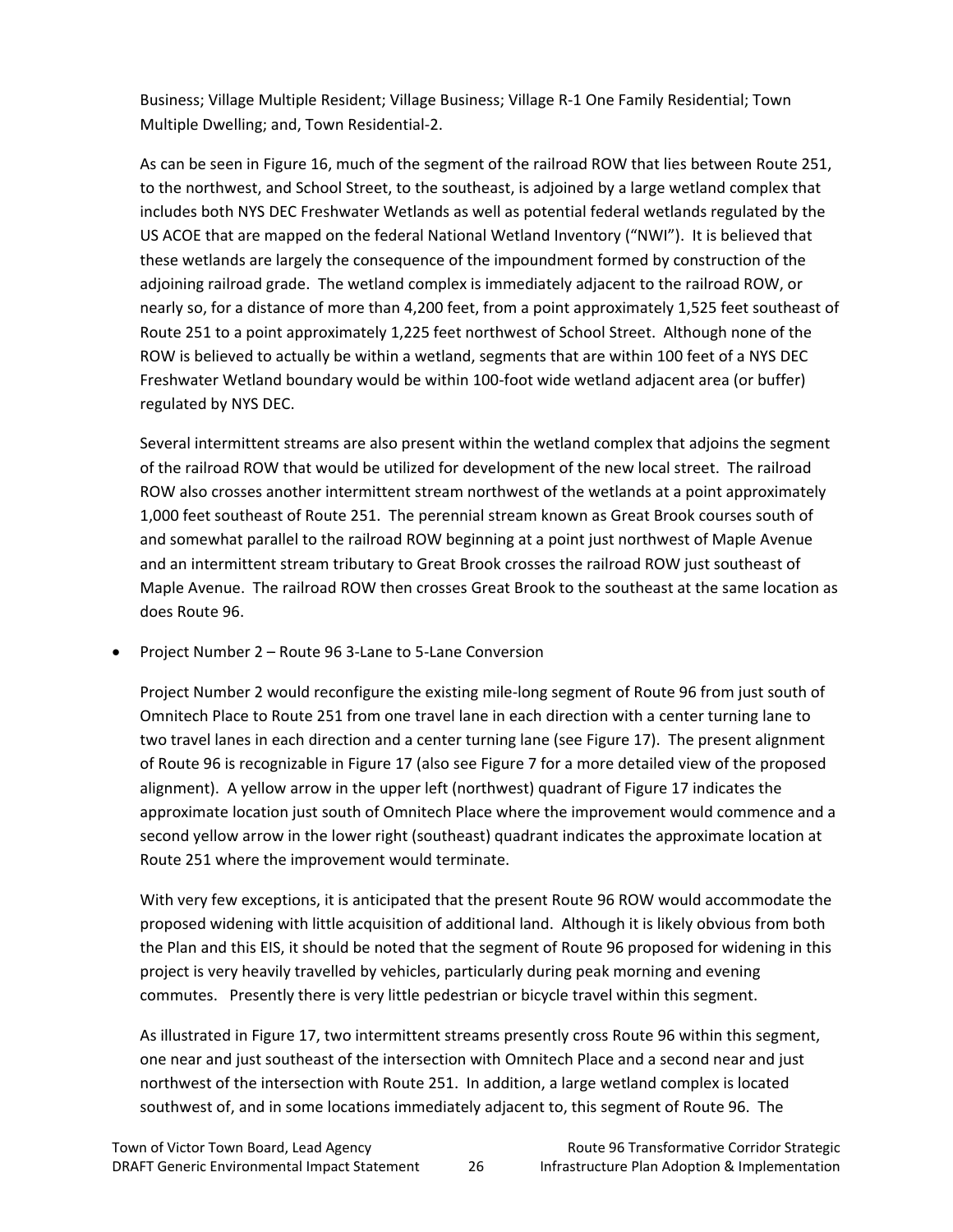segment within which the wetlands approach Route 96 most closely is located between points 875 feet and 1,350 feet southeast of the Route 96/Omnitech Place intersection.

• Project Number 3 – Route 251/Lane Road Connection

Project Number 3 involves development of a new connection between Route 251 and Lane Road (see Figure 18). The location proposed for the new connection, including the present intersections of both Route 251 and Lane Road with Route 96 can be seen in Figure 18. A yellow arrow in the figure at the Route 251/Route 96 intersection indicates the approximate location where the new connection would intersect Route 96 immediately opposite Route 251 and a second yellow arrow near Lane Road indicates the approximate location where the new connection would depart from the existing Lane Road alignment (a more detailed plan of the new connection can be found in Figure 9).

As illustrated in Figure 18, an intermittent stream presently crosses Route 96 just northwest of the Route 251 intersection. The crossing is at least 250' from the Route 96/Route 251 intersection, well beyond the area anticipated to be disturbed by development of the new connection.

The land in this area northeast of Route 96 is higher in elevation than is the highway (for a more detailed depiction of the topography, see Figure 19). Although the anticipated alignment of the new connection would be only 1,000 feet or so in length, the change in elevation along that anticipated alignment is somewhat significant (see the topographic contours included in Figure 18). Specifically, the elevation of Lane Road at the anticipated point of departure is approximately 40 feet higher than the elevation of the Route 251/Route 96 intersection where the proposed connection would terminate. Although the average grade of the connection would be only 4 percent (40 feet over 1,000 feet) the final profile will also be determined by existing topography.

Much of the land over which the newly proposed connection would pass is now in private ownership and the new connection would necessarily construct a new roadway, possibly with street lighting, where none now exists.

• Project Number 4 – Omnitech Place/Willowbrook Road Connection

Project Number 4 would develop a connection between Omnitech Place and Willowbrook Road within the area depicted in Figure 20. Yellow arrows in the figure indicate the approximate locations between which the new connection would be constructed (a more detailed plan of the proposed alignment of the new connection can be found in Figure 11).

As illustrated in Figure 20, an intermittent stream is located south of and immediately adjacent to Willowbrook Road east of Rowley Road. Although this stream crosses Route 96 well south of the Omnitech Place intersection with Route 96, it crosses Rowley Road immediately south of and adjacent to the Willowbrook Road/Rowley Road intersection.

As the topographic contours in Figures 20 and 21 illustrate, the area proposed for construction of the new connection is not level. In fact, although the anticipated alignment is only 1,000 feet or so in length, the change in elevation along that anticipated alignment is approximately 20 feet.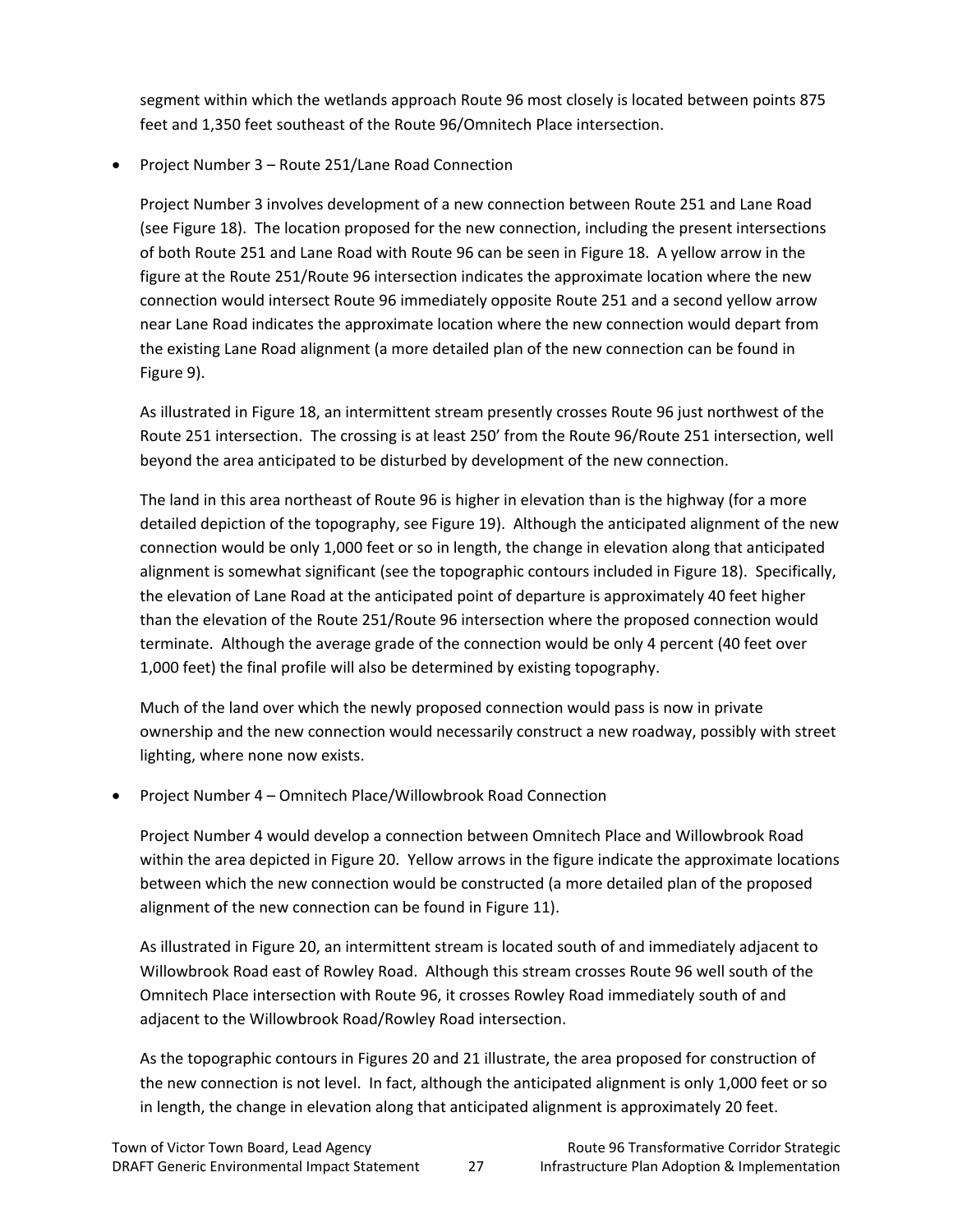Although the average grade of the connection would be only 2 percent (20 feet over 1,000 feet) the final profile will also be determined by existing topography.

Much of the land over which the newly proposed connection would pass is now in private ownership and the new connection would necessarily construct a new roadway, possibly with street lighting, where none now exists.

• Project Number 5 – Plastermill Road/Collett Road/Delray Drive Connection

Project Number 5 would develop a connection between Plastermill Road/Collett Road and Delray Drive (see Figure 22 relative to the environmental setting and Figure 13 for a detailed depiction of the anticipated extent and alignment). Yellow arrows in Figure 22 indicate the approximate locations where the new connection would extend from the existing terminus of Collett Road and where it would intersect Plastermill Road immediately opposite the existing Delray Drive intersection.

There are no streams or wetlands in the immediate vicinity of the area anticipated to be affected by the project (the nearest stream courses north of Plastermill Road and crosses Delray Drive approximately 400 feet north of the intersection to which Collett Road would be extended).

The anticipated alignment is only 250 feet or so in length and the change in elevation along that anticipated alignment is approximately 10 feet (for a more detailed depiction of the topography, see Figure 23). Although the average grade of the connection would therefore be only 4 percent (10 feet over 250 feet) the final profile will also be determined by the elevations of the existing roads as well as the need to cross the existing railroad ROW at-grade within the new road segment.

Much of the land over which the newly proposed connection would pass is now in private ownership and the new connection would necessarily construct a new roadway, possibly with street lighting, where none now exists.

• Project Number 6 – Lane Road/Victor Egypt Road/Lynaugh Road Roundabout

Figure 24 illustrates the environmental setting in the area within which the proposed Lane Road/Victor Egypt Road/Lynaugh Road Roundabout would be constructed. A yellow arrow included in the Figure indicates the existing intersection that would be modified by the roundabout. A more detailed depiction of the anticipated limits of the roundabout can be found in Figure 15.

As can be seen in Figure 24, an intermittent stream crosses both Lane Road and Victor‐Egypt Road very near and immediately south of the existing Lane Road/Victor Egypt Road/Lynaugh Road intersection.

#### **District Establishment**

Although the proposed establishment of a TD District has no potential to affect a physical environmental setting, it could affect the fiscal setting. To fund roadway improvements, both the Town and Village presently have recourse only to funds awarded from other agencies and/or revenue derived from the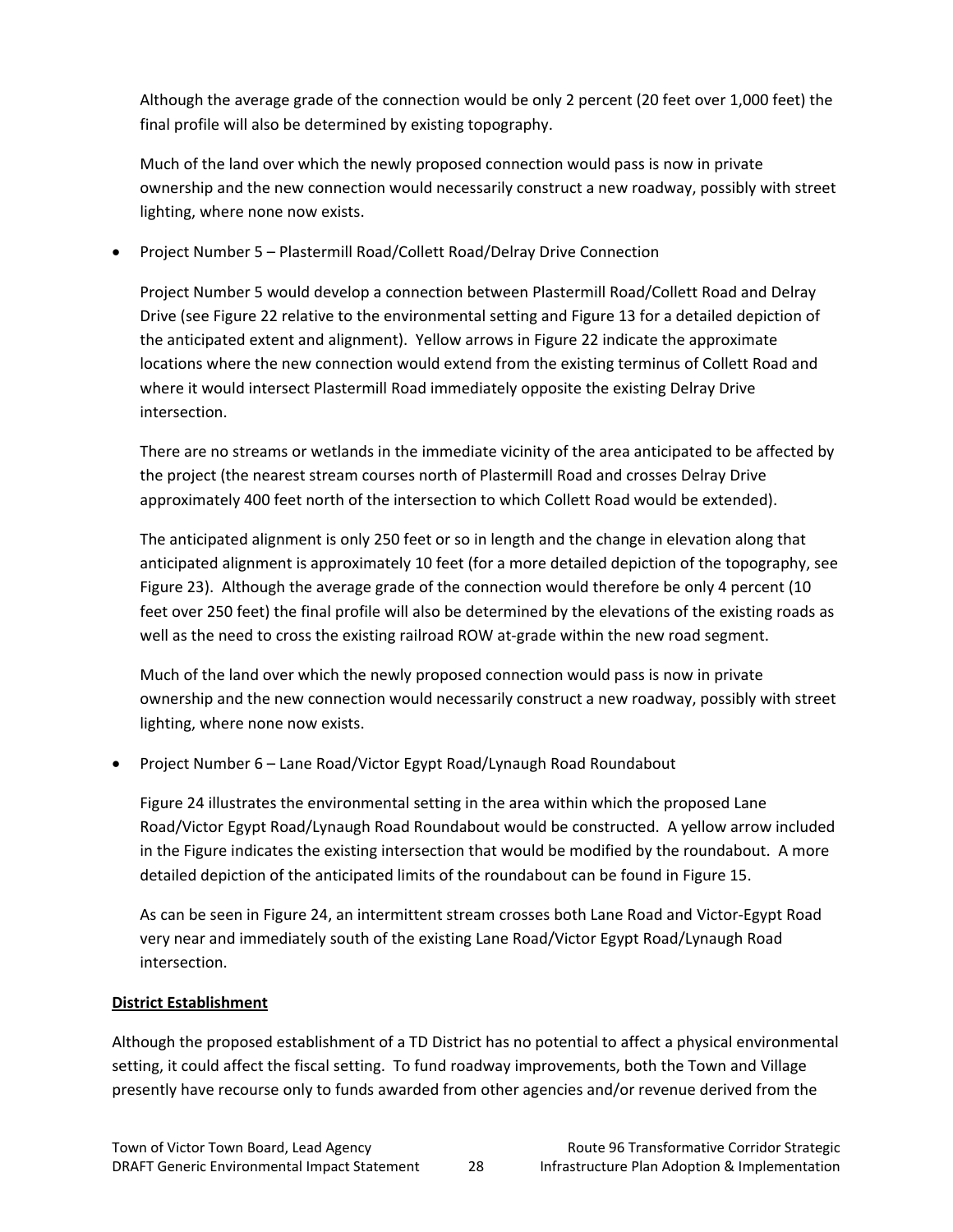local imposition of municipality‐wide Ad Valorem taxes. Therefore, in the present fiscal setting, even should Town or Village funds be required in addition to funding from federal and state agencies for construction of one or more of the six Projects, the Town and/or Village would only be able to raise funds and finance construction by utilizing local assessments levied on an Ad Valorem basis throughout the municipality.

# **Potential Significant Adverse Environmental Impacts**

This section describes potential adverse environmental impacts of significance that could result from the Action. Although the full scope of the Action is considered, including both formal Plan adoption and establishment of a TD District, all but one of the identified potential impacts of significance are associated with construction of one or more of the six High Priority Projects. The single potential impact of significance identified in association with other aspects of the proposed Action is a Fiscal impact associated with the proposed establishment of a TD District. Finally, although previous sections describing both the Action and the environmental setting have been organized by Action component, this section is organized instead according to the environmental resource potentially impacted and the type of potential impact.

# **Impact on Land (Full EAF Part 2 Item No. 1)**

#### **Excavation and removal of natural material.**

Some of the six High Priority Projects are associated with a potential need to remove natural material. This potential is described in the paragraphs that follow. However, and although the NYS DEC form for the FEAF classifies the removal of natural material as a potential impact on land, in this instance the primary potential impact of significance is an impact to Transportation as a consequence of the potential need to then transport removed material utilizing roadways already suffering from traffic congestion and that would, at that time, likely be subject as well to the effects of construction‐related closures and detours. For that reason, although the details relative to removal of material are presented here, the consequent potential impacts are formally listed below in the section entitled "Impact on Transportation".

Although the FEAF (Part 2, Item No. 1, and Part 3, see Appendices F & G) indicated that Project Numbers 1, 3, 4 and 5 were all associated with the potential need for significant cut and fill activities that could lead to the excavation and removal of 1,000 tons or more of natural material, it has since been determined that the potential need for cut and fill associated with Project Number 1 is actually very minimal. This conclusion rests on two factors: first, the railroad ROW is approximately 96 feet in width at present and should require no increases in width to accommodate Project Number 1 and, second, the surface of the existing railroad ROW is *not* elevated above the surrounding terrain to any significant degree and should accommodate the improvements proposed in Project Number 1 with very little modification to the surface elevation. As the FEAF had also assumed the quantities of material to be potentially removed were largest in Project Number 1 (given its length of more than two miles), the discovery that Project Number 1 should instead involve only minimal removal means that the quantities of material potentially requiring removal that referenced in the EAF were greatly overestimated. As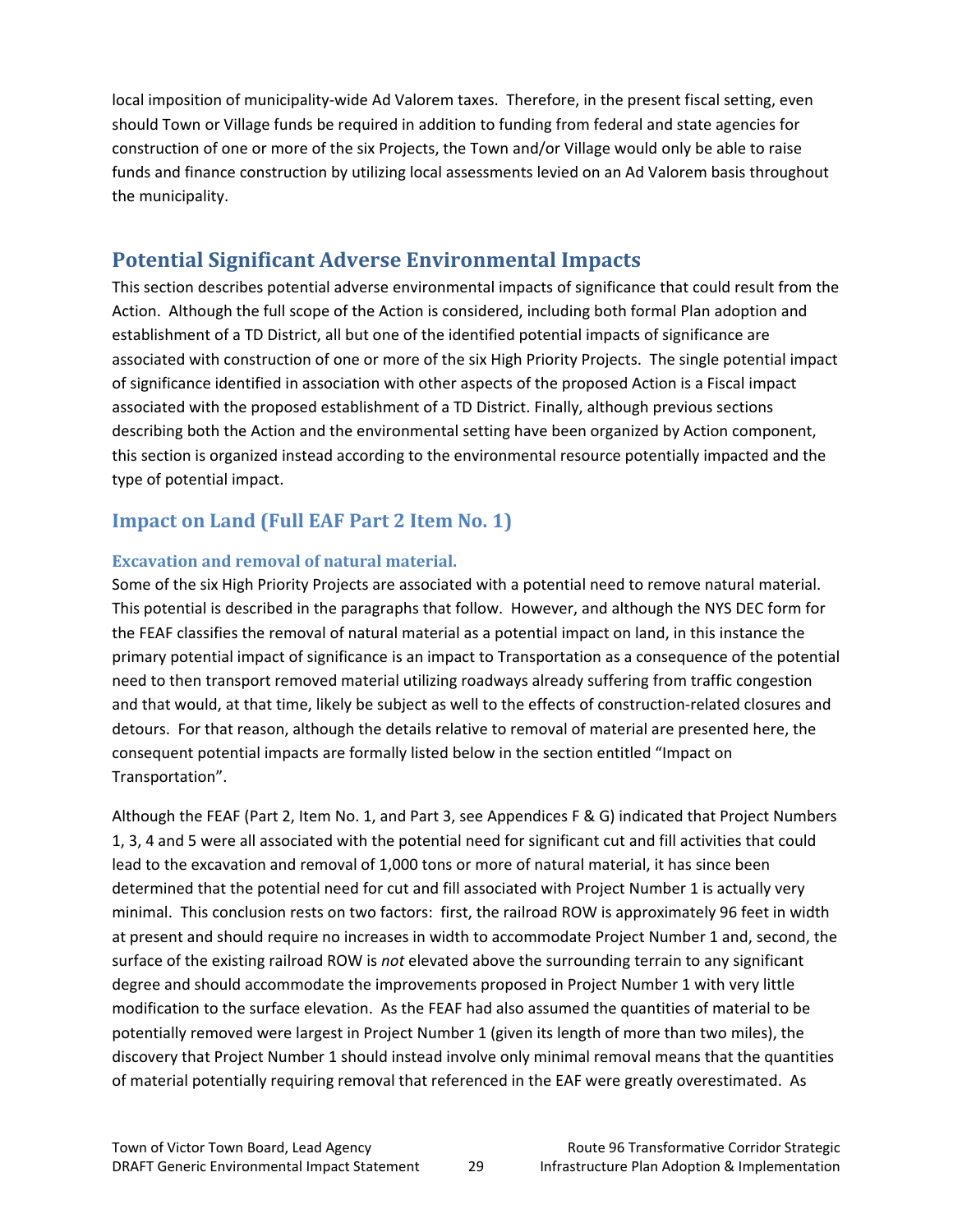summarized in the paragraphs that follow, some potential need for removal of natural material does remain nonetheless when considering Projects Number 3, 4 and 5.

With regard to Project Number 3, which involves development of a connection between Route 251 and Lane Road, although the anticipated alignment is only 1,000 feet or so in length, the change in elevation along that anticipated alignment is significant. Specifically, the elevation of Lane Road at the anticipated point of departure is approximately 40 feet higher than the elevation of the Route 251/Route 96 intersection where the proposed connection would terminate. Although the average grade of the connection would be only 4 percent (40 feet over 1,000 feet) the final profile will also be determined by existing topography. Accordingly, whether the required cuts and fills would balance remains uncertain. Furthermore, as most of the land over which the connection would pass is privately held, acquisition will be necessary and whether sufficient on‐site locations to either borrow or deposit soil would be available remains uncertain. For those reasons, the potential need for removal and transport of quantities of soil to or from the construction site remains.

For example, and only in order to gauge the potential impact in an extreme scenario, the removal of natural material to a depth of 5 feet over one‐half the surface of a proposed ROW 1,000 feet in length and 60 feet in width would generate 150,000 cubic feet of material, equivalent to approximately 5,500 cubic yards which, in turn, would likely equate to more than 500 truckloads. Given the preference to balance cut and fill on‐site, the removal of so large a quantity in this instance is unlikely. However, given the location, transport of any natural material from the site would nonetheless likely involve transport (and turning movements) on Route 96 and/or Route 251.

Project Number 4 involves development of a connection between Omnitech Place and Willowbrook Road. Although the anticipated alignment is only 1,000 feet or so in length, the change in elevation along that anticipated alignment is approximately 20 feet. Although the average grade of the connection would be only 2 percent (20 feet over 1,000 feet) the final profile will also be determined by existing topography. That being so, whether the required cuts and fills would balance remains uncertain. Furthermore, as most of the land over which the connection would pass is privately held, acquisition will be necessary and whether sufficient on‐site locations to either borrow or deposit soil would be available remains uncertain. For those reasons, the potential need for removal and transport of quantities of soil to or from the construction site remains.

The hypothetical example give above relative to Project Number 3 in an effort to gauge the potential impact in an extreme scenario is equally applicable to Project Number 4. Also, as with Project Number 3, although the removal of so large a quantity in this instance is unlikely, any transport of natural material from the site would nonetheless likely involve transport (and turning movements) on Route 96 given the location.

Project Number 5 involves development of a connection between Plastermill Road/Collett Road and Delray Drive. The anticipated alignment is only 250 feet or so in length and the change in elevation along that anticipated alignment is approximately 10 feet. Although the average grade of the connection would therefore be only 4 percent (10 feet over 250 feet) the final profile will also be determined by the elevations of the existing roads as well as the need to cross the existing railroad ROW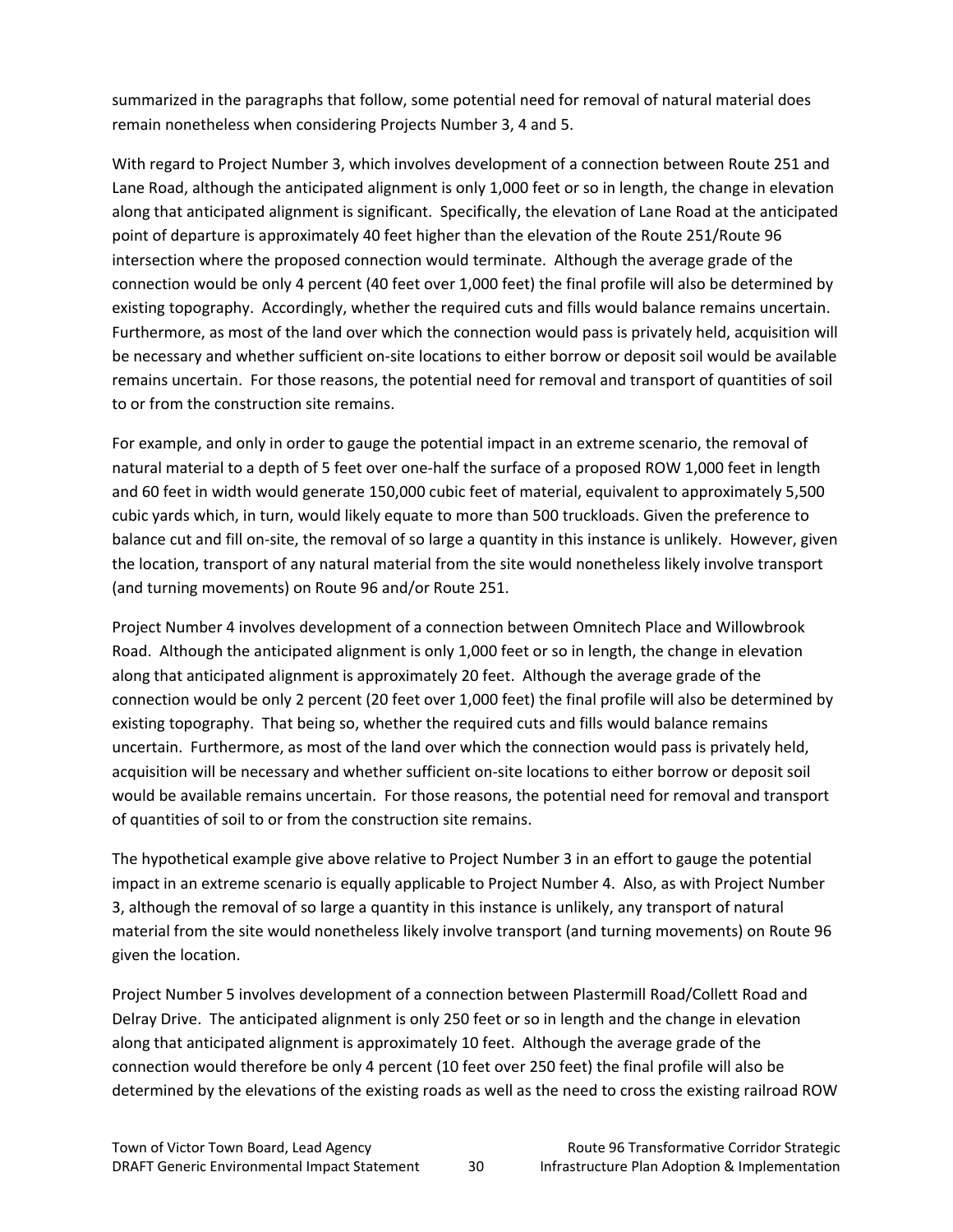at-grade within the new road segment. As with the other connections referenced above, much of the land over which the connection would pass is privately held and will require acquisition. Accordingly, whether sufficient on-site locations to either borrow or deposit soil would be available remains uncertain. For those reasons, the potential need for transport of natural material to or from the construction site remains.

As the connection proposed in Project Number 5 is only 250 feet in length, the hypothetical example give above relative to Project Number 3 (1,000 feet in length) in an effort to gauge the potential impact in an extreme scenario is only marginally applicable to Project Number 3. However, as with Projects 3 and 4, any transport of natural material from the site would nonetheless likely involve transport (and turning movements) on Route 96 given the location.

#### **Construction that would continue for more than one year or in multiple phases.**

The proposed Action includes six road construction projects with a combined length of almost 4 miles and a combined area of disturbance estimated in the FEAF at nearly 30 acres. On their own, either of the two most extensive projects (Project Number 1, a new local street along the Ontario Central Railroad, and Project Number 2, the conversion of a mile‐long segment of Route 96 from 3‐lanes to 5‐ lanes) would likely require more than one year and/or multiple phases to complete. Furthermore, the fact that each of the six separate projects included in the proposed Action is associated with different approval and permit requirements, that each features a different array of potential funding sources, and that each poses unique logistical considerations, not to mention the potential for unacceptable cumulative construction impacts should some of the construction periods coincide, make it a certainty that the six will be undertaken somewhat separately in an as-yet-to-be-determined sequence. That being so, construction on one or another of the projects will likely continue for years and the proposed Action, as a whole, will likely involve a minimum of six phases and possibly more. Thus, and although the resulting impacts would eventually cease, the potential for temporary disruption and interference with motorists, bicyclists, pedestrians and properties near the various construction sites will be great. This is noted as well as an Impact on Transportation under the sub-heading "Temporary traffic detours and/or traffic delays as a consequence of construction".

### **Impacts on Surface Water (Full EAF Part 2 Item No. 3)**

### **Construction within or adjoining a freshwater wetland or in the bed or banks of any other water body***.*

Project Number 1 involves the development of a new local street, more than two miles in length, along the existing Ontario Central Railroad ROW. Much of the segment of the railroad ROW that lies between Route 251, to the north, and School Street, to the south, is adjoined by a large wetland complex that includes both NYS DEC Freshwater wetlands as well as potential wetlands mapped on the federal National Wetland Inventory. The wetland complex is immediately adjacent to the railroad ROW, or nearly so, for a distance of more than 4,200 feet, from a point approximately 1,525' south of Route 251 to a point approximately 1,225 feet north of School Street.

As indicated in the FEAF (Part 2, Item No. 1, and Part 3, see Appendices F & G), the profile of the ROW affected by Project Number 1 is presently fairly uniform. However, the FEAF incorrectly indicated that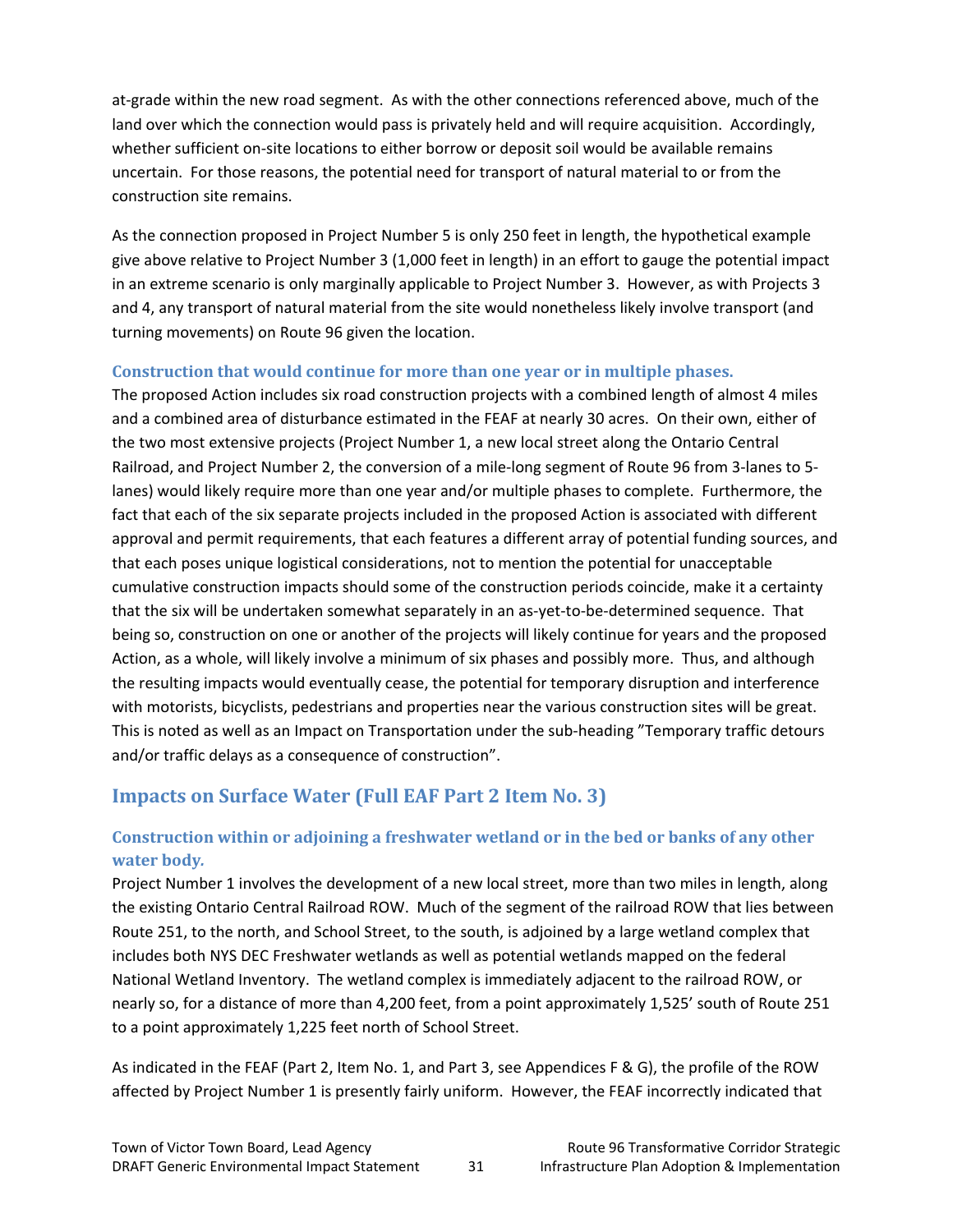there are segments where it is elevated relative to the surrounding terrain and that there may be areas where the present developed width would be insufficient to accommodate the proposed local street. The FEAF then concluded that the need for significant cut and/or fill to either modify the ROW profile or widen the ROW could be encountered. In fact, the railroad ROW is approximately 96 feet in width at present and should require no increases in width to accommodate Project Number 1. Furthermore, the surface of the existing railroad ROW is *not* elevated above the surrounding terrain to any significant degree and should accommodate the improvements proposed in Project Number 1 with very little modification to the surface elevation. That being so, the potential risk for impacts to the wetlands adjoining the segment of the railroad ROW affected by Project Number 1 was greatly overstated in the FEAF. In fact, the risk for wetland impacts is actually minimal, although a permit from NYS DEC for work within the 100-foot wide wetland adjacent area or buffer will likely be required and there could be a need for some incidental fill within a federal NWI wetland.

Several of the proposed projects also include some potential impacts to streams. Regarding Project Number 1, several intermittent streams are present within the wetland complex described above that adjoins the segment of the railroad ROW that would be utilized by the new local street along the Ontario Central Railroad. The railroad ROW also crosses another intermittent stream north of the wetlands at a point approximately 1,000 feet south of Route 251. The perennial stream known as Great Brook courses south of the somewhat parallel to the railroad ROW beginning at a point just west of Maple Avenue and an intermittent stream tributary to Great Brook crosses the railroad ROW just east of Maple Avenue. The railroad ROW then crosses Great Brook to the east at the same location as does Route 96. However, only if Project Number 1 required some reconstruction or expansion of the developed portions of the railroad ROW, would there be potential for and significant stream impacts within the adjacent wetland or at those existing stream crossings.

With respect to the other projects, Route 96 crosses another intermittent stream at a point just north of the intersection with Route 251. Project Number 2, the conversion of a mile-long segment of Route 96 from 3‐lanes to 5‐lanes, could impact this stream crossing.

Another intermittent stream is located south of and immediately adjacent to Willowbrook Road east of Rowley Road. This stream is crossed by Rowley Road immediately south of the Willowbrook Road/Rowley Road intersection. Although it is somewhat unlikely, there remains some risk that Project 4, the development of an Omnitech Place/Willowbrook Road connection, could impact this stream.

Finally, both Lane Road and Victor‐Egypt Road cross an intermittent stream very near and immediately south of the existing Lane Road/Victor Egypt Road/Lynaugh Road intersection. Project Number 6, which would construct a Lane Road/Victor Egypt Road/Lynaugh Road roundabout in this location, would likely impact this stream crossing.

### **Impact on Transportation (Full EAF Part 2 Item No. 13)**

#### **Transport of natural material removed from construction sites**

As described in the foregoing section describing Impacts to Land under the sub-heading "Excavation and removal of natural material", some of the six High Priority Projects are associated with a potential need to remove natural material. As NYS DEC forms classify the removal of natural material as a potential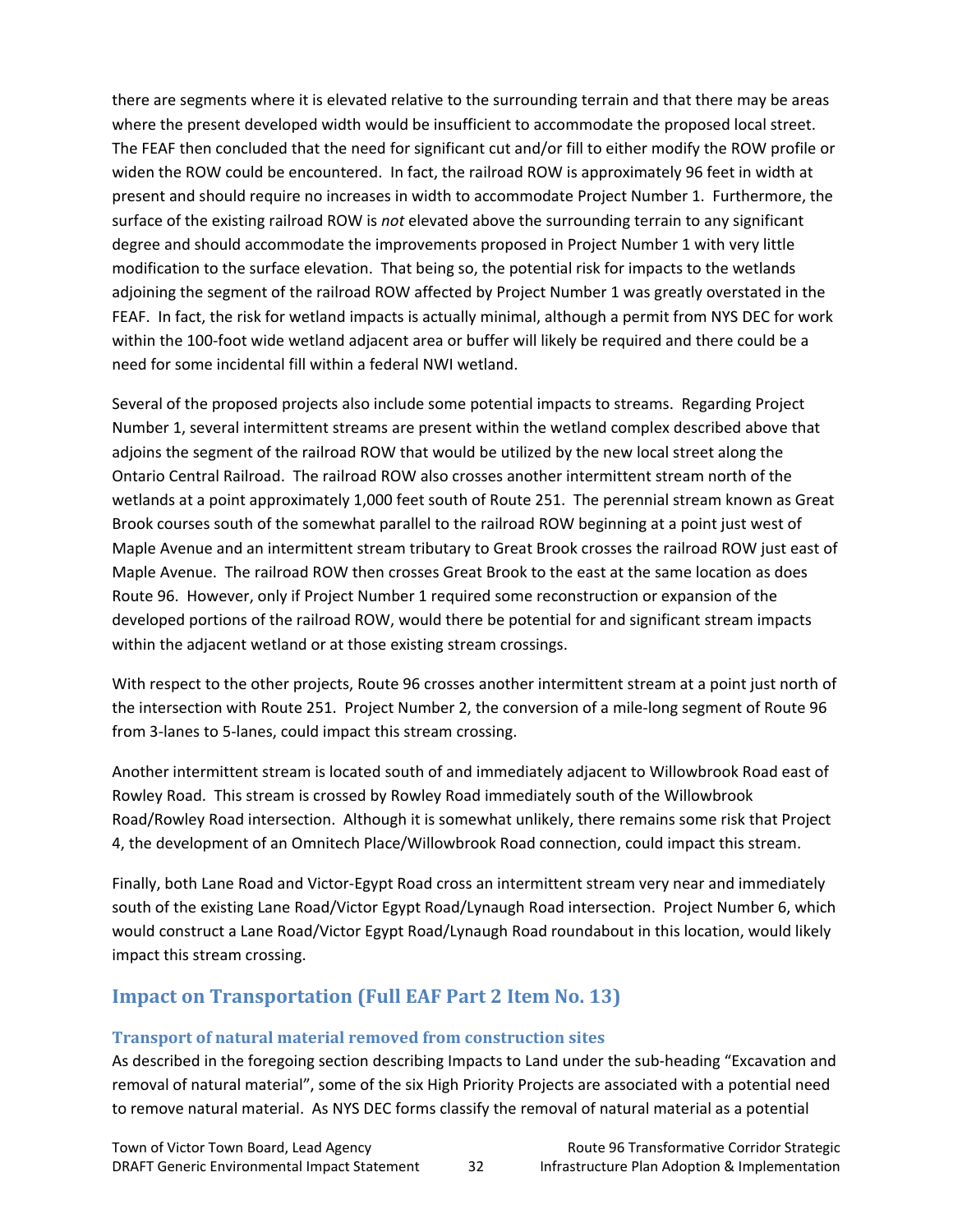impact to land, the details of that potential need are described in the foregoing section entitled "Impacts to Land" rather than here. However, in this instance the primary potential impact of significance associated with the need to removed natural materials is actually an impact to Transportation as a consequence of the potential need to then transport removed material utilizing roadways already suffering from traffic congestion and that would likely then be subject to the effects of construction‐related closures and detours as well. As described in more detail in the discussion of "Impacts to Land", the potential need for removal and transport of some natural material remains with Project Numbers 3, 4 and 5.

Regarding Project Number 3, the "Impacts to Land" description estimated, as an absolute and somewhat unlikely maximum, the potential removal of 150,000 cubic feet of material, equivalent to approximately 5,500 cubic yards. The discussion noted that this volume was potentially equivalent to more than 500 truckloads. Given the location, transport of natural material from the site would likely involve transport (and turning movements) on Route 96 and/or Route 251. Although the resulting impact would be temporary, given the potential for the number of truck trips to be as many as 500 and the anticipation that additional construction‐related roadway limitations would likely be in place, the disruption and resulting impact to motorists, bicyclists, pedestrians and properties along the transport routes could therefore be considerable.

The quantities of material to be removed described above as absolute and somewhat unlikely maximums relative to Project Number 3 (i.e., 5,500 cubic yards, potentially equivalent to more than 500 truckloads) are equally applicable to Project Number 4. Any transport of natural material from the site would likely involve transport (and turning movements) on Route 96 given the location. As with Project Number 3, although the resulting impact would be temporary, given the potential for the number of truck trips to be as many as 500 and the expectation that additional construction‐related limitations on roadways would likely be in place, the disruption and resulting impact to motorists, bicyclists, pedestrians and properties along the transport routes could therefore be considerable.

The connection proposed in Project Number 5 is only one‐fourth the length of those proposed in Project Numbers 3 and 4 and the terrain is much more level. Accordingly, the quantities of material to be removed described above as absolute and somewhat unlikely maximums relative to those two Projects is inapplicable to Project Number 5. The dimensions suggest a reduction to at least one‐fourth or possibly to one‐eighth the values presented for Projects 3 and 4. Accordingly, this statement uses 690 to 1,375 cubic yards (potentially equivalent to more than 63 to 125 truckloads) as best-case and worstcase absolute and somewhat unlikely maximums relative to Project Number 5. Given the location, any transport of natural material from the site would likely involve transport (and turning movements) on Route 96. As with the others, although the resulting impact would be temporary, given the expectation that additional construction‐related limitations would likely be in place, and despite the lower number of expected truck trips compared to the other two Projects, the disruption and resulting impact to motorists, bicyclists, pedestrians and properties along the transport routes could be considerable nonetheless.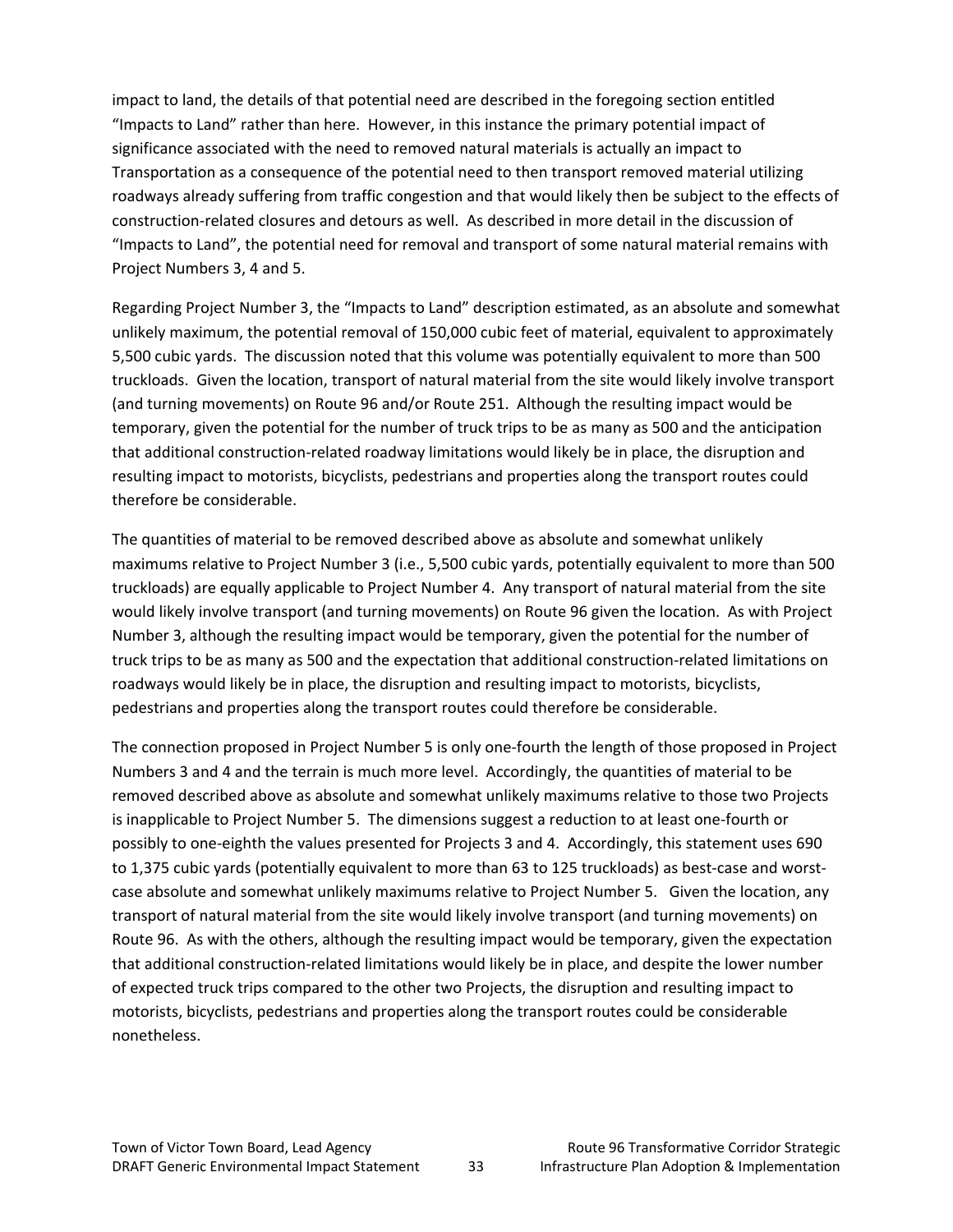#### **Alteration to the present pattern of movement of people or goods – motor vehicles.**

The underlying purpose of the proposed Action is to reduce traffic congestion by improving roadway capacity as well as by altering the present pattern of vehicular movement of both people and goods. Although all of the projects have some potential to alter such patterns, Project Numbers 1 (a new local street along the Ontario Central Railroad), 3 (development of a Route 251/Lane Road connection), 4 (development of an Omnitech Place/Willowbrook Road connection), and 5 (development of a Plastermill Road/Collett Road/Delray Drive connection) have the most potential in this regard. As the anticipated impacts will be primarily positive, it is hoped that they will be as significant and large as possible.

Although alteration of the present pattern of movement, primarily of motor vehicles, to a more satisfactory pattern is an important objective of the Action, possible negative aspects of the anticipated pattern changes cannot be ignored. In this instance, as described in more detail in Table 4 and the accompanying summary presented in the foregoing section entitled "Traffic and Transportation Benefits of All Components of the Proposed Action Combined", during the 2040 PM Peak Hour the proposed Action would result in some additional arterial congestion and delay for northbound and westbound motorists within the Western Approach (LOS A to C) and Main Street Fishers/Victor Mendon Road (LOS D to F) segments of the arterial Corridor. As also described in that foregoing section, this impact is likely the result, at least in part, from the Action's proposed installation of additional traffic signals intended to improve or maintain acceptable LOS at intersections.

#### **Alteration to the present pattern of movement of people or goods – railroad.**

Project Number 1 (a new local street along the Ontario Central Railroad) would also require abandonment of the railroad's present use of a segment of the existing ROW from a western terminus near Route 251 to an eastern terminus near either Lynaugh Road or Plastermill Road. As this segment is currently in use, the abandonment would obviously lead to some alteration in the movement of goods. Although this impact may not rise to the level of moderate to large on a regional basis, the local impact to certain operations could be significant. It should be noted that the ROW segment affected by the Project is believed to be wide enough to accommodate the proposed new street as well as realigned tracks that could continue to provide rail service in the future. This potential is described in more detail below in the section entitled "Mitigation Measures".

#### **Temporary traffic detours and/or traffic delays as a consequence of construction.**

As described above under the topic "Impact to Land", the proposed Action includes six road construction projects with a combined length of almost 4 miles and a combined area of disturbance estimated at nearly 30 acres. As each of the six features different approval and permit requirements, different arrays of potential funding sources, and unique logistical considerations, not to mention the potential for unacceptable cumulative construction impacts were the construction periods of each to coincide, it is very likely that the six will be undertaken somewhat separately. As was stated above, construction on one or another of the projects will therefore likely continue for years and the proposed Action, as a whole, will likely involve a minimum of six phases and possibly more. Thus, and although the resulting impacts would eventually cease, the potential for temporary, but ongoing, disruption and interference with motorists, bicyclists, pedestrians as well as ongoing traffic delays and detours will be great.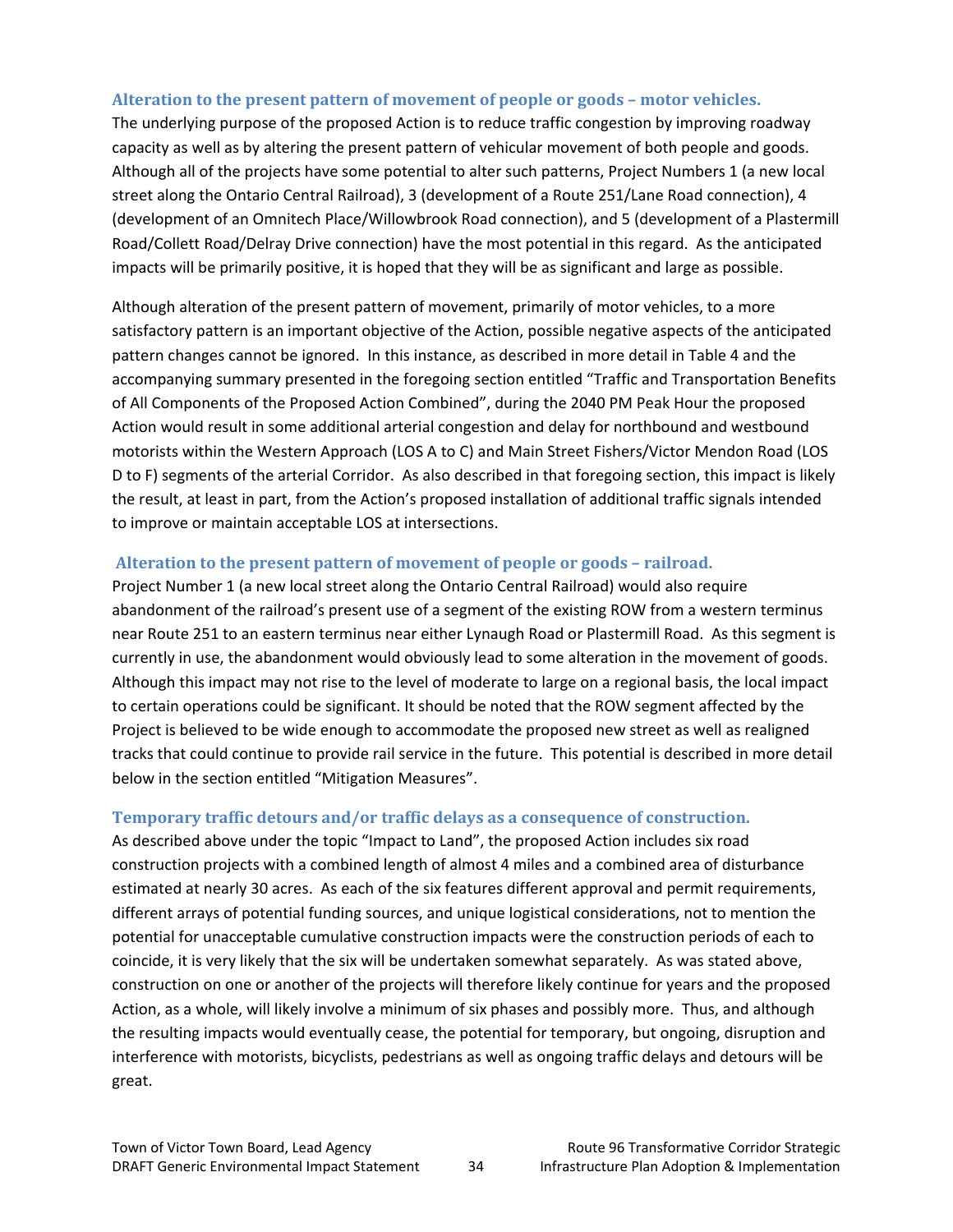## **Impact on Noise, Odor and Light (Full EAF Part 2 Item No. 15)**

#### **Temporary increases in noise, odors, dust and outdoor lighting from construction.**

The extensive and protracted nature of construction activities involved in the proposed Action have been described above under the topic "Impact to Land" and in the immediately topic "Impact on Transportation". This construction activity will result in typical, and temporary, impacts involving noise, odors (from construction equipment), and dust. There is also some potential for nighttime construction in order to reduce morning and afternoon traffic impacts that would require temporary nighttime illumination of construction sites. Although these temporary impacts may be considered "typical" they may persist at one location or another for some time nonetheless.

#### **Installation of new road lighting.**

The proposed Action includes several instances of new roadway development where none presently exist. These include Project Numbers 1 (a new local street along the Ontario Central Railroad), 3 (development of a Route 251/Lane Road connection), 4 (development of an Omnitech Place/Willowbrook Road connection), and 5 (development of a Plastermill Road/Collett Road/Delray Drive connection). Although the design of these projects is only conceptual at this point, it is likely that some or all of these will include the installation of street lights where none now exist.

### **Consistency with Community Plans (Full EAF Part 2 Item No. 17)**

**Land use components may be different from, or in sharp contrast to, current surrounding land use patterns.**

**Proposed action is inconsistent with local land use plans or zoning regulations.**

**Induction of secondary development impacts (e.g., residential or commercial development not included in the proposed action).**

The proposed Action includes multiple projects that would construct or extend roadways where none now exist. Among these, Project Number 1 (a new local street along the Ontario Central Railroad ROW) has the most potential to support land use components different from current patterns, to be inconsistent with present zoning regulations, and/or to induce secondary development impacts, including growth*.* 

As described in the summary of the environmental setting, the railroad ROW that Project Number 1 would utilize presently traverses a number of land use districts and also serves, in a number of instances, as the boundary between somewhat different districts. Beginning at Route 251 and proceeding to Plastermill Road, the ROW presently traverses or adjoins, in sequence, the following land use or zoning districts: Town Light Industrial; Town Commercial‐Light Industrial; Town Multiple Dwelling; Town Light Industrial; Village Industrial; Village Business; Village Multiple Resident; Village Business; Village R‐1 One Family Residential; Town Multiple Dwelling; and, Town Residential‐2.

Much like many property rear lot-lines, this segment of the railroad ROW has been functional as a boundary between adjoining and potentially dissimilar land use districts because it has provided no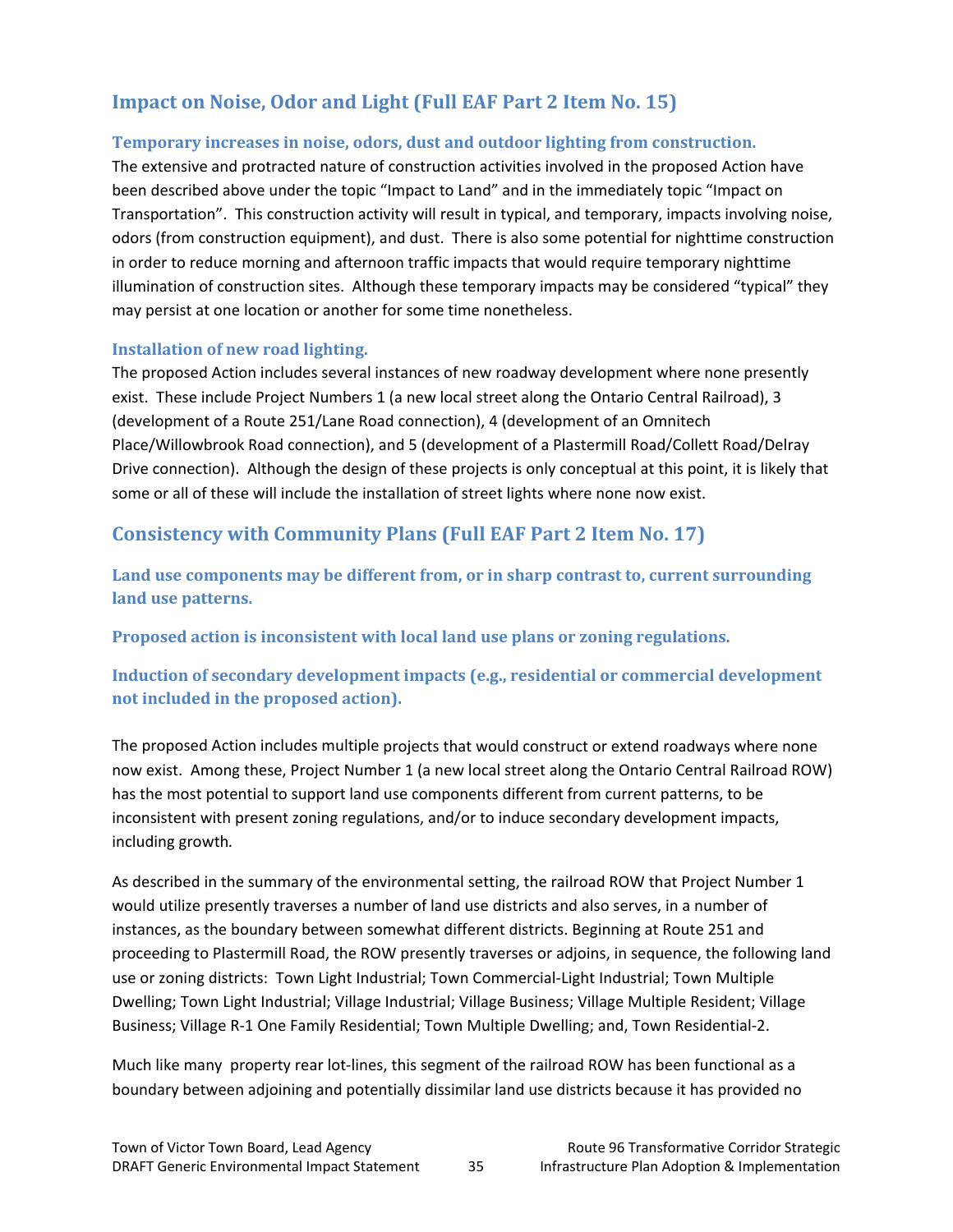frontage or points of access and has been untraveled by motorists, cyclists or pedestrians. That will change when a new local street occupies the ROW. The presence of a new local street travelled by those in the community and providing frontage and access to adjacent properties will bring significant potential for conflict and difficult transitions between neighboring dissimilar districts. The persistence of multiple, dissimilar use intensities and districts encountered along the thoroughfare (industrial, commercial, business, multiple residential and single family residential) will likely become problematic.

Furthermore, given the proximity to the existing Route 96 commercial uses as well as its role as an alternative to travel on Route 96 and as a commuter route, construction of the new street will likely generate significant interest in commercial or business development along the new frontage despite the present industrial and residential designations. The persistence of dissimilar zoning designations along the new street with very little to serve as effective transition zones would likely become progressively more at odds with what will likely become a much more uniform pattern of uses along the new street.

Regarding development of new road segments where none presently exist and associated changes in land use or conflict with existing land use districts, Project Numbers 3 (development of a Route 251/Lane Road connection), 4 (development of an Omnitech Place/Willowbrook Road connection), and 5 (development of a Plastermill Road/Collett Road/Delray Drive connection) would also extend existing roadways into new locations. With respect to the Route 251/Lane Road connection, although Lane Road is generally designated for residential uses in this vicinity, it presently transitions to both Commercial-Light Industrial and Commercial designations as it approaches Route 96. Accordingly, and although some adjustment to the Residential/Commercial‐Light Industrial boundary presently located north of Lane Road could be indicated, there is little contrast and the potential for significant adverse impacts is low. Regarding the Omnitech Place/Willowbrook Road connection, the area is presently a mix of Commercial, Commercial‐Light Industrial, and Light Industrial. That being so, and although some zoning changes could be beneficial, the contrasts are minimal and the potential for significant adverse impacts is also low. Finally, the Plastermill Road/Collett Road/Delray Drive connection would be constructed within an area now designated for a variety of residential uses where there is little contrast and the potential for significant adverse impacts is similarly low.

Finally, regarding growth, from a community-wide perspective, the Action is intended to reduce traffic congestion which is believed to presently be impeding economic development. That being so, it is conceivable that relieving some of that congestion could facilitate emergence of growth that would otherwise be manifesting presently as a consequence of other forces already at play were it not for the suppressing influence of traffic congestion. Accordingly, reducing traffic congestion via the proposed Action could lead indirectly to increased growth as the associated suppressing influence is also reduced. If so, this would actually represent an intended consequence and benefit of the Action rather than an adverse environmental impact.

From a more site-specific perspective, Project Number 1, the development of a new local street where none now exists along the Ontario Central Railroad, would open up to development land that would then front on the new street and would certainly induce growth within that two-mile segment bordering the new street, at the very least. As reducing impediments to economic development is an objective of the Action, it would be inaccurate to characterize the indirect induction of additional growth alone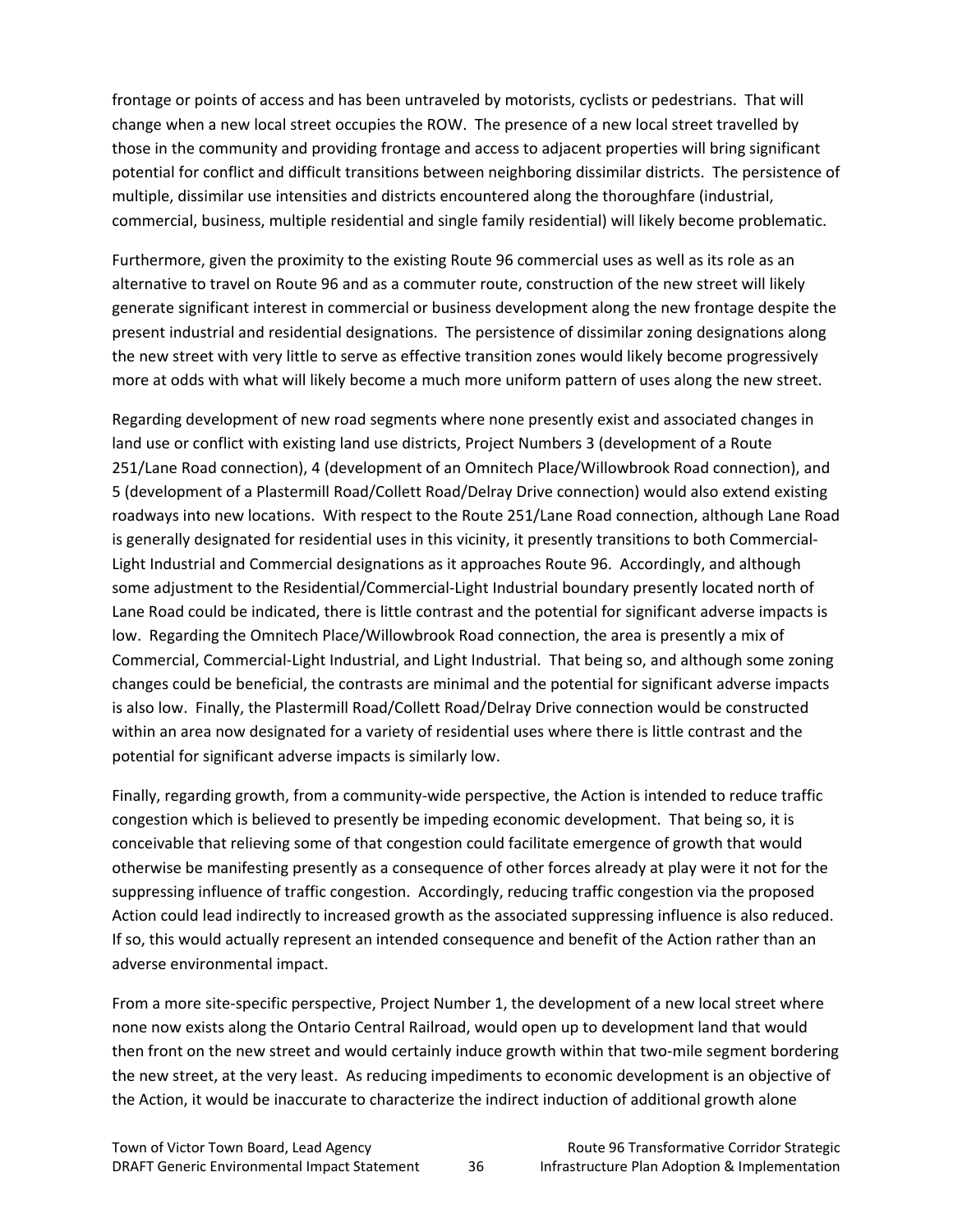through the reduction of impediments as an adverse impact. The greatest risk for impact as a result of this anticipated growth is the potential for inconsistencies with existing land use patterns and districts. This potential impact has already been identified and described earlier in this same section.

One instance of potential growth induction that would not be a result of relief from suppressing influences involves the development of a new street in Project Number 1A. As already noted in this section, construction of the new street will likely generate significant interest in commercial or business development along the new frontage given the proximity to the existing Route 96 commercial uses and its role as an alternative to travel on Route 96 and as a commuter route. There is some potential for new development on this new road to increase traffic were it to function as a destination drawing to the area visitors coming specifically to visit the new establishments whereas they presently would not do so, and would not in 2040 were the new street not to be developed. Although this potential impact is not considered severe, or even very significant, it is important to note that this potential effect is *not* reflected in the traffic models presented herein as they only redistribute the same anticipated level of future traffic volume in both the No Build and Full Build scenarios. The potential for there to be more traffic in the Full Build scenario than in the No Build scenario solely as a result of the Action itself has not been accounted for in the traffic , LOS and other forecasts reported in this review.

### **Fiscal Impact**

Presently, should Town or Village funds be required in addition to that available from federal and state agencies for construction of one or more of the six Projects, the Town and/or Village would only be able to raise funds and finance construction by utilizing local assessments levied uniformly throughout the municipality on an *ad valorem* basis (effectively, and typically described as, a taxation rate of a fixed amount annually per 1,000 dollars of taxable assessed value). That would change were a TD District to be established as proposed in the Action.

It has been suggested, and this review assumes, that the TD District would not include the entire municipality and would instead be defined to be coincident with the existing Route 96/Route 251 Overlay District presently delineated on the Town Zoning Map, perhaps augmented with a corresponding district within the Village. Establishment of such a TD District would mean that properties within the District(s), presently assessed like any other property within the Town (and/or Village), would then disproportionately bear the tax burden of supporting such construction costs and would therefore be affected by the potential for an additional benefits-derived assessment applicable only to district parcels.

As already indicated, taxation within a TD District would be determined on a benefits‐derived basis rather than uniformly throughout the District as a fixed rate applied to the taxable assessed value (i.e., *ad valorem*). However, the Plan suggests no formula or criteria for how such a District tax based on benefits‐derived would be calculated and applied. This makes evaluating the potential impact from this aspect of the Action somewhat difficult.

Notwithstanding the unavailability of any suggested formulae or recommendations regarding the potential configuration of the TD District benefits‐derived levy, a simplified hypothetical calculation utilizing 2017 assessed valuations both within the Town (outside the Village) and within the Route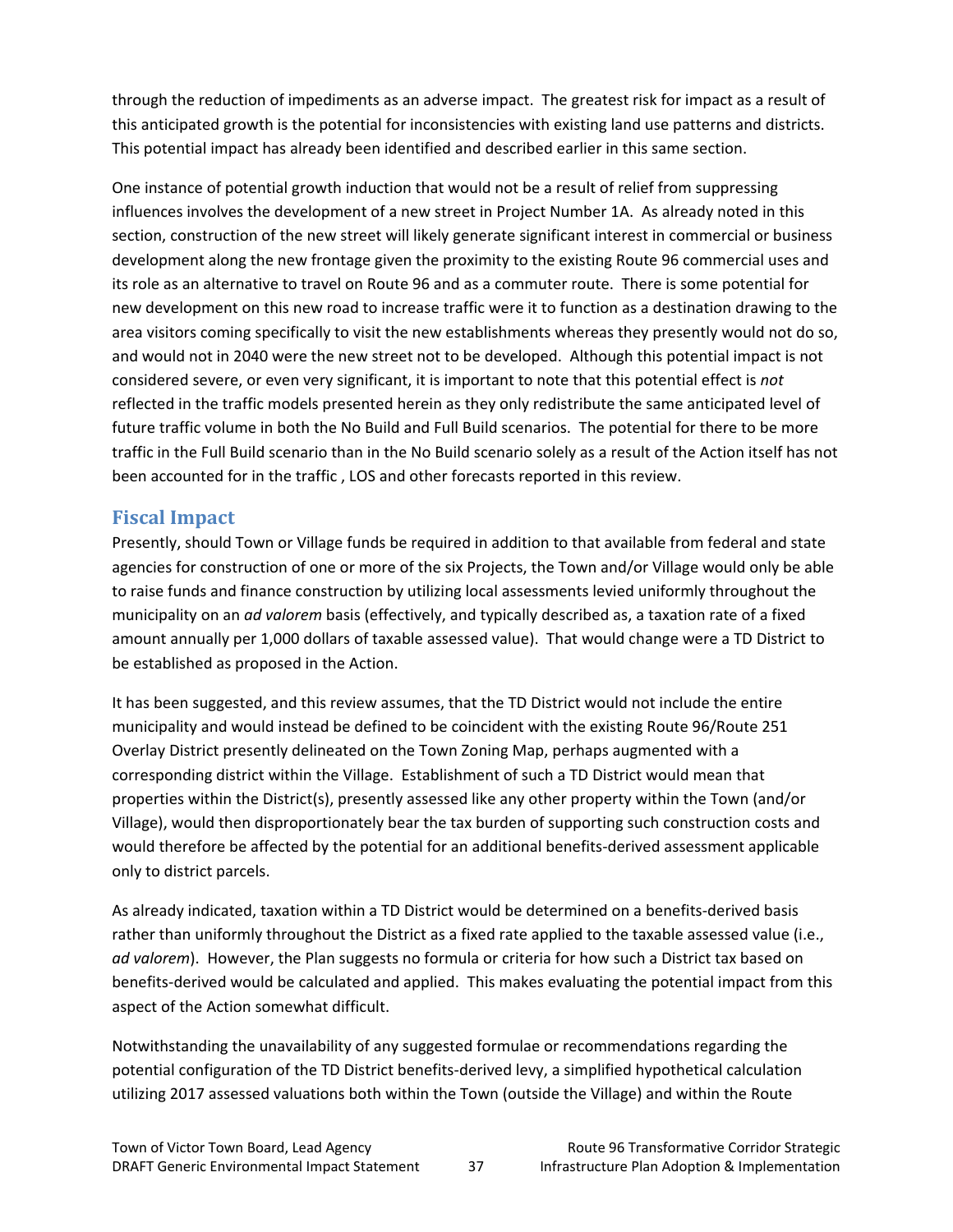96/Route 251 Overlay District (both with and without the inclusion of residential properties) can give some idea of the potential effect by estimating the maximum potential tax burden on an *ad valorem* basis. Such a hypothetical follows immediately below (it is important to note that this hypothetical is *very* extreme as it assumes that the Town and/or the anticipated TD District would support *all* of the cost for construction of the six recommended Projects without any state or federal funding):

#### Cost and Financing

| Assumed Construction Cost for Six High Priority Projects:   |                                                                                      | \$15,500,000 |                 |
|-------------------------------------------------------------|--------------------------------------------------------------------------------------|--------------|-----------------|
| Assumed financing terms:                                    | 15 year term, 4% interest per annum                                                  |              |                 |
| Anticipated Annual Debt Service:                            |                                                                                      | \$1,400,000  |                 |
| Tax Base                                                    |                                                                                      |              |                 |
|                                                             | Approximate Assessed Value 2017 within Town (outside Village)                        |              | \$1,896,000,000 |
|                                                             | Approximate Assessed Value 2017 within District (excluding Thruway)                  |              | \$642,000,000   |
|                                                             | Approximate Assessed Value 2017 within District (excl. Thruway & Residences)         |              | \$560,000,000   |
|                                                             | <b>Estimated Annual Tax Burden (on a uniform Ad Valorem basis)</b>                   |              |                 |
| Additional annual tax per \$1,000 Assessed Value - Townwide |                                                                                      |              | \$0.74          |
|                                                             | Additional annual tax per \$1,000 Assessed Value - In District only incl. Residences |              | \$2.18          |
|                                                             | Additional annual tax per \$1,000 Assessed Value - In District only excl. Residences |              | \$2.50          |

As the preceding hypothetical calculation shows, with the foregoing assumptions, and were the TD District to 1) support *the entire cost of all six Projects*, and 2) do so on an *ad valorem* basis (rather than on a benefits‐derived basis), the annual tax levy for debt service within the District would approximate \$2.18 per thousand Assessed Value if residential properties within the District were included and \$2.50 per thousand Assessed Value if they were not. On the other hand, were the same cost to be supported via a Town wide (outside the Village) ad valorem levy, the additional annual tax levy for debt service within the Town as a whole would approximate only \$0.74 per thousand Assessed Value. The difference factor of about  $1/3^{rd}$  is solely the result of there being approximately three times the Assessed Value within the Town as a whole to share the burden compared to that available within the hypothetical District to share the same burden.

Finally, to extrapolate from the foregoing hypothetical a rough gauge or estimate of the potential impact from a benefits-derived levy, the following should be noted. Both the total annual levy within the District (or Town, should that be the case) and the average per \$1,000 of Assessed Value would remain unchanged in a benefits‐derived scenario. However, based upon how the applicable formula would attribute the derivation of a benefit to individual properties, some parcels would be assessed more than would be the case on an *ad valorem* basis and others would be assessed less. Unfortunately, with the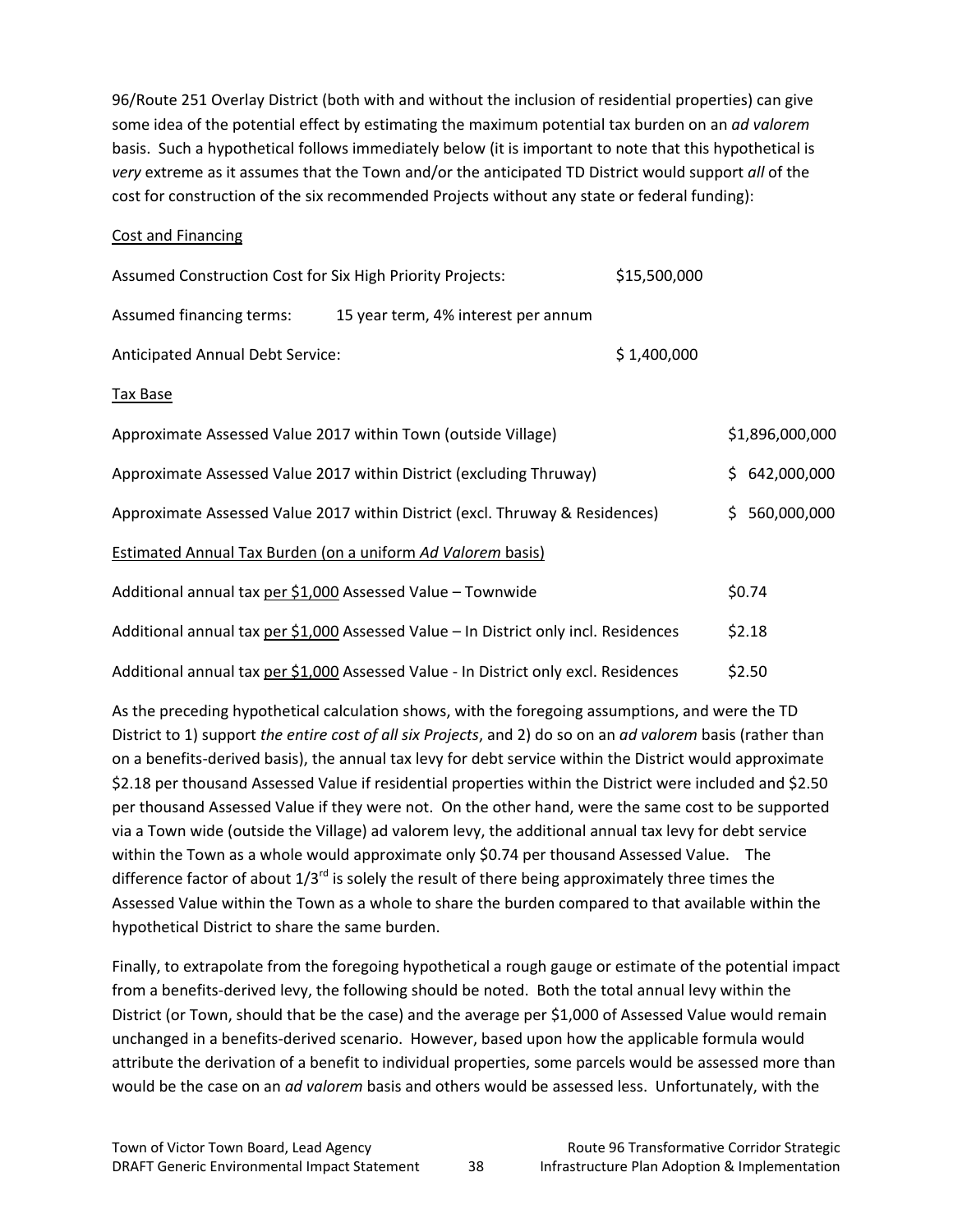information available, any attempt to estimate the potential range (e.g., from  $\frac{1}{2}$  the equivalent assessment under an *ad valorem* scheme for some properties to twice the equivalent assessment for others) would be misleading and extremely speculative.

# **Cumulative Impacts**

SEQRA requires consideration of cumulative impacts (see §617.9 (b)(5)(iii)(a)of the Regulations). Although the Regulations do not define "cumulative impacts", NYS DEC has provided guidance in the SEQR Handbook ("the Handbook", see pages 83 – 85, Questions 16 ‐22). In the response to Question 16, the Handbook indicates that cumulative impacts "occur when multiple actions affect the same resource(s)" and can occur "when the incremental or increased impacts of an action, or actions, are added to other past, present and reasonably foreseeable future actions". Furthermore, the same response goes on to emphasize that cumulative impacts "can result from a single action or from a number of individually minor but collectively significant actions taking place over a period of time". Finally, in the response to Question 18, the Handbook also states that cumulative impacts "must be assessed when actions are proposed, or can be foreseen as likely, to take place simultaneously or sequentially in a way that the combined impacts may be significant".

In this instance, there are no actions beyond that reviewed herein that are proposed or foreseen as likely that would also result in potential impacts that could combine with those of the present Action. However, regarding consideration of cumulative impacts from multiple actions, it is relevant to note that the Action presently being reviewed does consist of multiple components, including six recommended construction projects, and that these are now considered a single action only as a consequence of the Town Board's decision to expand the Action to include these components. Were the six construction projects now included in this Action to instead be reviewed individually, there would very likely be a need to consider how the construction phase impacts of each, particularly those involving temporary disruption and disturbance to normal traffic patterns, would contribute collectively to more significant impacts. Accordingly, this section notes that the potential for temporary, but significant, traffic impacts during construction of the six Projects will be greater when considering the six collectively, whether or not they coincide. And, should construction of some or all of the six projects coincide, the intensity of the consequent disruption and inconvenience to motorists would likely increase further. Should some or all be undertaken instead in sequence, the duration of the consequent disruption and inconvenience would then be extended.

Nevertheless, as these components now comprise a single action, the foregoing potential impacts are not formally a "cumulative impact". Accordingly, the temporary impact to traffic during construction of any or all of the six Projects is considered more fully above in the foregoing section entitled "Potential Significant Adverse Environmental Impacts" under the sub‐heading "Impact on Transportation".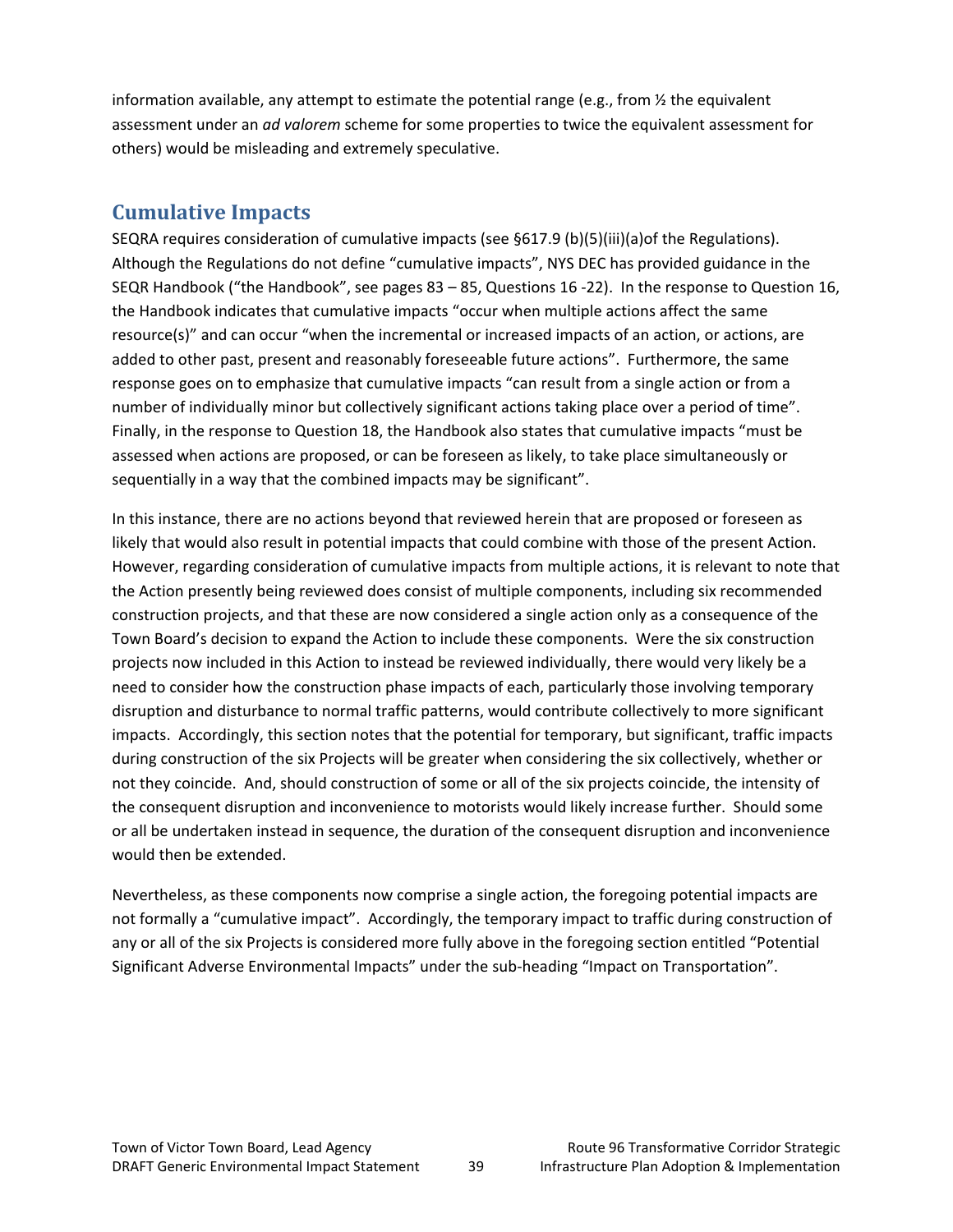# **Irreversible and Irretrievable Commitments of Environmental**

### **Resources**

Of the potential forms taken by irreversible and irretrievable commitments of environmental resources (e.g., permanent conversion of wetlands and loss of cultural resources, soils, wildlife, agricultural production, or socioeconomic conditions, etc.) this Action would potentially involve only the permanent conversion of wetlands. That potential impact is addressed above, in the foregoing section entitled "Potential Significant Adverse Environmental Impacts", under the sub‐heading "Impacts on Surface Water".

# **Growth‐inducing Aspects of the Proposed Action**

In general, the Action is intended to reduce traffic congestion which is believed to be an impediment to economic development. That being so, it is conceivable that traffic congestion is presently suppressing growth that would otherwise occur within the community as a consequence of other forces already at play. Accordingly, reducing traffic congestion via the proposed Action could lead indirectly to increased growth as the suppressing influence of traffic congestion is reduced. If so, this would actually represent an intended consequence and benefit of the Action rather than an adverse environmental impact.

In particular, Project Number 1, the development of a new local street where none now exists along the Ontario Central Railroad, would open up to development land that would then front on the new street and would potentially induce growth within that two-mile segment bordering the new street. As growth is actually an intended consequence and as the greatest risk for an adverse impact from this growth involves inconsistency with existing land use patterns or zoning designations, that potential effect is evaluated in more detail in the foregoing section entitled "Potential Significant Adverse Environmental Impacts", under the sub‐heading "Consistency with Community Plans".

# **Use and Conservation of Energy Impacts**

The Action would involve use of energy only insofar as it is required to construct the various transportation improvements recommended as Project Numbers 1 through 6. Once construction and development of the improvements is complete, there should be no ongoing increase in energy consumption as a consequence of the Action. In fact, as the Action is intended to reduce traffic congestion and as the queuing and idling of vehicles now experienced during congested peaks is very energy inefficient, some post-construction reduction in energy consumption could be realized as a consequence of the Action.

# **Solid Waste Management Impacts & Consistency**

The Action would not affect solid waste management practices and would only generate solid waste during the construction phases as a consequence of removing existing pavement, utilities, vegetation or soils to make way for construction of new, extended or expanded roadways. Any pavement, utilities, vegetation or soils necessarily removed, and not reused, would be disposed of consistent with present plans and legal requirements.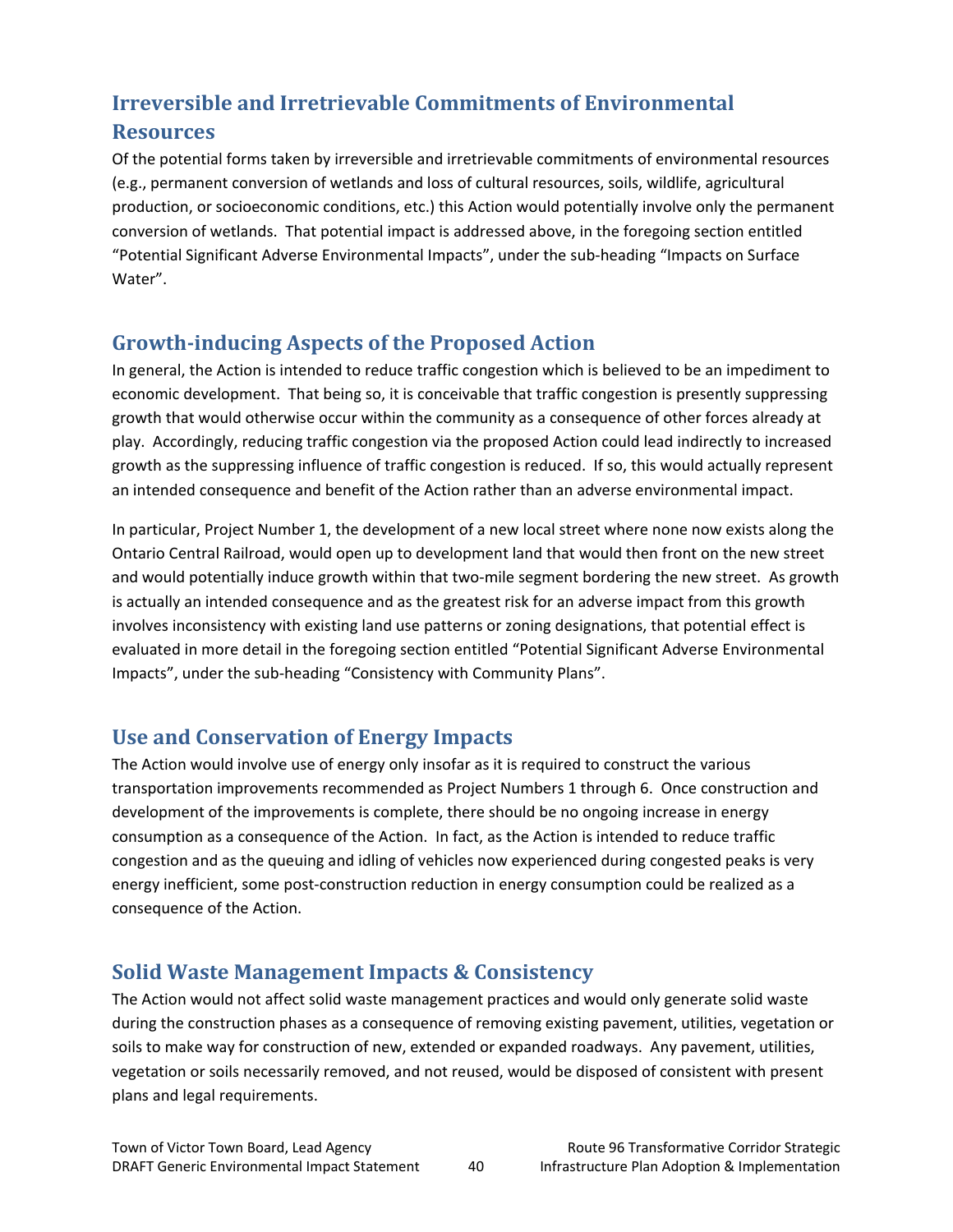# **Impacts on Lands Used in Agricultural Production or within Agricultural Districts**

No lands used in agricultural production or lands within agricultural districts are anticipated to be affected by the proposed Action. Although the Action would convert some land that is now utilized differently to roadways, none is used in agricultural production or is within an agricultural district.

## **Mitigation Measures**

Although SEQR does require that an EIS include a description of mitigation measures (see §617.9 (b)(iv) of the Regulations), it imposes no absolute requirement that all impacts be entirely mitigated. However, SEQR does preclude agencies from making a final decision to undertake, fund, approve or disapprove an action that has been the subject of a final EIS prior to making a written findings statement (see §617.11 (c) of the Regulations) certifying (see §617.11 (d) (5) of the Regulations) that: "consistent with social, economic and other essential considerations from among the reasonable alternatives available, *the action is one that avoids or minimizes adverse environmental impacts to the maximum extent practicable*, and that *adverse environmental impacts will be avoided or minimized to the maximum extent practicable by incorporating as conditions to the decision those mitigative measures that were identified as practicable"* (emphasis added)*.*

The ultimate functional objective, therefore, of describing mitigation measures in an EIS such as this is to enable agencies to:

- Identify potential mitigation measures that might avoid or minimize adverse environmental impacts;
- Distinguish those that are practicable from those that are not;
- Incorporate as conditions such mitigation measures as are found to be practicable; and,
- Certify, accordingly, that impacts will be avoided or minimized to the maximum extent practicable.

# **Traffic Mitigation Incorporated in Proposed Transportation Improvements**

The Plan incorporated a number of specific assumptions regarding the scope of proposed elements and traffic mitigation measures included in the concept designs for the transportation improvements evaluated and recommended for implementation. These are listed below. These elements and mitigation measure were also included and are reflected in the additional analyses completed as part of this review regarding the benefits and effects anticipated from the Action. Accordingly, this environmental review assumes that these would be considered obligatory requirements for any undertaking, funding or approval of the six High Priority projects. Subsequent proposals to reduce or eliminate any of these measures, or discovery that they cannot be included for other reasons, would require additional environmental consideration and review. For more detail regarding this requirement, see the summary presented in this statement under the foregoing topic "Reliance on a Generic Environmental Impact Statement".

#### Existing Conditions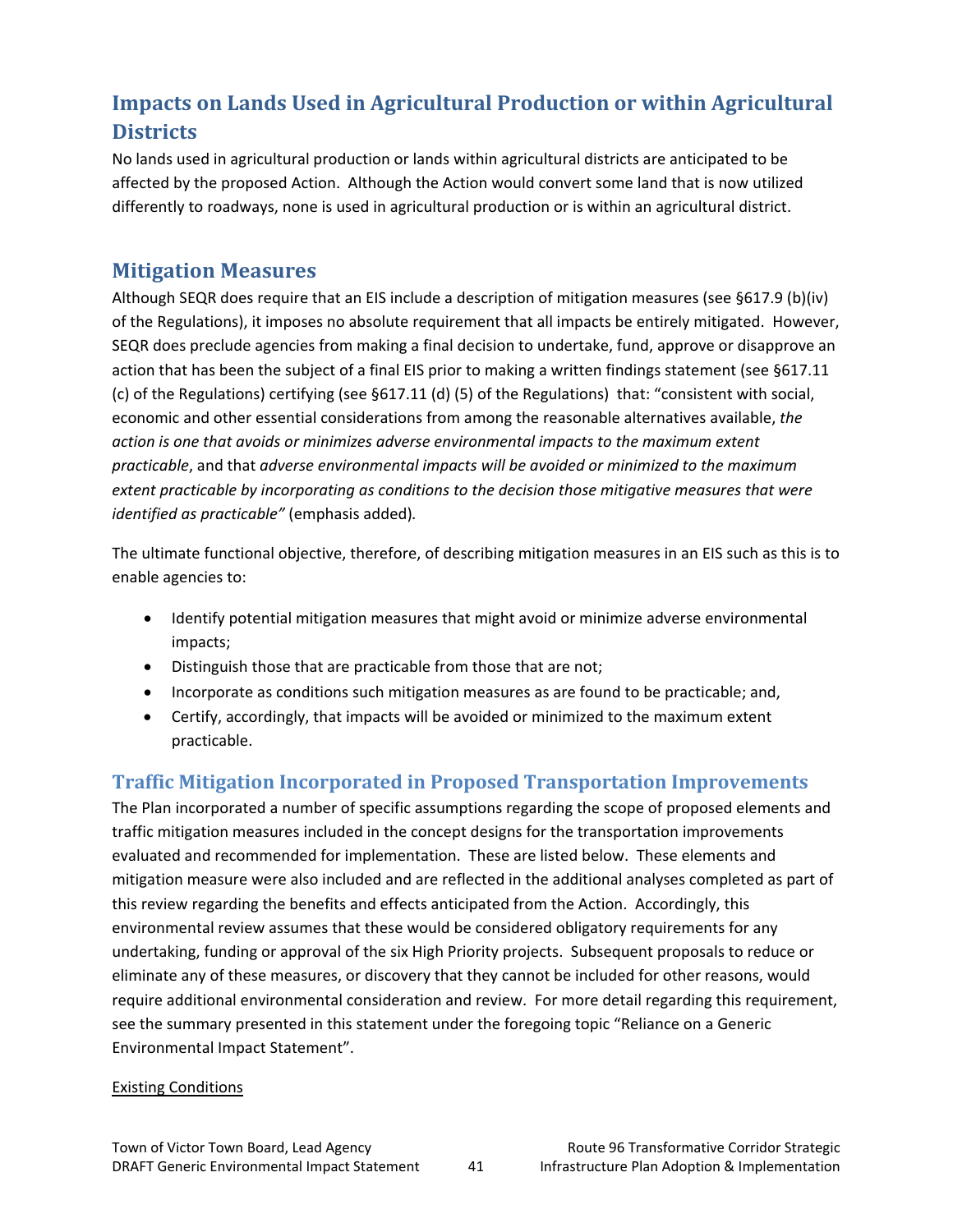- NYSDOT Improvements
	- 1. Main Street Fishers ‐ protected only N/S lefts on NY Route 96
	- 2. NY Route 251 ‐ NB left turn arrow on NY Route 96
	- 3. Lynaugh Roundabout
	- 4. Other Coordinated signals in the Village with 120 sec. cycle (from 90 sec. cycle)

#### Future Proposed Conditions

- Route 96 @ Lynaugh
	- 1. Shifted roundabout to the south
	- 2. Add a west leg to the roundabout to connect to the Railroad Road
- Route 96 @ Moore Ave./Maple Ave.
	- 1. Coordination with new signal on RR Road ‐ 120 sec cycle
- Moore Ave. @ Railroad Road (NEW)
	- 1. Install new 2‐phase signal
	- 2. Install/modify pedestrian accommodations (all approaches)
	- 3. Coordination ‐ 120 sec cycle
	- 4. EB approach add an exclusive left turn lane (250')
	- 5. WB approach ‐ new Railroad extension connection to the west
- Route 96 @ School St.
	- 1. Remove traffic signal and pedestrian heads/crosswalks
	- 2. Restrict School Street access to right‐in/right‐out
- School Street @ Railroad Road (NEW)
	- 1. Install a mini‐roundabout
- Route 96 @ High St./Ferris Driveway (NEW)
	- 1. Remove exclusive ped phase
	- 2. Modify signal
	- 3. Coordination ‐ Modify cycle length from 120 seconds to 100 seconds
- Route 96 @ Rte. 251/Lane Road
	- 1. Add western leg (Lane Road)
	- 2. Modify signal to accommodate 4th leg
	- 3. Install/modify pedestrian accommodations (all approaches)
	- 4. Coordination 120 sec cycle
	- 5. EB approach Change approach lane configuration to an exclusive 300' left turn lane and a shared through/right lane
	- 6. WB approach ‐ Install a shared left/through lane and a 200' right turn lane
	- 7. NB approach ‐ Install an additional through lane and a 200' left turn lane
	- 8. SB approach ‐ restripe TWLTL to add a 200' left turn lane
	- 9. SB approach ‐ Install 200' right turn lane
- Rte. 251 @ Railroad Road (NEW)
	- 1. Connect Railroad Road to the south side of Rte. 251 (stop controlled)
	- 2. NB approach (Railroad Road) ‐ L,R (Right slip with yield, 300' storage lane)
	- 3. WB approach ‐ L,T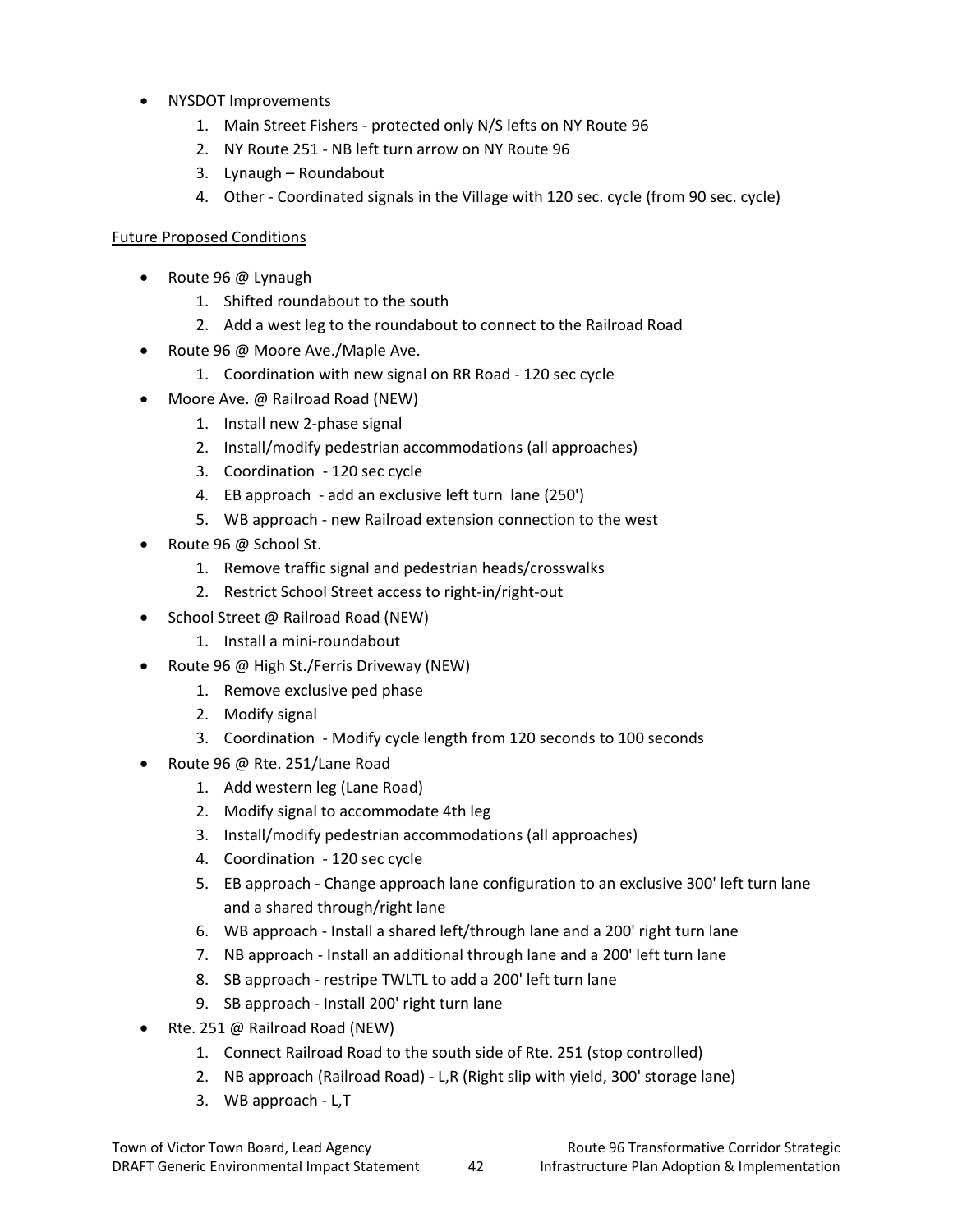- 4. 4‐lane section from Railroad Road to Route 96 on 251
- Route 96 ‐ Lane Road to Omnitech Place
	- 1. Modify from 3‐lane section to 5‐lane section
- Route 96 @ Omnitech Place/Willowbrook Road NEW
	- 1. Add eastern leg (Willowbrook Road)
	- 2. Install new 3‐phase signal (SBL)
	- 3. Install/modify pedestrian accommodations (all approaches)
	- 4. Coordination 120 sec cycle
	- 5. WB approach ‐ Construct approach with a shared left/through/right lane
	- 6. NB and SB approaches ‐ restripe TWLTL to 100' left turn lanes
- Route 96 @ Main Street Fishers
	- 1. Coordination 120 sec cycle

In addition to those listed above, the Plan also recommended, but did not include in the proposed six High Priority Projects, some additional measures that are listed below. Although these were recommended in the Plan and would have some benefit, as they are not formally included in the proposed Action being reviewed, this review makes no assumption regarding whether they would ultimately be included or not.

#### Future Proposed Conditions

- Rte. 251 @ Railroad Road (NEW)
	- 1. Install/modify pedestrian accommodations (all approaches)
- Route 96 @ Main Street Fishers
	- 1. EB approach ‐ add a fourth lane (450' left and right turn lanes) L,L,T,R
	- 2. WB approach ‐ add a third lane (200' right turn lane) L,T,R)
- Route 96 @ I‐490 On‐Ramp/Off‐Ramps
	- 1. Signal timing modifications & coordination
- Route 96 @ Commerce Drive
	- 1. Signal timing modifications & coordination
- Route 96 @ High Street
	- 1. Signal timing modifications & coordination
- Route 96 @ Cobblestone Ct.
	- 1. Signal timing modifications & coordination
- Route 96 @ Turk Hill Rd.
	- 1. Signal timing modifications & coordination
- Route 96 @ Commons Blvd.
	- 1. Signal timing modifications & coordination
- Route 96 @ Route 250
	- 1. Signal timing modifications & coordination
- Route 96 @ Woodcliff Drive
	- 1. Signal timing modifications & coordination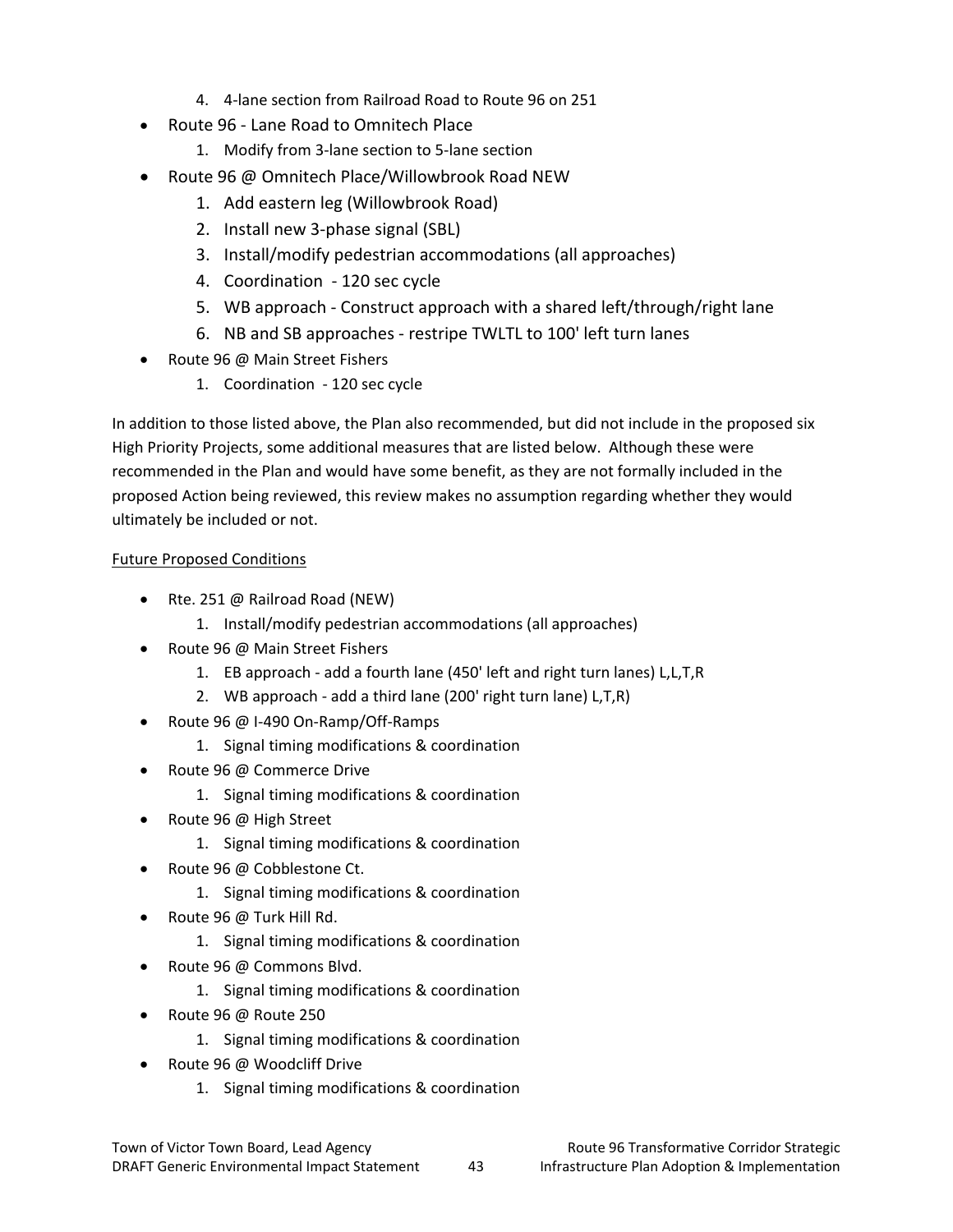- Route 96 @ I‐490 Exit 28
	- 1. Signal timing modifications & coordination

# **Mitigation Identified for Impacts on Land**

#### **Excavation and removal of natural material.**

Mitigation measures identified for impacts to land include those related to the potential need to transport material removed from the multiple construction sites. Although formally classified as impacts on land, the associated impacts are, in fact, primarily impacts to transportation and traffic. Mitigation identified relative to these are, therefore, described below under the heading "Mitigation Identified for Impacts to Transportation".

#### **Construction that would continue for more than one year or in multiple phases.**

Mitigation measures identified for impacts to land include those related to the potential for construction continuing for more than one year or requiring multiple phases. As with the foregoing impacts related to removal of material, although the impacts identified relative to lengthy or multi‐phased construction are formally classified as impacts on land, the associated impacts are, in fact, primarily impacts to transportation or traffic. Accordingly, mitigation identified for these potential impacts are described below under the heading "Mitigation Identified for Impacts to Transportation".

### **Mitigation Identified for Impacts on Surface Water**

### **Construction within or adjoining a freshwater wetland or in the bed or banks of any other water body**

As the anticipated impacts within wetlands are expected to be minimal and as this is a generic review based only upon conceptual information, limitation to only wetland impacts eligible for permitting administered by the ACOE under authorized Nationwide Permits (in general, less than 1/10 of wetland fill or loss) has been identified as a mitigation measure.

As the concept plans are developed to the preliminary and final design stages, completion and utilization of reports providing formal delineation and characterization of potentially affected wetlands and streams identified in this review has been identified as a mitigation measure that would mitigate potential impacts by determining whether the conditions and potential impacts are consistent with those assumed herein, or whether there is instead a need for additional review under SEQRA as well as a potential need for further mitigation and/or design revisions.

Design incorporation and construction adherence to prevailing NYS standards for Erosion and Sedimentation Control during construction activities has been identified as a mitigation measure that would help safeguard neighboring properties, streams, wetlands, as well as other environmental resources, from the potential for damaging runoff impacts resulting from ongoing disturbance.

Installation of improvements for Stormwater Management required under NYS law has been identified as a mitigation measure that would help protect neighboring properties, streams, wetlands and other environmental resources from harmful changes in runoff during the post-construction period that could result from the Action's creation of and modifications to impervious surfaces.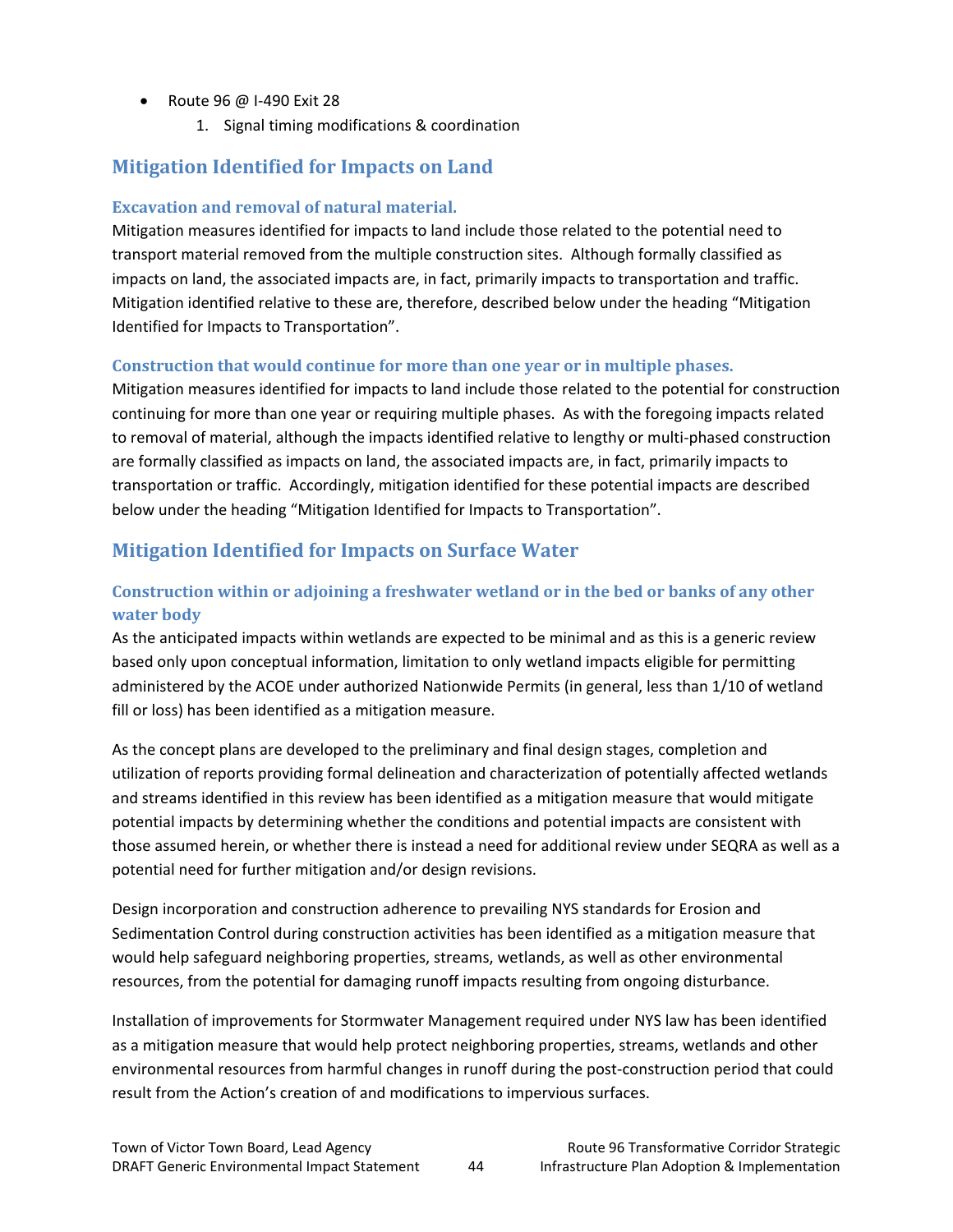# **Mitigation Identified for Impacts on Transportation**

#### **Transport of natural material from construction sites.**

The following have been identified as mitigation measures that would assist in minimizing potential temporary, but adverse nonetheless, impacts to transportation and traffic resulting from the transport of material removed from (or taken to) construction sites:

- Identification of and imposition of requirements to utilize exclusively preferred routes to and from construction sites that would minimize the impact to congested roadways, congested intersections, and residential neighborhoods;
- Identification of and imposition of requirements to utilize best practices typically relied upon to limit transport of soil and other natural materials by construction vehicles onto roadways adjoining construction sites;
- Identification of and imposition of requirements to adhere to restricted schedules for the transport of natural materials removed from (or being delivered to) construction sites that would restrict transport to intervals during which roadways and intersections that would otherwise be affected are expected to be relatively free from congestion; and,
- Should roadways through residential neighborhoods be utilized for transport of natural materials removed from (or being delivered to) construction sites, identification of and imposition of requirements to adhere to restricted schedules that would avoid transport through neighborhoods in the late evening, overnight, or very early morning hours .

### **Alteration to the present pattern of movement of people or goods – motor vehicles. Access Management.**

With respect to the proposal to develop a new local street along the Ontario Central Railroad, Appendix I to the Plan, entitled "Access Management and Land Use Zoning Strategies", states the following (see p. 6 of Appendix I to the Plan, not appended to this statement):

"It is important to note this potential because a new access road presents an opportunity to create a route that includes all the fundamentals of access management (and Complete Streets, detailed below). Access management technique(s) implementation along this route will help ensure that the intent of developing the access road for congestion mitigation, improved safety, and accessibility to existing and future sites, is maintained. Additionally, development of this route will also fundamentally change how the corridor functions and the needs and opportunities for access management among existing and future development(s)."

For reference, the Appendix also opens with the Transportation Research Board's formal definition of access management found in the TRB Manual as: "the programmatic control of the location, spacing, design, and operation of driveways, median openings, interchanges, and street connections to a roadway." The Appendix also references the following Federal Highway Administration (FHWA) definition of the goal of access management as being to "bring attention to the importance and value of proactive management of access point…and to incorporate good access management principles whenever land development is pursued, and to revisit and improve upon existing facilities operations".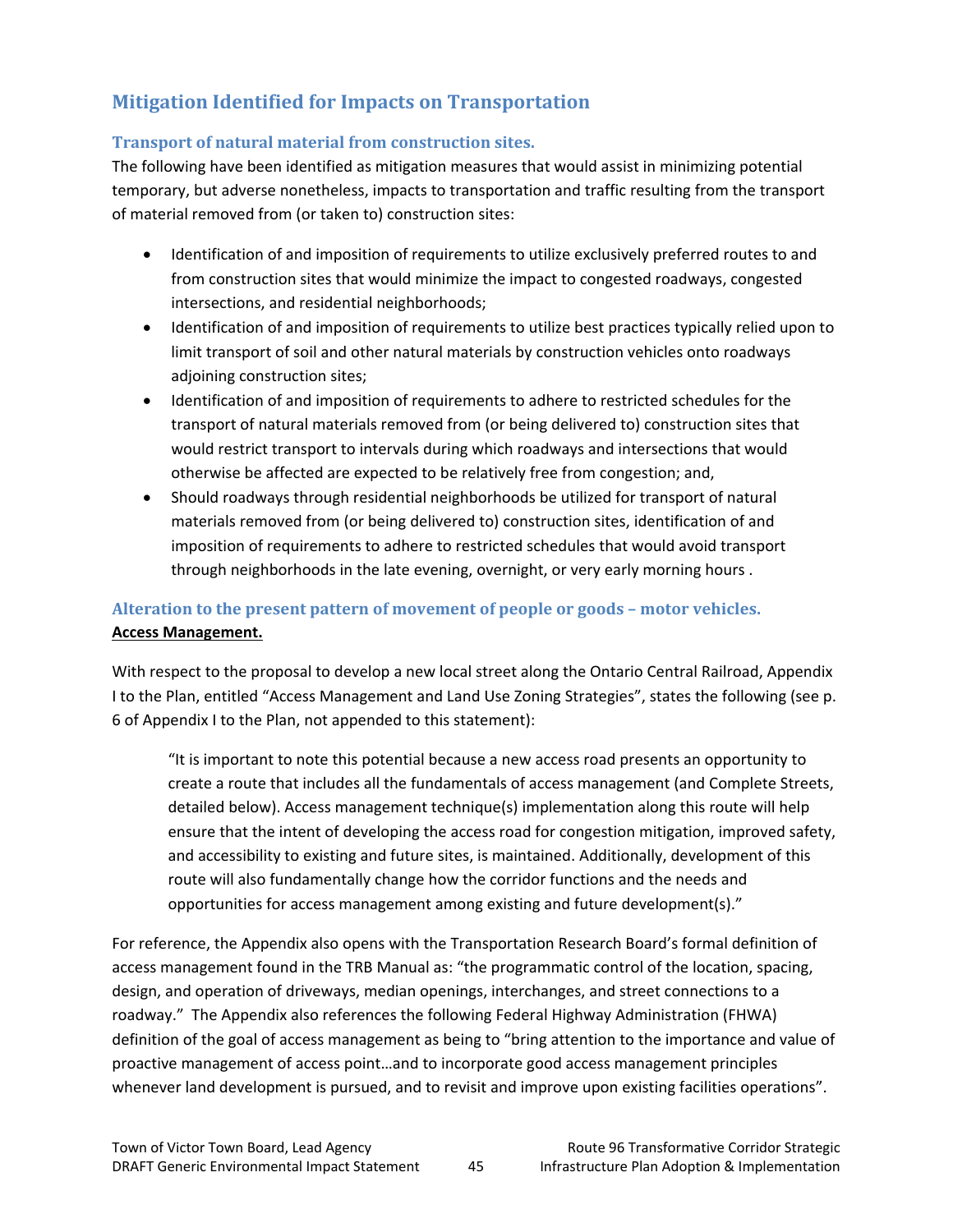Accordingly, the following mitigation measures have been identified relative to how development of a new street could adversely affect travel within that portion of the corridor without appropriate modifications to the access management requirements presently in place:

- Reconsideration and potential expansion/updating of the Town of Victor's present access management guidelines found in Section 5.0 of the Town's present Design and Construction Standards document (mitigation for potential non‐temporary transportation impacts related to development of the new roadway along the Ontario Central Railroad ROW); and,
- Review and amendment of the Town's design and construction standards for land development related to access management to provide more detailed guidance relative to more access management techniques (see the recommendation presented on p. 12 of Appendix I to the Plan, not appended here).

#### **Alteration to the present pattern of movement of people or goods – railroad.**

With respect to impacts related to patterns of transportation of goods, without further mitigation Project Number 1 would require abandonment of the railroad's present use of the segment of the existing ROW between the western terminus near Route 251 to and the eastern terminus near either Lynaugh Road or Plastermill Road. However, the ROW segment affected by the Project is believed to be wide enough to accommodate the proposed new street as well as realigned tracks that could continue to provide rail service in the future. The separate construction cost for relocation of railroad tracks within the segment between Route 251 and Plastermill Road has been estimated to range from \$2.0 million to \$2.9 million (this is in addition to the Project 1 construction cost estimated to range from \$7.3 million to \$9.3 million (for a construction estimate, see Appendix H). This reconstruction of a relocated replacement track (at the estimated cost indicated above) within the existing ROW and adjacent to the new street and associated sidewalk has been identified, therefore, as a mitigative measure that would make the necessary abandonment temporary rather than permanent.

### **Construction that would continue for more than one year or in multiple phase – Impact to transportation and traffic.**

Mitigation measures have been identified that would assist in minimizing potential temporary, but adverse nonetheless, impacts to transportation and traffic resulting from construction that could persist for more than one year or require multiple phases. This review intends and assumes that these thresholds (namely, construction persisting for more than one year or requiring multiple phases) would be applied in the aggregate to all construction undertaken as part of the proposed Action. In other words, should any combination of constituent construction projects exceed the thresholds, then the identified mitigation measures identified here would apply to all, whether or not they would exceed the thresholds separately. The identified mitigation is as follows:

• Development and imposition of requirements to adhere to restricted construction schedules that would avoid detours and road closures directly affecting Corridor arterials and intersections known to experience significant congestion during AM and PM Peak hours and particular hours on weekends. It is assumed by this review that the restricted schedules implemented in this measure would bracket the relevant AM Peak, PM Peak and weekend hours appropriately so as to limit potential impacts throughout the entire interval (persisting more than a single hour)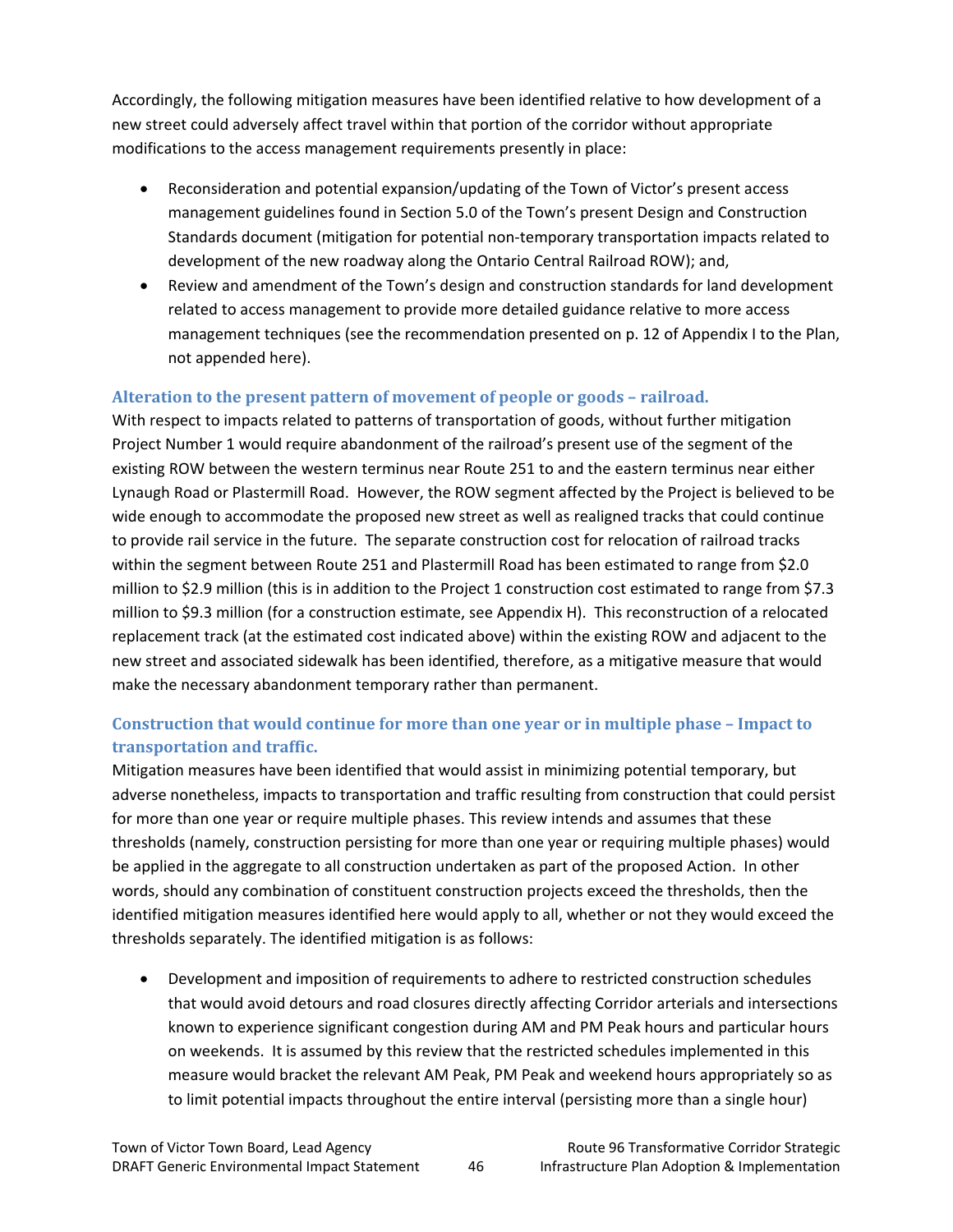during which congestion is typically elevated. This review also assumes that reliance on nighttime construction could be one method relied upon as such a mitigation measure in locations where it would be beneficial and could be implemented without undue overnight disturbance to nearby residents attempting to sleep. This review also recognizes that construction between dusk and dawn would likely require construction lighting that may be objected to by residents or others and assumes that the potential benefit from utilization of evening or overnight construction would offset the temporary impact from such lighting nonetheless. In the event that overnight construction is relied upon, this mitigation measure also includes a requirement that design documents include provisions requiring development of and adherence to a lighting plan describing how such lighting would be both deployed and utilized in a manner that would minimize impacts to nearby roads and land uses so far as it is practical to do so.

#### **Temporary traffic detours and/or traffic delays as a consequence of construction.**

See the identification of measures presented in this section under the foregoing topic heading "Construction that would continue for more than one year or in multiple phase – Impact to transportation and traffic".

#### **Degraded Arterial and Intersection LOS Anticipated from the Action**

As noted in multiple locations within this document, when compared to the No Build scenario, and despite anticipated improvement overall, the proposed Action is expected to result in decreased arterial LOS in the following arterial segments within the Corridor: the Western Approach segment (LOS A to C) and the Main Street Fishers/Victor Mendon Road segment (LOS D to F). As described elsewhere in this review, this impact from the Action is understood to be due, at least in part, to the proposed installation of additional traffic signals within the Corridor necessary to maintain adequate LOS at intersections. This negative impact has therefore been identified as an "unavoidable impact" and no related mitigation measures relative to it have been identified.

#### **Direct Induction of Growth by the Action and Associated Increase in Traffic Volume**

In the foregoing section entitled "Potential Significant Adverse Environmental Impacts', under the topic heading "Consistency with Community Plans", this review identifed a potential impact related the potential for development of the new street proposed in the Action (Project Number 1) to function as a new destination that would draw travelers to the area for whom the area would not otherwise become a destination. Although this review actually classifies this as a potential impact related to Consistency with Community Plans, as the primary impact would be to Transportation (and traffic) it is worth noting here that no mitigation measures relevant to this potential impact have been identified.

### **Mitigation Identified for Impacts on Noise, Odor and Light**

#### **Installation of new road lighting.**

The following has been identified as a mitigation measure that would help protect residents and visitors from the impacts of additional outdoor lighting installed to illuminate new streets and extensions that would be constructed where none now exist: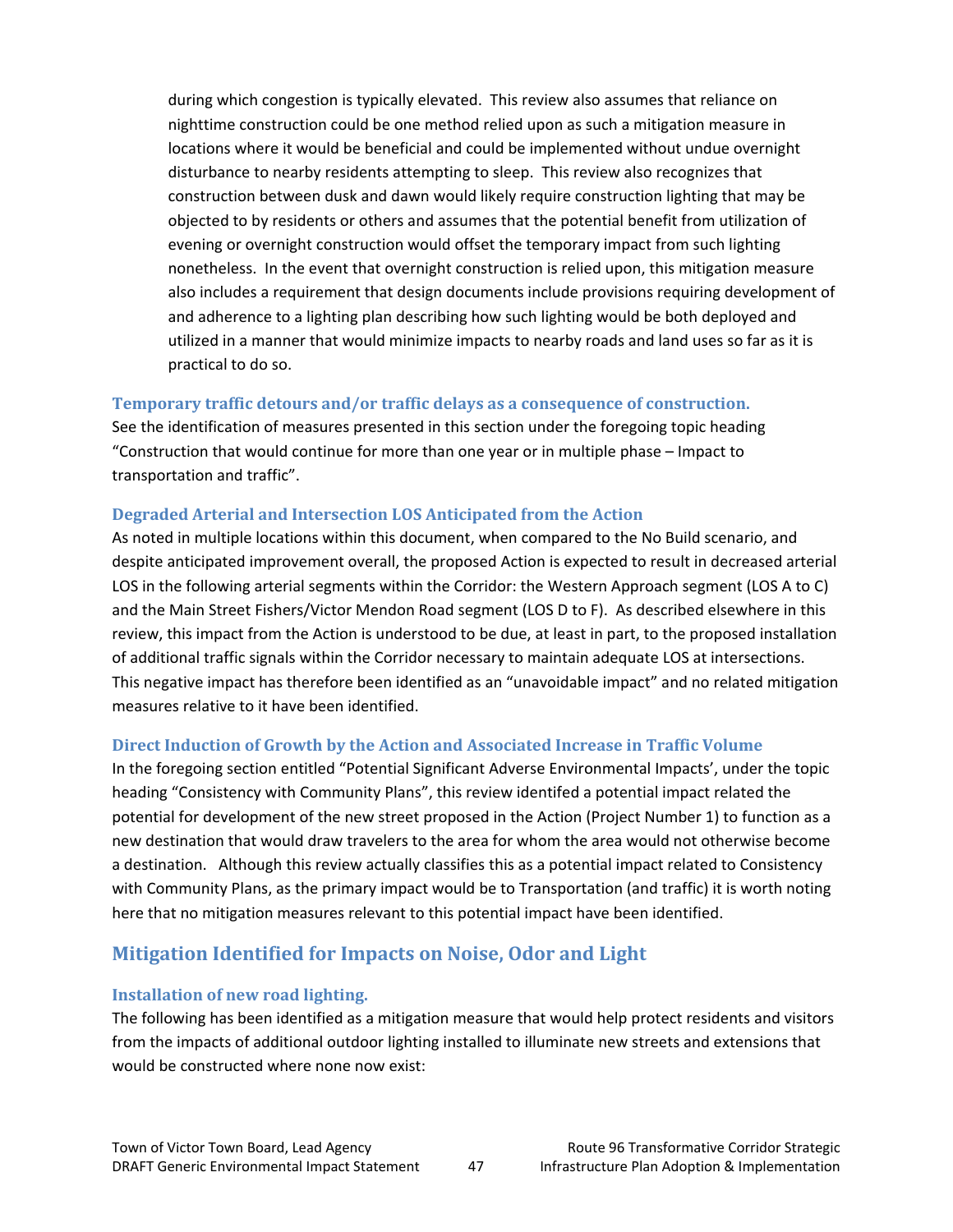• Incorporation and adherence to standard industry practices and local laws regarding preferential utilization of "cut-off" and "dark sky compliant" fixtures and elements effective at eliminating or minimizing illumination of adjoining properties as well as illumination of the sky or surfaces other than the roadway pavement, signage, and adjoining sidewalks.

### **Temporary increases in noise, odors, dust and outdoor lighting from construction. Noise**

The following has been identified as a mitigation measure that would help protect residents and visitors from the temporary impacts of construction-related noise:

• Incorporation and adherence to standard industry practices intended to reduce or manage construction impacts from noise including use of mufflers on equipment and avoidance of operating loud equipment in late evening or early morning hours.

As described above in this section under the foregoing topic "Mitigation Identified for Impacts to Transportation" under the heading "Excavation and removal of natural material – Transport from construction sites", the following have been identified as a mitigation measure that would assist in minimizing potential temporary, but adverse nonetheless, impacts to neighborhoods related to transport from or to construction sites:

- Identification of and imposition of requirements to utilize exclusively preferred routes to and from construction sites that would minimize the impact to congested roadways, congested intersections and residential neighborhoods; and,
- Should roadways through residential neighborhoods be utilized for transport of natural materials removed from (or being delivered to) construction sites, the identification and imposition of requirements to adhere to restricted schedules that would avoid transport through neighborhoods in the late evening, overnight, or very early morning hours .

#### **Odor and Dust**

The following has been identified as a mitigation measure that would help protect residents and visitors from the temporary impacts of construction-related dust:

• Incorporation and adherence to standard industry practices intended to reduce or manage construction impacts from odor including use of water or other measures for dust control.

As described above in this section under the foregoing topic "Mitigation Identified for Impacts to Transportation" under the heading "Excavation and removal of natural material – Transport from construction sites", the following has been identified as a mitigation measure that would assist in minimizing potential temporary, but adverse nonetheless, impacts to transportation and traffic related to production of dust at construction sites:

• Identification of and imposition or requirements to utilize best practices typically relied upon to limit transport of soil and other natural materials by construction vehicles onto roadways adjoining construction sites.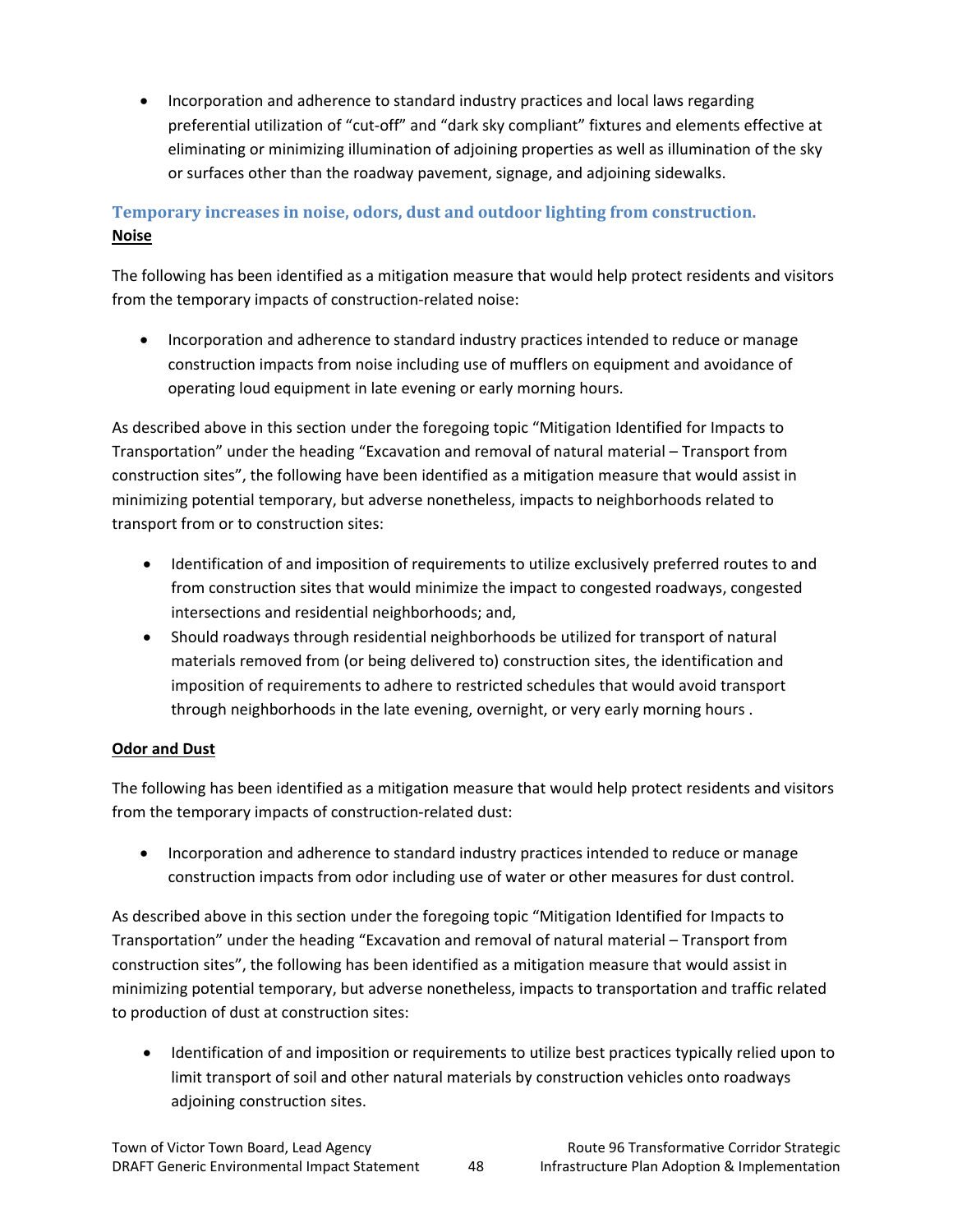#### **Outdoor Lighting**

As described above in this section under the foregoing topic "Mitigation Identified for Impacts on Transportation" under the heading "Construction that would continue for more than one year or in multiple phase – Impact to transportation and traffic", the following has been identified as a mitigation measure that would assist in minimizing potential temporary, but adverse nonetheless, impacts to related to construction utilization of outdoor lighting:

• Reliance on nighttime construction is one method that could be relied upon as a mitigation measure in locations where it would be beneficial and could be implemented without undue overnight disturbance to nearby residents attempting to sleep. This review recognizes that construction between dusk and dawn will likely require construction lighting that may be objected to by residents or others and assumes that the potential benefit from utilization of evening or overnight construction would offset the temporary impact from such lighting nonetheless. In the event that overnight construction is relied upon, this mitigation measure includes a requirement that design documents include provisions requiring development of and adherence to a lighting plan describing how such lighting would be both deployed and utilized in a manner that would minimize impacts to nearby roads and land uses so far as it is practical to do so.

### **Mitigation Identified for Inconsistencies with Community Plans**

**Land use components may be different from, or in sharp contrast to, current surrounding land use patterns.**

**Proposed action is inconsistent with local land use plans or zoning regulations.**

### **Induction of secondary development impacts (e.g., residential or commercial development not included in the proposed action).**

#### **Changes in Use and Patterns of Use Following Development of a new Street along the Ontario Central Railroad ROW.**

Mitigation has been identified that would reduce the impact related to the development of a new street (Project Number 1) within the present railroad ROW that now traverses a number of land use districts and also serves, in a number of instances, as the boundary between somewhat different districts. As described in the foregoing section entitled "Potential Significant Adverse Impacts" under the heading "Consistency with Community Plans", although this segment of the railroad ROW has been functional as a boundary between adjoining and potentially dissimilar land use districts because it has provided no frontage or points of access and has been untraveled by motorists, cyclists or pedestrians, that will change when a new local street occupies the ROW. The persistence of multiple, dissimilar use intensities and districts (industrial, commercial, business, multiple residential and single family residential) along the new street will likely become problematic as will the absence of effective transition zones between the dissimilar districts. Furthermore, the persistence of multiple zoning designations along the new street will become progressively more at odds with what will likely become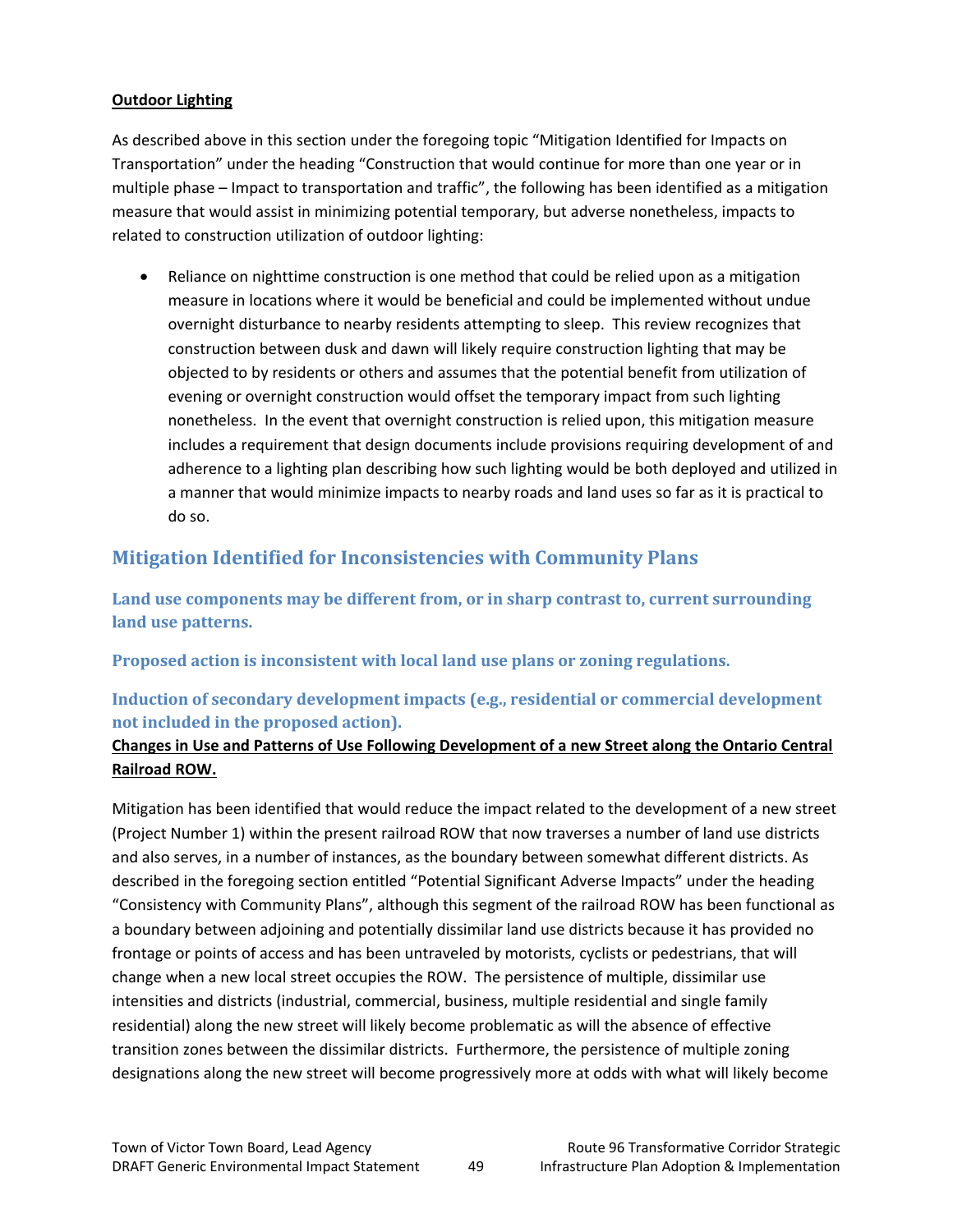a much more uniform pattern of uses along the new street. The relevant mitigation measure that has been identified is as follows:

• Town review and adoption of zoning law and zoning map amendments describing, implementing and delineating uses and districts more consistent with the preferred uses anticipated to develop once the new street has been constructed and opened to the public.

#### **Direct Induction of Growth by the Action and Associated Increase in Traffic Volume**

This review identifies a possible impact related the potential for development of the new street proposed in the Action (Project Number 1) to function as a new destination that would draw travelers to the area for whom the area would not otherwise become a destination. The description in the foregoing section entitled "Potential Significant Adverse Environmental Impacts' notes that although this potential effect would increase traffic volumes, it is not taken into account in the traffic models as they only redistribute the same anticipated level of future traffic in both the No Build and Full Build scenarios. Regardless, and with the exception of somewhat related mitigation measures related to Access Control described in the foregoing section entitled "Mitigation Identified for Impacts on Transportation', under the topic heading "Alteration to the present pattern of movement of people or goods – motor vehicles", no mitigation measures relevant to this potential impact have been identified. Accordingly, this potential impact has been included among those described in the section that follows entitled "Adverse Environmental Impacts that cannot be Avoided or Adequately Mitigated".

#### **Access Management**

See the description of mitigation described in the foregoing section entitled "Mitigation Identified for Impacts on Transportation" under the topic heading "Alteration to the present pattern of movement of people or goods – motor vehicles".

#### **Conversion of Land Presently Used Otherwise to Roadway Use Instead**

With the exception of the foregoing mitigation described in reference to the impact of developing an opening to the public a new street within the present ROW occupied by the Ontario Central Railroad, no mitigation has been identified for impacts related to conversion of land now used for other purposes to roadway use instead.

#### **Mitigation Identified for Fiscal Impact**

No mitigation has been identified relative to the potential fiscal impact of establishing a TD District.

### **Mitigation Identified for Cumulative Impacts**

Mitigation identified for "Cumulative Impacts" is the same as that identified above related to temporary construction impacts.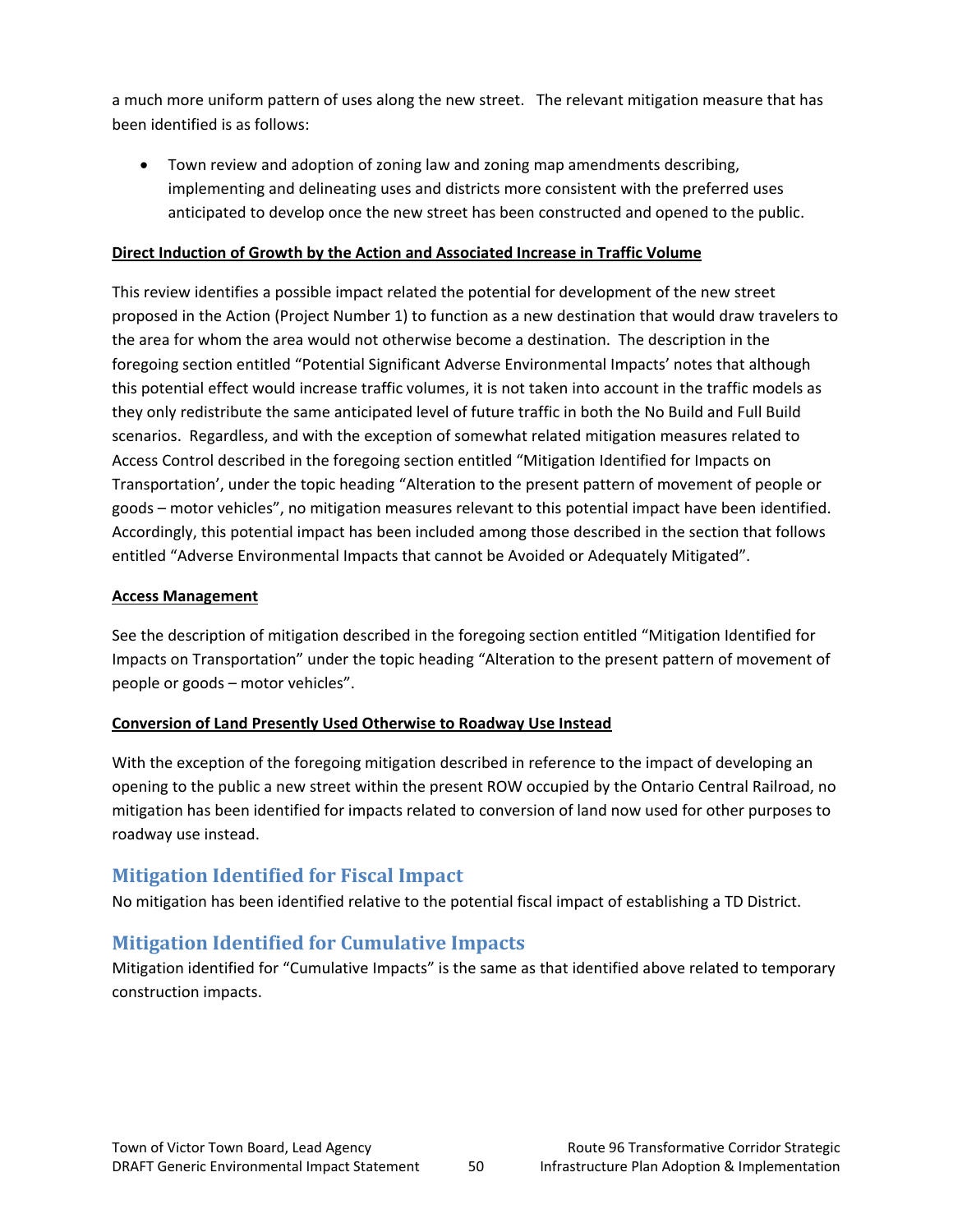# **Adverse Environmental Impacts that cannot be Avoided or Adequately Mitigated**

### **Impacts on Land**

Other than those noted below as remaining impacts on transportation, there are no impacts on land remaining that cannot be avoided or adequately mitigated.

### **Impacts on Surface Water**

Within the portion of the Ontario Central Railroad ROW proposed as the site for development of a new local street, some impact within NYS Freshwater Adjacent Zones (or buffers), will remain, including the installation of pavement where none now exists.

Some incidental impacts to NWI federal wetlands under the jurisdiction of the US ACOE not exceeding 1/10 acre of wetland fill or loss (eligible for a permit under the "Nationwide" permitting process) may remain.

Regarding streams, impacts may remain in multiple locations (Projects 1, 3, 4 and 5), including the possible re-routing of limited segments, the installation of new, or removal and replacement with new, culverts of greater diameter, and the lengthening of existing culverts or pipes to extend the reach of those presently conveying streams beneath roadways and other improvements.

### **Impacts on Transportation**

The LOS within some intersections or segments would become worse as a consequence of the proposed changes, such as signalization, included in the Action in order to improve the corridor overall. This is particularly true of northbound and westbound vehicular travel in the PM Peak Hour within the Western Approach and Main Street Fishers/Victor Mendon Road segments of the arterial Corridor where the arterial LOS would decline from (LOS A to C) and (LOS D to F), respectively.

Some temporary impacts to traffic will remain as a consequence of need to transport removed material from construction sites despite efforts to time and route trucks transporting material in a manner that minimizes disruptions.

Construction would impact traffic temporarily at multiple locations as a result of construction‐related traffic, closures and detours.

Despite mitigation that would avoid a permanent abandonment of the railroad presently operating within the portion of the ROW proposed as the site for development of a new local street, the need will remain for a temporary abandonment of railroad tracks, for a temporary cessation of service, and for the subsequent replacement of tracks on a new alignment within the same ROW.

### **Impacts on Noise, Odor and Light**

Some impact from new street lighting installations associated with new streets and connections would remain despite incorporation of standard mitigating features such as cut‐off, dark‐sky compliant fixtures as mitigation.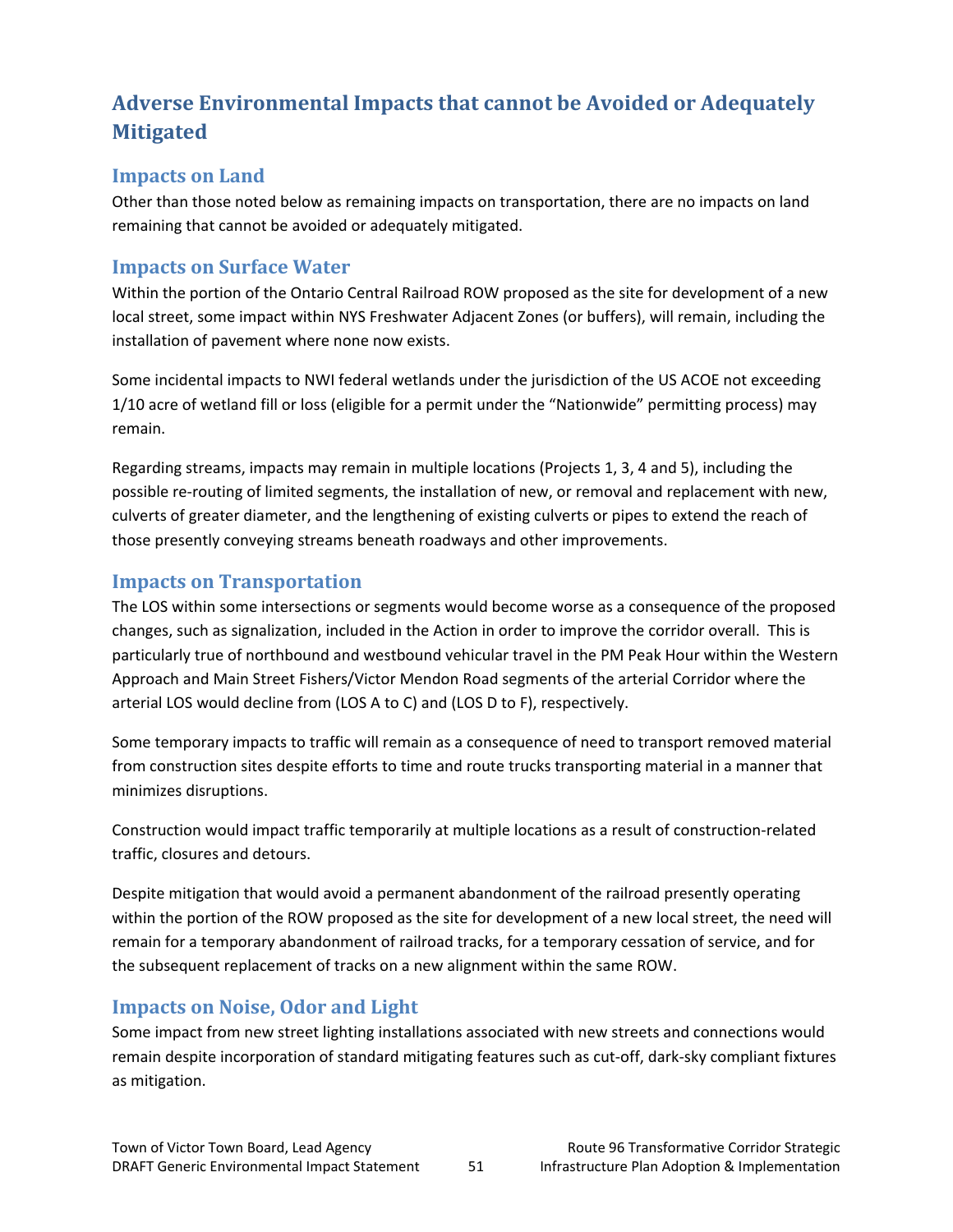Typical temporary noise, odor (dust) and lighting (for nighttime construction) impacts will remain from construction activity at multiple sites throughout the Town with schedules that may overlap and could persist for longer than one year.

# **Consistency with Community Plans**

The new street and connections will require conversion of land presently used otherwise to use as roadways instead. With the exception of mitigation proposed specifically with respect to the development of a new street within the ROW presently occupied by the Ontario Central Railroad, this impact will remain, unmitigated.

The potential will remain for development of the new street proposed in the Action (Project Number 1) to function as a new destination that would draw travelers to the area for whom the area would not otherwise become a destination. This potential effect would increase traffic volumes to levels not taken into account in the traffic models as they have only redistributed the same anticipated level of future traffic in both the No Build and Full Build scenarios.

The intended relief from the presently suppressing influence of traffic congestion upon economic development is anticipated to result in some apparent growth induction.

### **Fiscal Impacts**

Properties within the established TD District would potentially be impacted by a separate additional tax assessment not imposed elsewhere within the municipality.

# **Assumptions Incorporated in this Generic Review regarding Conditions or Criteria Under Which Future Actions will be Undertaken, Funded or Approved**

This generic review has incorporated the assumptions listed below regarding conditions or criteria under which future actions will be undertaken, funded or approved. Future inability to confirm compliance and consistency with the following will trigger the need for further environmental review prior to any decision by a state agency or municipality to undertake, fund or approve the action. For more detail regarding this requirement, see the summary presented in this statement under the foregoing topic "Reliance on a Generic Environmental Impact Statement".

- The mitigating measures described in the foregoing section "Mitigation Measures" under the topic heading "Traffic Mitigation Incorporated in Proposed Transportation Improvements" will continue to be included in the design of the proposed six High Priority Projects as indicated.
- The indicated abandonment of the segment of railroad presently utilized by the Ontario Central Railroad will be temporary only as a consequence of implementation of the described mitigation measure that would construct a replacement track within the existing ROW adjacent to the proposed new street and related improvements.
- Although a NYS DEC permit for work within the 100' wetland adjacent area (also known as "the wetland buffer") will no doubt be required, this statement assumes that there will be no direct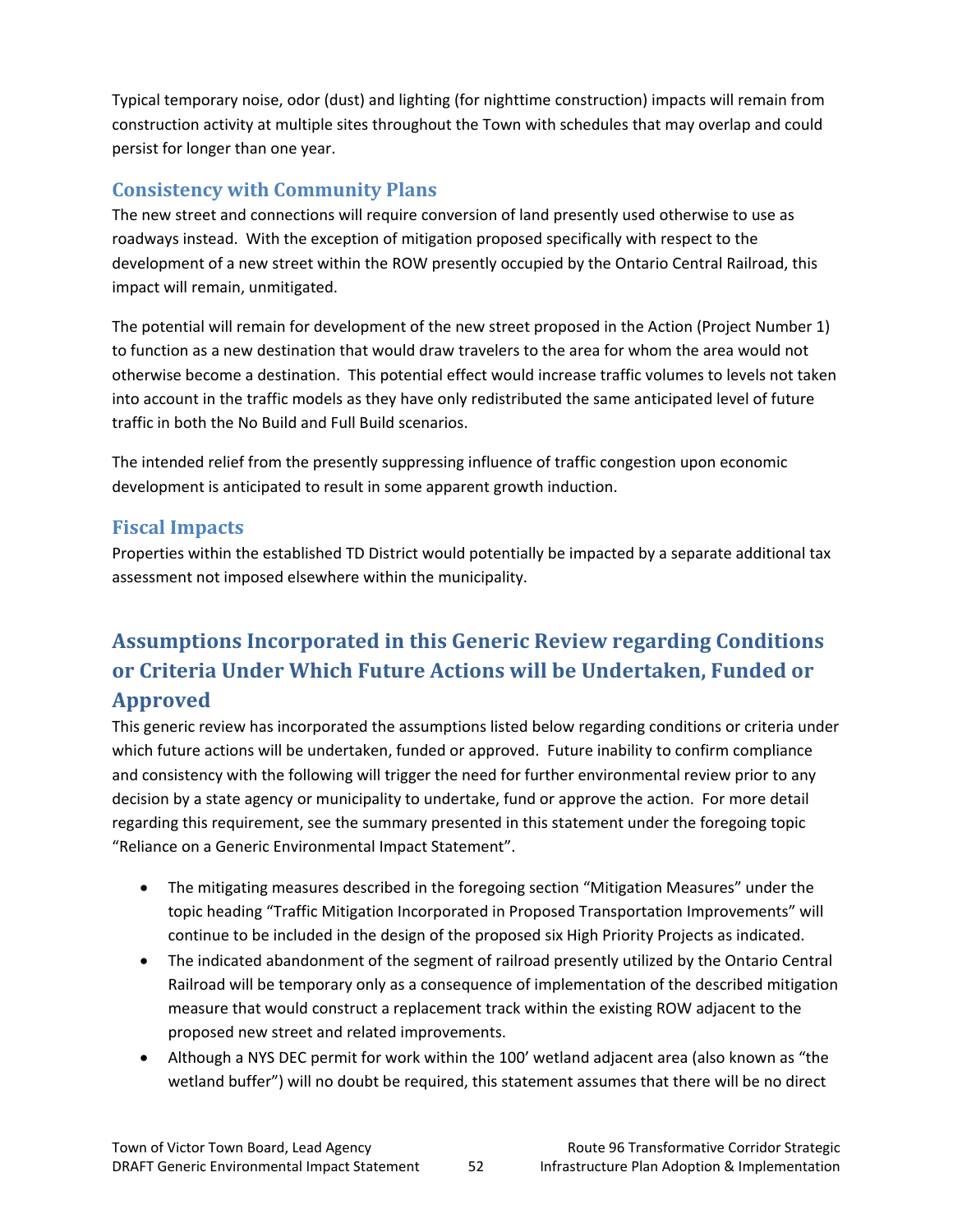impact to NYS DEC Freshwater wetlands located west of and adjacent to the existing Ontario Central Railroad ROW.

• Impacts to NWI federal wetlands under the jurisdiction of the US ACOE will not exceed 1/10 acre of wetland fill or loss and will be permittable under the "Nationwide" permitting process.

# **Consideration of a Range of Reasonable Alternatives**

# **Regulatory Background Regarding Alternatives**

SEQR requires (see §617.9 (b)(v) of the Regulations) that an EIS include: "a description and evaluation of the range of reasonable alternatives to the action that are *feasible, considering the objectives and capabilities of the project sponsor"* (emphasis added). As referenced above under the topic of "Mitigation Measures", SEQR also precludes agencies from making a final decision to undertake, fund, approve or disapprove an action that has been the subject of a final EIS prior to making a written findings statement (see §617.11 (c) of the Regulations) certifying (see §617.11 (d) (5) of the Regulations) that: "consistent with social, economic and other essential considerations *from among the reasonable alternatives available*, *the action is one that avoids or minimizes adverse environmental impacts to the maximum extent practicable* . . . *"* (emphasis added)*.*

The ultimate functional objective, therefore, of evaluating alternatives in an EIS such as this is to enable agencies to:

- Identify potential alternatives that might avoid or minimize adverse environmental impacts;
- Determine whether a given alternative is feasible considering the objectives and capabilities of the project sponsor;
- Incorporate such feasible alternatives as are found to be practicable; and,
- Certify, accordingly, that from among the reasonable alternatives available, the action is one that avoids or minimizes environment impacts to the maximum extent practicable.

### **Alternatives Considered and Approach**

The "No Action Alternative" is among those considered in this review. SEQRA requires that the range of alternatives include the no action alternative (see  $\S617.9$  (b)(v) of the Regulations) and that consideration of the no action alternative should include an evaluation of the adverse or beneficial site changes that are likely to occur in the reasonably foreseeable future in the absence of the proposed action (see §617.9 (b)(v) of the Regulations). In this statement the No Action Alternative is also sometimes referred to as the "No Build" alternative whereas the proposed Action is sometimes also referred to as the "Build", "Full Build" or "All Projects" alternative.

Regarding alternatives, SEQRA also anticipates consideration of feasible alternatives with the capacity to avoid or minimize impacts, including, as appropriate, alternative: (a) sites; (b) technology; (c) scale or magnitude; (d) design; (e) timing; (f) use; and (g) types of action (see §617.9 (b)(v) of the Regulations). Two alternatives that are reduced in scale or magnitude compared to the proposed Action are considered in this review.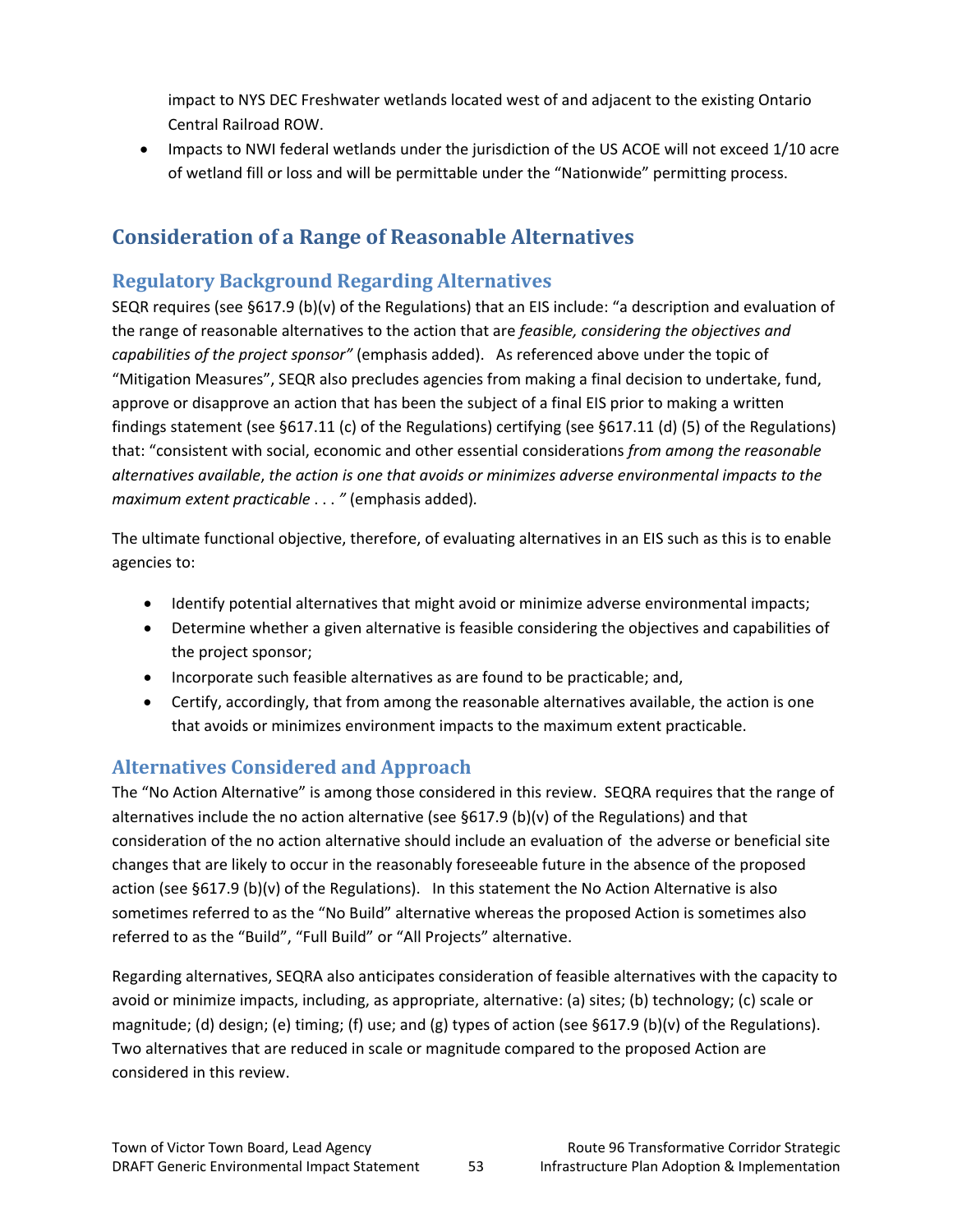Reduced Alternative A, the more modest of the two reduced-magnitude alternatives, would include only the improvements proposed to existing roadways, namely, conversion of the Route 96 segment from 3‐ lanes to 5‐lanes (Project Number 2)d4e and the conversion of the existing intersection of Lane Road, Victor Egypt Road, and Lynaugh Road to a roundabout (Project Number 6). This alternative is sometimes referred to herein as "Projects 2 *and* 6". Reduced Alternative B, the more extensive of the two, would include all of the six proposed Projects with the exception of only the development of a new local street along the Ontario Central Railroad ROW (Project Number 1). This review sometimes refers to this more expansive alternative as "Projects 2 *thru* 6". As both of these reduced-magnitude alternatives exclude the new local street along the Ontario Central Railway ROW and as both include the Route 96 conversion from 3‐lanes to 5‐lanes as well as the Lane Road/Victor Egypt Road/Lynaugh Road roundabout , the primary difference between them is the inclusion in "B" of the three projects that would establish new connections in three locations: between Route 251 and Lane Road, between Omnitech Place and Willowbrook Road, and between Plastermill Road, Collett Road and Delray Drive.

As noted in the foregoing "Benefits of the Proposed Action" section of this document, the Full Build 2040 software model was created by incrementally adding the six High Priority Projects to the No Build 2040 model. They were added with Alternatives A and B in mind in that Project 2 and 6 were added first to create Reduced Alternative A, then Projects 3, 4, and 5 to create Reduced Alternative B, and then finally Project 1 to ultimately create Full Build 2040. Additional, and more detailed, analyses of traffic models and calculations of anticipated LOS as well as other related measures were completed as part of this review subsequent to publication of the Plan and the information provided in Appendix H. Although the results of some of these analyses are summarized in the sections and tables that follow, the detailed technical data is included only in the appendices as listed below.

Traffic Levels of Service, Measures of Effectiveness and Performance relative to the No Action alternative as well as the Proposed Action were evaluated and are presented in the following Appendices (the No Action alternative and the following Appendices were previously referenced in the discussion of potential benefits of the Action):

- Appendix J Intersection Levels of Service PM Peak ‐ No Build and Full Build (All Projects)
- Appendix K Arterial Level s of Service PM Peak ‐ No Build and Full Build (All Projects)
- Appendix L Detailed Measures of Effectiveness PM Peak ‐ No Build and Full Build (All Projects)
- Appendix M Performance PM Peak ‐ No Build and Full Build (All Projects)

Traffic Levels of Service, Measures of Effectiveness and Performance relative to the two reduced‐ magnitude alternatives were also evaluated and are presented in the following Appendices:

- Appendix N Intersection Levels of Service PM Peak‐ Projects 2 and 6, and Projects 2 thru 6
- Appendix O Arterial Level s of Service PM Peak Projects 2 and 6, and Projects 2 thru 6
- Appendix P Detailed Measures of Effectiveness PM Peak Projects 2 and 6, and Projects 2 thru 6
- Appendix Q Performance PM Peak ‐ Projects 2 and 6, and Projects 2 thru 6

To assist in evaluating the traffic benefits and/or traffic impacts resulting from the three alternatives (the No Action Alternative, Reduced Alternative A, and Reduced Alternative B), the results of the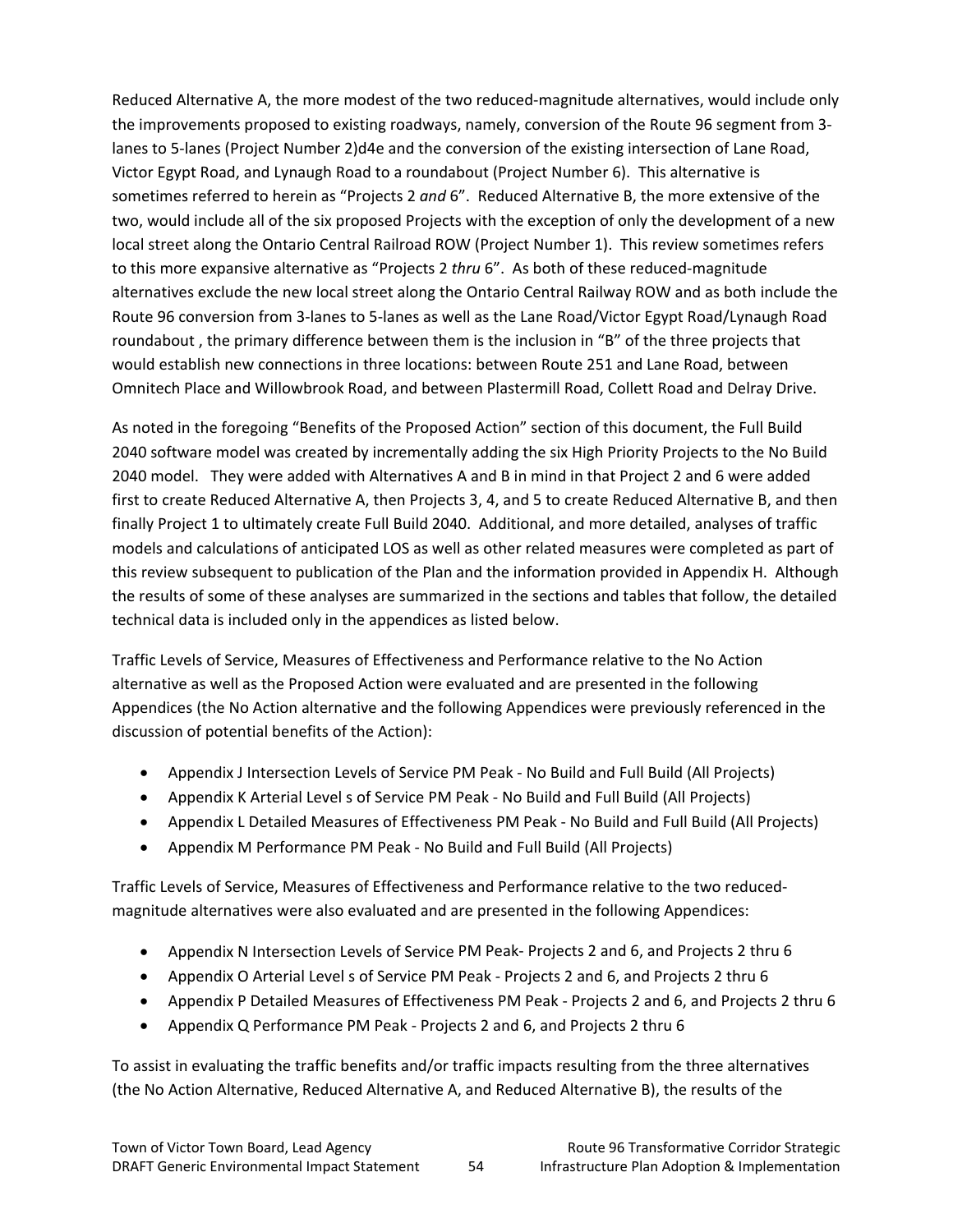analyses referenced in the foregoing paragraphs are presented below in summary tables. For the No Action Alternative evaluation the data is presented to enable comparison of the No Build and Build scenarios. In the case of Reduced Alternatives A and B, the data for that alternative scenario is also added to the tables to enable further comparison with the "No Build" to "Full Build" changes expected from the Action.

Two tables are presented relative to each of the three alternatives. For each alternative the first table (i.e., Tables 4, 7 and 9) presents the Arterial LOS, Delay and Average Speed calculated for five different segments of the Corridor. The second table that is presented for each alternative (i.e., Tables 5, 8 and 10) then present the Intersection LOS, Delay and Average Speed calculated for multiple intersections within five different segments of the Corridor. As a reference only, the Arterial values for each of the segments have also been taken from the initial tables and added to the second (indicated with a tinted highlight and italics). To be clear, the values in the first table (Tables 4, 6 and 8) are Arterial calculations whereas those in the second (Tables 5, 8, and 10) are Intersection calculations and are not interchangeable as they are based on similar but somewhat different parameters. Although the arterial values for each Corridor segment have been added to the second table as a reference, the added arterial values are calculated from data different from intersection values reported in the second table. To see the arterial values at intermediate locations from which the arterial values have actually been derived, please see Appendices K and O.

In Tables 5, 8 and 10 certain intersections exist in only some scenarios and have been indicated with a "‐" symbol in those scenarios where they do not, or would not, exist in the indicated form. Finally, in the pairs of tables that follow regarding each alternative, green arrow symbols have been added to generally indicate significant improvements relative to traffic congestion and red arrows have been added to indicate the opposite.

### **No Action Alternative**

To assist in evaluating the No Action alternative relative to the proposed Action, Tables 4 and 5 are duplicated below (these tables are first presented above in the section entitled "Benefits of the Proposed Action", under the sub‐heading "Traffic and Transportation Benefits of All Components of the Proposed Action Combined").

It is obvious that the No Action Alternative would avoid any and all adverse environmental impacts that would result from the proposed Action. However, as the summary of proposed Action benefits presented above in the section entitled "Benefits of the Proposed Action" would predict, the No Action Alternative would also deprive the community of significant reductions in traffic congestion.

Table 4 presents the PM Peak Arterial LOS, Delay and Average Speed anticipated in the year 2040, calculated for both the No Build (No Action) and the Full Build (proposed Action) scenarios. With respect to Arterial LOS, the table shows that the proposed Action, when compared to the No Action scenario, is expected to yield significant reductions in arterial congestion for southbound and eastbound motorists within the Overall Corridor (LOS D to C) as well as within the following Corridor segments specifically: the Village (LOS C to B); Western Approach (LOS E to C); and, Main Street Fishers/Victor Mendon Road (LOS F to E). As the primary objective of the proposed Action is reduction in traffic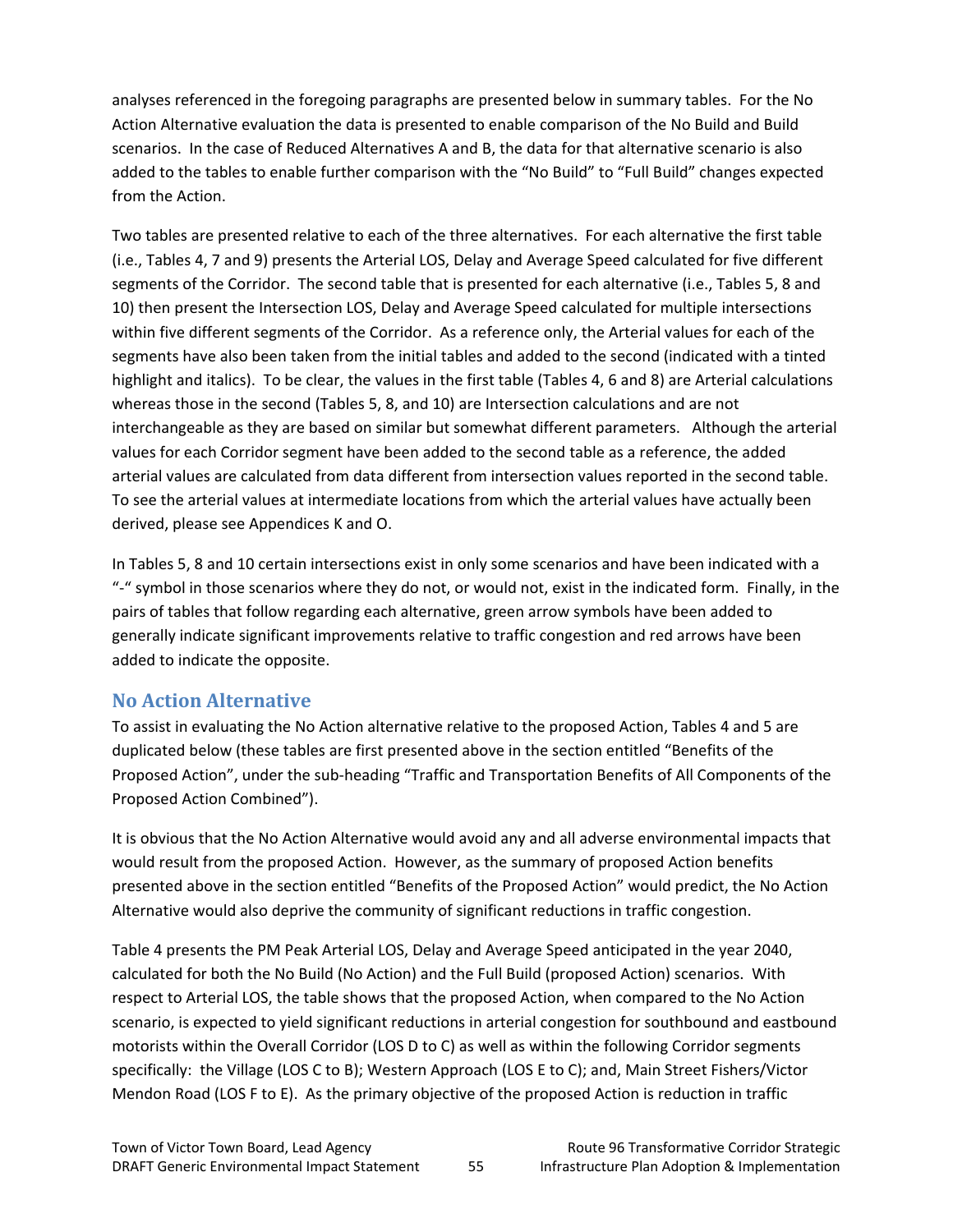congestion, it is fundamental to appreciate that such reductions in arterial congestion will not manifest in the absence of the proposed Action.

Regarding potential adverse impacts, as was noted in the foregoing sections entitled "Potential Significant Adverse Environmental Impacts ", and "Adverse Environmental Impacts that cannot be Avoided or Adequately Mitigated", the proposed Action would result in some additional arterial congestion and delay for northbound and westbound motorists within two segments of the Corridor: the Western Approach segment and the Main Street Fishers/Victor Mendon Road segment . Obviously, this would be among the adverse impacts avoided in the No Action scenario.

| Effect on Arterial Levels of Service, Delay & Avg. Speed in 2040 (PM Peak) |              |              |              |                     |              |              |
|----------------------------------------------------------------------------|--------------|--------------|--------------|---------------------|--------------|--------------|
|                                                                            |              |              |              | <b>Total Signal</b> | Avg. Speed   |              |
| <b>Approach and Corridor</b>                                               |              | <b>LOS</b>   |              | Delay (sec)         |              | (mph)        |
| <b>Segments</b>                                                            | <b>No</b>    | Full         | <b>No</b>    | Full                | <b>No</b>    | Full         |
|                                                                            | <b>Build</b> | <b>Build</b> | <b>Build</b> | <b>Build</b>        | <b>Build</b> | <b>Build</b> |
| Southbound and Eastbound                                                   |              |              |              |                     |              |              |
| Eastern End (Insufficient Data)                                            |              |              |              |                     |              |              |
| The Village                                                                | C            | B            | 94.1         | 39.1                | 19.9         | 25.6         |
| Western Approach                                                           | E            | C            | 171.3        | 45.9                | 16.3         | 30.4         |
| Main St. Fishers/Victor Mendon Rd.                                         | F            | E            | 181.9        | 77.0                | 10.8         | 19.6         |
| Eastview                                                                   | $\mathsf{C}$ | C            | 161.1        | 161.1               | 22.5         | 22.5         |
| <b>Overall</b>                                                             | D            | C            | 608.4        | 323.1               | 18.2         | 24.0         |
| <b>Northbound and Westbound</b>                                            |              |              |              |                     |              |              |
| Eastern End (Insufficient Data)                                            |              |              |              |                     |              |              |
| The Village                                                                | $\mathbf C$  | C            | 43.5         | 27.2                | 20.2         | 23.5         |
| Western Approach                                                           | A            | C            | 12.5         | 84.4                | 43.6         | 32.0         |
| Main St. Fishers/Victor Mendon Rd.                                         | D            | F            | 108.0        | 104.2               | 21.7         | 8.8          |
| Eastview                                                                   | D            | D            | 207.2        | 205.1               | 22.2         | 22.3         |
| <b>Overall</b>                                                             | C            | C            | 371.2        | 395.4               | 24.0         | 23.3         |
|                                                                            | Table 4      |              |              |                     |              |              |

Table 5 presents analogous data based on somewhat similar calculations for individual intersections within the Corridor. As the table shows, the proposed Action is anticipated to yield significant reductions in traffic congestion at the following intersections:

- Route 96/School Street (LOS C to A);
- Route 96/High Street (LOS D to B);
- Route 96/Route 251 (LOS E to C);
- Route 96/Omnitech Place (LOS F to C); and,
- Route 251/Rowley Road/Main Street Fishers (LOS remains F, but seconds of signal delay reduced from 113 to 81).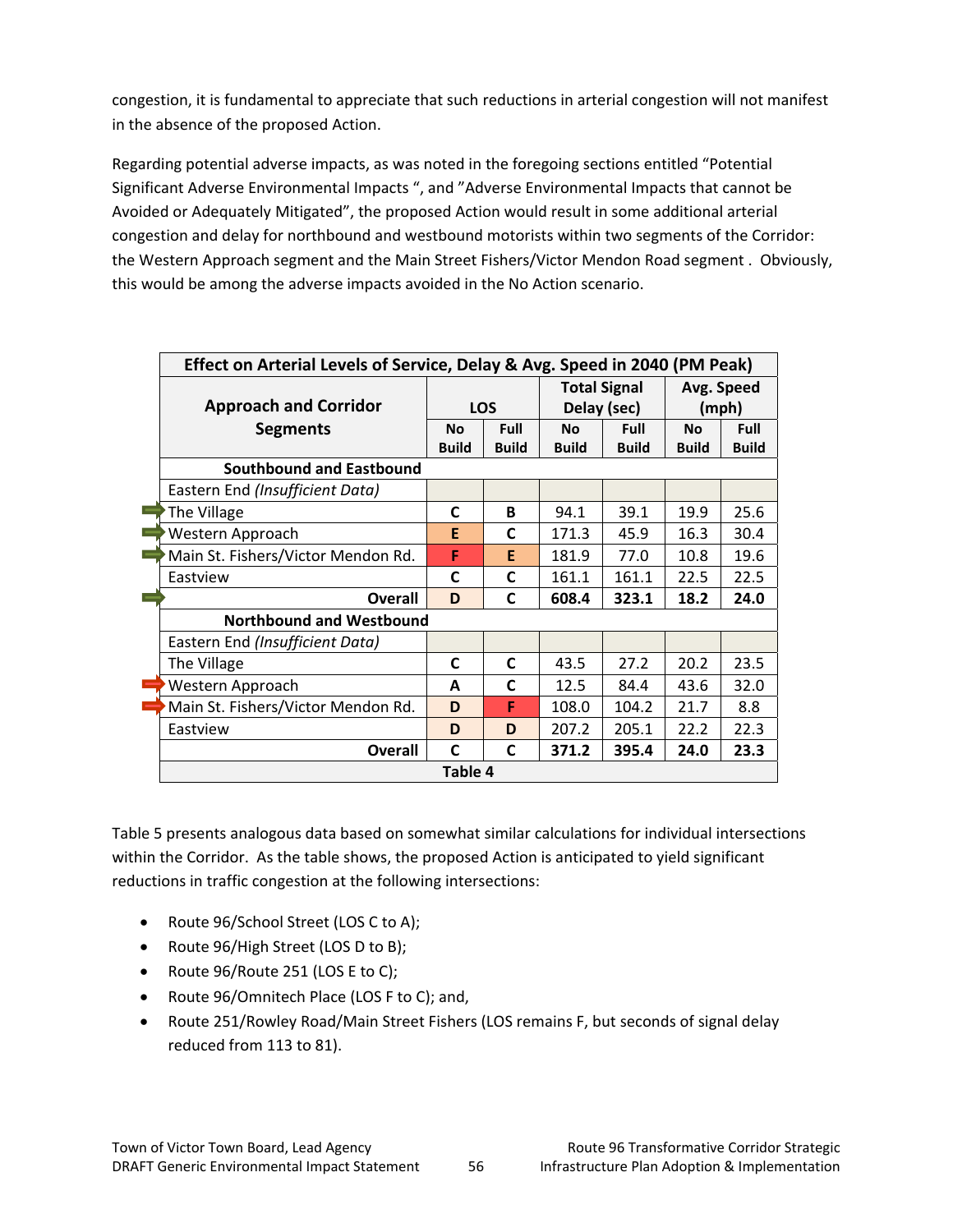| Effect on Intersection Levels of Service, Delay & Avg. Speed in 2040 (PM Peak) |                          |                |                          |                          |              |                          |
|--------------------------------------------------------------------------------|--------------------------|----------------|--------------------------|--------------------------|--------------|--------------------------|
|                                                                                |                          |                |                          | <b>Total Signal</b>      |              |                          |
| <b>Intersections within Given</b>                                              |                          | LOS            |                          | Delay (sec)              |              | Avg. Speed (mph)         |
| <b>Corridor Segments</b>                                                       | <b>No</b>                | Full           | <b>No</b>                | Full                     | <b>No</b>    | Full                     |
|                                                                                | <b>Build</b>             | <b>Build</b>   | <b>Build</b>             | <b>Build</b>             | <b>Build</b> | <b>Build</b>             |
| <b>EASTERN END</b>                                                             |                          |                |                          |                          |              |                          |
| Route 96/McMahon Road                                                          | A                        | A              | 2.0                      | 2.0                      | 25           | 26                       |
| Victor Egypt/Lynaugh/Lane: No Signal                                           | A                        |                | 8.7                      |                          | 38           |                          |
| Victor Egypt/Lynaugh/Lane: R'ndabout                                           | $\overline{\phantom{0}}$ | A              | $\overline{\phantom{0}}$ | 4.8                      |              | 39                       |
| Route 96/Lynaugh                                                               | B                        | B              | 14.1                     | 13.4                     | 20           | 22                       |
| <b>SEGMENT ARTERIAL SOUTH/EASTBOUND</b>                                        | <b>NA</b>                | <b>NA</b>      | <b>NA</b>                | <b>NA</b>                | <b>NA</b>    | <b>NA</b>                |
| <b>SEGMENT ARTERIAL NORTH/WESTBOUND</b>                                        | <b>NA</b>                | <b>NA</b>      | <b>NA</b>                | <b>NA</b>                | <b>NA</b>    | <b>NA</b>                |
| <b>THE VILLAGE</b>                                                             |                          |                |                          |                          |              |                          |
| Route 96/Church Street                                                         | A                        | A              | 4.2                      | 4.0                      | 25           | 26                       |
| Route 96/Moore Ave/Maple Ave                                                   | $\mathsf{C}$             | C              | 23.7                     | 26.8                     | 10           | 10                       |
| Route 96/School Street                                                         | $\mathsf{C}$             | A              | 27.7                     | 1.8                      | 17           | 23                       |
| Route 96/High Street                                                           | D                        | B              | 48.2                     | 14.7                     | 22           | 22                       |
| New Local Street/Maple Ave                                                     |                          | C              |                          | 34.3                     |              | 16                       |
| New Local Street/School Street                                                 |                          | А              |                          | 8.8                      |              | 25                       |
| SEGMENT ARTERIAL SOUTH/EASTBOUND                                               | $\mathcal{C}$            | B              | 94.1                     | 39.1                     | 19.9         | 25.6                     |
| <b>SEGMENT ARTERIAL NORTH/WESTBOUND</b>                                        | $\mathcal{C}$            | $\mathcal{C}$  | 43.5                     | 27.2                     | 20.2         | 23.5                     |
| <b>WESTERN APPROACH</b>                                                        |                          |                |                          |                          |              |                          |
| Route 96/Route 251: 3 leg                                                      | E                        | $\overline{a}$ | 72.9                     | $\overline{\phantom{m}}$ | 31           | $\overline{\phantom{a}}$ |
| Route 96/Lane Road                                                             | A                        |                | 8.3                      |                          | 26           |                          |
| Route 96/Route 251/Lane Road                                                   |                          | C              |                          | 33.0                     |              | 26                       |
| Route 96/Omnitech Pl: 3 leg, No Signal                                         | F                        |                | 71.0                     |                          | 14           |                          |
| Route 96/Omnitech/Willowbrook: Signal                                          |                          | C              |                          | 34.7                     |              | 26                       |
| <b>SEGMENT ARTERIAL SOUTH/EASTBOUND</b>                                        | E                        | $\mathcal{C}$  | 171.3                    | 45.9                     | 16.3         | 30.4                     |
| <b>SEGMENT ARTERIAL NORTH/WESTBOUND</b>                                        | $\overline{A}$           | $\mathcal{C}$  | 12.5                     | 84.4                     | 43.6         | 32.0                     |
| <b>MAIN ST. FISHERS/VICTOR MENDON ROAD</b>                                     |                          |                |                          |                          |              |                          |
| New Local Street/Route 251                                                     |                          | B              |                          | 14.3                     |              | 27                       |
| Route 251/Rowley/Main Street Fishers                                           | F                        | F              | 113.5                    | 81.0                     | 12           | 12                       |
| <b>SEGMENT ARTERIAL SOUTH/EASTBOUND</b>                                        | F                        | E              | 181.9                    | 77.0                     | 10.8         | 19.6                     |
| SEGMENT ARTERIAL NORTH/WESTBOUND                                               | D                        | F              | 108.0                    | 104.2                    | 21.7         | 8.8                      |
| <b>EASTVIEW</b>                                                                |                          |                |                          |                          |              |                          |
| Route 96/I-490 WB On-Ramp/Off-Ramp                                             | C                        | C              | 24.3                     | 25.1                     | 16           | 13                       |
| Route 96/Commerce Drive                                                        | $\mathsf{C}$             | C              | 29.1                     | 27.7                     | 12           | 13                       |
| Route 96/High Street                                                           | D                        | D              | 41.4                     | 41.3                     | 14           | 14                       |
| Route 96/Cobblestone Court                                                     | $\mathsf{C}$             | C              | 20.9                     | 20.9                     | 18           | 14                       |
| Route 96/Turk Hill Road                                                        | $\mathsf{C}$             | C              | 29.7                     | 29.7                     | 17           | 16                       |
| Route 96/Commons Blvd                                                          | C                        | С              | 25.8                     | 25.8                     | 22           | 20                       |
| Route 96/Route 250                                                             | B                        | В              | 15.4                     | 15.4                     | 26           | 23                       |
| Route 96/Woodcliff Drive                                                       | F                        | F              | 131.5                    | 131.5                    | 16           | 16                       |
| Route 96/I-490 Exit 28                                                         | B                        | В              | 19.8                     | 19.8                     | 22           | 23                       |
| <b>SEGMENT ARTERIAL SOUTH/EASTBOUND</b>                                        | $\mathcal C$             | C              | 161.1                    | 161.1                    | 22.5         | 22.5                     |
| <b>SEGMENT ARTERIAL NORTH/WESTBOUND</b>                                        | D                        | D              | 207.2                    | 205.1                    | 22.2         | 22.3                     |
|                                                                                |                          | Table 5        |                          |                          |              |                          |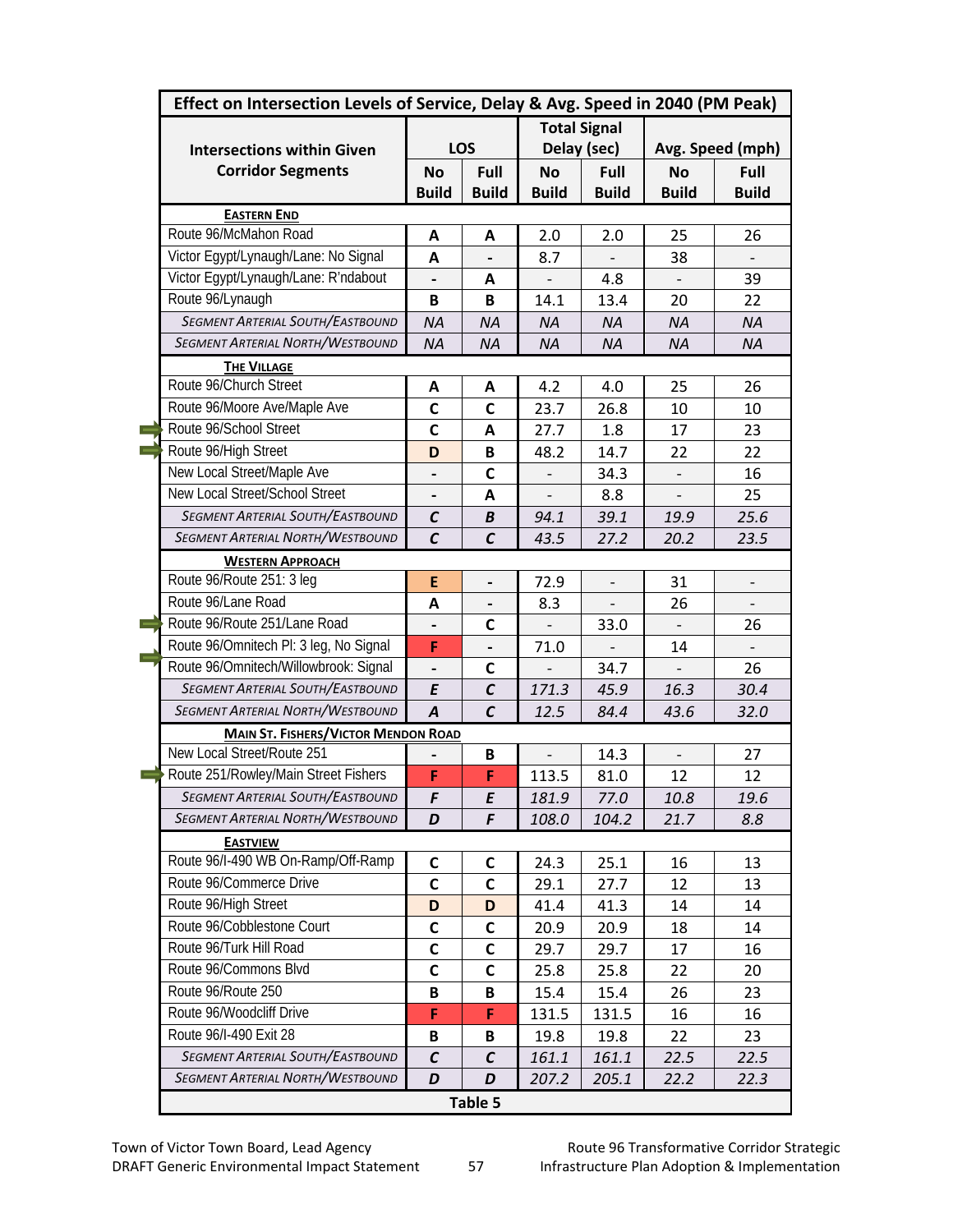As would be the case relative to the improvements in Arterial LOS presented in Table 4, the improvements in Intersection LOS listed above in Table 5 would not be realized in the No Action scenario. Unlike the data presented in the foregoing table relative to northbound or westbound travel, none of the intersections presented in Table 5 exhibit a significant increase in traffic congestion or delay as a consequence of the proposed Action. That being so, there are no adverse impacts to intersections that the No Action scenario would avoid.

# **Reduced Alternative A ‐ Route 96 3‐Lane to 5‐Lane Conversion and Lane Road/Victor Egypt Road/Lynaugh Road Roundabout Only**

Reduced Alternative A would include only the improvements proposed to existing roadways, namely, the conversion of the Route 96 segment from 3‐lanes to 5‐lanes (Project Number 2) and the conversion of the existing intersection of Lane Road, Victor Egypt Road, and Lynaugh Road to a roundabout (Project Number 6). This alternative is sometimes referred to herein as "Projects 2 *and* 6".

This alternative, as the more modest of the two reduced‐magnitude alternatives, is therefore the least disruptive to the setting and therefore of more interest as it would be more effective at avoiding or reducing potential adverse environmental impacts. As it involves only improvements to two existing roadways, it would avoid much of the potential delay and inconvenience associated with multiple, protracted, periods of roadway construction. As it would not include development of any new streets or connections, it would also avoid potential land use and zoning conflicts as well as any impacts associated with conversion of land now utilized differently to roadway use instead. Finally, it appears to avoid as well any potential wetland impacts and is associated with only a single potential impact to streams (the stream located at the intersection proposed for development of the new roundabout in Project Number 6).

Despite the potentially effective avoidance of multiple impacts, in order to assess the feasibiliy of Reduced Alternative A, the capacity of this alternative to accomplish the purpose of the proposed Action and satisfy its beneficial objectives must nonetheless be evaluated relative to the capacity of the Proposed Action to do the same.

Table 7 presents information relative to PM Peak Arterial LOS, Delay and Average Speed anticipated in 2040 for the Reduced Alternative A scenario as well as for the "No Build" and "Full Build" scenarios.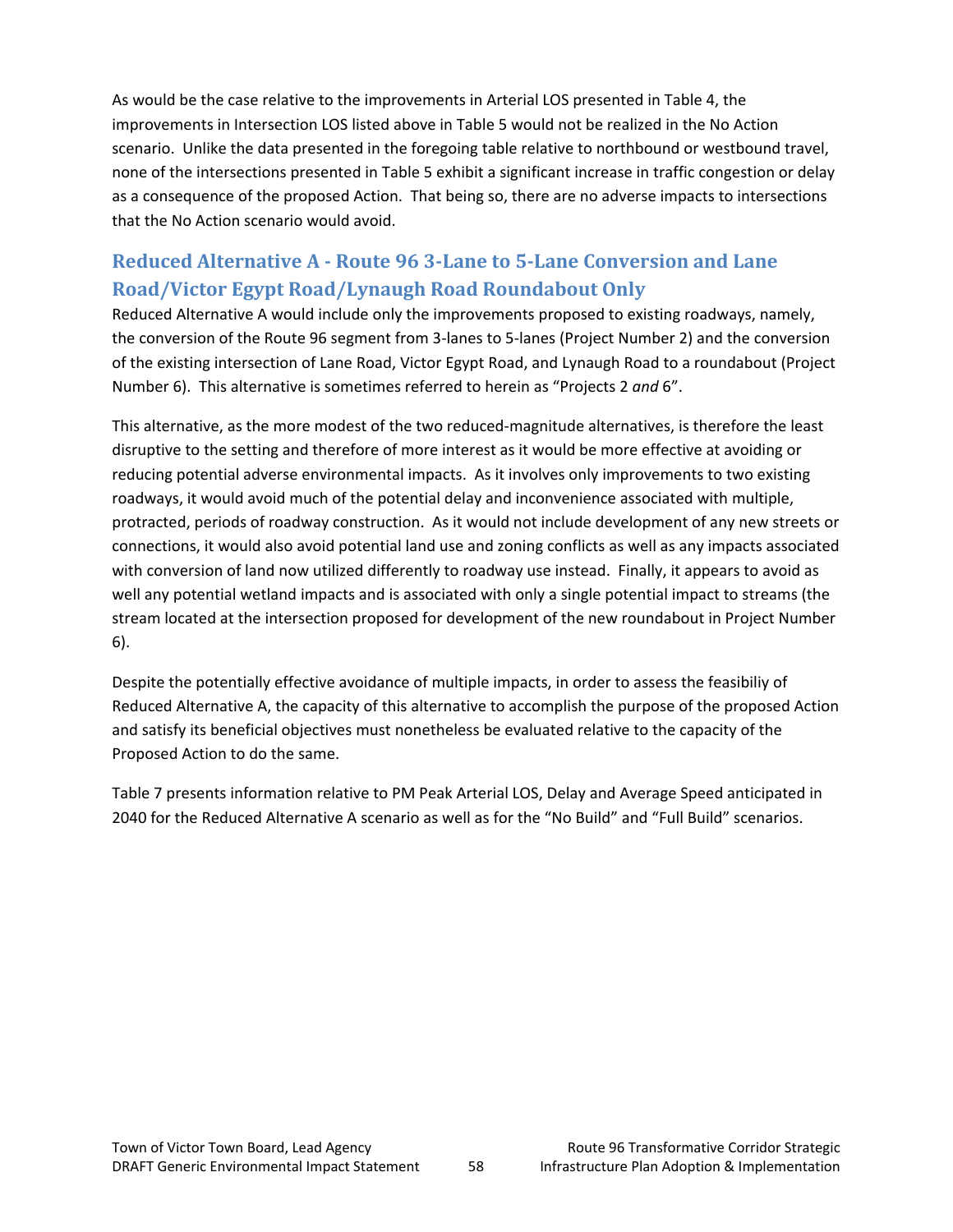| Alternative A Effect on Arterial Levels of Service, Delay & Avg. Speed in 2040 (PM Peak) |              |            |              |              |                                 |              |              |                  |              |
|------------------------------------------------------------------------------------------|--------------|------------|--------------|--------------|---------------------------------|--------------|--------------|------------------|--------------|
| <b>Approach and Corridor</b>                                                             |              | <b>LOS</b> |              |              | <b>Total Signal Delay (sec)</b> |              |              | Avg. Speed (mph) |              |
| <b>Segments</b>                                                                          | <b>No</b>    | Alt        | Full         | <b>No</b>    | Alt                             | <b>Full</b>  | <b>No</b>    | Alt              | <b>Full</b>  |
|                                                                                          | <b>Build</b> | A          | <b>Build</b> | <b>Build</b> | A                               | <b>Build</b> | <b>Build</b> | A                | <b>Build</b> |
| Southbound and Eastbound                                                                 |              |            |              |              |                                 |              |              |                  |              |
| Eastern End (Insufficient Data)                                                          |              |            |              |              |                                 |              |              |                  |              |
| The Village                                                                              | C            | C          | B            | 94.1         | 94.1                            | 39.1         | 19.9         | 19.9             | 25.6         |
| $\equiv$<br>Western Approach                                                             | Е            | B          | C            | 171.3        | 22.3                            | 45.9         | 16.3         | 39.4             | 30.4         |
| Main St. Fishers/Victor Mendon Rd.                                                       | F            | F          | E            | 181.9        | 151.9                           | 77.0         | 10.8         | 10.8             | 19.6         |
| Eastview                                                                                 | C            | C          | C            | 161.1        | 161.1                           | 161.1        | 22.5         | 33.5             | 22.5         |
| <b>Overall</b>                                                                           | D            | D          | C            | 608.4        | 459.4                           | 323.1        | 18.2         | 20.9             | 24.0         |
| <b>Northbound and Westbound</b>                                                          |              |            |              |              |                                 |              |              |                  |              |
| Eastern End (Insufficient Data)                                                          |              |            |              |              |                                 |              |              |                  |              |
| The Village                                                                              | C            | C          | C            | 43.5         | 43.5                            | 27.2         | 20.2         | 20.2             | 23.5         |
| Western Approach                                                                         | A            | A          | C            | 12.5         | 7.0                             | 84.4         | 43.6         | 46.2             | 32.0         |
| Main St. Fishers/Victor Mendon Rd.                                                       | D            | D          | F            | 108.0        | 108.0                           | 104.2        | 21.7         | 21.7             | 8.8          |
| Eastview                                                                                 | D            | D          | D            | 207.2        | 207.2                           | 205.1        | 22.2         | 22.2             | 22.3         |
| Overall                                                                                  | C            | C          | $\mathsf{C}$ | 371.2        | 365.7                           | 395.4        | 24.0         | 24.2             | 23.3         |
|                                                                                          |              |            | Table 7      |              |                                 |              |              |                  |              |

As was shown in Table 4, the proposed Action, when compared to the No Action scenario, would be expected to yield significant reductions in arterial congestion for southbound and eastbound motorists within the:

- Overall Corridor (LOS D to C);
- Village Segment (LOS C to B);
- Western Approach Segment (LOS E to C); and,
- Main Street Fishers/Victor Mendon Road Segment (LOS F to E).

Table 7 shows that Reduced Alternative A, when compared to the No Action scenario, would be expected to yield only the following reductions in arterial congestion for southbound and eastbound motorists:

• Western Approach Segment (LOS E to B).

It should be noted that the above arterial improvement in the Western Approach is actually greater in the Reduced Alternative A scenario (LOS E to B) than in the proposed Action scenario (LOS E to C). However, none of the reductions in arterial traffic congestion within the Village segment (LOS C to B), within the Main Street Fishers/Victor Mendon Road segment (LOS F to E), or within the Overall Corridor (LOS D to C) expected as a result of the proposed Action would be anticipated to manifest as a result of Reduced Alternative A.

As was noted in the foregoing evaluation of the No Action alternative, the proposed Action would result in some additional arterial congestion and delay for northbound and westbound motorists within the Western Approach (LOS A to C) and Main Street Fishers/Victor Mendon Road (LOS D to F) segments of the Corridor. Reduced Alternative A would avoid these negative impacts as the arterial LOS within these segments remains unchanged when compared to the No Build scenario.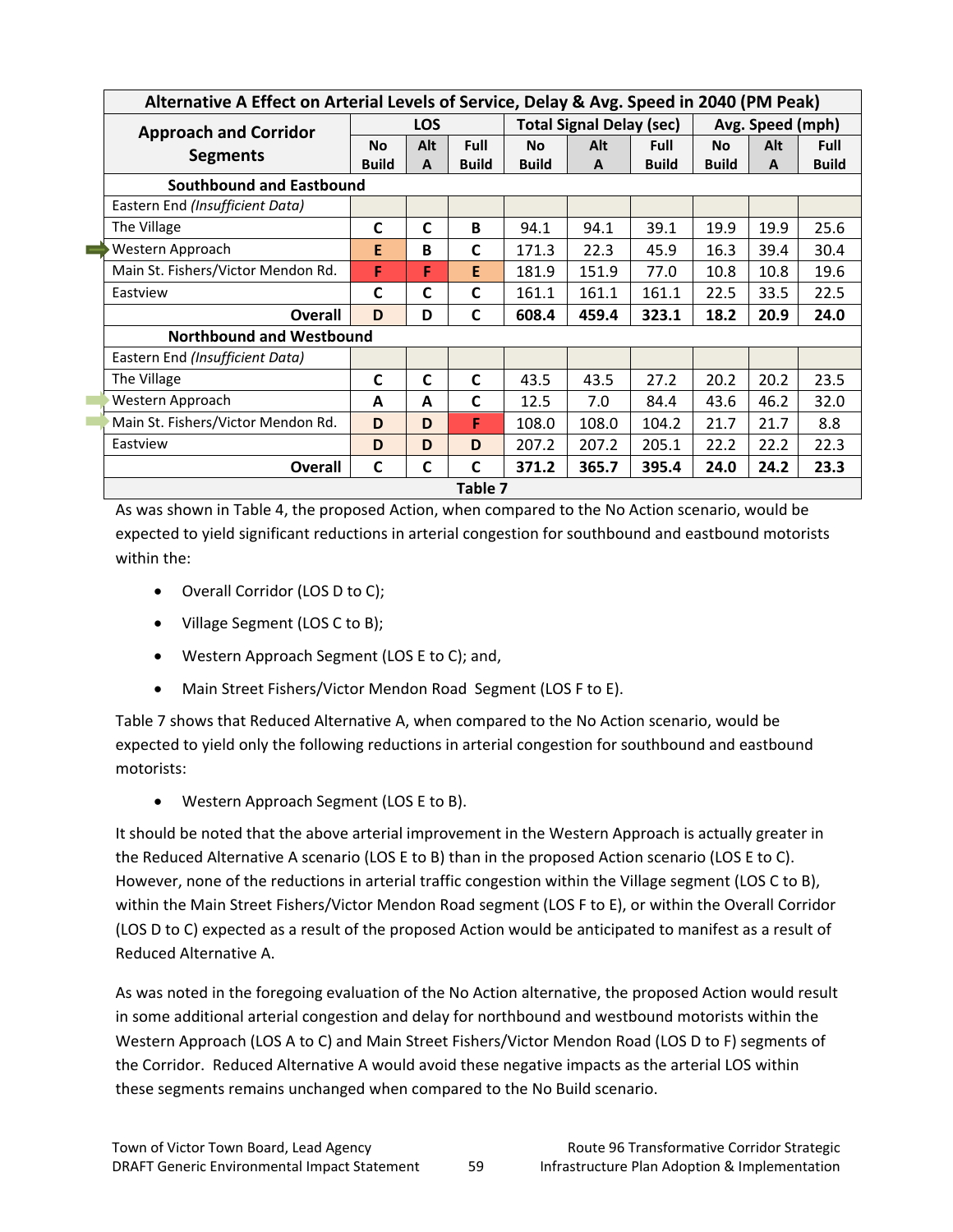Table 8 presents data analogous to that in Table 7 based on somewhat similar calculations for individual intersections within the Corridor. As was shown in Table 5, the proposed Action is anticipated to yield significant reductions in intersection traffic congestion at the following intersections:

- Route 96/School Street (LOS C to A);
- Route 96/High Street (LOS D to B);
- Route 96/Route 251 (LOS E to C);
- Route 96/Omnitech Place (LOS F to C); and,
- Route 251/Rowley Road/Main Street Fishers (LOS remains F, but seconds of signal delay reduced from 113 to 81).

In comparison, and as shown in Table 8, Reduced Alternative A would be anticipated to yield reductions in intersection traffic congestion at only the following intersections:

• Route 96/Route 251 (LOS E to B, somewhat better than the LOS E to C anticipated to result from the proposed Action).

Importantly, Reduced Alternative A would not yield the following reductions in congestion at intersections anticipated to result from the proposed Action:

- Route 96/School Street (LOS C to A);
- Route 96/High Street (LOS D to B);
- Route 96/Omnitech Place (LOS F to C); and,
- Route 251/Rowley Road/Main Street Fishers (LOS remains F, but seconds of signal delay reduced from 113 to 81).

In conclusion, when evaluating calculated Arterial LOS and related measures, Reduced Alternative A would be expected to reduce congestion within only one of the five Corridor segments whereas the proposed Action would reduce congestion within three of the segments. Using the same Arterial measure, whereas the proposed Action would also be expected to reduce congestion within the Overall Corridor, Reduced Alternative A would not. When evaluating calculated Intersection LOS and related measures, Reduced Alternative A would be expected to reduce intersection congestion at only a single intersection whereas the proposed Action would reduce congestion at five. Accordingly, when compared to the proposed Action, Reduced Alternative A is very poor at realizing the objectives of the proposed Action and delivering the same benefits expected from the Action.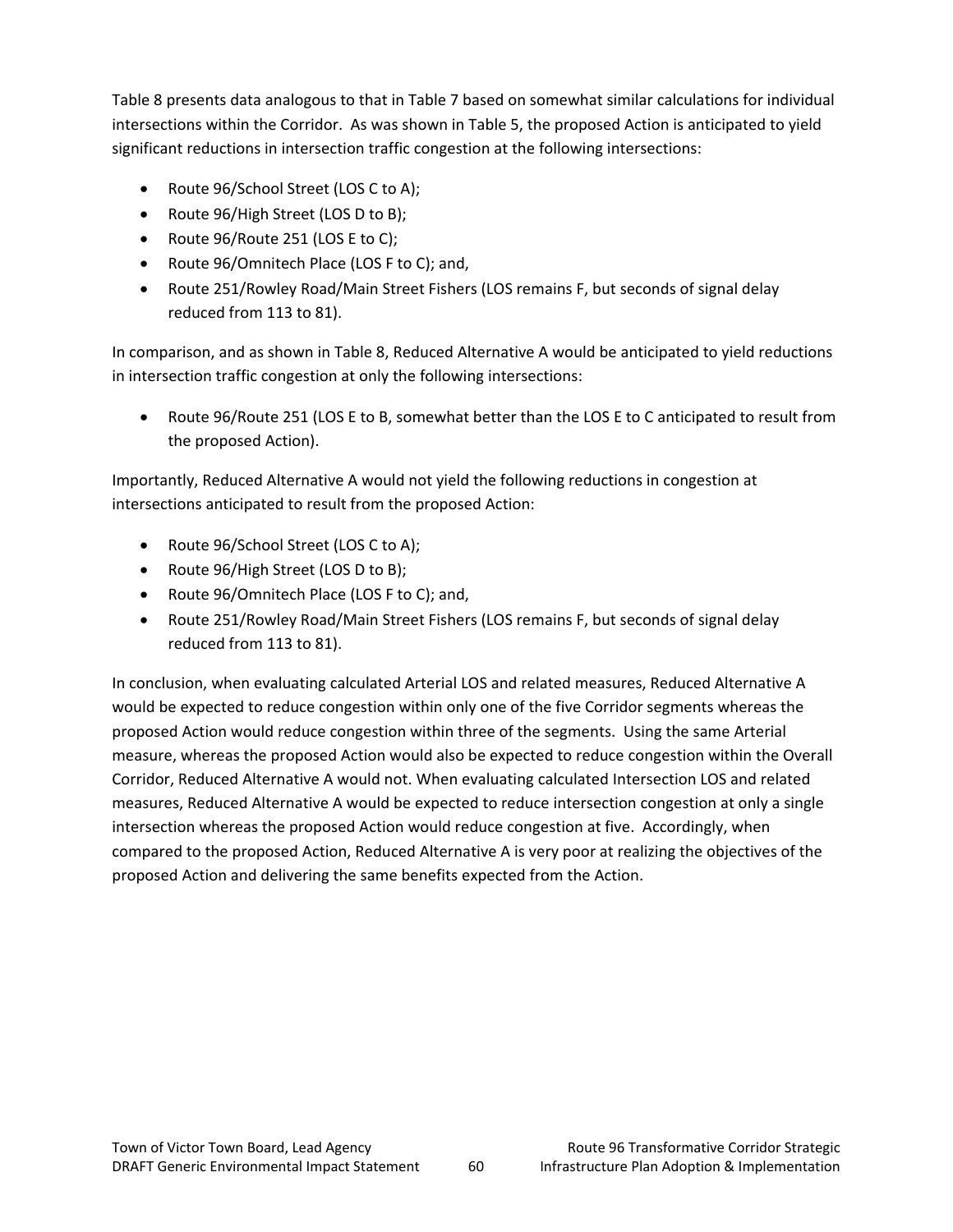| Alternative A Effect on Intersection Levels of Service, Delay & Avg. Speed in 2040 (PM Peak) |                          |                          |                              |                          |                          |                          |                              |                          |                          |
|----------------------------------------------------------------------------------------------|--------------------------|--------------------------|------------------------------|--------------------------|--------------------------|--------------------------|------------------------------|--------------------------|--------------------------|
| <b>Intersections within Given</b>                                                            | LOS                      |                          |                              | <b>Total Delay (sec)</b> |                          |                          | Avg. Speed (mph)             |                          |                          |
| <b>Corridor Segments</b>                                                                     | <b>No</b>                | Alt                      | Full                         | <b>No</b>                | Alt                      | Full                     | <b>No</b>                    | Alt                      | Full                     |
|                                                                                              | <b>Build</b>             | $\mathbf{A}$             | <b>Build</b>                 | <b>Build</b>             | $\mathbf{A}$             | <b>Build</b>             | <b>Build</b>                 | A                        | <b>Build</b>             |
| <b>EASTERN END</b>                                                                           |                          |                          |                              |                          |                          |                          |                              |                          |                          |
| Route 96/McMahon Road                                                                        | A                        | A                        | A                            | 2.0                      | 2.0                      | 2.0                      | 25                           | 26                       | 26                       |
| Victor Egypt/Lynaugh/Lane: No Signal                                                         | $\mathbf{A}$             |                          |                              | 8.7                      |                          |                          | 38                           | $\overline{a}$           |                          |
| Victor Egypt/Lynaugh/Lane: R'ndabout                                                         | $\overline{\phantom{a}}$ | A                        | A                            |                          | 4.8                      | 4.8                      | $\qquad \qquad \blacksquare$ | 39                       | 39                       |
| Route 96/Lynaugh                                                                             | B                        | $\, {\bf B}$             | $\, {\bf B}$                 | 14.1                     | 14.1                     | 13.4                     | 20                           | 21                       | 22                       |
| <b>SEGMENT ARTERIAL SOUTH/EASTBOUND</b>                                                      | <b>NA</b>                | <b>NA</b>                | <b>NA</b>                    | <b>NA</b>                | <b>NA</b>                | <b>NA</b>                | <b>NA</b>                    | <b>NA</b>                | <b>NA</b>                |
| <b>SEGMENT ARTERIAL NORTH/WESTBOUND</b>                                                      | <b>NA</b>                | <b>NA</b>                | <b>NA</b>                    | <b>NA</b>                | <b>NA</b>                | <b>NA</b>                | <b>NA</b>                    | <b>NA</b>                | <b>NA</b>                |
| <b>THE VILLAGE</b>                                                                           |                          |                          |                              |                          |                          |                          |                              |                          |                          |
| Route 96/Church Street                                                                       | Α                        | A                        | A                            | 4.2                      | 4.2                      | 4.0                      | 25                           | 25                       | 26                       |
| Route 96/Moore Ave/Maple Ave                                                                 | $\mathsf{C}$             | $\mathbf c$              | $\mathbf c$                  | 23.7                     | 23.7                     | 26.8                     | 10                           | 13                       | 10                       |
| Route 96/School Street                                                                       | $\mathbf C$              | $\mathbf c$              | A                            | 27.7                     | 27.7                     | 1.8                      | 17                           | 16                       | 23                       |
| Route 96/High Street                                                                         | D                        | D                        | $\, {\bf B}$                 | 48.2                     | 48.2                     | 14.7                     | 22                           | 22                       | 22                       |
| New Local Street/Maple Ave                                                                   | $\overline{\phantom{a}}$ | $\overline{\phantom{a}}$ | $\mathbf c$                  | $\overline{a}$           | $\overline{\phantom{m}}$ | 34.3                     | $\frac{1}{2}$                | $\overline{\phantom{0}}$ | 16                       |
| New Local Street/School Street                                                               | $\overline{\phantom{a}}$ |                          | A                            |                          |                          | 8.8                      |                              |                          | 25                       |
| <b>SEGMENT ARTERIAL SOUTH/EASTBOUND</b>                                                      | $\mathcal C$             | $\mathcal C$             | B                            | 94.1                     | 94.1                     | 39.1                     | 19.9                         | 19.9                     | 25.6                     |
| <b>SEGMENT ARTERIAL NORTH/WESTBOUND</b>                                                      | $\mathcal{C}$            | $\mathcal{C}$            | $\mathcal{C}$                | 43.5                     | 43.5                     | 27.2                     | 20.2                         | 20.2                     | 23.5                     |
| <b>WESTERN APPROACH</b>                                                                      |                          |                          |                              |                          |                          |                          |                              |                          |                          |
| Route 96/Route 251: 3 leg                                                                    | E                        | $\mathbf B$              | $\qquad \qquad \blacksquare$ | 72.9                     | 15.1                     | $\overline{\phantom{a}}$ | 31                           | 31                       | $\overline{\phantom{a}}$ |
| Route 96/Lane Road                                                                           | A                        | $\mathbf{A}$             | $\overline{a}$               | 8.3                      | 3.8                      |                          | 26                           | 20                       |                          |
| Route 96/Route 251/Lane Road                                                                 |                          |                          | $\mathbf c$                  |                          |                          | 33.0                     | $\overline{\phantom{0}}$     |                          | 26                       |
| Route 96/Omnitech Pl: 3 leg, No Signal                                                       | F                        | F                        | $\qquad \qquad \blacksquare$ | 71.0                     | 71.0                     |                          | 14                           | 28                       |                          |
| Route 96/Omnitech/Willowbrook: Signal                                                        | $\overline{a}$           |                          | $\mathsf{C}$                 |                          | $\overline{a}$           | 34.7                     | $\frac{1}{2}$                | $\overline{\phantom{0}}$ | 26                       |
| <b>SEGMENT ARTERIAL SOUTH/EASTBOUND</b>                                                      | E                        | B                        | $\mathcal{C}$                | 171.3                    | 22.3                     | 45.9                     | 16.3                         | 39.4                     | 30.4                     |
| <b>SEGMENT ARTERIAL NORTH/WESTBOUND</b>                                                      | $\overline{A}$           | $\boldsymbol{A}$         | $\mathcal{C}_{0}$            | 12.5                     | 7.0                      | 84.4                     | 43.6                         | 46.2                     | 32.0                     |
| <b>MAIN ST. FISHERS/VICTOR MENDON ROAD</b>                                                   |                          |                          |                              |                          |                          |                          |                              |                          |                          |
| New Local Street/Route 251                                                                   |                          | $\overline{\phantom{a}}$ | $\, {\bf B}$                 |                          | $\overline{a}$           | 14.3                     |                              |                          | 27                       |
| Route 251/Rowley/Main Street Fishers                                                         | F                        | F                        | F                            | 113.5                    | 113.5                    | 81.0                     | 12                           | 10                       | 12                       |
| <b>SEGMENT ARTERIAL SOUTH/EASTBOUND</b>                                                      | F                        | F                        | $\pmb{E}$                    | 181.9                    | 151.9                    | 77.0                     | 10.8                         | 10.8                     | 19.6                     |
| SEGMENT ARTERIAL NORTH/WESTBOUND                                                             | D                        | D                        | F                            | 108.0                    | 108.0                    | 104.2                    | 21.7                         | 21.7                     | 8.8                      |
| <b>EASTVIEW</b>                                                                              |                          |                          |                              |                          |                          |                          |                              |                          |                          |
| Route 96/I-490 WB On-Ramp/Off-Ramp                                                           | C                        | C                        | C                            | 24.3                     | 24.3                     | 25.1                     | 16                           | 16                       | 13                       |
| Route 96/Commerce Drive                                                                      | $\mathsf{C}$             | $\mathsf{C}$             | $\mathbf c$                  | 29.1                     | 29.1                     | 27.7                     | 12                           | 11                       | 13                       |
| Route 96/High Street                                                                         | D                        | D                        | D                            | 41.4                     | 41.4                     | 41.3                     | 14                           | 14                       | 14                       |
| Route 96/Cobblestone Court                                                                   | $\mathsf{C}$             | $\mathsf{C}$             | $\mathsf C$                  | 20.9                     | 20.9                     | 20.9                     | 18                           | 20                       | 14                       |
| Route 96/Turk Hill Road                                                                      | $\mathsf{C}$             | $\mathsf{C}$             | $\mathsf{C}$                 | 29.7                     | 29.7                     | 29.7                     | 17                           | 16                       | 16                       |
| Route 96/Commons Blvd                                                                        | $\mathsf c$              | $\mathsf{C}$             | $\mathsf C$                  | 25.8                     | 25.8                     | 25.8                     | 22                           | 21                       | 20                       |
| Route 96/Route 250                                                                           | B                        | $\, {\bf B}$             | $\, {\bf B}$                 | 15.4                     | 15.4                     | 15.4                     | 26                           | 25                       | 23                       |
|                                                                                              | F                        | F                        | F                            | 131.5                    | 131.5                    | 131.5                    | 16                           | 15                       | 16                       |
|                                                                                              |                          |                          |                              |                          |                          |                          |                              |                          |                          |
| Route 96/Woodcliff Drive                                                                     |                          |                          |                              |                          |                          |                          |                              |                          |                          |
| Route 96/I-490 Exit 28<br><b>SEGMENT ARTERIAL SOUTH/EASTBOUND</b>                            | B<br>$\pmb{C}$           | B<br>$\pmb{\mathcal{C}}$ | B<br>$\pmb{\mathcal{C}}$     | 19.8<br>161.1            | 19.8<br>161.1            | 19.8<br>161.1            | 22<br>22.5                   | 22<br>33.5               | 23<br>22.5               |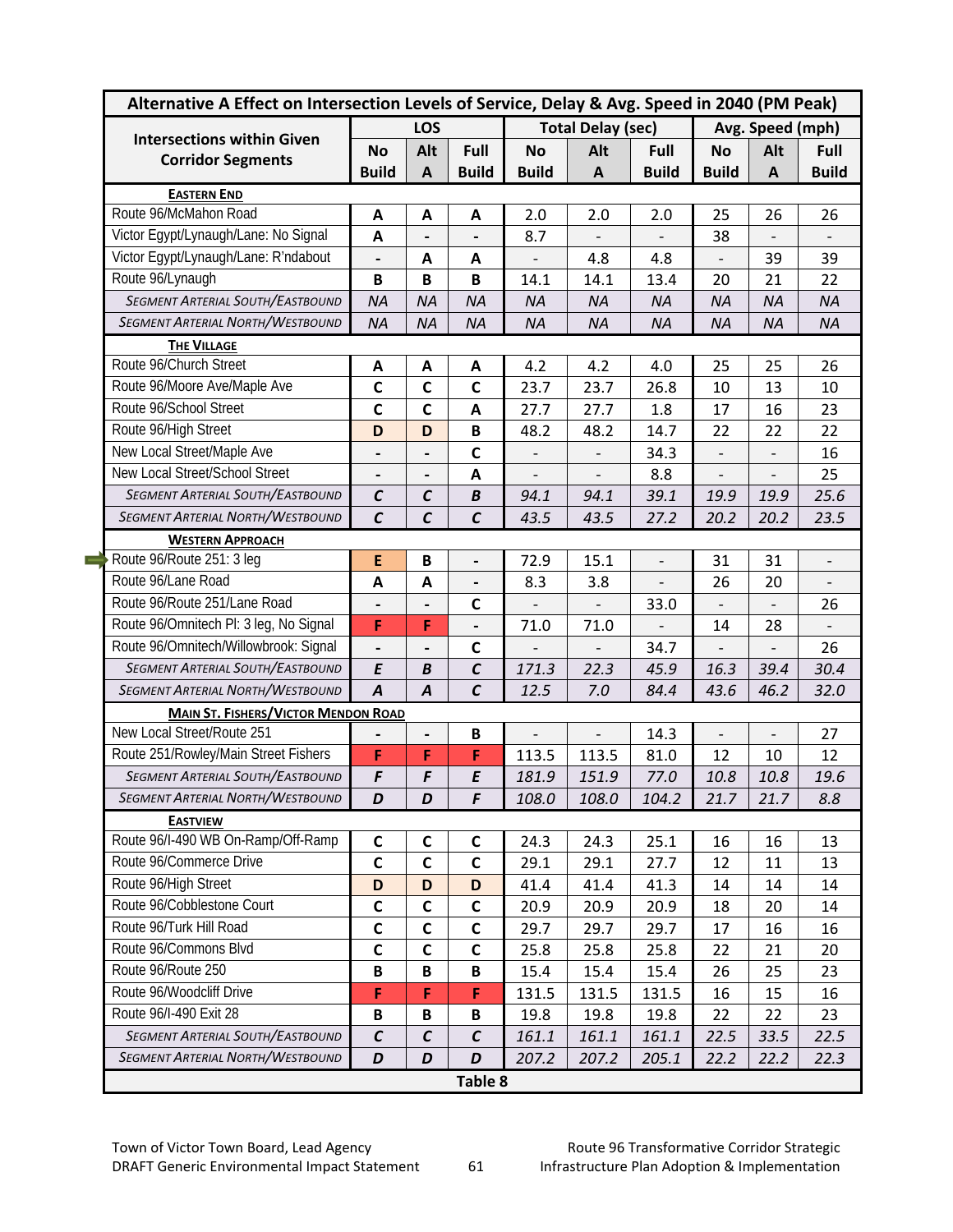# **Alternative B – Excluding Only the New Local Street Along Ontario Central Railroad**

Reduced Alternative B would include all of the proposed Projects with the single exception of the development of a new local street along the Ontario Central Railroad ROW (Project Number 1). Accordingly, this review sometimes refers to this alternative as "Projects 2 *thru* 6". As both of the reduced‐magnitude alternatives considered herein exclude the new local street along the Ontario Central Railway ROW and both include the Route 96 conversion from 3‐lanes to 5‐lanes as well as the Lane Road/Victor Egypt Road/Lynaugh Road roundabout, the only difference between Reduced Alternative B and Reduced Alternative A is the inclusion in "B" of the three projects that would establish new connections in three locations: between Route 251 and Lane Road, between Omnitech Place and Willowbrook Road, and between Plastermill Road, Collett Road and Delray Drive.

The single Action component excluded from Reduced Alternative B, the development of a new local street along the Ontario Central Railroad (Project Number 1), is also the single component with the greatest potential for environmental impacts. This one component includes the potential for wetland impacts, stream impacts, impacts to the railroad associated with abandonment of that segment of active track, impacts related to inconsistency with multiple dissimilar nearby and adjoining land uses and districts, impacts related to development of more than two miles of roadway where none presently exists, impacts related to lighting of a new roadway, and impacts related to traffic disruption resulting from a large-scale, long duration construction project. There are no alternatives versions of this component that would reduce or eliminate these impacts to a significant degree. Of all the Action components this single component also seems most likely to encounter practical and logistical obstacles to implementation including construction and land acquisition costs and agreement from the RR to abandon an active railway (or, alternatively, to find the funds to reconstruct it). Furthermore, and as was referenced in the foregoing section describing mitigation measures, although proposed mitigation that would enable the railroad abandonment to be only temporary rather than permanent has been identified, it would be relatively costly.

All of the foregoing regarding impact avoidance argue in favor of considering a reduced-magnitude alternative like this that would exclude Project Number 1. By virtue of its exclusion of Project Number 1, Reduced Alternative B would avoid or minimize potential impacts to wetlands, to streams, to the Ontario Central Railroad, to existing land use patterns and land use districts, to lands now used otherwise that would instead be converted to use as a roadway, to adjoining properties from illumination of a new street, and to traffic from temporary disruptions related to a significant construction project more than two miles in length parallel to the Route 96 corridor. However, even given the extensive list of impacts that this alternative might avoid or minimize, the capacity of this alternative to accomplish the purpose of the proposed Action and satisfy its beneficial objectives must nonetheless be evaluated relative to the capacity of the Proposed Action to do so.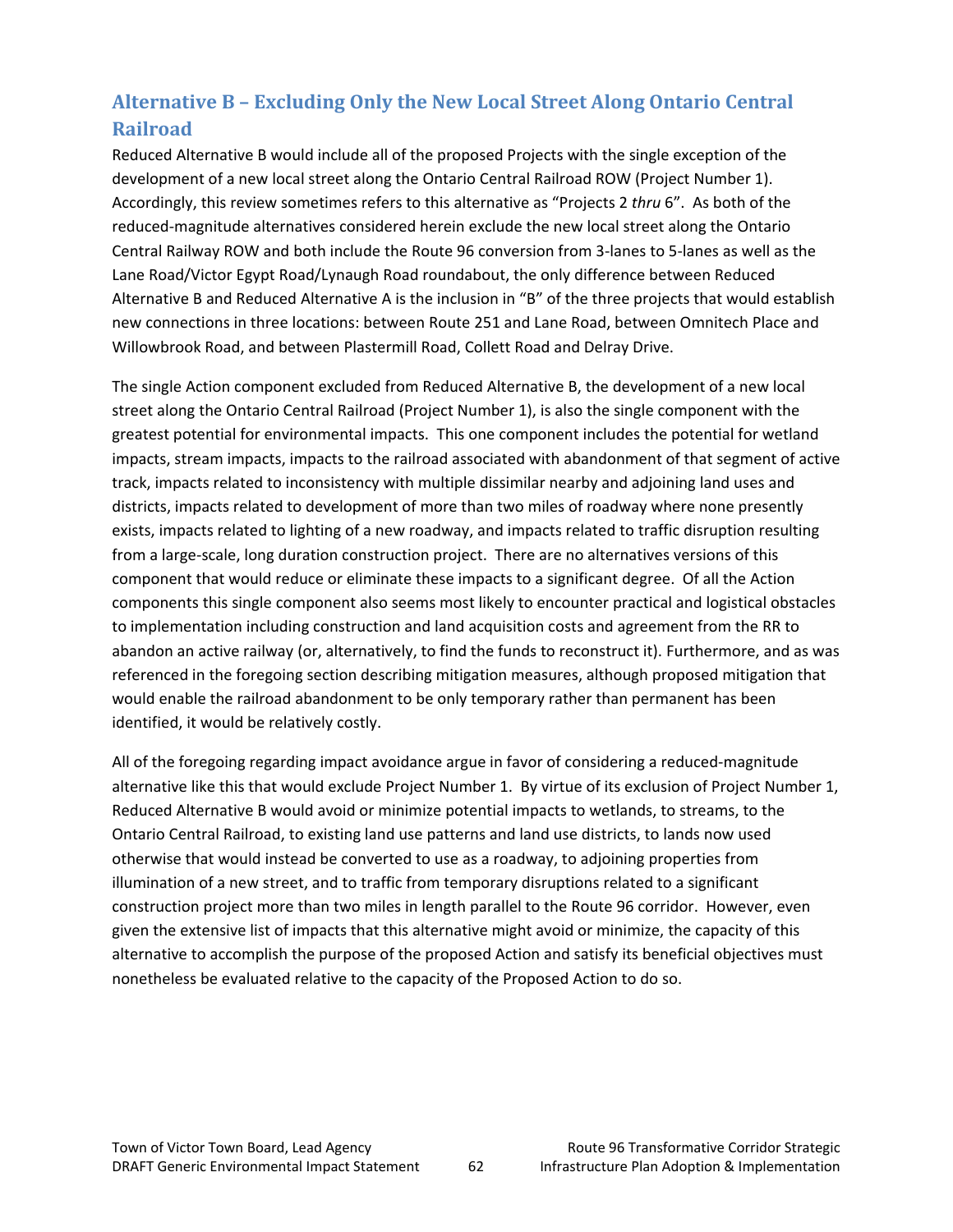|  | Alternative B Effect on Arterial Levels of Service, Delay & Avg. Speed in 2040 (PM Peak) |                                 |             |              |                                 |       |              |                  |      |              |  |  |  |
|--|------------------------------------------------------------------------------------------|---------------------------------|-------------|--------------|---------------------------------|-------|--------------|------------------|------|--------------|--|--|--|
|  | <b>Approach and Corridor</b>                                                             | <b>LOS</b>                      |             |              | <b>Total Signal Delay (sec)</b> |       |              | Avg. Speed (mph) |      |              |  |  |  |
|  | <b>Segments</b>                                                                          | <b>No</b>                       | Alt         | Full         | <b>No</b>                       | Alt   | <b>Full</b>  | <b>No</b>        | Alt  | <b>Full</b>  |  |  |  |
|  |                                                                                          | <b>Build</b>                    | B           | <b>Build</b> | <b>Build</b>                    | B     | <b>Build</b> | <b>Build</b>     | B    | <b>Build</b> |  |  |  |
|  | Southbound and Eastbound                                                                 |                                 |             |              |                                 |       |              |                  |      |              |  |  |  |
|  | Eastern End (Insufficient Data)                                                          |                                 |             |              |                                 |       |              |                  |      |              |  |  |  |
|  | The Village                                                                              | C                               | C           | B            | 94.1                            | 94.1  | 39.1         | 19.9             | 19.9 | 25.6         |  |  |  |
|  | Western Approach                                                                         | E                               | C           | C            | 171.3                           | 57.6  | 45.9         | 16.3             | 28.0 | 30.4         |  |  |  |
|  | Main St. Fishers/Victor Mendon Rd.                                                       | F                               | E           | E            | 181.9                           | 77.0  | 77.0         | 10.8             | 19.6 | 19.6         |  |  |  |
|  | Eastview                                                                                 | C                               | C           | C            | 161.1                           | 161.1 | 161.1        | 22.5             | 22.5 | 22.5         |  |  |  |
|  | <b>Overall</b>                                                                           | D                               | $\mathbf C$ | C            | 608.4                           | 389.8 | 323.1        | 18.2             | 22.3 | 24.0         |  |  |  |
|  |                                                                                          | <b>Northbound and Westbound</b> |             |              |                                 |       |              |                  |      |              |  |  |  |
|  | Eastern End (Insufficient Data)                                                          |                                 |             |              |                                 |       |              |                  |      |              |  |  |  |
|  | The Village                                                                              | C                               | $\mathbf C$ | C            | 43.5                            | 43.5  | 27.2         | 20.2             | 20.2 | 23.5         |  |  |  |
|  | Western Approach                                                                         | A                               | A           | C            | 12.5                            | 58.7  | 84.4         | 43.6             | 35.9 | 32.0         |  |  |  |
|  | Main St. Fishers/Victor Mendon Rd.                                                       | D                               | D           | F            | 108.0                           | 80.1  | 104.2        | 21.7             | 8.7  | 8.8          |  |  |  |
|  | Eastview                                                                                 | D                               | D           | D            | 207.2                           | 205.1 | 205.1        | 22.2             | 22.3 | 22.3         |  |  |  |
|  | <b>Overall</b>                                                                           | C                               | C           | C            | 371.2                           | 387.4 | 395.4        | 24.0             | 23.4 | 23.3         |  |  |  |
|  | Table 9                                                                                  |                                 |             |              |                                 |       |              |                  |      |              |  |  |  |

As was shown in Table 4, the proposed Action, when compared to the No Action scenario, would be expected to yield significant reductions in arterial congestion for southbound and eastbound motorists within the:

- Overall Corridor (LOS D to C);
- Village Segment (LOS C to B);
- Western Approach Segment (LOS E to C); and,
- Main Street Fishers/Victor Mendon Road Segment (LOS F to E).

Table 9 shows that Reduced Alternative B, when compared to the No Action scenario, would be expected to yield only the following reductions in arterial congestion for southbound and eastbound motorists:

- Overall Corridor (LOS D to C);
- Western Approach Segment (LOS E to C); and,
- Main Street Fishers/Victor Mendon Road Segment (LOS F to E).

The beneficial reductions in arterial traffic congestion expected for southbound and eastbound motorists within the Village segment (LOS C to B) as a result of the proposed Action would not be expected to manifest as a result of Reduced Alternative B.

As was noted in the foregoing evaluation of the No Action alternative, the proposed Action would result in some additional arterial congestion and delay for northbound and westbound motorists within the Western Approach (LOS A to C) and Main Street Fishers/Victor Mendon Road (LOS D to F) segments of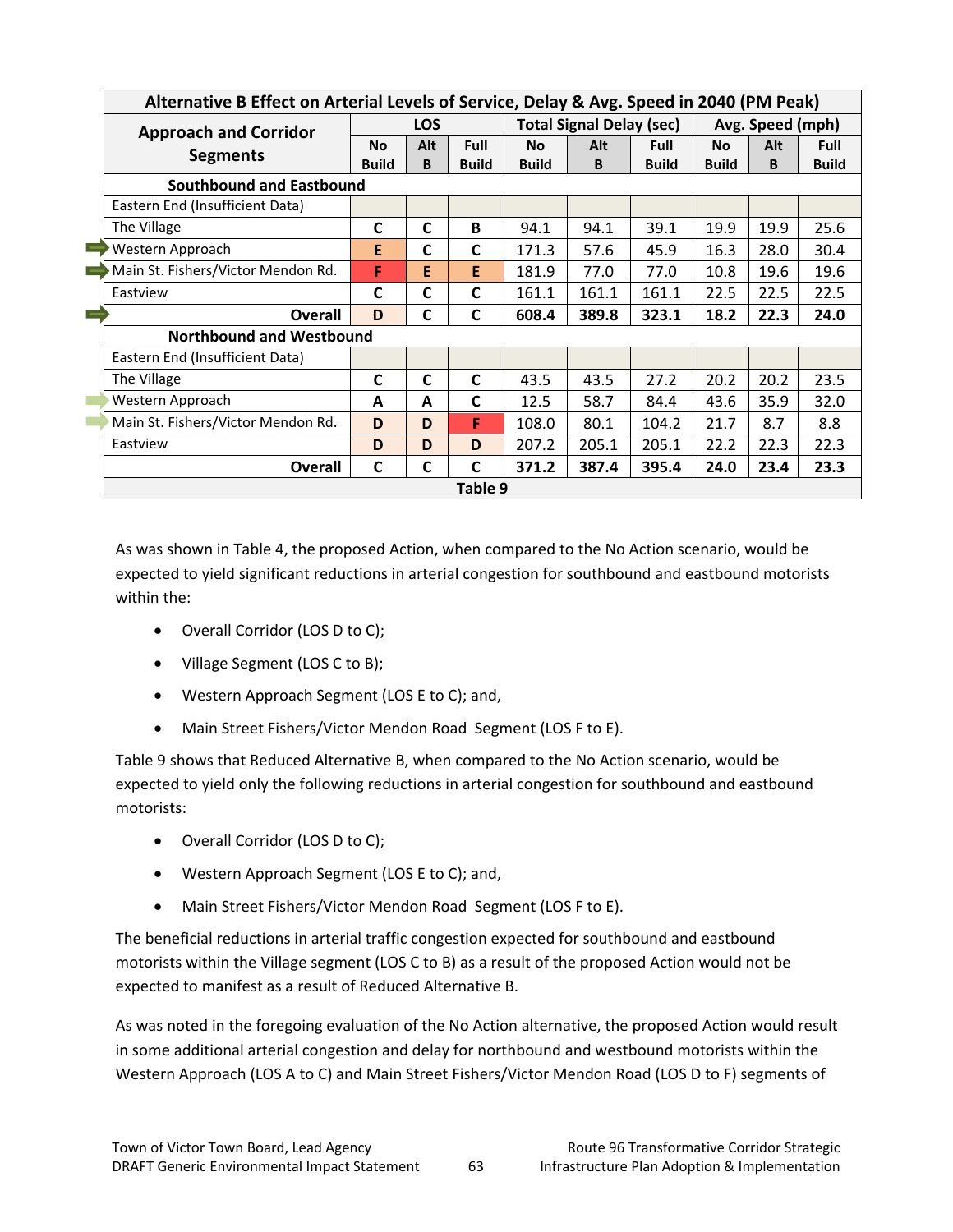the Corridor. Reduced Alternative B would avoid these adverse impacts as the LOS within these segments remains unchanged when compared to the No Build scenario.

Finally, the additional arterial improvement for southbound and eastbound motorists in the Western Approach found in the Reduced Alternative A scenario when compared to the proposed Action scenario ( LOS E to B compared to LOS E to C) is not found with Reduced Alternative B which, like the proposed Action, shows improvement instead from LOS E to C only.

Table 10 presents data analogous to that in Table 9 based on somewhat similar calculations for individual intersections within the Corridor. As was shown in Table 5, the proposed Action is anticipated to yield significant reductions in traffic congestion at the following intersections:

- Route 96/School Street (LOS C to A);
- Route 96/High Street (LOS D to B);
- Route 96/Route 251 (LOS E to C);
- Route 96/Omnitech Place (LOS F to C); and,
- Route 251/Rowley Road/Main Street Fishers (LOS remains F, but seconds of signal delay reduced from 113 to 81).

In comparison, and as shown in Table 10, Reduced Alternative B would be anticipated to yield reductions in traffic congestion at only the following intersections:

- Route 96/Route 251 (LOS E to C);
- Route 96/Omnitech Place (LOS F to C); and,
- Route 251/Rowley Road/Main Street Fishers (LOS remains F, but seconds of signal delay reduced from 113 to 81).

Reduced Alternative B would not yield the following beneficial reductions in congestion at intersections that are anticipated to result from the proposed Action:

- Route 96/School Street (LOS C to A);
- Route 96/High Street (LOS D to B);

In conclusion, when evaluating the calculated Arterial LOS and related measures, Reduced Alternative B would be expected to reduce arterial congestion within only two of the five Corridor segments whereas the proposed Action would reduce congestion within three of the segments. Using the same Arterial measure, Reduced Alternative B would be expected to reduce congestion within the Overall Corridor to approximately the same level as that expected from the proposed Action. When evaluating calculated Intersection LOS and related measures, Reduced Alternative B would be expected to reduce congestion at only three intersections whereas the proposed Action would reduce congestion at five. Accordingly, when compared to the proposed Action, Reduced Alternative B is only moderately successful at realizing the objectives of the proposed Action and delivering the same benefits. In general, the more expansive Reduced Alternative B would be anticipated to provide more benefit than would Reduced Alternative A. However, although Reduced Alternative B would be expected to provide some of the same benefits expected from the proposed Action within some of the Corridor, it would not do so within the Village segment.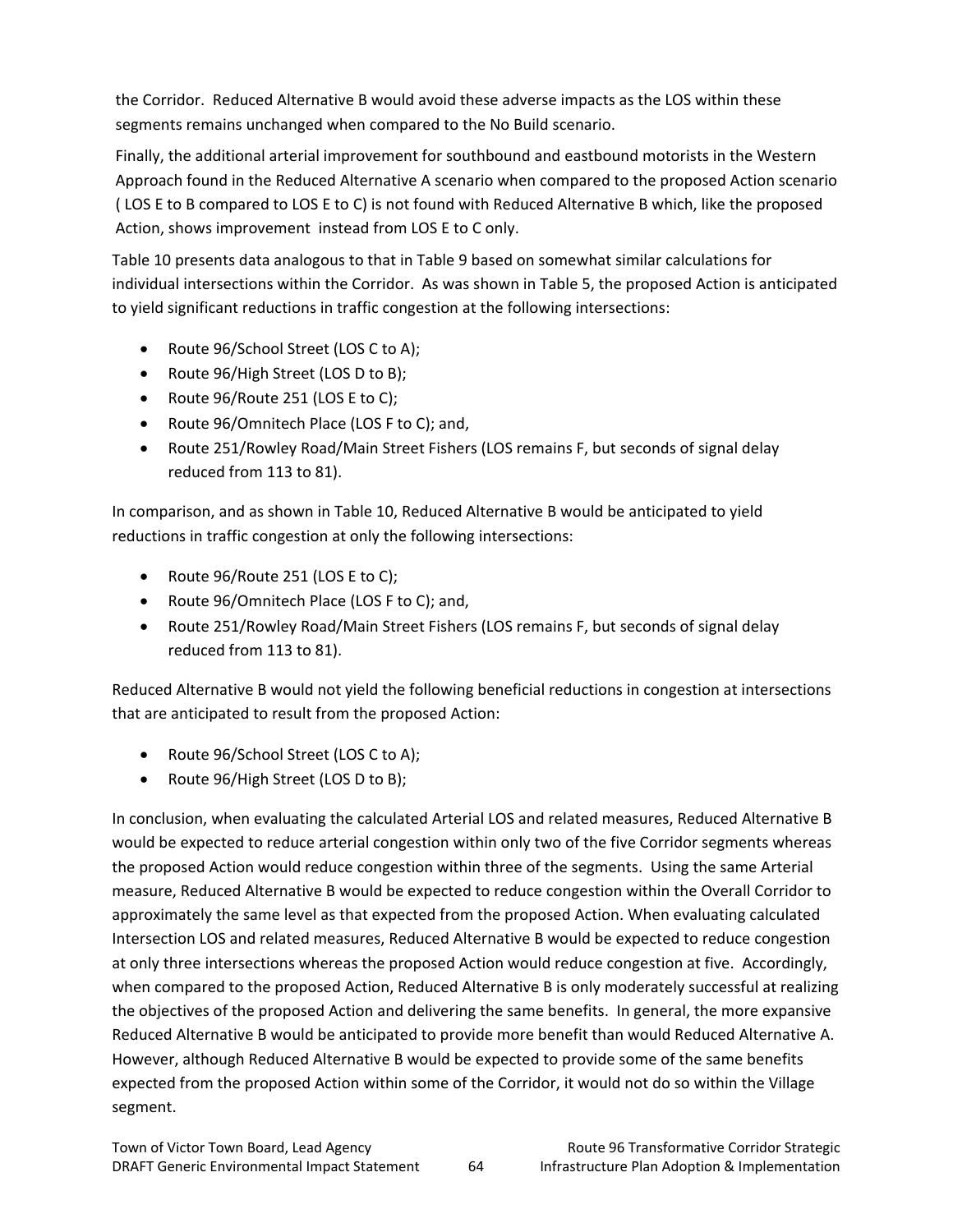| Alternative B Effect on Intersection Levels of Service, Delay & Avg. Speed in 2040 (PM Peak) |                              |                   |                              |                |                          |              |                              |                          |              |  |
|----------------------------------------------------------------------------------------------|------------------------------|-------------------|------------------------------|----------------|--------------------------|--------------|------------------------------|--------------------------|--------------|--|
| <b>Intersections within Given</b>                                                            |                              | LOS               |                              |                | <b>Total Delay (sec)</b> |              |                              | Avg. Speed (mph)         |              |  |
| <b>Corridor Segments</b>                                                                     | No                           | Alt               | Full                         | <b>No</b>      | Alt                      | Full         | <b>No</b>                    | Alt                      | Full         |  |
|                                                                                              | <b>Build</b>                 | B                 | <b>Build</b>                 | <b>Build</b>   | B                        | <b>Build</b> | <b>Build</b>                 | B                        | <b>Build</b> |  |
| <b>EASTERN END</b>                                                                           |                              |                   |                              |                |                          |              |                              |                          |              |  |
| Route 96/McMahon Road                                                                        | A                            | A                 | A                            | 2.0            | 2.0                      | 2.0          | 25                           | 27                       | 26           |  |
| Victor Egypt/Lynaugh/Lane: No Signal                                                         | $\mathbf{A}$                 |                   |                              | 8.7            |                          |              | 38                           | $\overline{a}$           |              |  |
| Victor Egypt/Lynaugh/Lane: R'ndabout                                                         |                              | $\mathbf{A}$      | $\mathbf{A}$                 |                | 4.8                      | 4.8          |                              | 39                       | 39           |  |
| Route 96/Lynaugh                                                                             | B                            | B                 | B                            | 14.1           | 14.1                     | 13.4         | 20                           | 22                       | 22           |  |
| <b>SEGMENT ARTERIAL SOUTH/EASTBOUND</b>                                                      | <b>NA</b>                    | <b>NA</b>         | <b>NA</b>                    | <b>NA</b>      | <b>NA</b>                | <b>NA</b>    | <b>NA</b>                    | <b>NA</b>                | <b>NA</b>    |  |
| <b>SEGMENT ARTERIAL NORTH/WESTBOUND</b>                                                      | <b>NA</b>                    | <b>NA</b>         | <b>NA</b>                    | <b>NA</b>      | <b>NA</b>                | <b>NA</b>    | <b>NA</b>                    | <b>NA</b>                | <b>NA</b>    |  |
| <b>THE VILLAGE</b>                                                                           |                              |                   |                              |                |                          |              |                              |                          |              |  |
| Route 96/Church Street                                                                       | A                            | A                 | A                            | 4.2            | 4.2                      | 4.0          | 25                           | 25                       | 26           |  |
| Route 96/Moore Ave/Maple Ave                                                                 | $\mathbf C$                  | $\mathbf c$       | $\mathbf c$                  | 23.7           | 23.7                     | 26.8         | 10                           | 14                       | 10           |  |
| Route 96/School Street                                                                       | $\mathsf{C}$                 | $\mathbf c$       | A                            | 27.7           | 27.7                     | 1.8          | 17                           | 16                       | 23           |  |
| Route 96/High Street                                                                         | D                            | D                 | B                            | 48.2           | 48.2                     | 14.7         | 22                           | 22                       | 22           |  |
| New Local Street/Maple Ave                                                                   | $\qquad \qquad \blacksquare$ |                   | $\mathsf{C}$                 |                |                          | 34.3         |                              |                          | 16           |  |
| New Local Street/School Street                                                               |                              |                   | A                            |                |                          | 8.8          | $\overline{\phantom{a}}$     |                          | 25           |  |
| <b>SEGMENT ARTERIAL SOUTH/EASTBOUND</b>                                                      | $\mathcal{C}$                | $\mathcal{C}$     | $\boldsymbol{B}$             | 94.1           | 94.1                     | 39.1         | 19.9                         | 19.9                     | 25.6         |  |
| <b>SEGMENT ARTERIAL NORTH/WESTBOUND</b>                                                      | $\mathcal{C}$                | $\mathcal{C}$     | $\mathcal{C}$                | 43.5           | 43.5                     | 27.2         | 20.2                         | 20.2                     | 23.5         |  |
| <b>WESTERN APPROACH</b>                                                                      |                              |                   |                              |                |                          |              |                              |                          |              |  |
| Route 96/Route 251: 3 leg                                                                    | E                            | -                 | -                            | 72.9           |                          |              | 31                           |                          |              |  |
| Route 96/Lane Road                                                                           | A                            |                   | $\qquad \qquad \blacksquare$ | 8.3            |                          |              | 26                           | $\overline{\phantom{0}}$ |              |  |
| Route 96/Route 251/Lane Road                                                                 |                              | $\mathbf c$       | $\mathbf c$                  | $\overline{a}$ | 25.2                     | 33.0         | $\overline{\phantom{0}}$     | 29                       | 26           |  |
| Route 96/Omnitech Pl: 3 leg, No Signal                                                       | F                            |                   |                              | 71.0           |                          |              | 14                           |                          |              |  |
| Route 96/Omnitech/Willowbrook: Signal                                                        | $\blacksquare$               | $\mathbf c$       | $\mathbf c$                  |                | 33.3                     | 34.7         | $\qquad \qquad \blacksquare$ | 28                       | 26           |  |
| <b>SEGMENT ARTERIAL SOUTH/EASTBOUND</b>                                                      | E                            | $\mathcal{C}_{0}$ | $\mathcal{C}$                | 171.3          | 57.6                     | 45.9         | 16.3                         | 28.0                     | 30.4         |  |
| <b>SEGMENT ARTERIAL NORTH/WESTBOUND</b>                                                      | $\overline{A}$               | $\overline{A}$    | $\mathcal{C}$                | 12.5           | 58.7                     | 84.4         | 43.6                         | 35.9                     | 32.0         |  |
| <b>MAIN ST. FISHERS/VICTOR MENDON ROAD</b>                                                   |                              |                   |                              |                |                          |              |                              |                          |              |  |
| New Local Street/Route 251                                                                   |                              |                   | B                            |                |                          | 14.3         | $\overline{\phantom{a}}$     | $\overline{\phantom{0}}$ | 27           |  |
| Route 251/Rowley/Main Street Fishers                                                         | F                            | F                 | F                            | 113.5          | 81.3                     | 81.0         | 12                           | 11                       | 12           |  |
| SEGMENT ARTERIAL SOUTH/EASTBOUND                                                             | F                            | E                 | E                            | 181.9          | 77.0                     | 77.0         | 10.8                         | 19.6                     | 19.6         |  |
| SEGMENT ARTERIAL NORTH/WESTBOUND                                                             | D                            | D                 | F                            | 108.0          | 80.1                     | 104.2        | 21.7                         | 8.7                      | 8.8          |  |
| <b>EASTVIEW</b>                                                                              |                              |                   |                              |                |                          |              |                              |                          |              |  |
| Route 96/I-490 WB On-Ramp/Off-Ramp                                                           | $\mathsf{C}$                 | $\mathsf{C}$      | $\mathsf{C}$                 | 24.3           | 25.1                     | 25.1         | 16                           | 15                       | 13           |  |
| Route 96/Commerce Drive                                                                      | C                            | $\mathsf{C}$      | C                            | 29.1           | 27.7                     | 27.7         | 12                           | 11                       | 13           |  |
| Route 96/High Street                                                                         | D                            | D                 | D                            | 41.4           | 41.3                     | 41.3         | 14                           | 13                       | 14           |  |
| Route 96/Cobblestone Court                                                                   | C                            | $\mathsf{C}$      | C                            | 20.9           | 20.9                     | 20.9         | 18                           | 19                       | 14           |  |
| Route 96/Turk Hill Road                                                                      | C                            | $\mathsf{C}$      | $\mathsf{C}$                 | 29.7           | 29.7                     | 29.7         | 17                           | 18                       | 16           |  |
| Route 96/Commons Blvd                                                                        | $\mathsf{C}$                 | $\mathsf{C}$      | $\mathsf{C}$                 | 25.8           | 25.8                     | 25.8         | 22                           | 20                       | 20           |  |
| Route 96/Route 250                                                                           | B                            | $\mathbf B$       | B                            | 15.4           | 15.4                     | 15.4         | 26                           | 23                       | 23           |  |
| Route 96/Woodcliff Drive                                                                     | F                            | F                 | F                            | 131.5          | 131.5                    | 131.5        | 16                           | 14                       | 16           |  |
| Route 96/I-490 Exit 28                                                                       | B                            | $\, {\bf B}$      | B                            | 19.8           | 19.8                     | 19.8         | 22                           | 23                       | 23           |  |
| <b>SEGMENT ARTERIAL SOUTH/EASTBOUND</b>                                                      | $\mathcal{C}$                | $\mathcal{C}$     | $\pmb{\mathcal{C}}$          | 161.1          | 161.1                    | 161.1        | 22.5                         | 22.5                     | 22.5         |  |
| <b>SEGMENT ARTERIAL NORTH/WESTBOUND</b>                                                      | D                            | D                 | D                            | 207.2          | 205.1                    | 205.1        | 22.2                         | 22.3                     | 22.3         |  |
|                                                                                              |                              |                   | Table 10                     |                |                          |              |                              |                          |              |  |